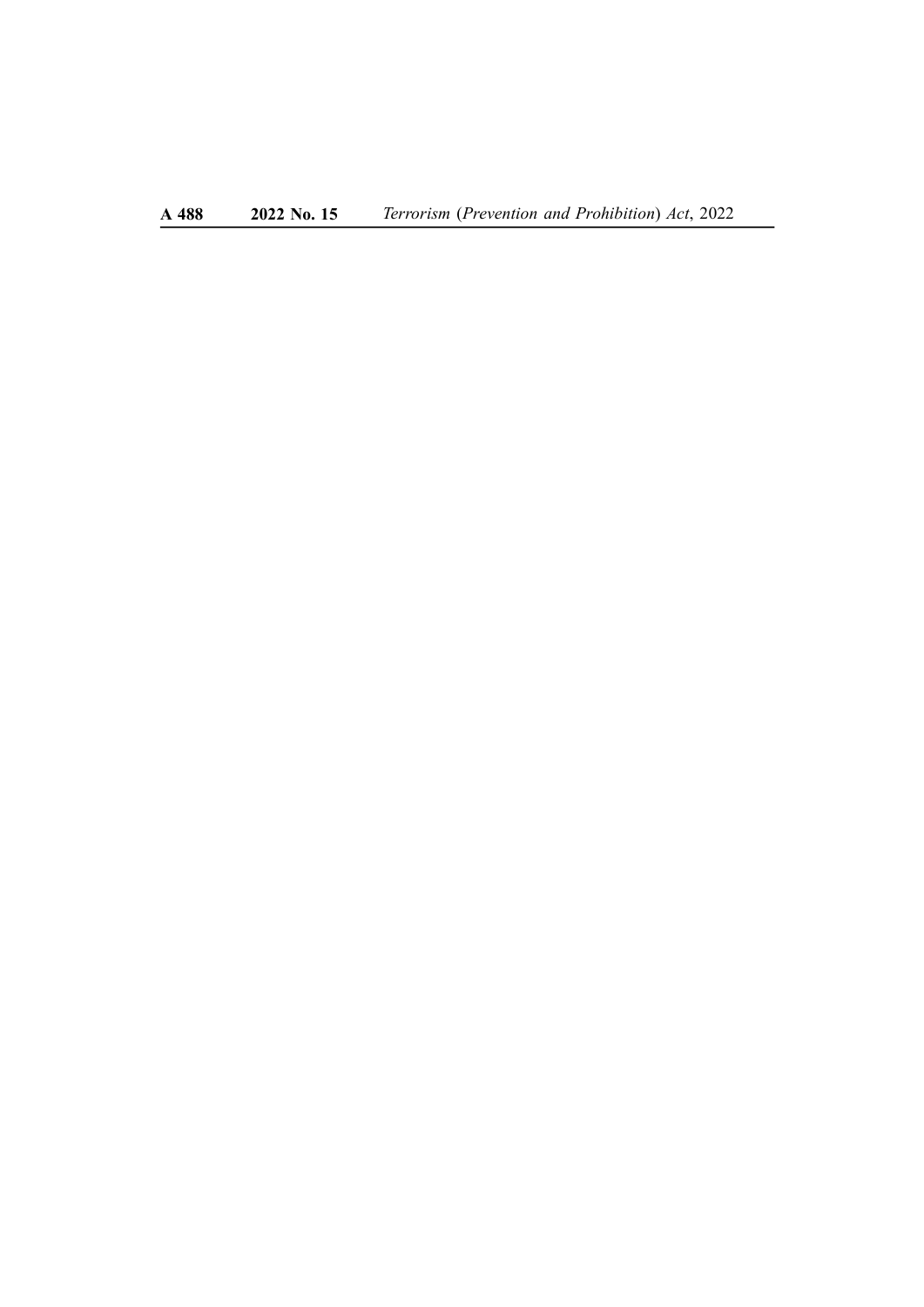# TERRORISM (PREVENTION AND PROHIBITION) ACT, 2022



ARRANGEMENT OF SECTIONS

Section :

PART **I**-OBJECTIVE AND PROHIBITION

- 1. Objectives.
- 2. Prohibition of acts of terrorism.

PART II—NATIONAL CO-ORDINATION AND ENFORCEMENT

- 3. Role of the Attorney-General.
- 4. Role of the National Security Adviser.
- 5. Role of law enforcement and security agencies.

PART III—ESTABLISHMENT OF THE NATIONAL COUNTER-TERRORISM CENTRE

- 6. Establishment of the National Counter-Terrorism Centre.
- 7. Appointment of National Coordinator for the Centre.
- 8. Other staff and funding of the Centre .

## PART IV—NIGERIA SANCTIONS COMMITTEE

- 9. Constitution of the Nigeria Sanctions Committee.
- 10. Functions and powers of the Sanctions Committee.

PART V—OFFENCES RELATING TO TERRORISM AND TERRORISM FINANCING

- 11. Offences against internationally protected persons.
- 12. Terrorist meetings.
- 13. Soliciting and giving support to terrorist groups for the commission of acts of terrorism.
- 14. Harbouring terrorist or hindering the arrest of a terrorist.
- 15. Provision of training and instruction to terrorist group or terrorist.
- 16. Concealing of information about acts of terrorism.
- 17. Provision of device to a terrorist.
- 18. Recruitment of terrorists.
- 19. Promotion or solicitation of property for the commission of terrorist acts.
- 20. Provision of facilities in support of terrorist acts
- 21. Financing of terrorism

 $A<sub>489</sub>$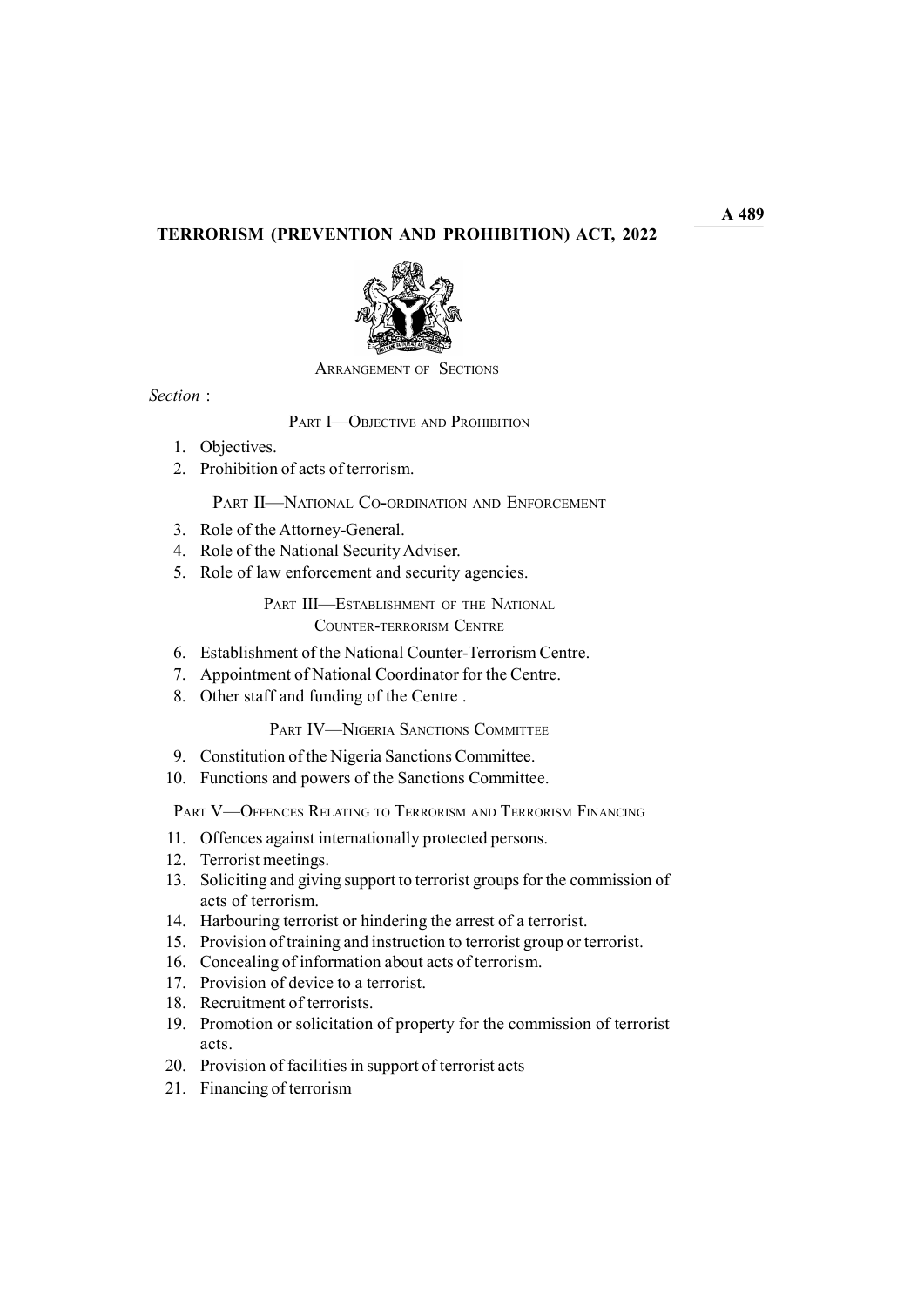- 22. Financing the travel of foreign terrorist fighters.
- 23. Dealing in terrorist property.
- 24. Hostage taking, kidnapping and hijacking.
- 25. Membership of a terrorist group or proscribed entity.
- 26. Conspiracy, aiding and abetting.
- 27. Escape or aiding and abetting escape.
- 28. Attempt to commit an offence.
- 29. Preparation to commit acts of terrorism.
- 30. Unlawful assumption of character of an officer of a relevant agency.
- 31. Tampering with evidence or witness.
- 32. Obstruction of an authorised officer of a relevant agency.
- 33. Offences by an entity.

# PART VI-OFFENCES RELATING TO CIVIL AVIATION, SAFETY OF SHIPS AND FIXED PLATFORMS

- 34. Hijacking of aircraft.
- 35. Offences against the safety of civil aviation.
- 36. Offences against safety at airports serving military or civil aviation.
- 37. Offences against the safety of ships or fixed platforms.
- 38. Use and discharge of BCRN weapons and other substances from a ship or fixed platform.
- 39. Transportation of BCRN weapons or other dangerous substances on board a ship.
- 40. Transportation of persons intending to commit offences on board a ship.
- 41. Transportation of certain offenders on board a ships.
- 42. Offences with explosives or other lethal devices.
- 43. Handling of radioactive, nuclear material or device.
- 44. Use of radioactive or nuclear material.
- 45. Offences relating to nuclear facilities.
- 46. Arms embargo.
- 47. Travel ban.

PART VII—IMPLEMENTATION OF TARGETED FINANCIAL SANCTIONS RELATED TO TERRORISM AND TERRORISM FINANCING

- 48. Proscription of an entity.
- 49. Designating a person, entity, or group for terrorism or for terrorism financing under UNSCR 1373.
- 50. Nigeria Sanctions List.
- 51. Proposal for designation of terrorist, terrorist groups and terrorism financier.
- 52. Application of designations under United Nations Security Council Resolutions 1267, 1988 and successor resolutions.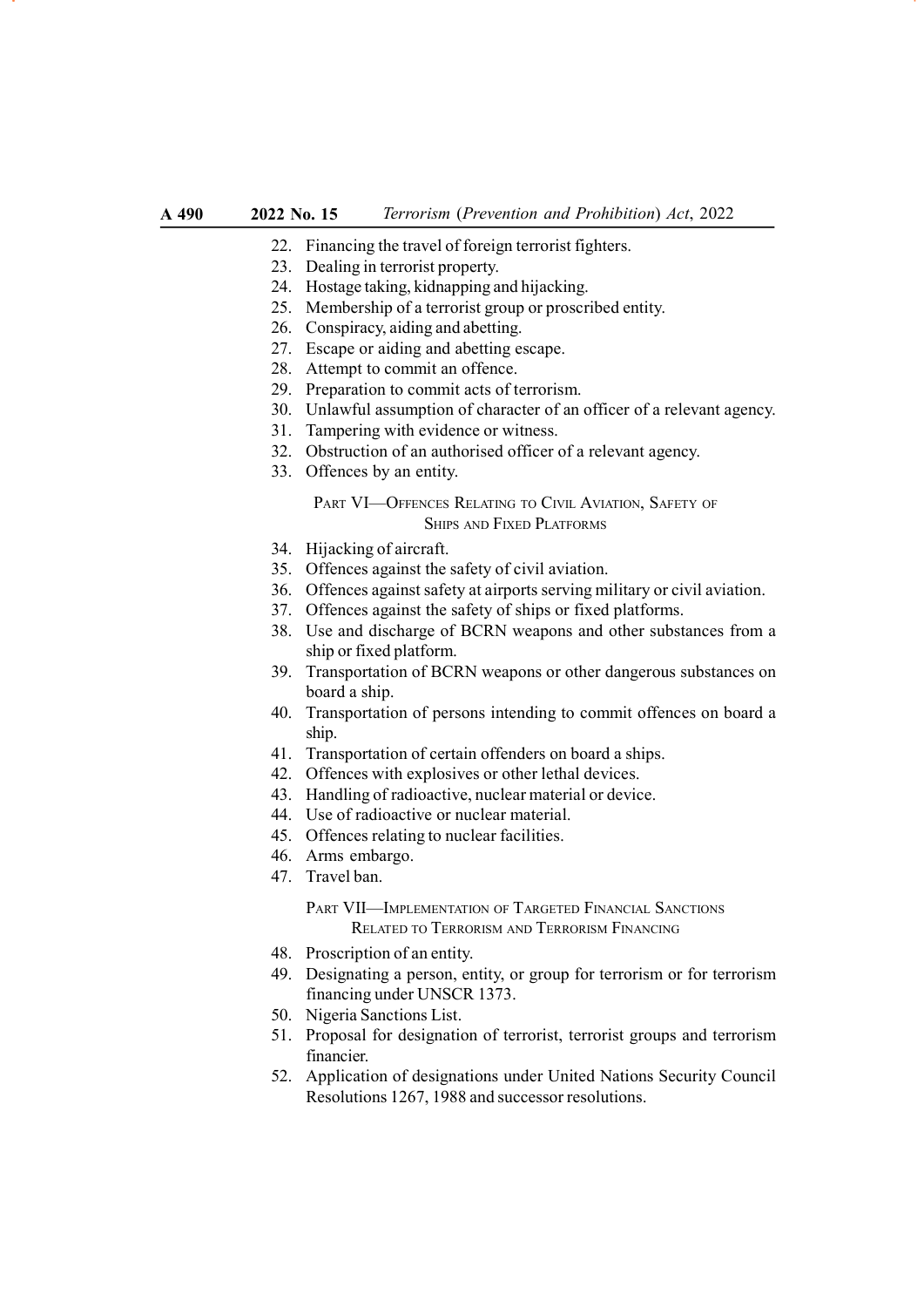- 53. Publication of UN Consolidated List.
- 54. Freezing order in respect of designated persons or entities.
- 55. Revocation of designation, de-listing and unfreezing of funds or other assets.
- 56. Refusal or revocation of registration of charities linked to terrorist groups
- 57. Application for judicial review.
- PART VIII-OFFENCES RELATING TO THE PROLIFERATION AND FINANCING OF PROLIFERATION OF WEAPONS OF MASS DESTRUCTION
- 58. Prohibition of proliferation of weapons of mass destruction
- 59. Prohibition of proliferation financing.
- 60. Designation of a person or entity by the United Nations Security Council or its Committees in relation to proliferation financing.
- 61. Freezing obligation in respect of Proliferation Financing.

PART IX—RESPONSIBILITIES OF AIRLINES, COMMERCIAL CARRIERS, TOUR OPERATORS AND TRAVEL AGENTS

62. Responsibilities of airlines, commercial carriers, tour operators and travel agents.

PART **X—INVESTIGATION AND PROSECUTION** 

- 63. Issuance of warrant for investigation.
- 64. Investigation and search without warrant.
- 65. Recording measurements, samples, photographs or fingerprint impressions during investigations.
- 66. Detention for offences related to terrorism.
- 67. Access to a detained person pending conclusion of terrorist investigation.
- 68. Interception of communications order.
- 69. Detention of a conveyance.
- 70. Video recording and custody of records.
- 71. Evidence by certificate.
- 72. Protection of informants and information.
- 73. Protection of persons and witnesses.
- 74. Power to prosecute.
- 75. Power to declare a state of emergency.

## PART XI—JURISDICTION

76. Jurisdiction to try offences under this Act.

#### PART XII—SEIZURE AND FORFEITURE OF PROPERTY OR FUNDS

- 77. Property tracing.
- 78. Disclosure of assets and property by an arrested person.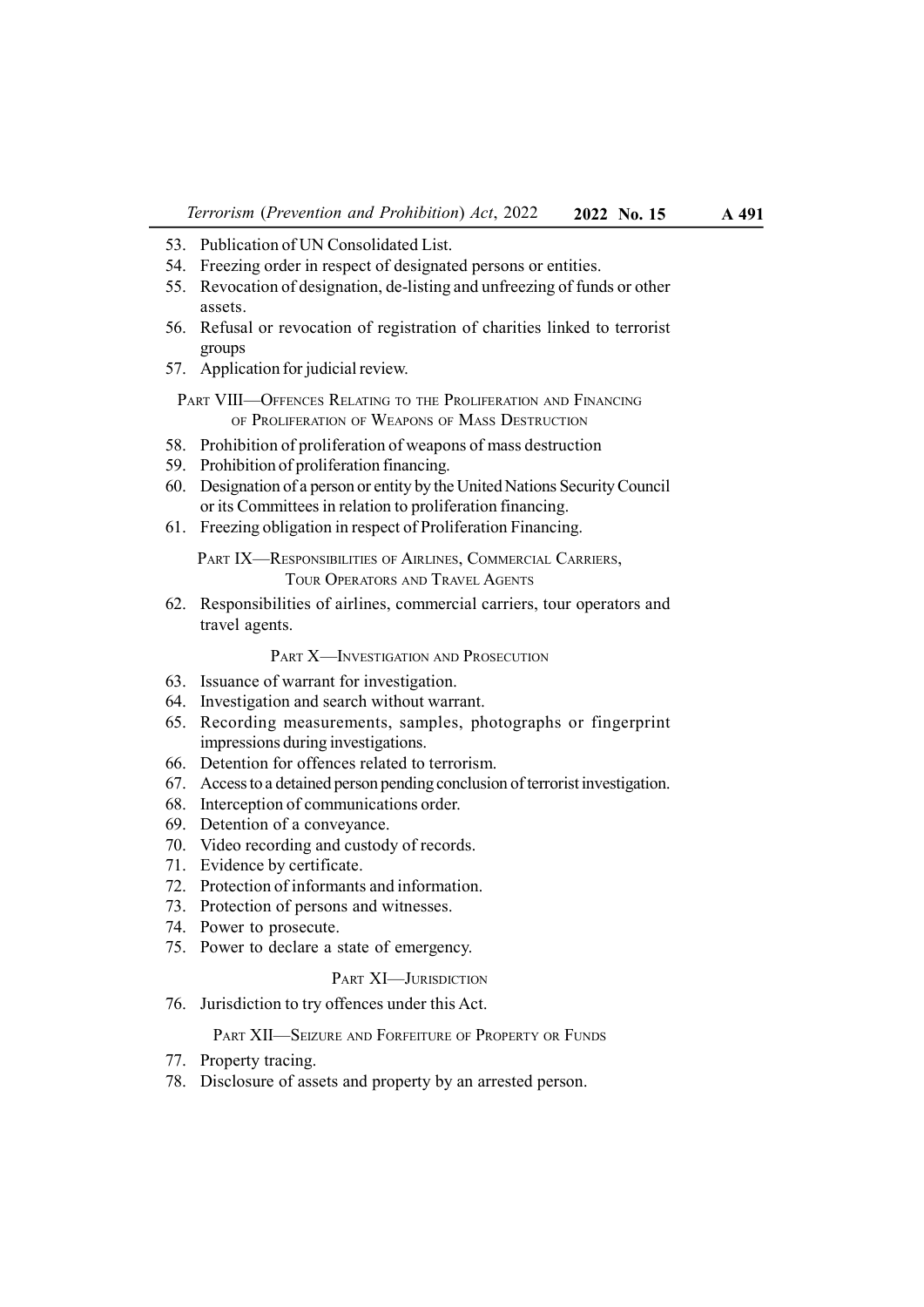- 79. Seizure of fund or property.
- 80. Order of the Court relating to seized property.
- 81. Freezing order on banks or other financial institutions.

### PART XIII—OBLIGATIONS OF FINANCIAL AND DESIGNATED NON-FINANCIAL INSTITUTIONS

- 82. Confiscated and Forfeited Assets Account.
- 83. Obligation to develop counter-financing of terrorism programmes and strategies.
- 84. Obligation to report suspicious transactions.

### PART XIV—MUTUAL LEGAL ASSISTANCE, EXCHANGE OF INFORMATION AND EXTRADITION

- 85. Requests from foreign States.
- 86. Request to a foreign State.
- 87. Evidence pursuant to a request.
- 88. Form of requests.
- 89. Extradition.
- 90. Exchange of information relating to acts of terrorism, terrorists and terrorist entities.

#### PART XV—SPECIAL VICTIMS TRUST FUND

- 91. Establishment of Victims Trust Fund.
- 92. Establishment of the Special Victims Trust Fund Committee.

### PART XVI—MISCELLANEOUS PROVISIONS

- 93. Service of documents
- 94. Restriction on execution against property of a relevant agency
- 95. Regulations
- 96. Penalties for contravention of regulations
- 97. Savings and Transitional Provision
- 98. Repeal of the Terrorism (Prevention) Act, 2011
- 99. Interpretation
- 100. Citation

**SCHEDULES**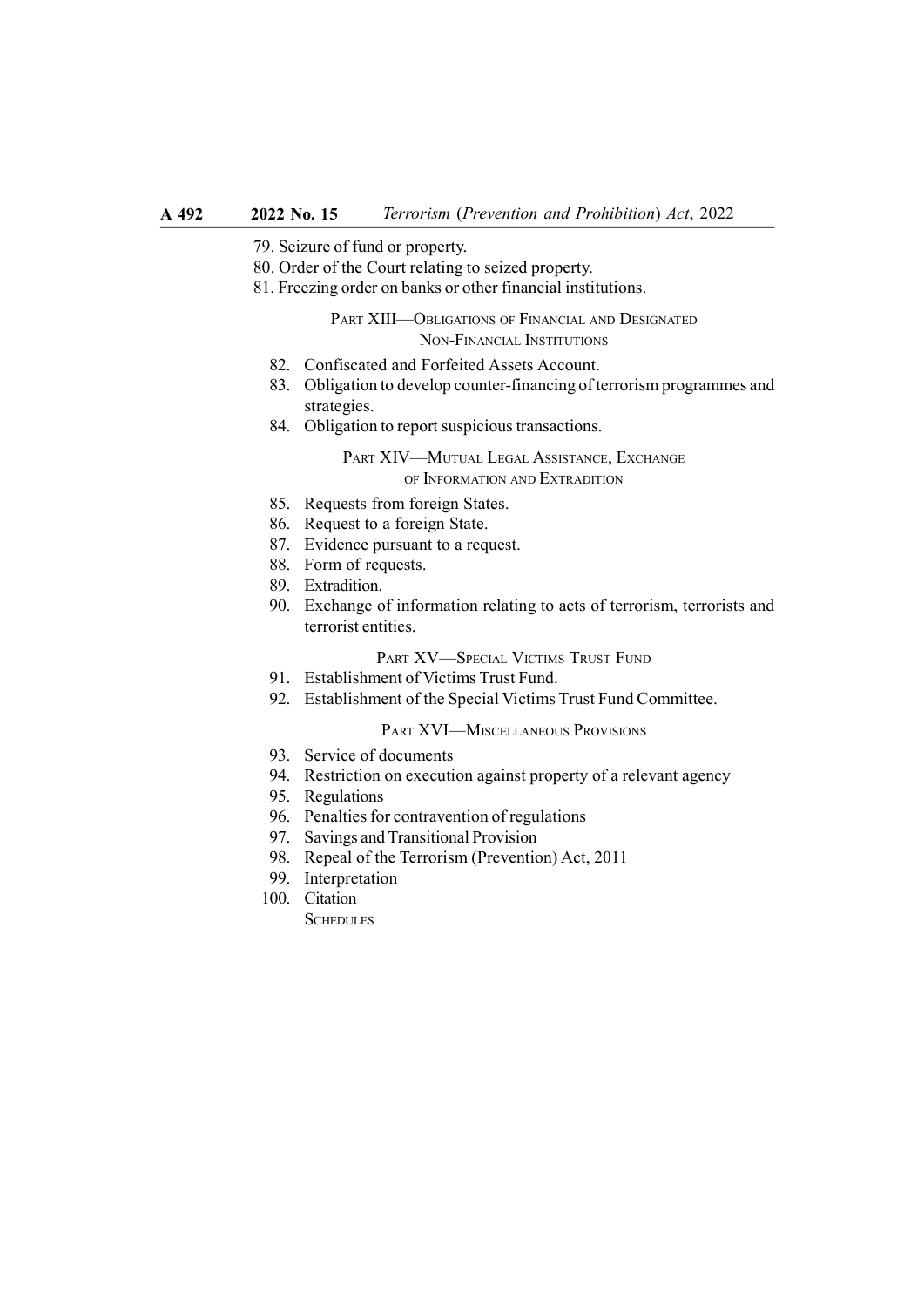# TERRORISM (PREVENTION AND PROHIBITION) ACT, 2022 ACT No. 15

AN ACT TO REPEAL THE TERRORISM (PREVENTION) ACT, No. 10, 2011 AND ENACT THE TERRORISM (PREVENTION AND PROHIBITION) ACT, 2022 TO PROVIDE FOR EFFECTIVE, UNIFIED AND COMPREHENSIVE LEGAL, REGULATORY AND INSTITUTIONAL FRAMEWORK FOR THE DETECTION, PREVENTION, PROHIBITION, PROSECUTION AND PUNISHMENT OF ACTS OF

TERRORISM, TERRORISM FINANCING, PROLIFERATION AND FINANCING OF THE PROLIFERATION OF WEAPONS OF MASS DESTRUCTION IN NIGERIA; AND FOR RELATED MATTERS

[12th Day of May, 2022]

Commencement.

ENACTED by the National Assembly of the Federal Republic of Nigeria—

#### PART **I**-OBJECTIVE AND PROHIBITION

1. The objective of this Act is to provide for —

(a) effective, unified and comprehensive legal, regulatory and institutional framework for the detection, prevention, prohibition, prosecution and punishment of acts of terrorism, terrorism financing, proliferation and financing the proliferation of weapons of mass destruction in Nigeria ;

(b) mechanisms for the implementation of financial measures arising from counter-proliferation Resolutions, in line with Article 41 of the Charter of the United Nations ;

(c) measures under Nigerian law for the implementation and enforcement of Regional and International Counter Terrorism Conventions, and Agreements for the combating of terrorism, terrorism financing and related offences ;

(d) procedures for the declaration of a person or entity as a terrorist or terrorist entity, or terrorism financier ;

(e) extra territorial jurisdiction of the courts in relation to acts of terrorism ;

 $(f)$  measures to enable Nigeria to act effectively in the fight against the financing of terrorism, including mechanisms regarding reporting of suspected incidents of financial and other support for terrorist entities ;

(g) measures for the detention, freezing, search and seizure, confiscation and forfeiture of terrorist property ; and

(h) the compensation of victims of acts of terrorism.

2.—(1) All acts of terrorism and the financing of terrorism are prohibited.

(2) A person or body corporate, within or outside Nigeria, who knowingly, directly or indirectly—

Prohibition of acts of terrorism.

(a) does, attempts or threatens to do any act of terrorism,

Objectives.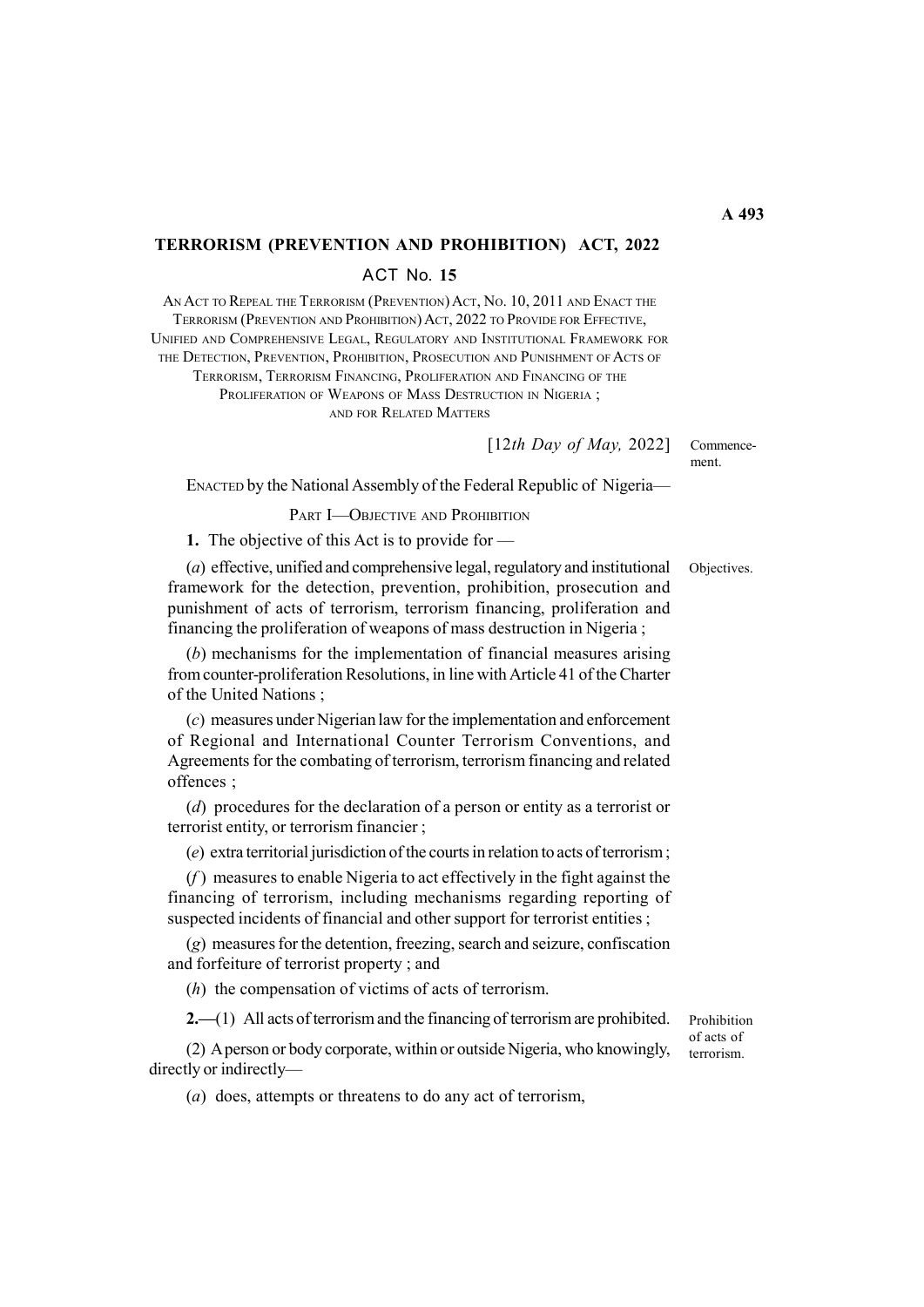(b) commits an act preparatory to or in furtherance of an act of terrorism,

(c) omits to do anything that is reasonably necessary to prevent an act of terrorism,

(d) assists or facilitates, or funds the activities of persons engaged in an act of terrorism,

(e) participates, as an accomplice, in or contributes to the commission of an act of terrorism or offences under this Act,

 $(f)$  assists, facilitates, organises, or directs the activities of persons or entities engaged in any act of terrorism or is an accessory to any offence under this Act,

(g) incites or induces any person by any means whatsoever or promises any person any reward to commit any act of terrorism or any of the offences referred to in this Act, or

(h) recruits for terrorist groups for any purpose, including the commission of acts of terrorism,

commits an offence and is liable on conviction to the punishment prescribed under this Act.

(3) In this Act, "act of terrorism" means an act wilfully performed with the intention of furthering an ideology, whether political, religious, racial, or ethnic, and which—

(a) may seriously harm or damage a country or an international organisation ;

(b) unduly compels a government or an international organisation to perform or abstain from performing any act ;

(c) seriously intimidates a population ;

(d) seriously destabilises or destroys the fundamental political, constitutional, economic or social structures of a country or an international organisation ;

(e) influences a government or an international organisation by intimidation or coercion ;

 $(f)$  violates the provisions of any international treaty or resolution to which Nigeria is a party, subject to the provisions of section 12 of the Constitution of the Federal Republic of Nigeria, 1999 ; and

 $(g)$  involves, causes, or results in—

 $(i)$  attack on a person's life, in the form of grievous bodily harm or death,

(ii) kidnapping of a person,

(iii) destruction of Government or public facility, a transport system, an infrastructural facility, including national critical information infrastructure, a fixed platform located on the continental shelf, a public

Cap. C23, LFN 2004.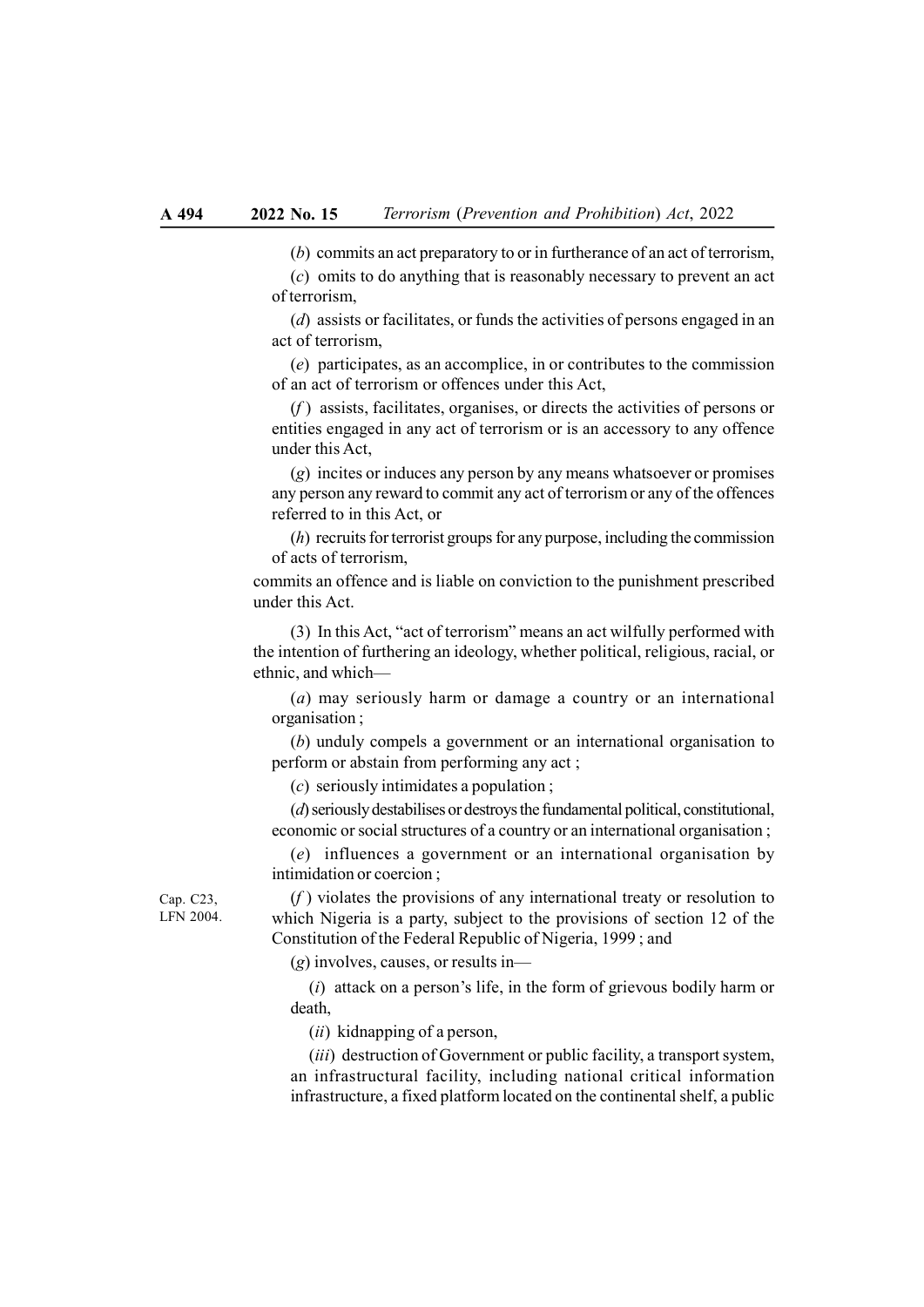place or private property, which may likely endanger human life or result in major economic loss,

 $(iv)$  the seizure of an aircraft, ship, or other means of public transport or conveying goods, or the diversion or use of such means of transportation or conveyance for the purposes of subparagraph (iii) of this paragraph,

(v) the manufacture, possession, acquisition, transportation, transfer, supply or use of weapons, including explosives or biological, chemical, radiological or nuclear weapons (BCRN weapons), as well as research into and development of BCRN weapons without lawful authority, and the receipt, possession, use, transfer, alteration, disposal or dispersal of nuclear or other radioactive material or devices,

(vi) the release of dangerous substance, causing of fire, explosions or floods, the effect of which is to endanger human life,

(vii) interference with or disruption of the supply of water, power, or any other fundamental natural resource, the effect of which is to endanger human life,

(viii) the release into the environment or any part thereof, or distribution or exposure of the public or any part to dangerous, hazardous, nuclear, or other radioactive or harmful substance, any toxic chemical, microbial or other biological agent or toxin, the effect of which is to endanger human life or to provoke substantial damage to property or to the environment,

 $(ix)$  endangering or engaging in acts likely to endanger the safety of an aircraft, ship, train or any other means of transportation,

 $(x)$  the bombing and other acts of violence at airports and other public places,

 $(x<sub>i</sub>)$  the disruption of any computer system or the provision of services directly related to the supply of water, power, communications, infrastructure, banking or financial services, utilities, transportation, other essential infrastructure or any other fundamental natural resources, the effect of which is to endanger human life,

(xii) the disruption of the provision of essential emergency services, including police, civil defence, medical and acts prejudicial to national security or public safety,

(xiii) the propagation and dissemination of information or information materials in any form or mode calculated to cause panic, evoke violence or intimidate a government, person or group of persons, or

(xiv) an act directed against a nuclear facility, or an act interfering with the operation of a nuclear facility, where the offender intentionally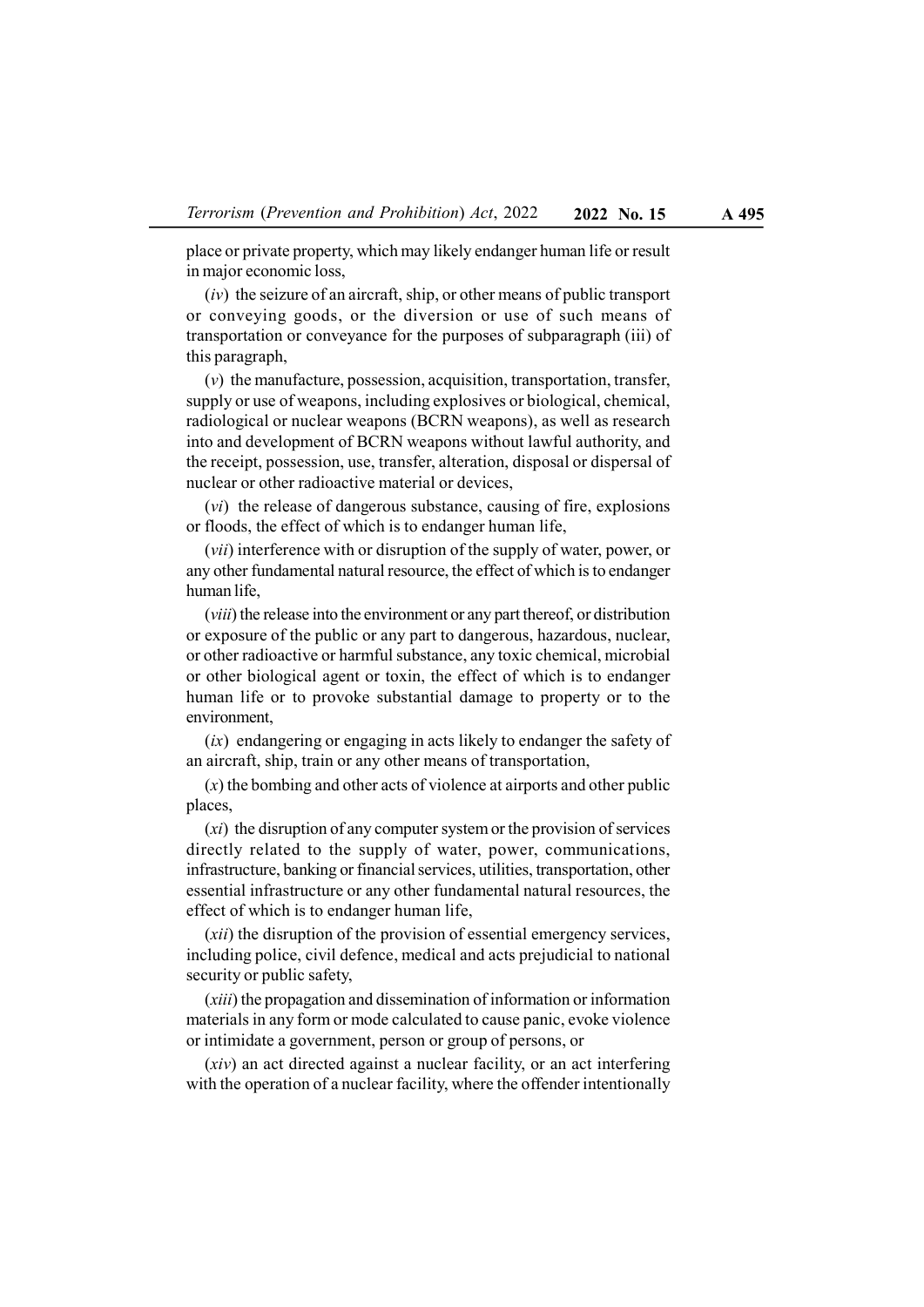causes, or where he knows that the act is likely to cause, death or serious injury to a person or substantial damage to property or to the environment by exposure to radiation or release of radioactive substance, unless the act is undertaken in conformity with the provisions of existing laws.

(4) An act, which disrupts a service but is committed in pursuance of a protest, demonstration or stoppage of work is not a terrorist act within the meaning of this definition, provided that the act is not intended to result in any harm referred to in subsection  $(3)(b)$ ,  $(c)$ ,  $(d)$ ,  $(e)$ ,  $(f)$  or  $(g)$ .

PART II-NATIONAL CO-ORDINATION AND ENFORCEMENT

Role of the Attorney-General.

3.—(1) The Attorney–General shall be responsible for strengthening and enhancing the existing legal framework on combating terrorism and terrorism financing, and proliferation and financing of the proliferation of weapons of mass destruction to ensure—

(a) conformity of Nigeria's counter-terrorism laws, policies and other measures with United Nations Conventions on Terrorism and terrorism financing, international standards and maintain international co-operation required for preventing and combating international acts of terrorism ;

(b) implementation of the provisions of United Nations Security Council Resolutions (UNSCRs) related to Targeted Financial Sanctions on Terrorism Financing, Proliferation of Weapons of Mass Destruction and Proliferation financing ;

(c) the prosecution of terrorism and terrorism financing offences, proliferation and financing the proliferation of weapons of mass destruction, and other offences under this Act ; and

(d) facilitation of adherence to relevant UNSCRs related to Terrorism Financing (TF) and Proliferation Financing (PF), including UNSCR 1267 and 1273 and successor resolutions.

4. The National Security Adviser shall—

(a) formulate policies for the effective implementation of concerted counter-terrorism and terrorism financing efforts ;

(b) ensure the effective formulation and implementation of a comprehensive counter-terrorism strategy in Nigeria ;

(c) provide support to all relevant security, intelligence, and law enforcement agencies, and military services to prevent and combat acts of terrorism and terrorism financing in Nigeria ;

 $(d)$  build capacity for the effective perform of functions under any law or regulation ;

Role of the National Security Adviser.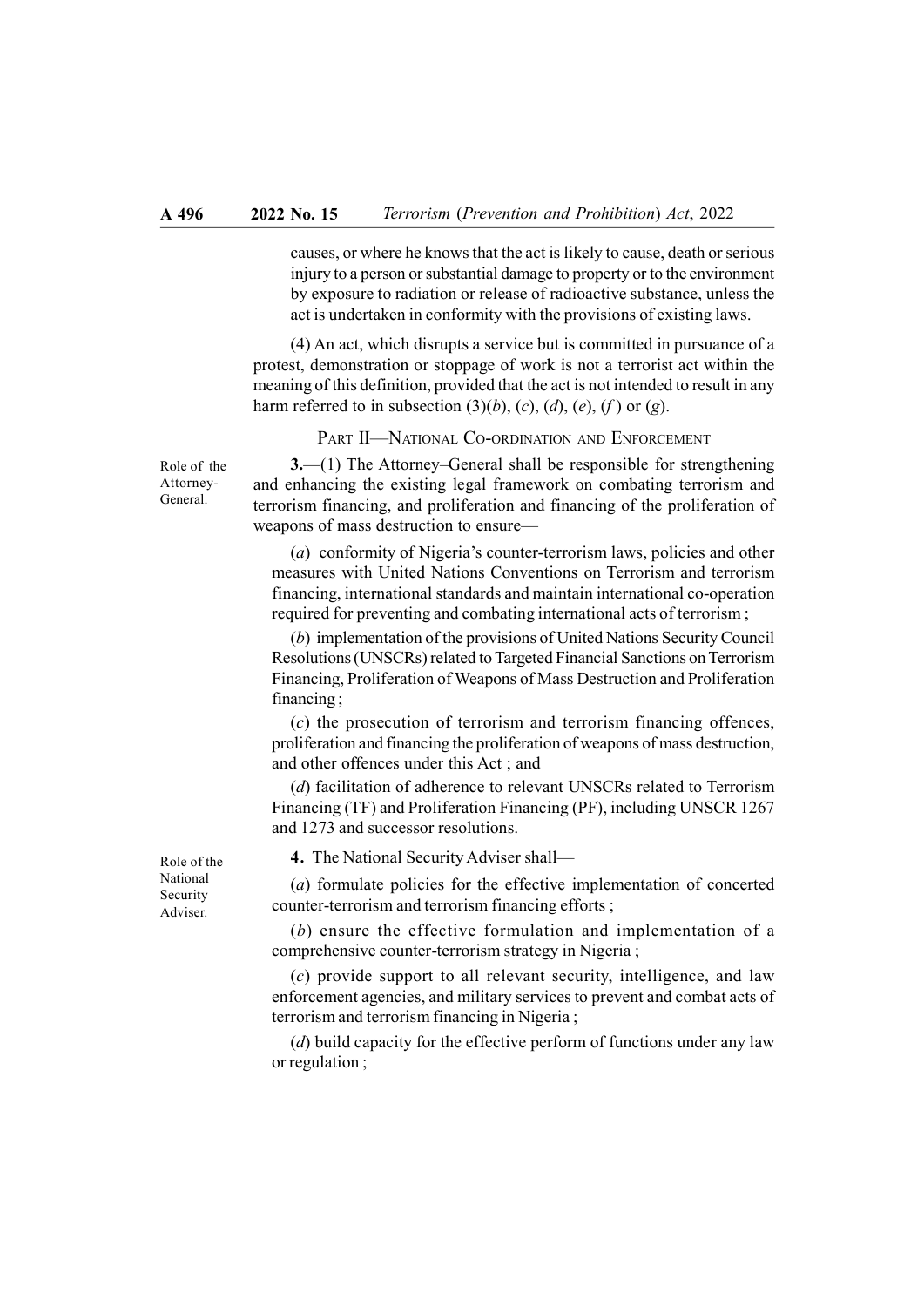(e) subject to the approval of the President, establish a National Counter Terrorism Centre for effective coordination of relevant agencies under this Act ; and

 $(f)$  perform such other functions that the President may deem necessary for the effective implementation of counter-terrorism measures under this Act.

5.—(1) The law enforcement and security agencies are responsible for gathering of intelligence for —

(a) investigation of the offences provided for under this Act ; and

(b) the purpose of identifying targets for designation under relevant UNSCRs.

(2) Further to subsection (1), the law enforcement and security agencies have power to—

(a) enforce all laws and regulations on counter-terrorism, terrorism financing, proliferation and proliferation financing in Nigeria ;

(b) adopt measures to prevent and combat acts of terrorism, terrorism financing and proliferation and its financing within and outside Nigeria ;

(c) facilitate the detection and investigation of acts of terrorism, terrorism financing, proliferation and proliferation financing within and outside Nigeria ;

(d) establish, maintain and secure communications, both domestic and international, to facilitate the rapid exchange of information concerning acts of terrorism, terrorism financing and proliferation and proliferation financing ;

(e) conduct research with the aim of improving preventive measures to efficiently and effectively combat terrorism, terrorism financing, proliferation and proliferation financing within and outside Nigeria ; and

 $(f)$  partner with Civil Society Organisations and the Nigerian public to provide necessary education, support, information, awareness and sensitisation towards the prevention and elimination of acts of terrorism, terrorism financing and proliferation and proliferation financing.

(3) Subject to the provisions of this Act, the law enforcement agencies have power to—

(a) investigate whether a person or entity has directly or indirectly committed an act, is about to commit an act or has been involved in committing an act of terrorism, terrorism financing, proliferation or proliferation financing under this Act or under any other law ;

(b) execute search warrants authorising its officers or any other law enforcement officer to enter into any premises, property or conveyance for the purpose of conducting searches in furtherance of its functions under this Act or any other law;

Role of law enforcement and security agencies.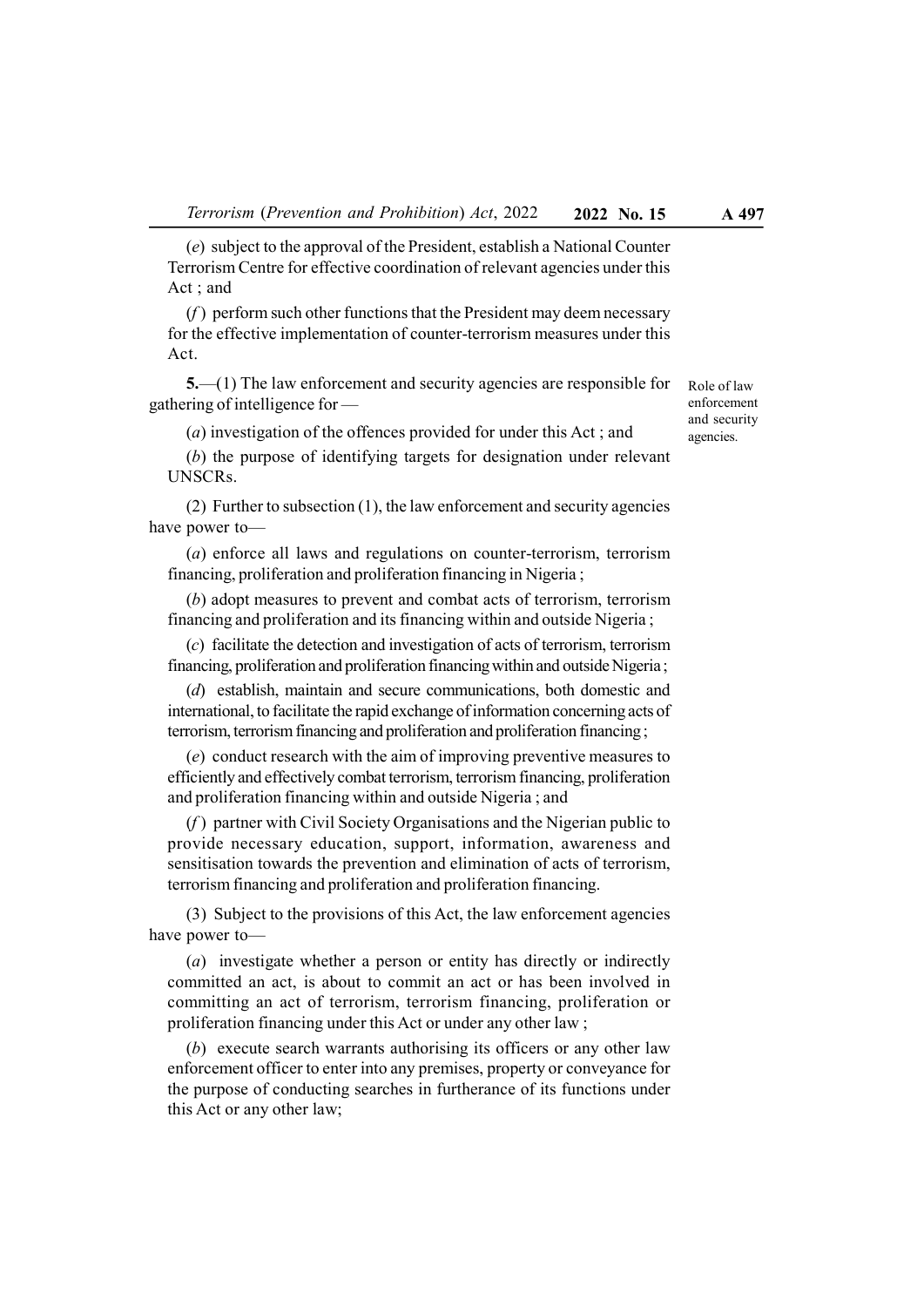(c) investigate, arrest and provide evidence for the prosecution of offenders under this Act or any other law on terrorism applicable in Nigeria ;

(d) seize, freeze or maintain custody over terrorist property or funds for the purpose of investigation, prosecution or recovery of any property or fund which the relevant agency reasonably believes to have been involved in or used in the perpetration of terrorist activities in Nigeria or outside Nigeria ;

(e) seal up premises on reasonable suspicion that the premises is involved with or is being used in connection with acts of terrorism;

 $(f)$  adopt measures to identify, trace, freeze, seize terrorist properties as required by law and seek for the confiscation of proceeds derived from terrorist activities whether situated within or outside Nigeria ;

(g) in consultation with the Attorney-General and with the approval of the National Security Adviser, enter into co-operation agreements, memorandum of understanding or arrangements with any national or international body, other intelligence, enforcement or security agencies or organisations, which in its opinion will facilitate the discharge of its functions under this Act ;

(h) request, demand, or obtain from any person, agency, or organisation, information, including any report or data, that may be relevant to its functions under this Act ; and

 $(i)$  appoint experts or professionals, where necessary, to execute, on its behalf, the powers required in furtherance of its functions under this Act.

(4) The relevant law enforcement and security agencies may initiate, develop or improve on, specific training programmes for their officers charged with the responsibilities for the detection, prevention, prohibition, investigation, elimination and prosecution of terrorism, terrorist financing, proliferation and proliferation financing activities in Nigeria.

(5) In order to strengthen inter-agency cooperation and coordination, improve synergy, joint working and effective multi-agency operability, the National Security Adviser shall work with relevant agencies under this Act to develop standard operating procedures and instruments.

(6) For the purpose of section  $5(1)(b)$  relevant UNSCRs means 1267(1999) and 1373(2001) and successor resolutions.

> PART III—ESTABLISHMENT OF THE NATIONAL COUNTER-TERRORISM CENTRE

Establishment of the National Counter-Terrorism Centre.

 $6.$ —(1) There is established, in the office of the National Security Adviser, a National Counter-Terrorism Centre (in this Act referred to as "the Centre") which shall be the coordinating body for counter-terrorism and terrorism financing in Nigeria, charged with the coordination of counter-terrorism policies,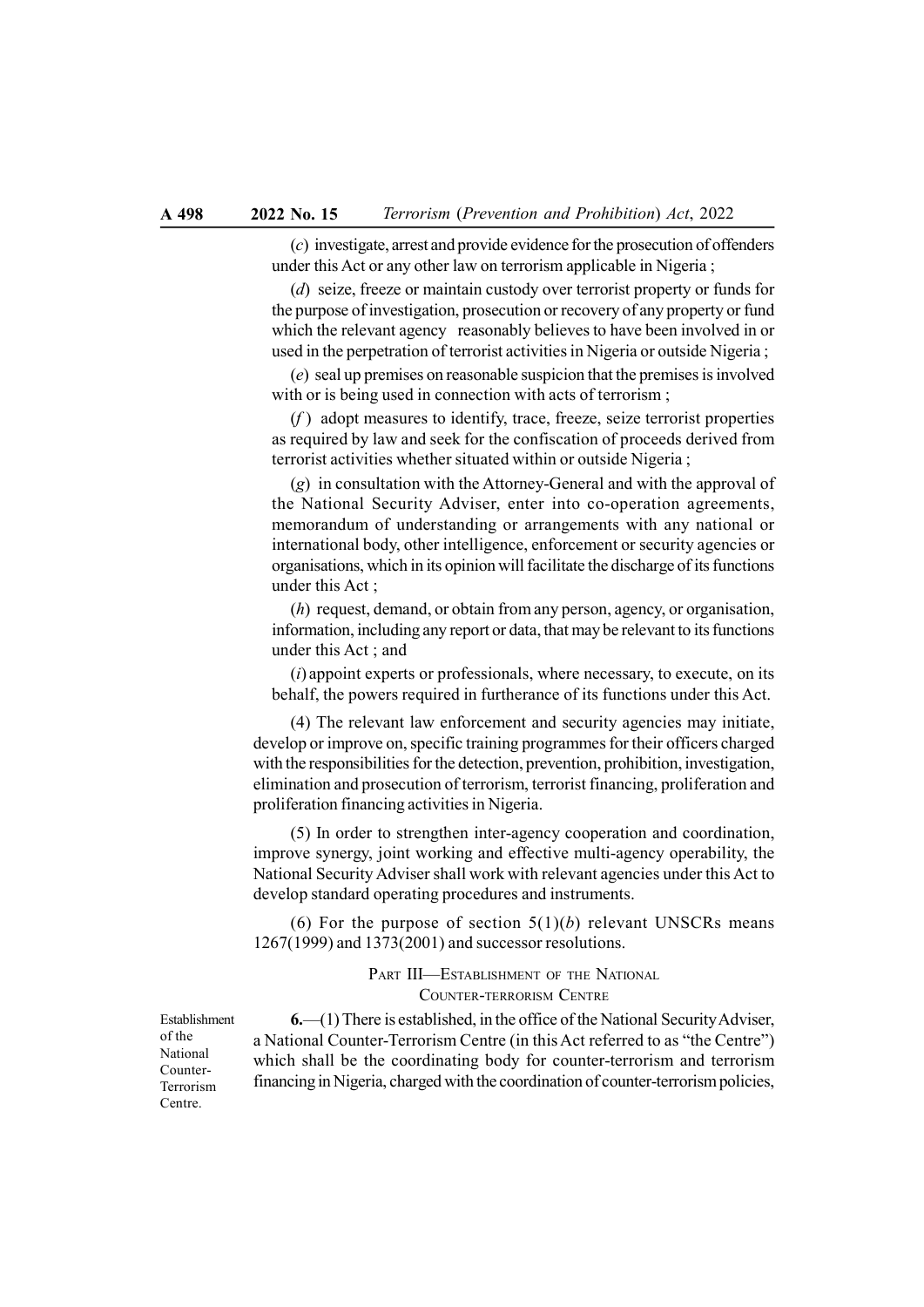strategies, plans, and support in the performance of the functions of the National Security Adviser specified in section 4 of this Act.

(2) Without prejudice to the primary roles of the relevant agencies under this Act, the Centre shall—

(a) establish a Joint Terrorism and Analysis Branch, as a fusion centre responsible for terrorism research, analysis and intelligence support to law enforcement and security agencies ;

(b) establish a legal team, consisting of experienced and competent prosecutors, to review and advise on counter terrorism cases from law enforcement and security agencies, and ensure that legal enforcement are in compliance with rules of armed conflict ;

(c) coordinate the implementation of a national policy and action plan on preventing and countering violent extremism programmes ;

(d) conduct public awareness on prevention and countering violent extremism and terrorism ;

(e) facilitate capacity building for counter-terrorism and terrorism financing operations ;

 $(f)$  partner with civil society and international organisations in the prevention and countering of violent extremism, terrorism and terrorism financing ;

(g) collaborate with centres, institutions and universities on counterterrorism related studies and research ; and

(h) ensure that relevant agencies under this Act have access to relevant and timely intelligence and analysis for the effective discharge of their responsibilities.

7.—(1) The President shall, on the advice of the National Security Adviser, appoint a National Coordinator for the Centre.

(2) The National Coordinator shall—

(a) hold office on such terms and conditions, as are specified in the letter of appointment ;

(b) report to the National Security Adviser on the activities of the Centre ;

(c) be responsible for the day-to-day administration and implementation of the functions of the Centre ;

(d) determine the number and level of staff to be deployed or seconded to the Centre from the Public Service of the Federation ; and

(e) perform such other functions connected with the responsibilities of the Centre, as the National Security Adviser, may assign to him.

Appointment of National Coordinator for the Centre.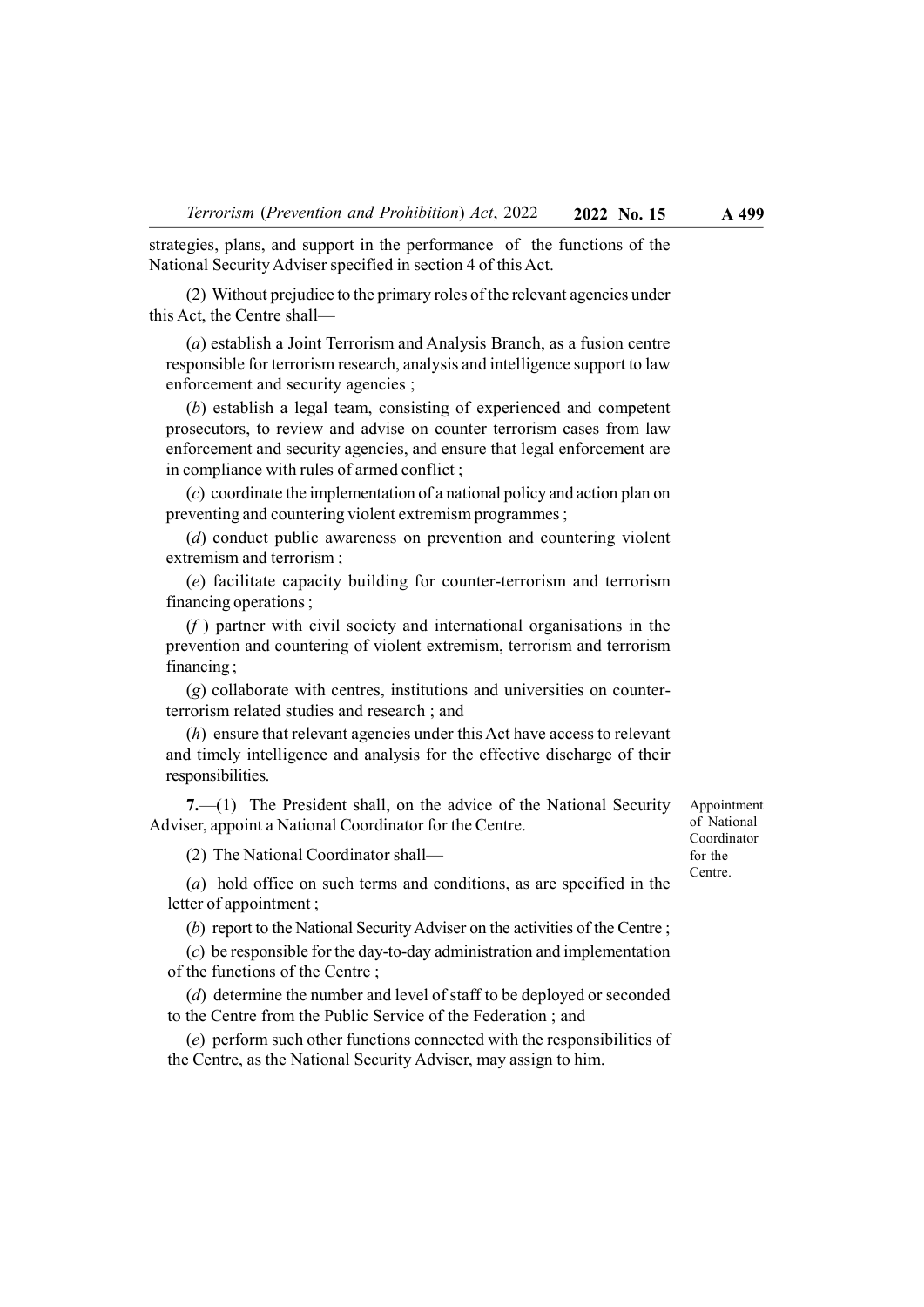Other staff and funding of the Centre.

8.—(1) Other employees of the Centre referred to under section  $7(2)(d)$ of this Act shall be deployed or seconded to the Centre for a period of at least three years.

(2) The Centre shall, subject to the approval of the National Security Adviser, be responsible for the—

(a) formulation of the job description, title, terms, conditions and qualifications ; and

(b) payment of salaries, including the allowances of its employees.

(3) The National Security Adviser shall exercise supervisory functions over the Centre, and ensure that adequate funding is provided to enable the Centre perform its functions effectively and efficiently.

#### PART IV—NIGERIA SANCTIONS COMMITTEE

Constitution of the Nigeria Sanctions Committee.

9. The Attorney–General shall, with the approval of the President, constitute the Nigeria Sanctions Committee (in this Act referred to as "the Sanctions Committee") which shall comprise—

- (a) the Attorney-General as Chairman ;
- (b) the Minister responsible for Finance;

 $(c)$  the Minister responsible for Foreign Affairs;

- ( $d$ ) the Minister responsible for Interior ;
- (e) the National Security Adviser ;
- $(f)$  the Director-General, State Security Service ;
- (g) the Governor, Central Bank of Nigeria ;
- (h) the Inspector-General of Police ;

(i) the Executive Chairman, Economic and Financial Crimes Commission (EFCC) ;

(j) the Chairman, Independent Corrupt Practices and Other Related Offences Commission (ICPC) ;

(k) the Chairman, National Drug Law Enforcement Agency (NDLEA) ;

 $(l)$  the Chairman, Federal Inland Revenue Service (FIRS) :

(*m*) the Director-General, National Intelligence Agency;

 $(n)$  a representative of the Chief of Defence Staff;

(o) the Director-General, National Agency for the Prohibition of Trafficking in Persons and other Related Offences (NAPTIP) ;

(p) the Director of the Nigeria Financial Intelligence Unit (NFIU), as Secretary ; and

(q) any other relevant person or institution that the President may incorporate into the Sanctions Committee.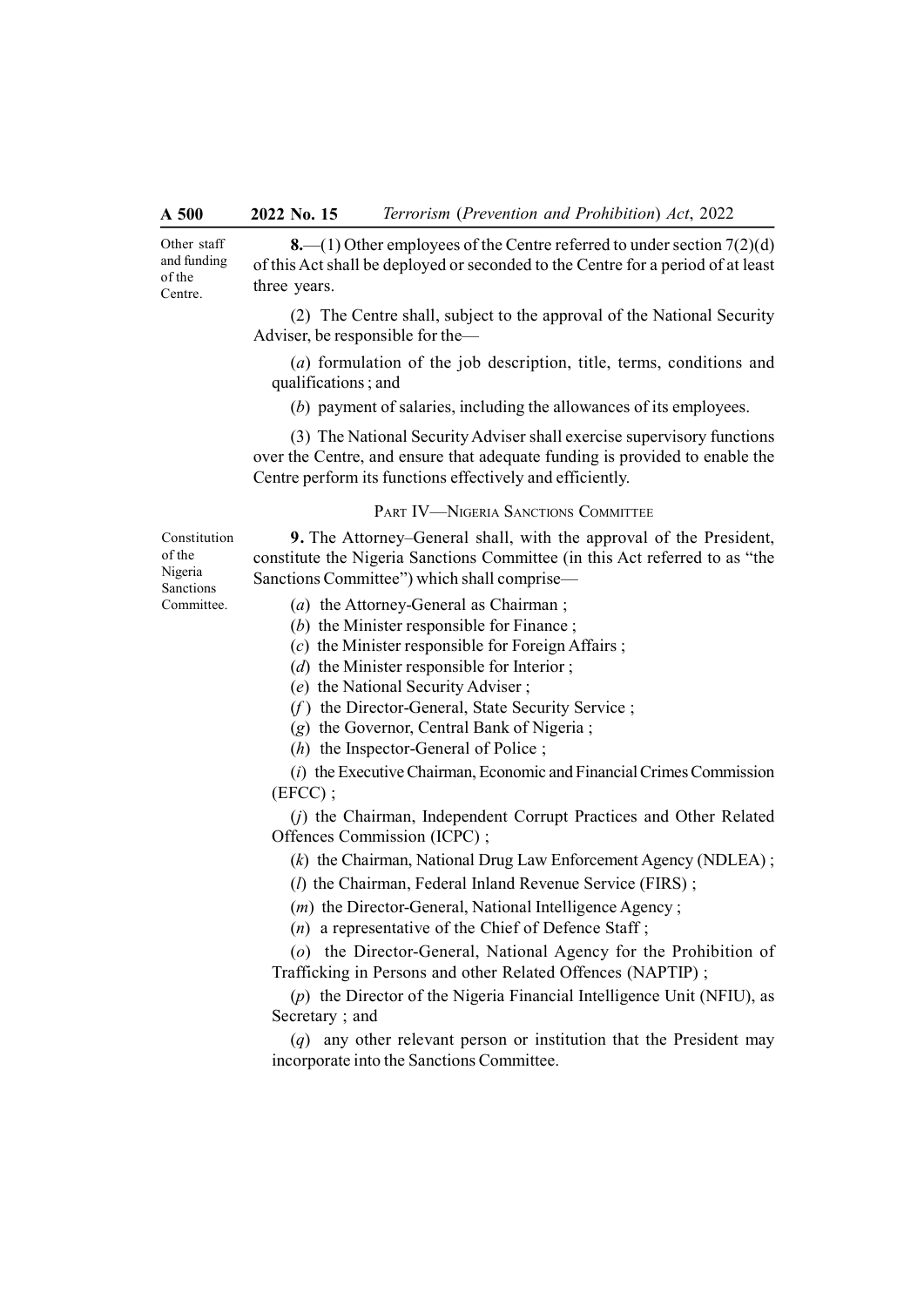10. The Sanctions Committee shall have powers to—

(a) formulate and provide general policy guidelines on designations made under sections 49, 53 and 54 of this Act, and advise on the effective implementation of the United Nations Security Council Resolutions related to terrorism financing and proliferation financing, and allied instruments of the African Union and the Economic Community of West African States ;

(b) provide a forum for examining any operational or policy issues that have implications for the effectiveness or efficiency of the counterproliferation financing system ;

(c) facilitate consistent and co-ordinated approaches to the development and dissemination of counter-proliferation financing guidance materials and training initiatives ;

(d) through the Attorney-General transmit, receive and respond to communications from foreign governments, or the United Nations Security Council or its Committees with regard to the powers exercisable under this Act ;

(e) recommend to the Attorney-General to designate a person, being a citizen, resident or physically present in Nigeria, entity, or group, who attempts or engages in acts of terrorism, terrorism financing, or provides support in any form to a terrorist or terrorist organization ;

 $(f)$  take appropriate measures to discharge Nigeria's obligations related to targeted financial sanctions imposed by UNSCRs on Proliferation of Weapons of Mass Destruction or Proliferation Financing ;

(g) request and collect any information or intelligence the Committee deems necessary in the performance of their functions under this Act ;

(h) recommend to the Attorney-General the appropriate sanctions including travel ban, freezing of funds, assets, and other economic interests of persons and entities designated under the United Nations Consolidated List or under the Nigeria List ; and

 $(i)$  maintain a website, where all related changes and updates to the United Nations Consolidated List and the Nigeria List shall be posted and updated regularly.

PART V-OFFENCES RELATING TO TERRORISM AND TERRORISM FINANCING

11. A person who—

(a) kidnaps or commits an attack on an internationally protected person,

(b) murders an internationally protected person,

(c) carries out a violent attack on the official premises, private accommodation, or means of transport of an internationally protected person, or

**Offences** against internationally protected persons.

Functions and powers of the Sanctions Committee.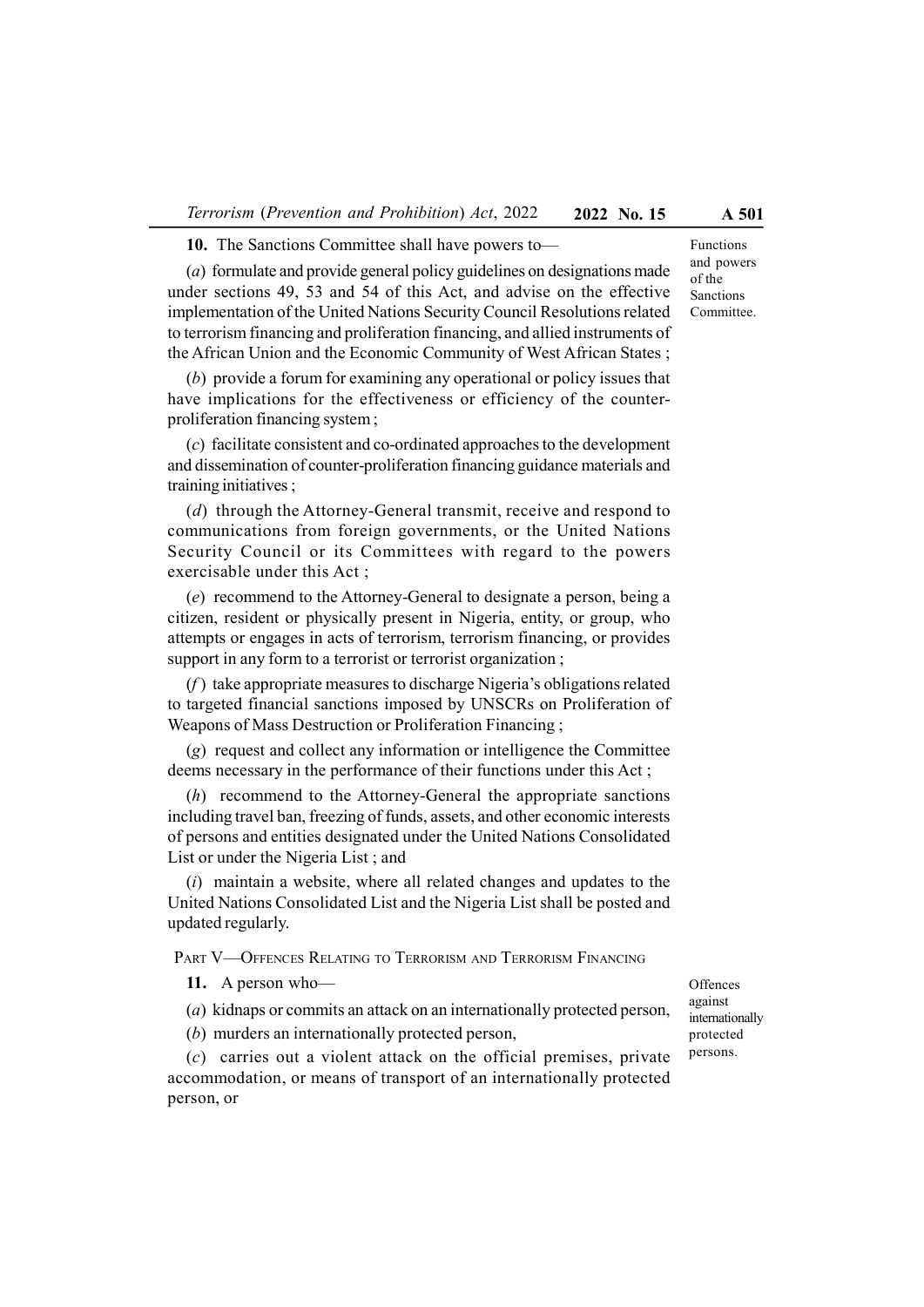(d) threatens to commit any such attack,

commits an offence and is liable on conviction to —

 $(i)$  at least 25 years and up to a maximum of life imprisonment, where death does not result from the act referred to in paragraphs  $(a)$  and  $(c)$ ,

(ii) death penalty, where death results from the act in paragraphs  $(a)$ ,  $(b)$  or  $(c)$ , or

(*iii*) in the case of the offence under paragraph  $(d)$ , to a term of imprisonment of at least 20 years.

Terrorist meetings.

#### 12. A person who knowingly—

(a) arranges, manages, assists in arranging or managing, participates in a meeting or an activity, which in his knowledge is concerned or connected with an act of terrorism or terrorist group,

(b) collects, or provides logistics, equipment, information, articles or facilities for a meeting or an activity, which in his knowledge is concerned or connected with an act of terrorism or terrorist group, or

(c) attends a meeting, which in his knowledge is to support a proscribed entity or to further the objectives of a proscribed entity,

commits an offence, and is liable on conviction to imprisonment for a term of at least 20 years.

13.—(1) A person who knowingly and directly or indirectly, solicits or renders support—

(a) for the commission of an act of terrorism, or

 $(b)$  to a terrorist group,

commits an offence, and is liable on conviction to imprisonment for a term of at least 20 years and up to a maximum of life imprisonment.

(2) For the purposes of subsection (1), "support" includes—

(a) incitement to commit an act of terrorism by the dissemination of terrorist information through the internet, other electronic or digital means, or through the use of printed materials ;

(b) receiving or providing material assistance, training, transportation, false documentation or identification to a terrorist or terrorist group ;

(c) receiving or providing information or moral assistance to a terrorist act or terrorist group, including invitation to adhere to a terrorist or terrorist group ;

(d) entering or remaining in a country for the benefit of, or at the direction of or in association with a terrorist group ; and

Soliciting and giving support to terrorist groups for the commission of acts of terrorism.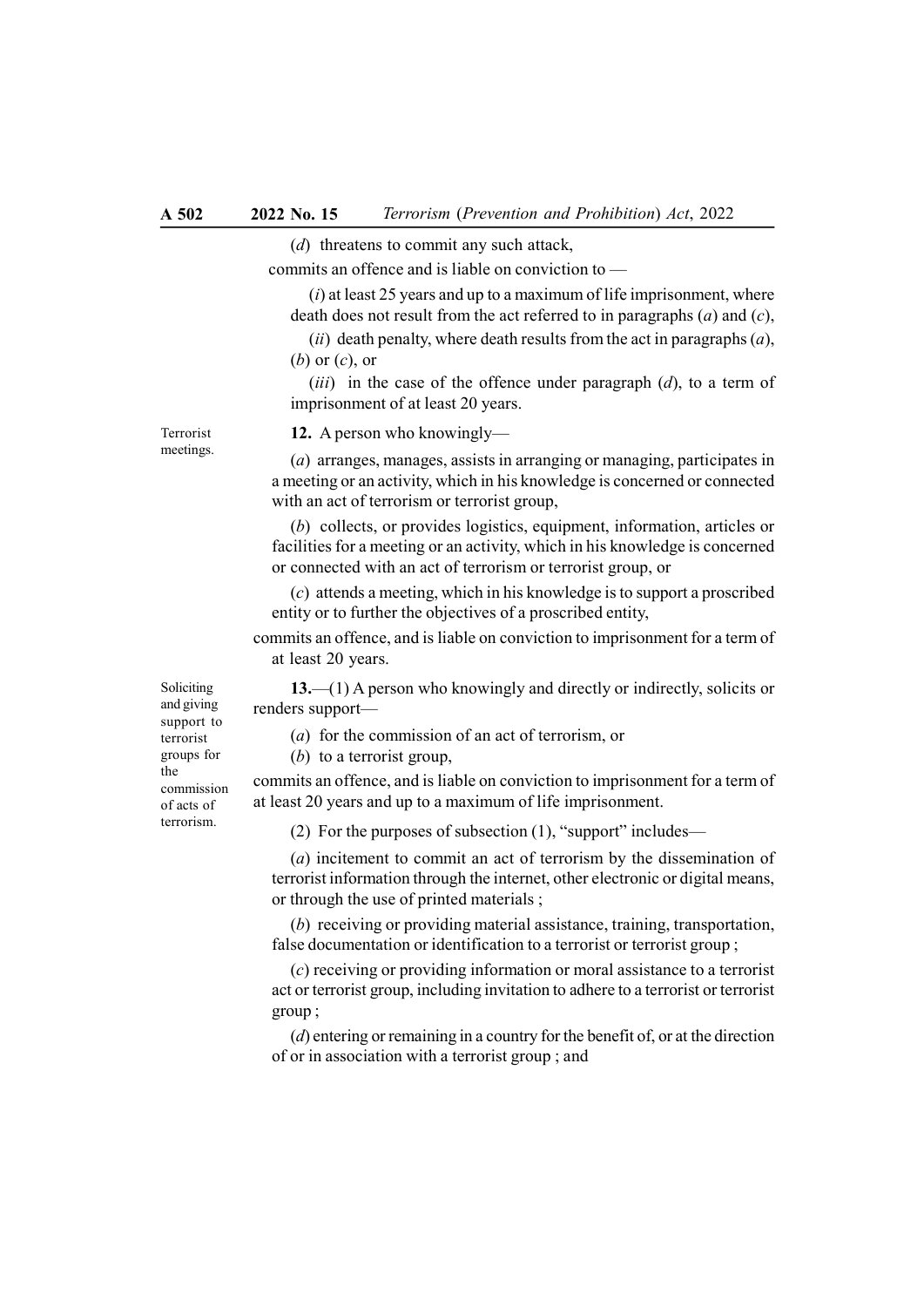(e) providing or making available, such financial or other related services prohibited under this Part, or as may be prescribed by regulations made under this Act.

(3) In this section, it shall not be necessary to prove that the material, information, facility, or financial assistance was actually used in the commission of an act of terrorism, if it can be reasonably established that the person collected on behalf of or provided the material, information, facility or financial assistance to a terrorist or terrorist group.

14. A person who knowingly harbours, conceals, or causes to be harboured or concealed, hinders or interferes with the arrest of a person—

- (a) who has committed or is about to commit an act of terrorism,
- (b) who is planning to commit an act of terrorism,

(c) who is a member of a terrorist group,

(d) who has been convicted of an act of terrorism but escaped from punishment, or

(e) against whom a warrant of arrest has been issued,

commits an offence, and is liable on conviction to imprisonment for a term of at least 20 years.

15. A person who knowingly agrees to provide a terrorist or terrorist group, or receives training, training material or instructions on—

- (a) the making or use of any form of explosive or other lethal device,
- (b) carrying out an act of terrorism,

(c) the practice of a military exercise or movement, but who is not an authorised officer acting in the performance of an official duty,

commits an offence, and is liable on conviction to at least 25 years and a maximum of life imprisonment.

16.—(1) Subject to the provisions of subsections  $(2)$  and  $(3)$ , a person who has information and knows or believes the information to be of material assistance in—

(a) preventing the commission of an act of terrorism, by any person or an entity, or

(b) securing the apprehension, prosecution, or conviction of a person for an offence under this Act, and fails to disclose the information to the relevant agency, as soon as practicable,

commits an offence, and is liable on conviction to imprisonment for a term of at least 20 years.

(2) Subsection (1) does not require disclosure by a legal practitioner of any information, belief or suspicion based on any information, which he obtained in privileged circumstances.

Provision of training and instruction to terrorist group or terrorist.

Concealing of information about acts of terrorism.

Harbouring terrorist or hindering the arrest of a terrorist.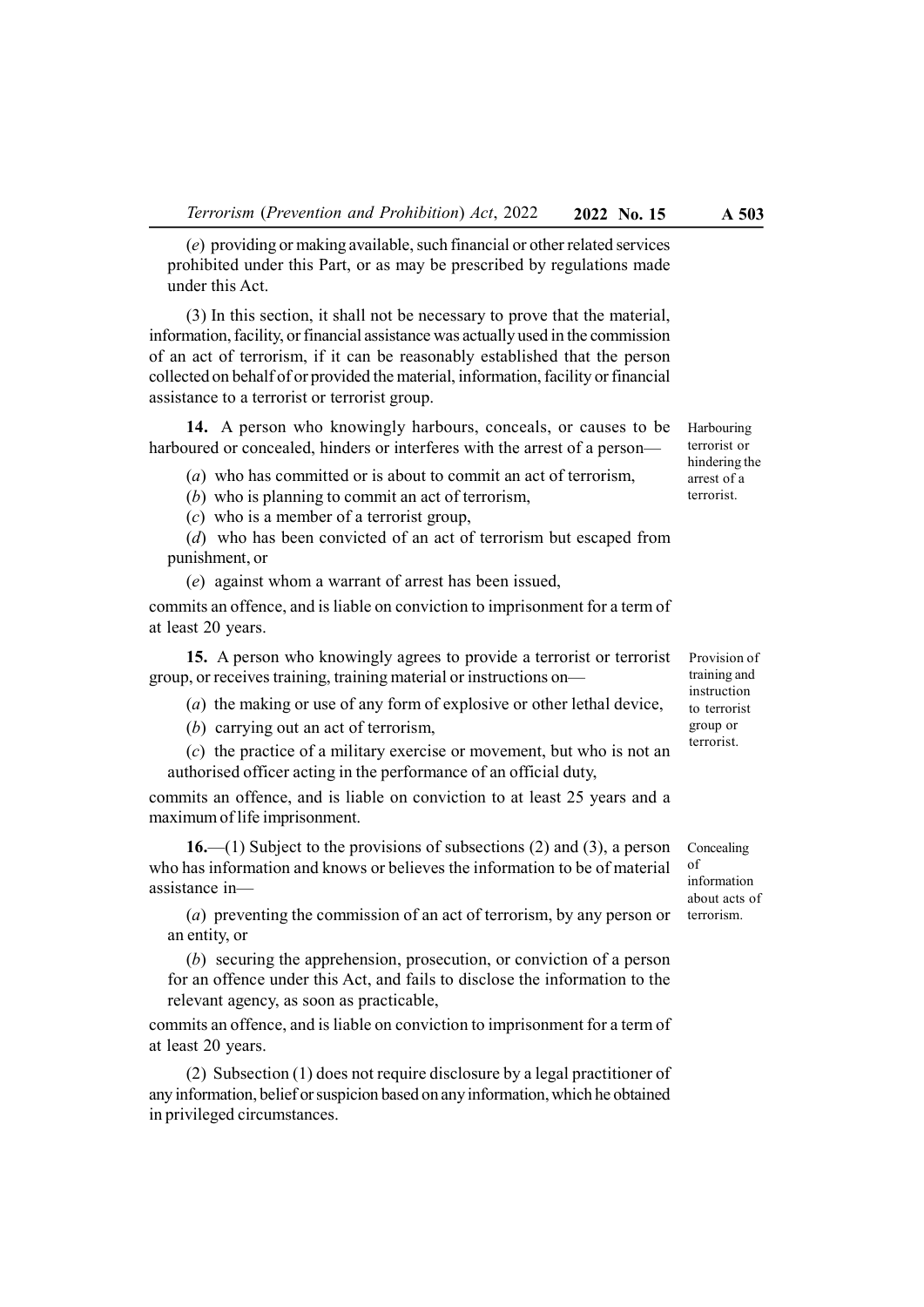(3) For the purpose of subsection (2), information is obtained by a legal practitioner in privileged circumstances, where it is disclosed to the legal practitioner by—

(a) a client, in connection with the provisions of legal advice, not being a disclosure with a view to furthering a criminal purpose or concealing a crime ; or

(b) any person for the purpose of actual or contemplated legal proceeding, and not with a view to furthering a criminal purpose or concealing a crime.

17. A person who knowingly offers to provide or provides a weapon, explosive, biological, chemical, nuclear or other lethal device to a terrorist, terrorist group, or any other person for use by or for the benefit of the terrorist or terrorist group, commits an offence, and is liable on conviction to imprisonment for a term of at least 20 years and up to a maximum of life imprisonment.

18. A person who knowingly agrees to recruit or recruits a person to be a member of a terrorist group, or to participate in the commission of an act of terrorism, commits an offence, and is liable on conviction to imprisonment for a term of at least 20 years and up to a maximum of life imprisonment.

19. A person who knowingly solicits property for the benefit of a terrorist group or for the commission of an act of terrorism, commits an offence, and is liable on conviction to imprisonment for a term of at least 20 years and up to a maximum of life imprisonment.

20. A person who being—

(a) the owner, occupier, lessee, or person in charge of a building, premises, room, or place, who knowingly permits a terrorist meeting to be held in that building, premises, room or place,

(b) the owner, charterer, lessee, operator, agent of a conveyance, master of a vessel, pilot in charge of an aircraft, or driver of any other means of conveyance, who knowingly permits that vessel, aircraft, or other means of conveyance to be used for acts of terrorism, or

(c) the owner, lessee, or person in charge of any equipment, facility, or device that allows for recording, conferencing or meetings through the use of technological devices, who knowingly permits that equipment, facility or device to be used for purposes of committing an offence under this Act, or for planning, promoting or supporting the commission of an act of terrorism,

terrorist.

Provision of device to a

Recruitment of terrorists.

Promotion or solicitation of property for the commission of terrorist acts.

Provision of facilities in support of terrorist acts.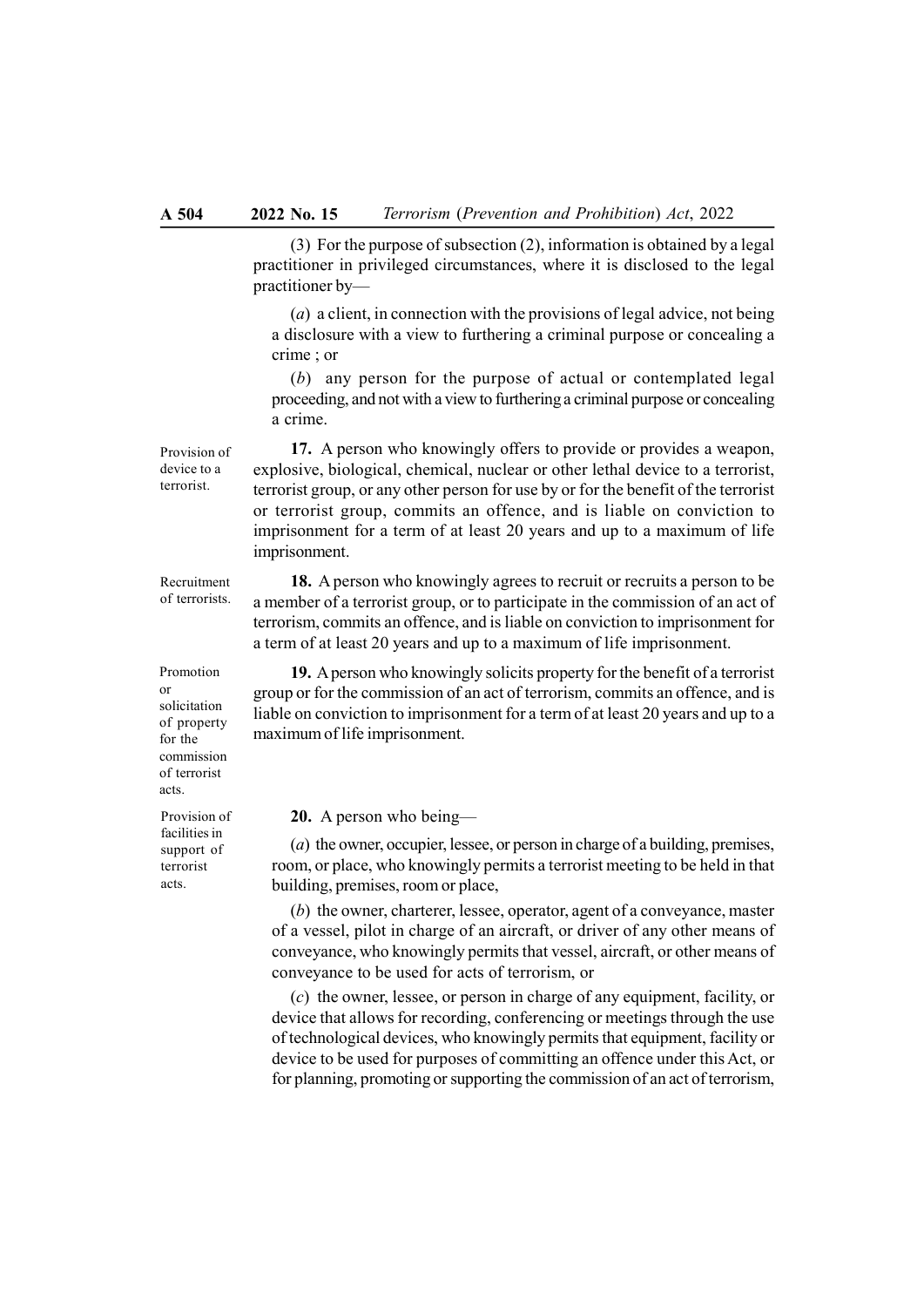commits an offence, and is liable on conviction to imprisonment for a term of at least 20 years.

21.—(1) A person or entity, within or outside Nigeria, in any manner, who, directly or indirectly, and willingly provides, solicits, acquires, collects, receives, possesses, or makes available property, funds or other services, or attempts to provide, solicit, acquire, collect, receive, possess or make available property, funds or other services with the intention or knowledge, or having reasonable grounds to believe that it will be used, in full or in part to—

(a) finance a terrorist or terrorist group,

(b) commit an offence under this Part, or an offence specified in any relevant law or enactment referred to under this Act, or

(c) do any other act intended to cause death or serious bodily injury to a civilian or any other person not taking active part in the hostilities in a situation of armed conflict, when the purpose of that act, by its nature or context, is to intimidate a group of people or to compel a government or an international organisation to do or abstain from doing any act,

commits an offence.

(2) A person who commits an offence under subsection (1) is liable on conviction to—

(a) in the case of a natural person, life imprisonment; or

(b) in the case of a body corporate—

(*i*) a fine of at least  $N200,000,000$ ,

(ii) imprisonment of principal officer for a term at least 20 years and up to a maximum of life imprisonment, and

(*iii*) the winding up of the body corporate, and its prohibition from reconstitution or incorporation under any form or guise.

(3) A person who knowingly or intentionally enters into or becomes involved in an arrangement—

(a) which facilitates the acquisition, retention, or control of terrorist fund, by or on behalf of another person, by concealment, removal out of jurisdiction, transfer to a nominee or in any other way, or

(b) as a result of which funds or other property is to be made available for the purposes of terrorism or for the benefit of a specified entity or proscribed entity,

commits an offence.

Financing of terrorism.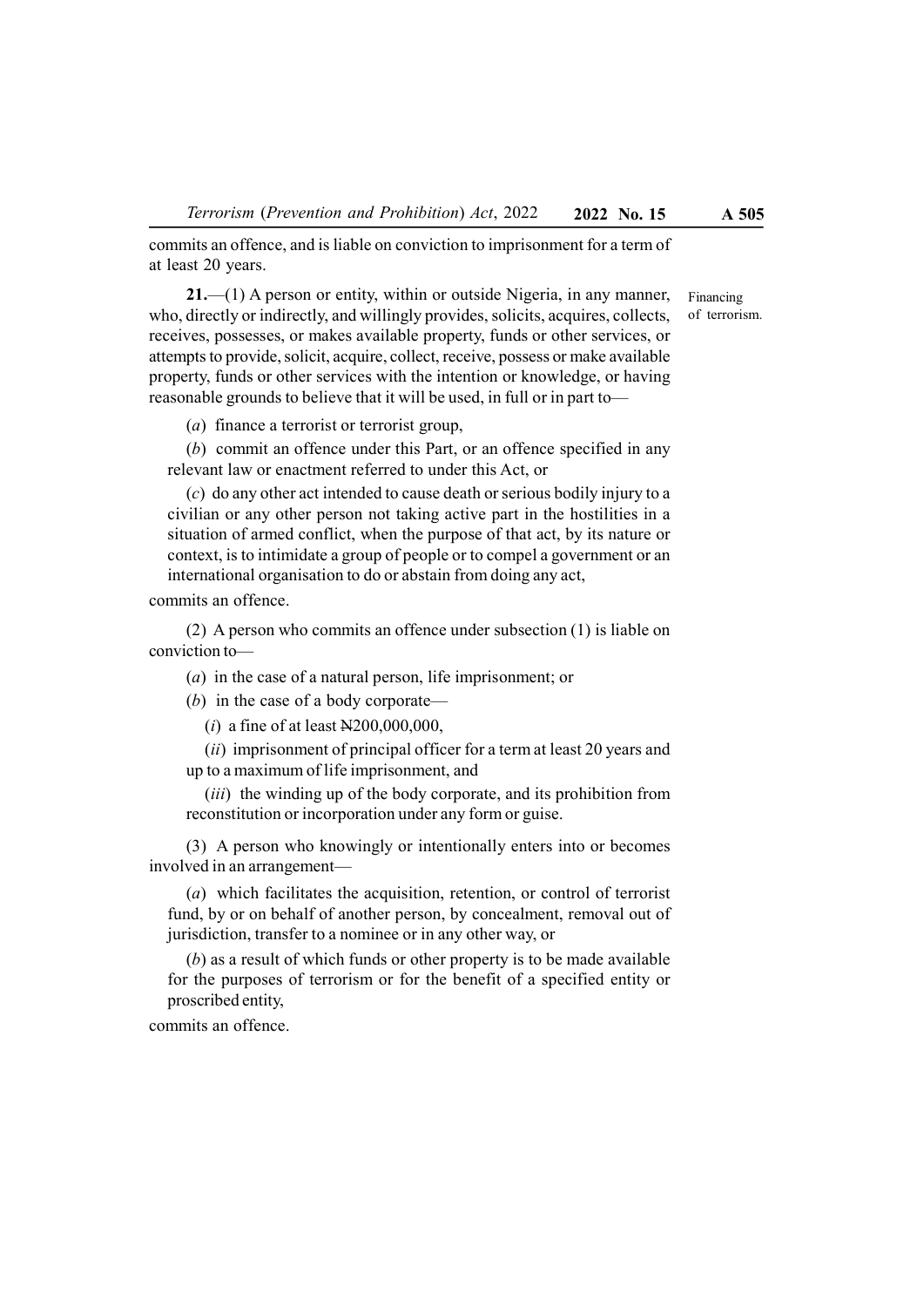(4) A person who commits an offence under subsection (3), is liable on conviction to—

(a) in the case of a natural person, imprisonment for a term of at least 20 years and up to a maximum of life imprisonment ; and

(b) in the case of a body corporate—

 $(i)$  to a fine of at least N200,000,000,

 $(ii)$  the prosecution of the principal officers of the corporate body, who on conviction, shall be liable to imprisonment for a term of at least 20 years and up to a maximum of life imprisonment,

(*iii*) the winding up of the corporate body, and

 $(iv)$  its prohibition from reconstitution or incorporation under any form or guise.

(5) An offence under this section shall apply, regardless of whether the person alleged to have committed the offence is in the same country as, or in a different country from the one in which—

(a) the terrorist, terrorist group, or proscribed entity is located ; or

(b) the terrorist act occurred or is planned to occur.

(6) In proving the offence of terrorism financing, it shall not be required that the funds—

(a) were actually used to carry out an act of terrorism ;

(b) were used to attempt an act of terrorism ; or

(c) be linked to a specific act of terrorism.

(7) For the purpose of this section, intention or knowledge may be inferred from objective factual circumstances.

Financing the travel of foreign

22. A person who finances the travel of individuals who travel to a State other than their States of residence or nationality for the purpose of the perpetration, planning, or preparation of, or participation in, terrorist acts or the providing or receiving of terrorist training commits an offence and is liable upon conviction to imprisonment for a term of at least 20 years and up to a maximum of life imprisonment.

23. (1) A person or an entity who, knowingly or intentionally deals in any terrorist funds or property by—

(a) acquiring or possessing terrorist funds or property,

(b) entering into, or facilitating, directly or indirectly, any transaction in respect of terrorist funds or property,

(c) converting, concealing, or disguising terrorist funds or property, or

(d) providing financial or other services, in respect of terrorist funds or property, at the direction of a terrorist or terrorist group,

terrorist fighters.

Dealing in terrorist property.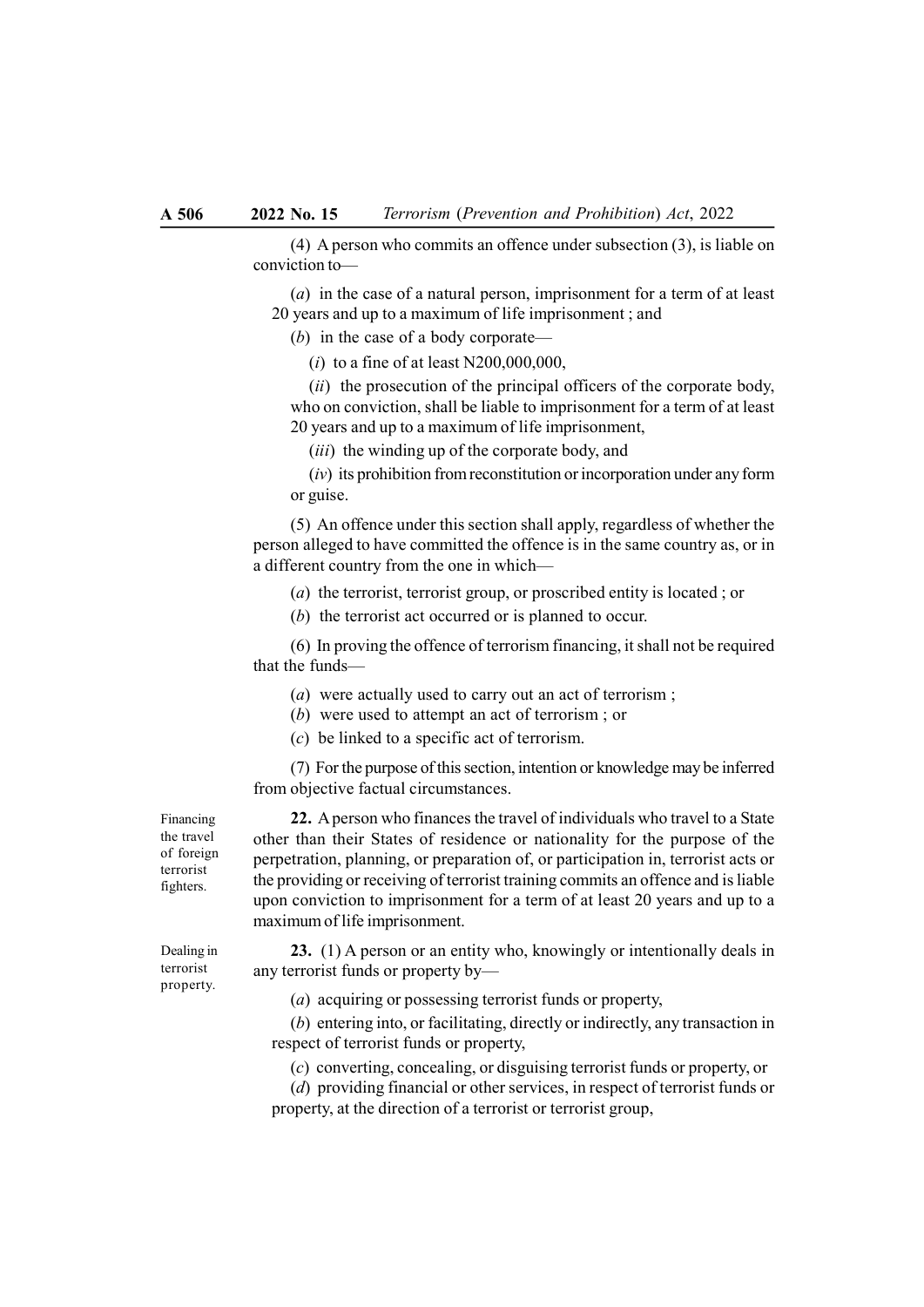commits an offence, and is liable on conviction to imprisonment for a term of at least 20 years and up to a maximum of life imprisonment.

(2) In this Part, the word "knowingly or intentionally" may be inferred from the objective factual circumstances of the case.

24.—(1) A person, who knowingly or intentionally—

(a) seizes, detains, or attempts to seize or detain a person, property, or facility in order to compel a third party to do or abstain from doing a lawful act,

(b) threatens to kill, injure or continue to detain a person in order to compel a third party to do or abstain from doing a lawful act, or

(c) gives an explicit or implicit condition for the release of the person held hostage, or the property or facility detained,

commits an offence.

(2) A person who commits an offence under subsection (1), is liable on conviction—

(a) where death does not result from the act, to life imprisonment ; or

(b) where death results from the act, to a death sentence.

(3) In this section—

(a) a "third party" means a State, an International Governmental Organisation, a natural or legal person or a group of persons ; and

(b) the word "knowingly or intentionally" referred to in subsection (1) may be inferred from the objective factual circumstances of the case.

 $25$ —(1) A person who is a member or professes to be a member of a terrorist group or a proscribed entity, in or outside Nigeria, commits an offence, and is liable on conviction to imprisonment for a term of at least 20 years and up to a maximum of life imprisonment.

(2) It shall be a defence for a person charged with an offence under subsection (1) that—

(a) the entity, in respect of which the charge is brought, was not a terrorist group or a proscribed entity at the time that person became a member or began to profess membership of that group or entity ; and

(b) the person has not taken part in the activities of that group or entity, after it became a terrorist group or proscribed entity.

(3) A person who belongs or professes to belong to a proscribed entity, in or outside Nigeria, commits an offence, and is liable on conviction to life imprisonment.

Membership of a terrorist group or proscribed entity.

Hostage taking, kidnapping, hijacking, etc.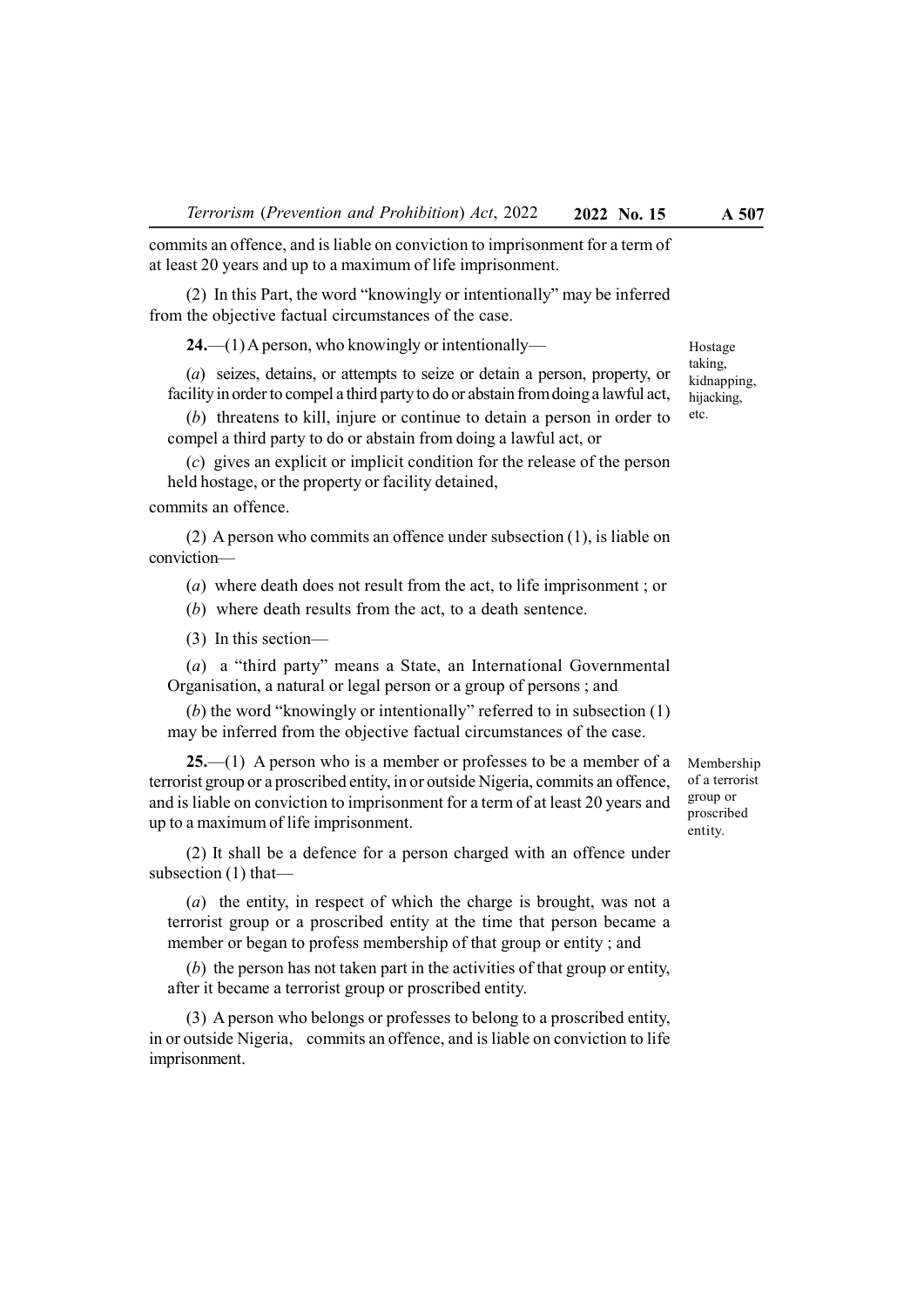(4) It shall be a defence for a person charged with an offence under subsection (3) that—

(a) the entity, in respect of which the charge is brought, had not been designated to be a proscribed entity at the time the person charged became or began to profess membership of the entity ; and

(b) the person has not taken part in the activities of that entity at any time after it has been designated to be a proscribed entity.

26.—(1) A person who conspires with another to commit an offence under this Part in Nigeria, or to commit an act of terrorism in any place outside Nigeria, being an act, which if done in Nigeria would have constituted an offence, is deemed to have conspired to do that act in Nigeria, and is liable on conviction to the same punishment as provided under this Act for the offence to which the conspiracy relates.

(2) A person who knowingly, directly or indirectly—

(a) aids and abets,

(b) induces, instigates, instructs, or

(c) counsels or procures another person by any means whatsoever to commit an act of terrorism,

commits an offence.

(3) A person who commits an offence under subsection (2) is liable on conviction, where—

(a) the offence is committed, to the same punishment as provided under this Act for the offence to which the offence relates ; and

(b) the offence is not committed, to imprisonment for a term of at least five years and not more than that provided for the full offence under this Act.

Escape or aiding and abetting escape.

27. A person who—

(a) being in lawful custody for an act of terrorism, escapes from custody, or

(b) aids, facilitates, or abets the escape of a person, who is  $-$ 

 $(i)$  in lawful custody of the relevant agency for an act of terrorism, or

(ii) suspected to have committed an offence under any of the provisions of this Act,

commits an offence, and is liable on conviction to imprisonment for a term of at least 20 years.

Conspiracy, aiding and abetting.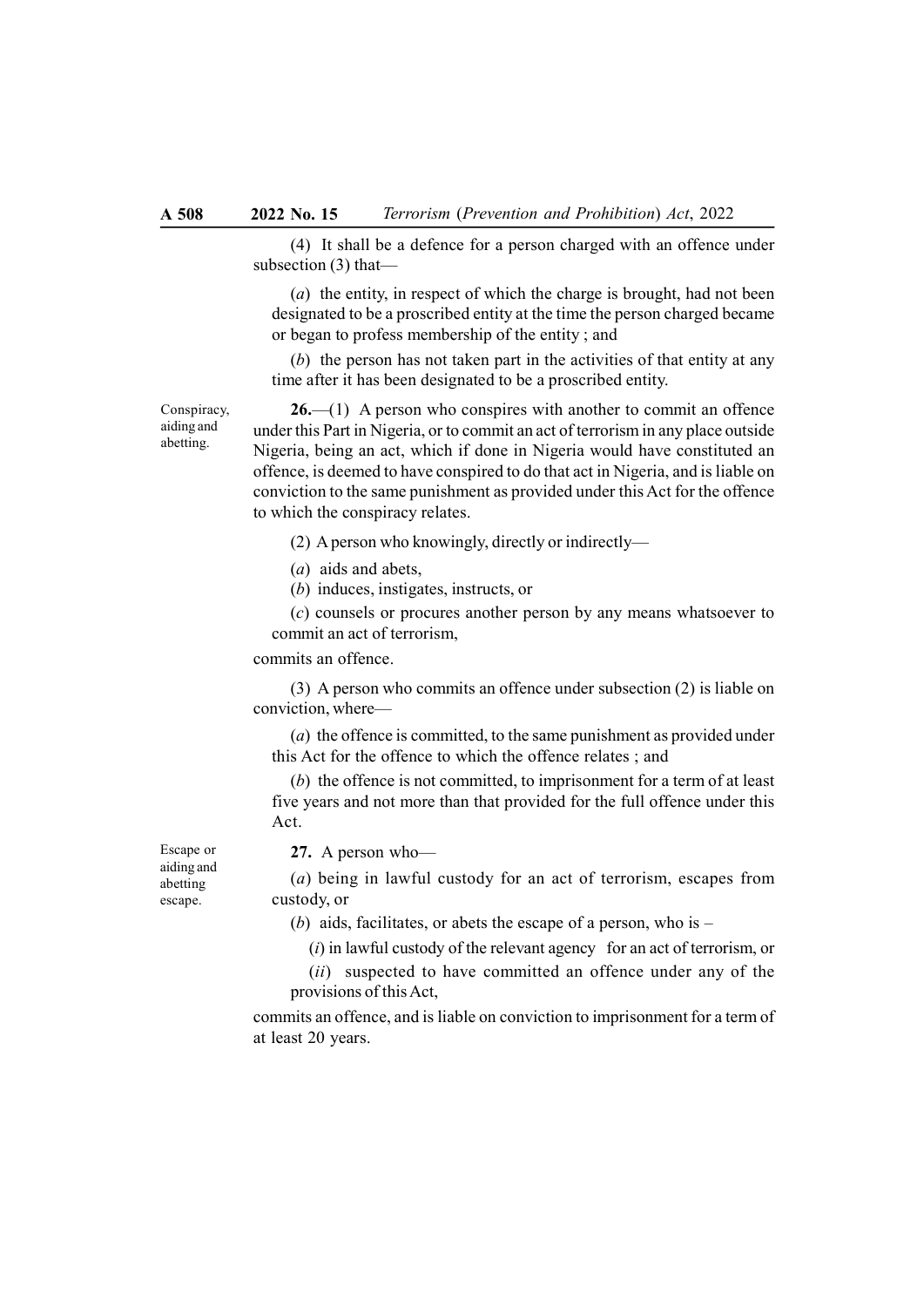28.—(1) A person who attempts to commit an offence under this Part is liable on conviction to the same punishment as provided under this Act for the offence to which the attempt relates.

(2) Where a person is charged with any of the offences under this Part and the evidence establishes an attempt to commit that offence, he may be convicted of having attempted to commit the offence and is liable on conviction to the same punishment as provided under this Act for the offence to which the attempt relates.

(3) Where a person is charged with an attempt to commit an offence under this Part but the evidence establishes the commission of the full offence, the person shall not be acquitted but shall be convicted for the commission of the offence, and is liable on conviction to the same punishment as provided under this Part for the offence to which the attempt relates.

29. A person who engages in a conduct in preparation to commit an act of terrorism or assists another person to commit an act of terrorism commits an offence, and is liable on conviction to imprisonment for a term of 20 years.

30. A person who, with intent to deceive, unlawfully assumes the name, character or designation of an officer of a relevant agency in order to perpetrate an act of terrorism, commits an offence and is liable on conviction to imprisonment for a term of at least seven years.

31. In any case of terrorism under this Act, a person who tampers with—

(a) a witness by intimidation, threats, blackmail or similar acts, or

(b) an evidence or exhibit, by falsification, conversion, destruction or forgery,

commits an offence, and is liable on conviction to imprisonment for a term of at least seven years.

32. (1) A person who wilfully—

(a) obstructs an authorised officer of a relevant agency in the exercise of any of the powers conferred on the agency by this Act,

(b) fails to comply with any lawful enquiry, request, or information, wherever located, made by any authorised officer in accordance with the provisions of this Act,

(c) refuses an authorised officer of a relevant agency access to any premises, or fails to submit to a search by a person authorised to search him under this Act,

Obstruction of an authorised officer of a relevant agency.

Attempt to commit an offence.

Preparation to commit acts of terrorism.

Unlawful assumption of character of an officer of a relevant agency

Tampering with evidence or witness.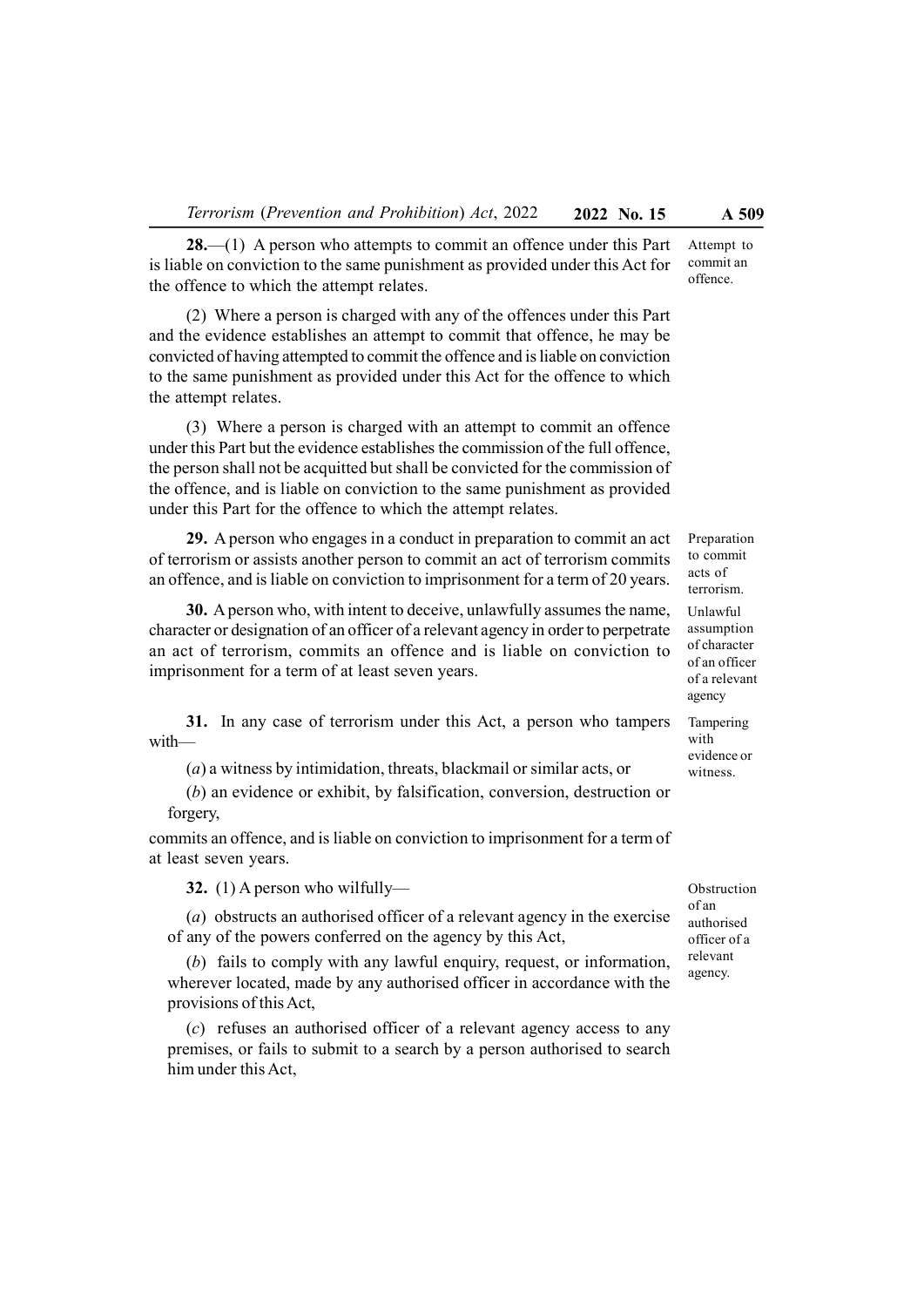(d) assaults an authorised officer of a relevant agency in the execution of his duty under this Act, or

(e) fails to produce, or conceals or attempts to conceal from an authorised officer of a relevant agency, any book, document, information storage system, or article in relation to which the officer has reasonable grounds for suspecting or believing that an offence under this Part or any other law prohibiting terrorism has been or is being committed, or which is liable to seizure under this Act,

commits an offence, and is liable on conviction to imprisonment for a term of at least seven years.

(2) A person who—

(a) discloses to another anything which is likely to prejudice a terrorist investigation, or

(b) interferes with material, which is likely to undermine a terrorist investigation, or likely to be relevant to a terrorist investigation,

commits an offence, and is liable on conviction to imprisonment for a term of at least seven years.

(3) It is a defence for a person charged with an offence under subsection (2) that the person did not know and have reasonable cause to suspect that the disclosure was likely to affect a terrorist investigation.

Offences by an entity.

33.—(1) Where an offence, under this Part, committed by an entity is proved to have been committed on the instigation or with the connivance of, or is attributable to any neglect on the part of a director, manager, secretary of the entity, or any person purporting to act in any of these capacities, the officer is liable on conviction to the same punishment as provided under this Act for the offence.

(2) Where an entity is convicted of an offence under this Act—

(*a*) it shall be liable to the forfeiture of —

 $(i)$  any assets, funds, or property used or intended to be used in the commission of the offence, and

(ii) its assets, funds, or property ; and

(b) the court shall issue an order—

 $(i)$  winding-up the entity,

(*ii*) withdrawing the practice licence of the entity and those of its convicted principal officers, where applicable, and

(*iii*) prohibiting the entity from reconstitution or incorporation under any other form or guise.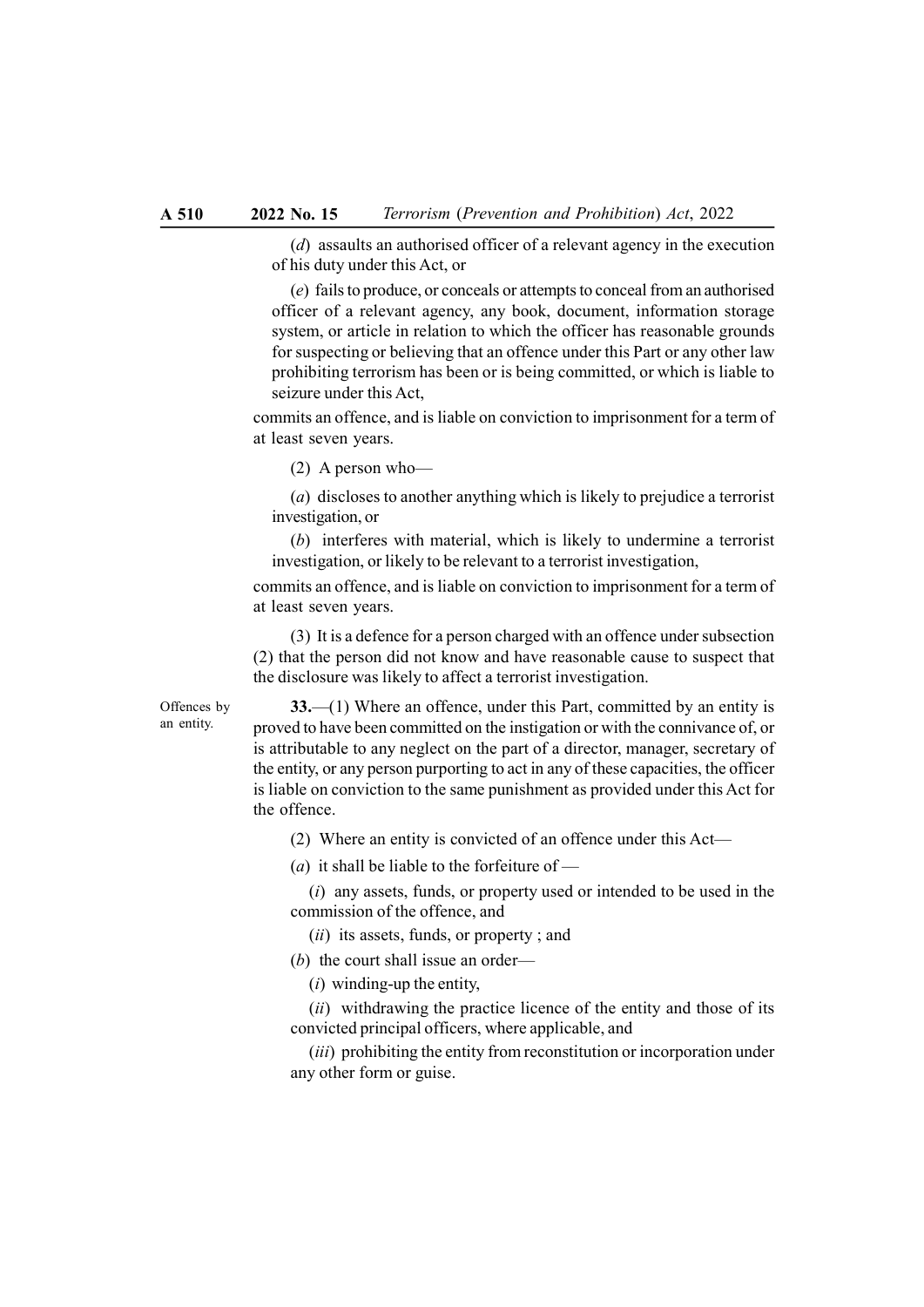(3) Where the court orders the entity to be wound up, the entity's assets and properties shall be transferred to any fund or agency established under any law for the recovery of proceeds of crime.

(4) Nothing contained in subsection (1) shall render any person liable to punishment, provided that it can be proved that the offence was committed without the person's knowledge or that the person exercised all due diligence to prevent the commission of the offence.

> PART VI—OFFENCES RELATING TO CIVIL AVIATION, SAFETY OF SHIPS AND FIXED PLATFORMS

34. A person who, on board an aircraft in flight, seizes or exercises control of that aircraft by force, threat or any other form of intimidation, commits an offence, and is liable on conviction to life imprisonment.

 $35- (1)$  A person who-

(a) commits an act of violence against a person on board an aircraft in flight, if that act is likely to endanger the safety of that aircraft,

(b) destroys an aircraft in service, or causes damage to an aircraft which renders it incapable of flight or which is likely to endanger its safety in flight,

(c) places or causes to be placed on an aircraft in service, by any means whatsoever, a device or a substance which is likely to destroy that aircraft, or cause damage to it, which renders it incapable of flight, or cause damage which is likely to endanger its safety in flight,

(d) destroys or damages air navigation facilities or interferes with their operation, if the act is likely to endanger the safety of the aircraft in flight, or

(e) communicates information, which the person knows to be false, thereby endangering the safety of the aircraft in flight,

commits an offence, and is liable on conviction to—

(i) imprisonment for a term of at least 20 years, or

 $(ii)$  a death penalty, where death results from the commission of the act.

(2) A person who threatens to commit an offence provided for under subsection  $(1)(a)-(d)$  with the aim of compelling the State or a person to do or refrain from doing any act, commits an offence, and is liable on conviction to imprisonment for a term of at least 25 years.

Hijacking of aircraft.

> **Offences** against the safety of civil aviation.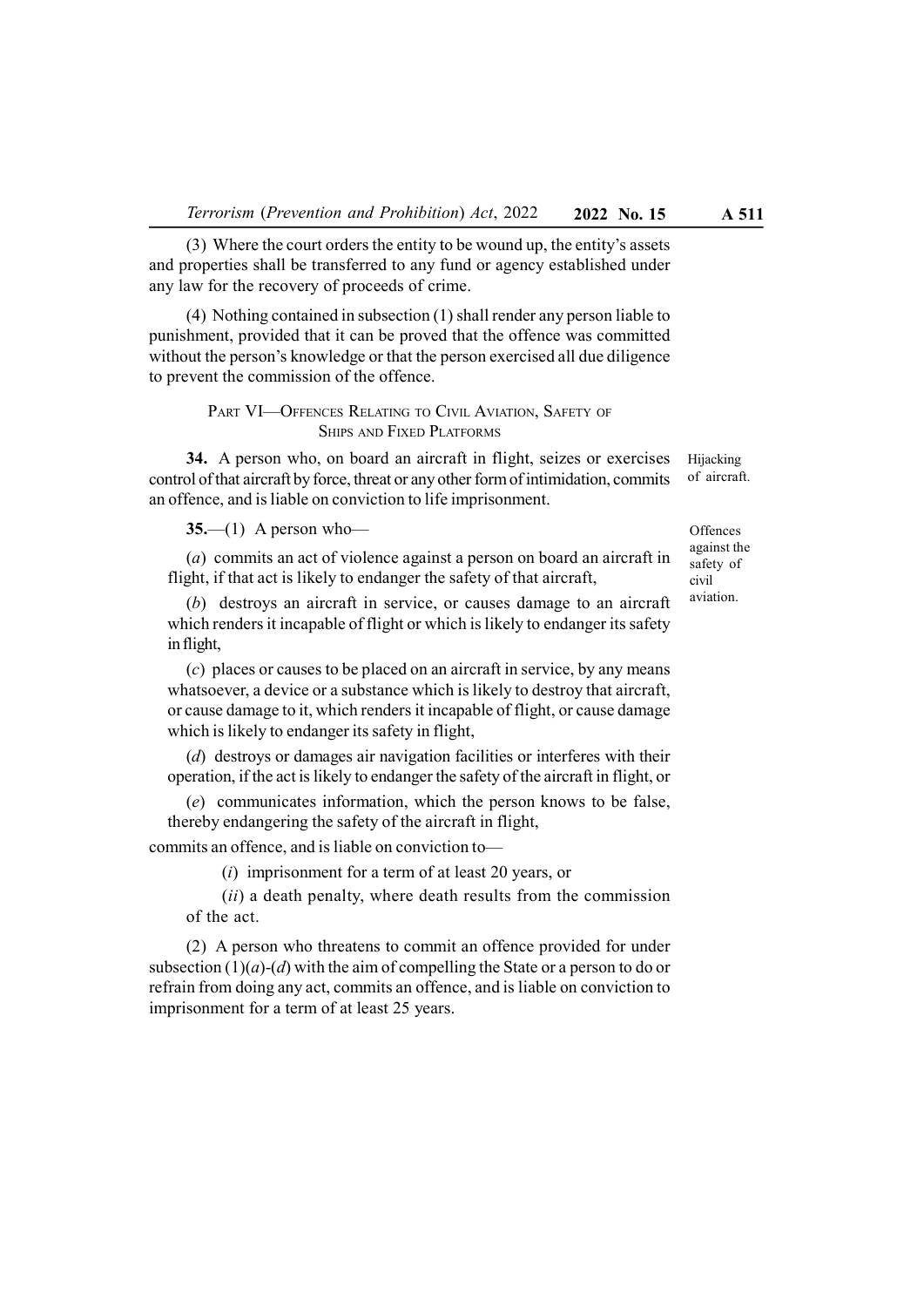against safety at airports serving military or civil aviation

**Offences** 

 $36$ — $(1)$  A person who—

(a) commits an act of violence against a person at an airport serving military or civil aviation, which causes or is likely to cause serious injury or death,

(b) destroys or seriously damages the facilities of an airport serving military or civil aviation, or aircraft not in service located on the facilities, or disrupting the services of the airport, or

(c) using a device, substance, or weapon in perpetrating acts referred to in paragraphs  $(a)$  and  $(b)$  of this subsection, where such acts are likely to endanger the safety at an airport serving military or civil aviation,

commits an offence, and is liable on conviction to —

(i) imprisonment for a term of not less than twenty years, or

(ii) a death penalty, where death results from the commission of the act.

(2) A person who threatens to commit any of the offences provided for in subsection (1) with the aim of compelling the State or a person to do or refrain from doing any act, commits an offence, and is liable on conviction to imprisonment for a term of at least 25 years.

**Offences** against the safety of ships or fixed

platforms.

 $37$ —(1) A person who—

(a) seizes or exercises control of a ship or a fixed platform by force, threat, or any other form of intimidation,

(b) commits an act of violence against a person on board a ship or a fixed platform, where that act is likely to endanger the safety of the ship or fixed platform,

(c) destroys a ship or causes damage to a ship or its cargo,

(d) places or causes to be placed on a ship, by any means whatsoever, a device or substance likely to destroy or cause damage to the ship or its cargo,

(e) destroys a fixed platform or causes damage to it, which is likely to endanger its safety, or places or causes to be placed on a fixed platform, by any means whatsoever, a device or substance likely to destroy that fixed platform or to endanger its safety,

 $(f)$  destroys or damages maritime navigational facilities or interferes with their operation, where that act is likely to endanger the safe navigation of a ship,

(g) communicates information, which that person knows to be false, thereby endangering the safe navigation of a ship, or

(h) injures any person in connection with the commission of any of the offences provided for in paragraphs  $(a)-(g)$  of this subsection,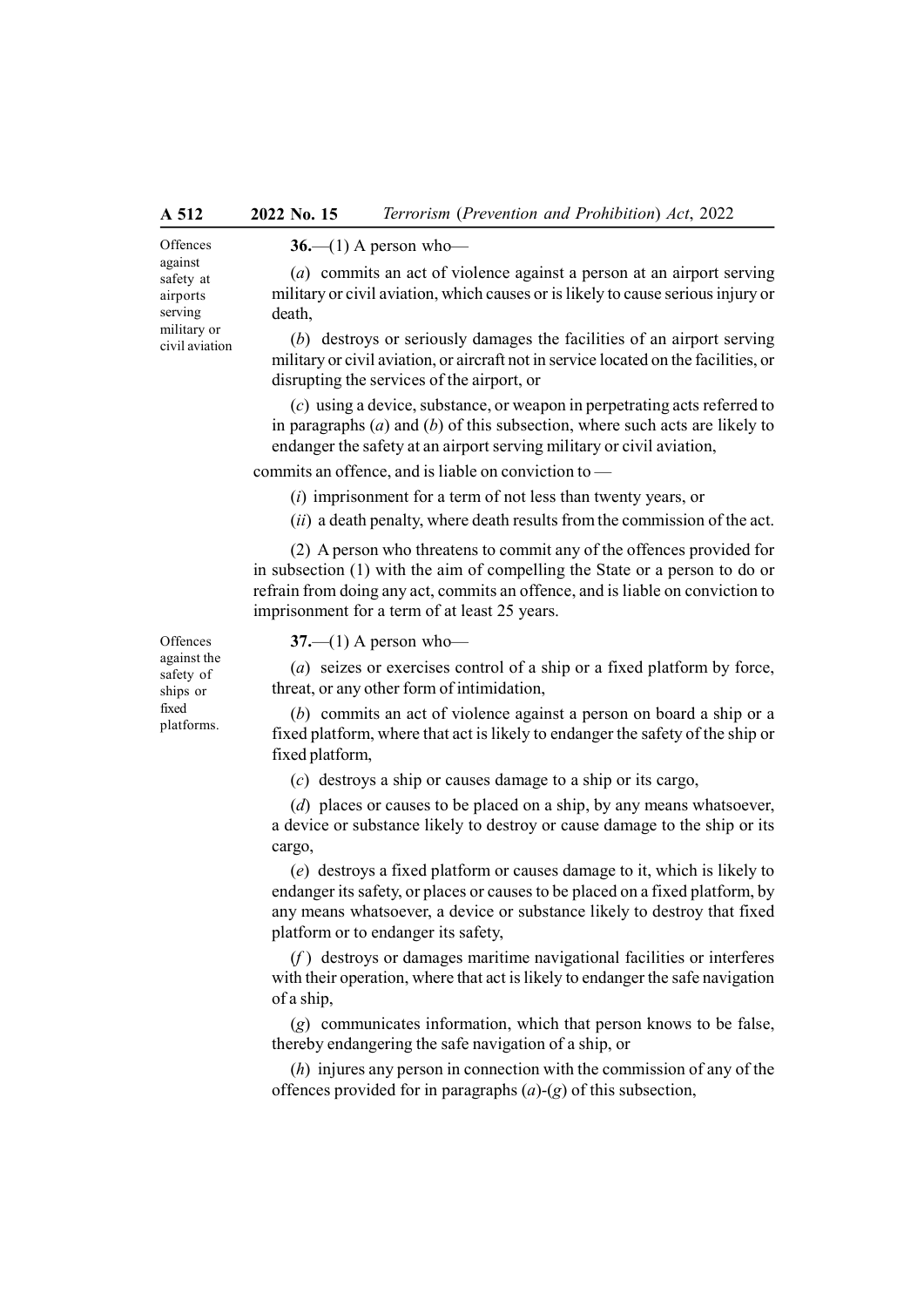commits an offence, and is liable on conviction to —

(i) imprisonment for a term of at least 25 years, or

(ii) a death penalty, where death results from the commission of the act.

(2) A person who threatens to commit any of the offences provided for in subsection  $(1)$   $(b)$ ,  $(c)$ ,  $(e)$  and  $(f)$ , with the aim of compelling the State or a person to do or refrain from doing any act, commits an offence, and is liable on conviction to imprisonment for a term of at least 25 years.

 $38$ —(1) A person who—

(a) uses against or on a ship or a fixed platform, or discharges from a ship or a fixed platform any explosive, radioactive material, or BCRN weapon in a manner that causes or is likely to cause death or serious injury or damage ;

(b) discharges, from a ship or fixed platform, oil, liquefied natural gas, or other hazardous or noxious substance, which is not covered by paragraph  $(a)$  of this subsection, in such quantity or concentration that causes or is likely to cause death or serious injury or damage ; or

(c) uses a ship in a manner that causes death or serious injury or damage, where the purpose of the act by its nature or context, is to intimidate a population, or to compel a government or an international organisation to do or to abstain from doing any act, commits an offence and is liable on conviction to—

(i) imprisonment for a term of at least 25 years, or

 $(ii)$  a death penalty, where death results from the commission of the act.

(2) A person who threatens to commit any of the acts provided under subsection (1), commits an offence, and is liable on conviction to imprisonment for a term of at least 25 years.

39.—(1) A person who transports—

(a) any explosive or radioactive material, knowing that it is intended to be used—

(i) to cause death or grievous bodily harm or damage, or

 $(ii)$  in a threat to cause death or grievous bodily harm or damage,

for the purpose of intimidating a population, or compelling a government or an international organisation to do or to abstain from doing any act,

(b) any BCRN weapon, knowingly,

(c) any source of material, special fissionable material, or equipment or material especially designed or prepared for the processing or production Use and discharge of BCRN weapons and other substances from a ship or fixed platform.

Transportation of BCRN weapons or other dangerous substances on board a ship.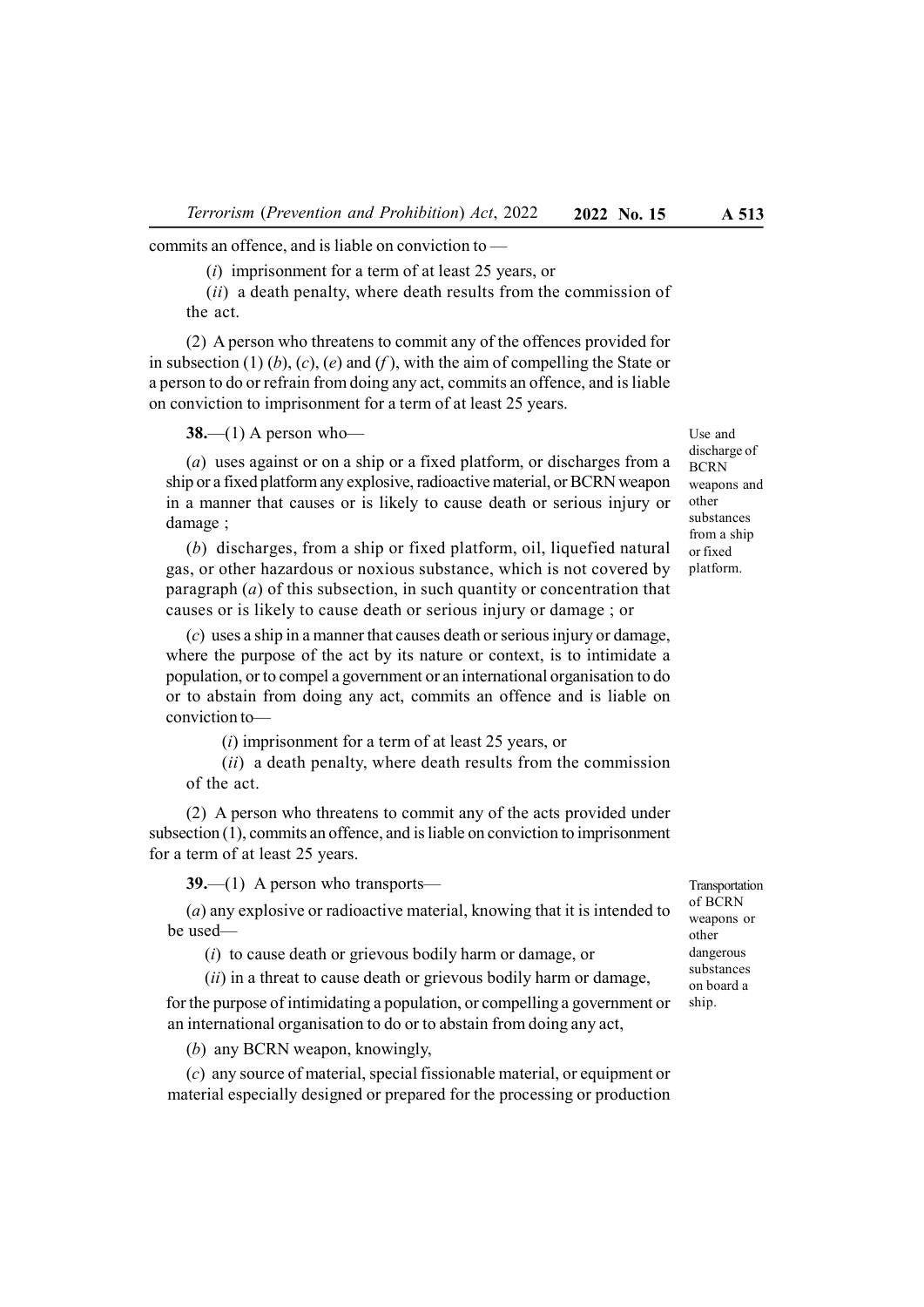of special fissionable material, knowing that it is intended to be used in a nuclear explosive activity or in any other nuclear activity not under a safeguard agreement, or

(d) any equipment, material, software or related technology that significantly contributes to the design, manufacture or delivery of a BCRN weapon, with the intention that it will be used for that purpose,

commits an offence, and is liable on conviction to—

(i) imprisonment for a term of at least 25 years, or

(*ii*) a death penalty, where death results from the commission of the act.

(2) A person who causes injury to a person in connection with the perpetration of any of the offences provided for under subsection (1), commits an offence, and is liable on conviction to imprisonment for a term of at least 25 years.

40. A person who transports another person on board a ship, knowing that the person intends to commit an act that constitutes an offence under this Act, commits an offence, and is liable on conviction to imprisonment for a term of at least 20 years.

41. A person who transports another person on board a ship, knowing that the person has committed an act that constitutes an offence under this Act and intending to assist that person to evade criminal prosecution, commits an offence, and is liable on conviction to imprisonment for a term of at least 20 years.

42. A person who delivers, places, discharges, or detonates an explosive or other lethal device into or against a place of public use, a government facility, a transportation system, or an infrastructure facility with the intent to cause—

(a) death or grievous bodily harm, or

(b) extensive destruction of such a place, facility or system, where such destruction results in, or is likely to result in, major economic loss,

commits an offence, and is liable on conviction to—

(i) imprisonment for a term of at least 20 years, or

(ii) a death penalty, where death results from the commission of the act.

Transportation of persons intending to commit offences on board a ship.

Transportation of certain offenders on board a ship.

**Offences** with explosives or other lethal devices.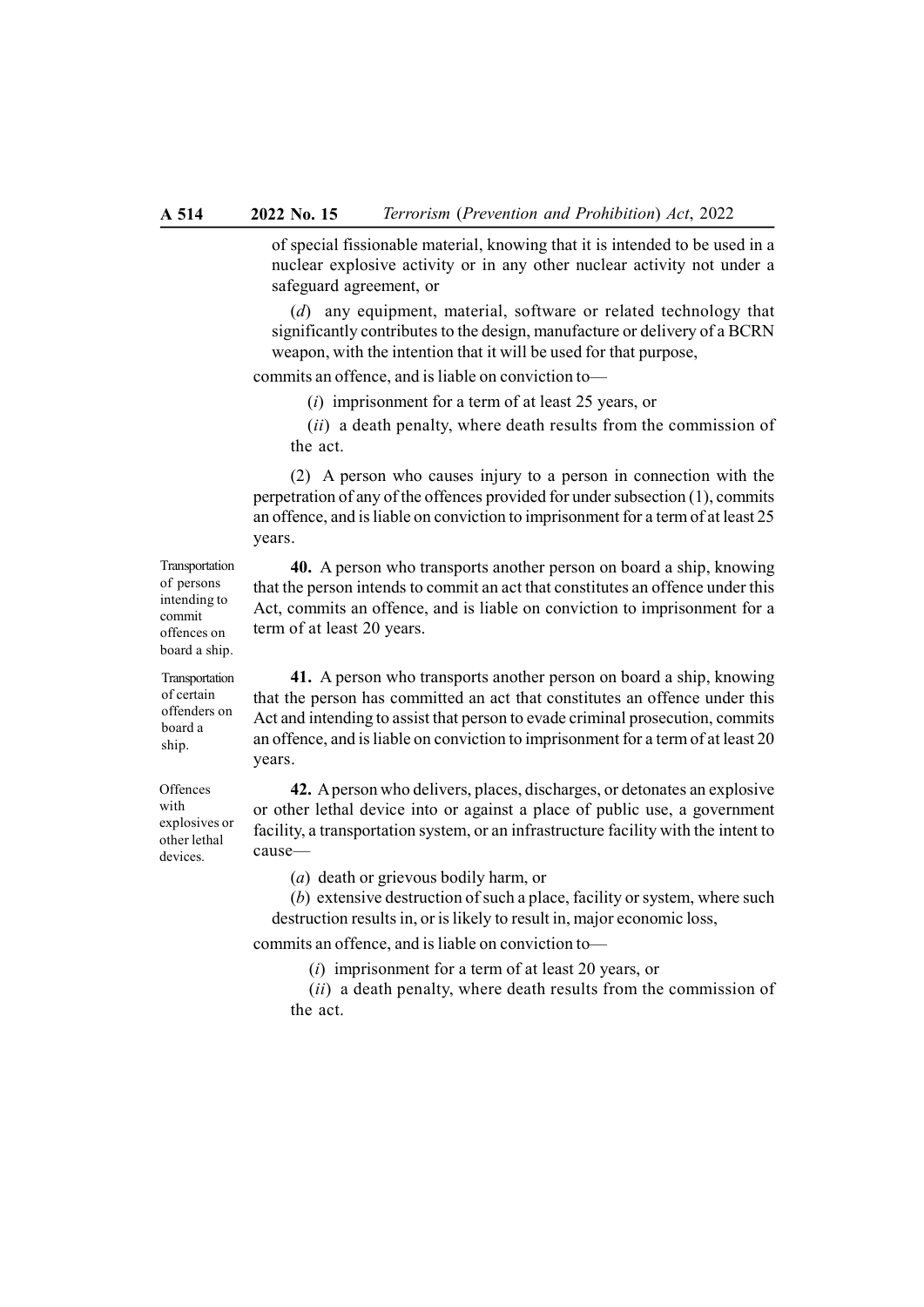43.—(1) A person who, without lawful authority, receives, possesses, transfers, alters, or disposes radioactive, nuclear material or possesses a device—

(a) with the intent to cause death or grievous bodily harm, or substantial damage to property or to the environment, or

(b) which causes or is likely to cause death or grievous bodily harm to any person or substantial damage to property or to the environment, commits an offence, and is liable on conviction to—

(i) imprisonment for a term of at least 20 years, or

(*ii*) a death penalty, where death results from the commission of the act.

(2) A person who—

(a) commits theft or robbery of radioactive or nuclear material,

(b) embezzles or fraudulently obtains a radioactive or nuclear material, or

 $(c)$  performs an act which constitutes the carrying, sending, or moving of radioactive material into or out of Nigeria without lawful authority,

commits an offence, and is liable on conviction to imprisonment for a term of at least 20 years.

(3) A person who threatens to commit an offence set out under subsection  $(2)$   $(a)$  in order to compel a natural or legal person, international organisation, or State to do or to refrain from doing any act, commits an offence, and is liable on conviction to imprisonment for a term of at least 25 years.

(4) A person who demands radioactive or nuclear material or a device by threat, or by use of force, or by any other form of intimidation, commits an offence, and is liable on conviction to imprisonment for a term of at least 20 years.

44.—(1) A person who, without lawful authority, uses or disperses in any way, radioactive or nuclear material, or makes or uses a device—

(a) with the intent to cause—

(i) death or grievous bodily harm, or

 $(ii)$  substantial damage to property or the environment,

(b) to compel a natural or legal person, an international organisation, or a State to do or refrain from doing an act, or

(c) which causes or is likely to cause death or grievous bodily harm to any person or substantial damage to property or to the environment, commits an offence, and is liable on conviction to —

(i) imprisonment for a term of not less than 20 years, or

(*ii*) a death penalty, where death results from the commission of the act.

Use of radioactive or nuclear material.

Handling of radioactive, nuclear material or device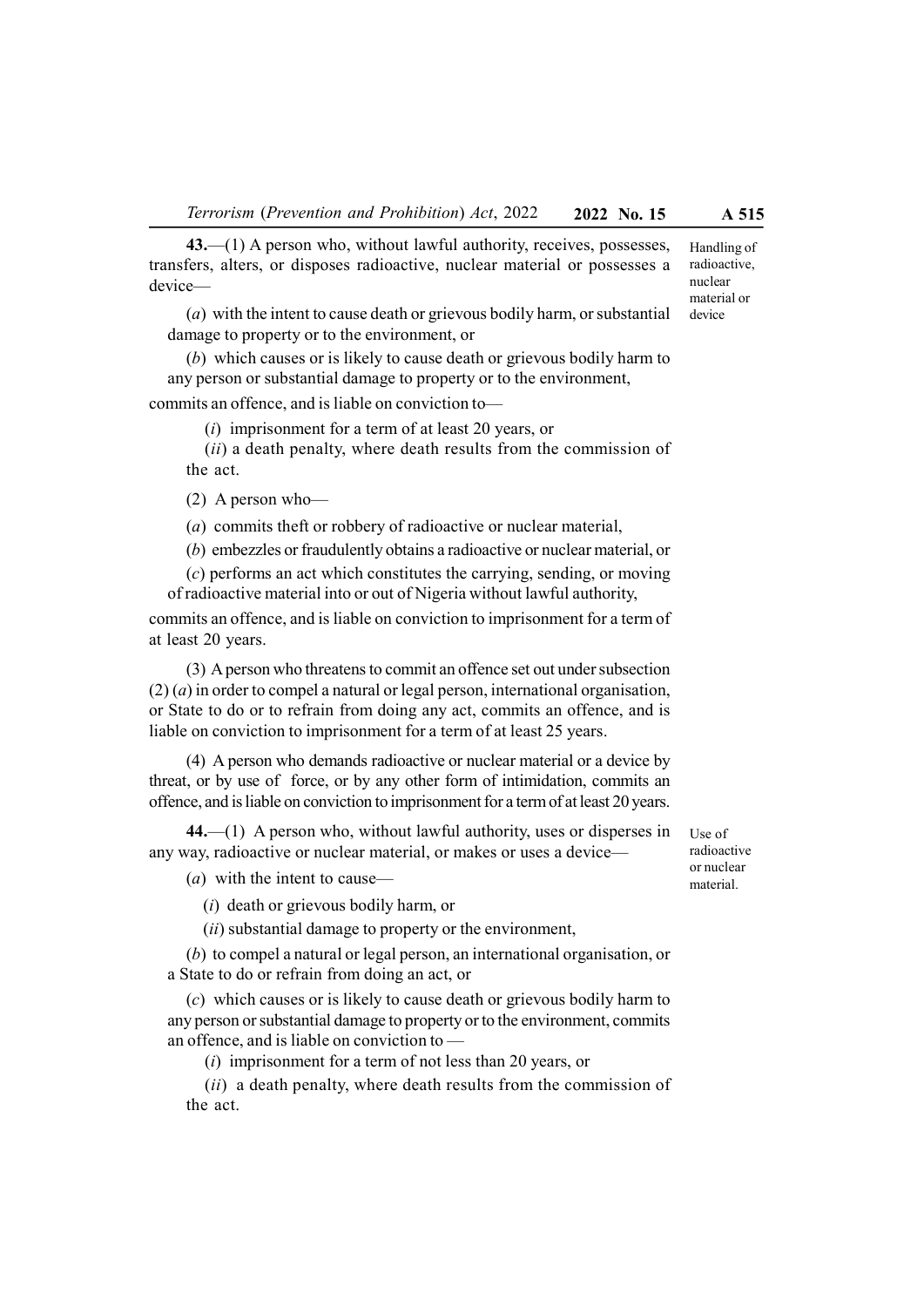#### A 516 2022 No. 15 Terrorism (Prevention and Prohibition) Act, 2022

(2) A person who threatens to commit an offence provided for in subsection (1), commits an offence, and is liable on conviction to imprisonment for a term of at least 20 years.

**Offences** relating to nuclear facilities.

45.—(1) A person who uses or damages a nuclear facility, interferes with its operation, or commits any other act directed against a nuclear facility. in a manner which releases or risks the release of radioactive material—

(a) with the intent to cause—

(i) death or serious bodily injury, or

 $(ii)$  substantial damage to property or to the environment;

(b) with the knowledge that the act, unless undertaken in conformity with extant laws relating to nuclear or other radioactive substances, is likely to cause death or grievous bodily harm to any person, substantial damage to property or to the environment by the exposure to radiation or release of radioactive substances, or

(c) in order to compel a natural or legal person, an international organisation, or a State to do or refrain from doing an act,

commits an offence, and is liable on conviction to—

 $(i)$  imprisonment for a term of at least 20, or

 $(ii)$  a death penalty, where death results from the commission of the act.

(2) A person who threatens to commit an offence provided for in subsection (1), commits an offence, and is liable on conviction to imprisonment for a term of at least 20 years.

(3) A person who demands for a nuclear facility by threat, use of force or by any other form of intimidation, commits an offence, and is liable on conviction to imprisonment for a term of at least 10 years.

Arms embargo.

46. A person who supplies, sells, or transfers, directly or indirectly, to individuals placed on the Consolidated List, arms and related materiel of all types, including weapons and ammunition, military vehicles and equipment, paramilitary equipment, and their spare parts as well as technical advice, assistance, or training related to military activities, whether this conduct is carried out—

- (a) within the territories of Nigeria,
- (b) by nationals of Nigeria abroad, or
- (c) by anyone using flag vessels or aircraft from Nigeria,

commits an offence, and is liable on conviction to imprisonment for a term of at least 25 years.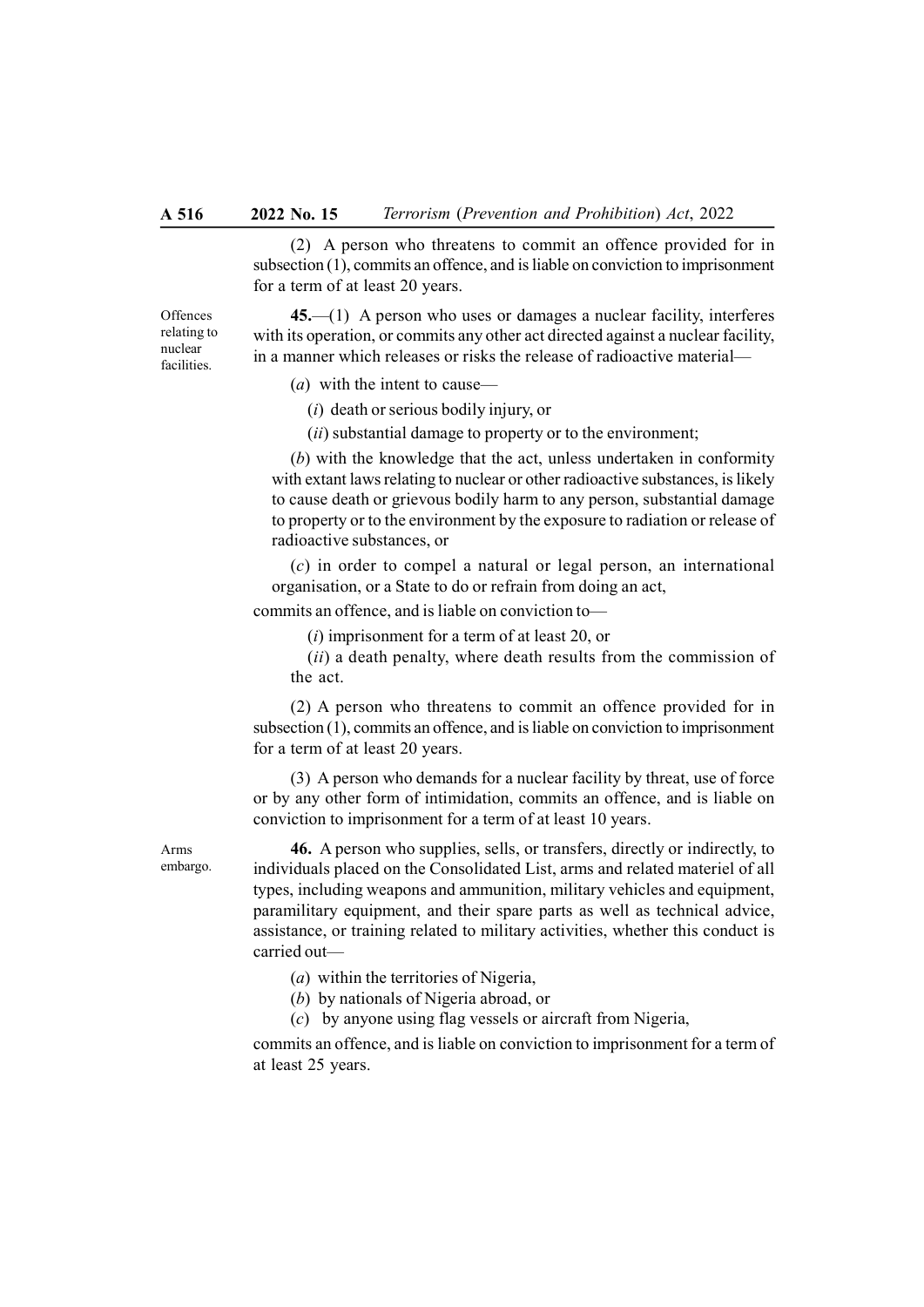47.—(1) An individual placed on the Consolidated List shall not be allowed entry into or transit through the territory of Nigeria, unless the individual is a Travel ban.

citizen of Nigeria. (2) A person, who allows an individual placed on the Consolidated List entry into or transit through the territory of Nigeria, commits an offence provided for in subsection (1), and is liable on conviction to imprisonment for a term of

PART VII—IMPLEMENTATION OF TARGETED FINANCIAL SANCTIONS RELATED TO TERRORISM AND TERRORISM FINANCING

48.—(1) Where an entity, or two or more persons associate for the purpose of —

Proscription of an entity.

(a) participating or collaborating in an act of terrorism or terrorism financing ;

(b) promoting, encouraging or exhorting others to commit an act of terrorism ; or

(c) setting up or pursuing acts of terrorism,

at least 10 years.

the Attorney-General shall, with the approval of the President, apply ex-parte to the Court to proscribe the person, association or the entity, and the notice of the Proscription Order shall be published in the Federal Government Gazette and in two national daily newspapers, and at such other places as the Court may determine.

(2) A publication made under subsection (1) shall contain such relevant particulars as the Court may specify.

(3) Without prejudice to the provisions of section 57 of this Act, the Attorney-General may, on the approval of the President, apply to the Court for the revocation of the Proscription Order, where—

(a) the proscribed entity affected by the order makes an application to the Attorney - General to that effect ; and

(b) there is evidence to prove that the proscribed entity does not engage in any of the acts specified in subsection (1).

(4) The revocation of the Proscription Order shall be published in the Federal Government Gazette.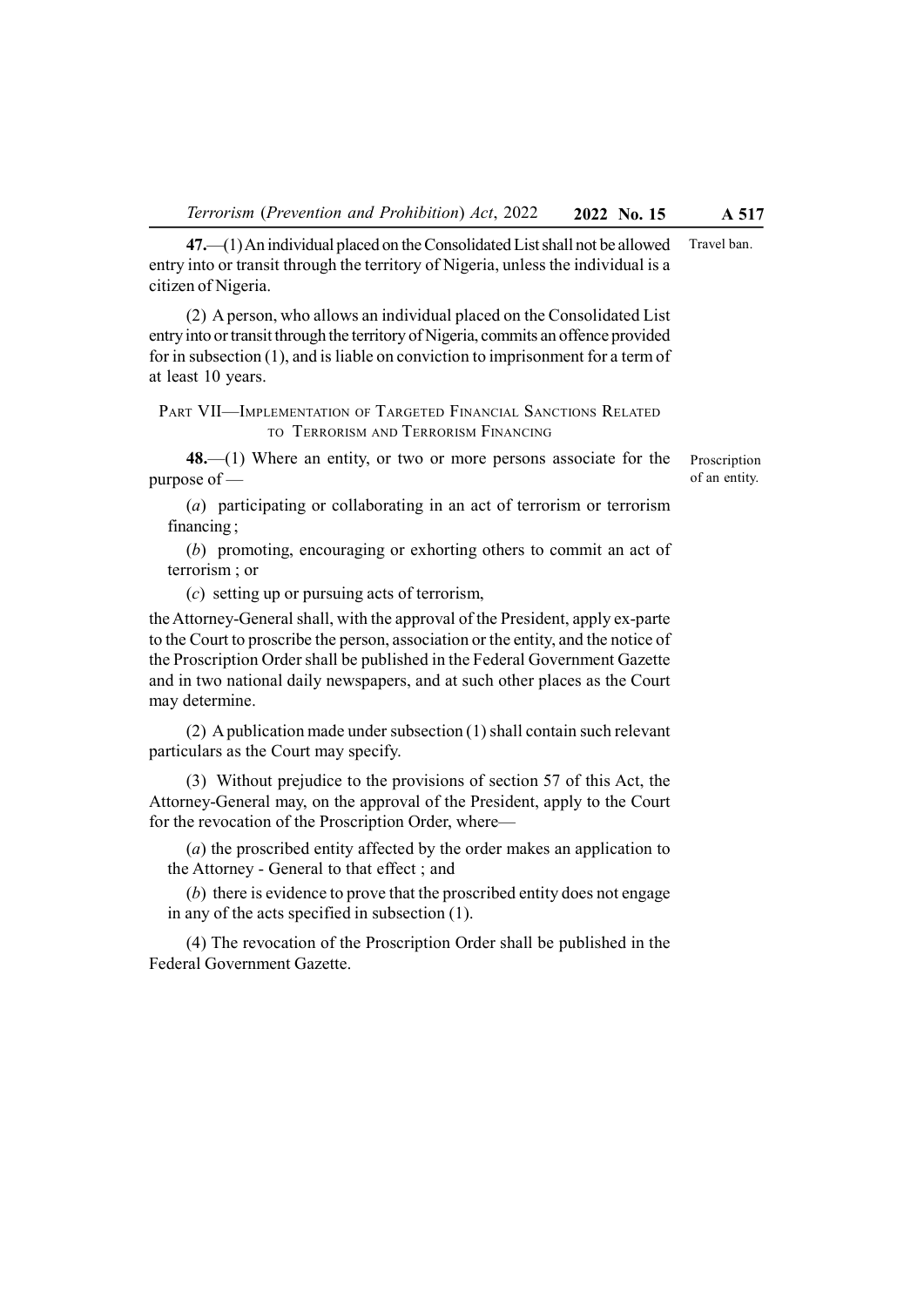Designating a person, entity, or group for terrorism or for terrorism financing under UNSCR 1373.

49.—(1) Where the Sanctions Committee has reasonable grounds to suspect that a person, group or entity—

(a) has committed, attempted to commit, participated in committing, instigated the commission, or facilitated the commission of an act of terrorism or terrorism financing,

(b) is owned or controlled, directly or indirectly, by any person, group, or entity designated under under this subsection, or

 $(c)$  is acting on behalf of, or at the direction of, any person or entity designated under this subsection,

it may recommend to the Attorney-General to designate such person, entity, or group, as a terrorist, terrorist group, terrorist entity or terrorist financier.

(2) Where the Attorney-General is satisfied that there is evidence on reasonable grounds to support the recommendation made under subsection (1), the Attorney-General shall, with the approval of the President, designate the person, group, or entity so recommended as terrorist, terrorist group, terrorist entity or terrorist financier, provided that a designation made by the Attorney-General under this section shall not be conditional upon the existence of criminal proceedings in relation to the person or entity to be designated.

(3) Following a designation made under subsection (2), the Attorney-General may request a foreign country to make a designation of the person, group, or entity so designated, as terrorist, terrorist group, terrorist entity or terrorist financier, and provide relevant identifying information to support that request.

(4) Where a person, group, or an entity has been designated by a foreign country as an international terrorist or international terrorist group, the Attorney General shall, on receipt of a request to designate from that country—

(a) immediately convene the Sanctions Committee to deliberate on the request and its supporting evidence, as proposed for designation ;

(b) designate the person, group or entity as a terrorist, terrorist group, terrorist entity or terrorist financier where, on the recommendation of the Sanctions Committee, the Attorney-General is satisfied that there is evidence on reasonable grounds to support the request ;

(c) direct the Sanctions Committee, to immediately add the name of the designated person or entities to the Nigeria Sanctions List established under section 50 of this Act, and disseminate to the relevant authorities for action ; and

(d) convey the decision of the Sanctions Committee to the requesting country from where the request to designate emanated from.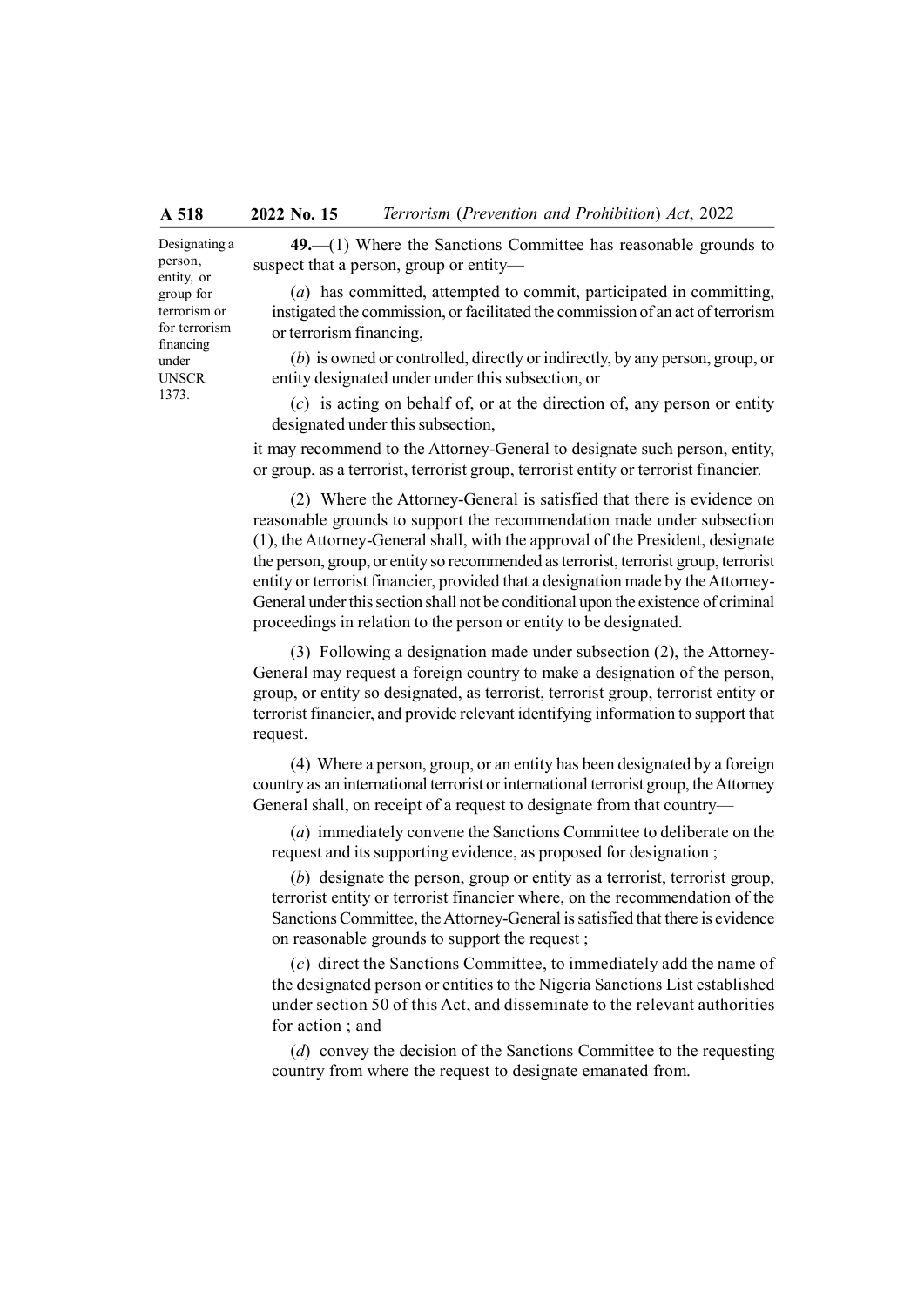(5) Where a person, group or an entity has been listed to be involved in acts of terrorism or terrorism financing in any of the instruments of the African Union (AU) or Economic Community of West African States (ECOWAS), or any other organisation, as the President may approve, the Attorney-General shall on receipt of the request to designate, direct the Sanctions Committee to immediately add the name of the designated person to the Nigeria Sanction List and disseminate to the relevant authorities for action.

(6) Where a person designated as a terrorist or terrorism financier under this section is a citizen of Nigeria, other than by birth, or a citizen of any other country, the person shall be deprived of the Nigerian citizenship, in accordance with the provisions of the Constitution of the Federal Republic of Nigeria, 1999.

(7) A designation made under subsection (2) (4) and (5) and a revocation of citizenship under subsection (6) shall be published by the Attorney-General of the Federal Government Gazette.

50. The Sanctions Committee shall establish a list, to be referred to as the Nigeria Sanctions List, where all designations made under section 49 (2) (4) and (5) of this Act are published and periodically updated.

51. The Attorney-General may, on the recommendation of the Sanctions Committee, make a proposal to the United Nations Security Council or its relevant 1267/1989 or 1988 Committees for the designation of a person, group, or an entity as an international terrorist, terrorist group, terrorist entity, or terrorist financier, where the Attorney-General is satisfied that there is reasonable grounds to suspect that the person, group, or entity meets the criteria prescribed under the Third Schedule of this Act, provided that a proposal made by the Attorney-General in accordance with this section, shall not be conditional upon the existence of criminal proceedings in respect of the person, group or entity to which the proposal relates.

52. The designation of a person or entity by the United Nations Security Council or its Committees, in accordance with UNSCR 1267(1999) and its successor resolutions, shall—

(a) have immediate application in Nigeria, and

(b) continue in effect until its expiration or revocation by the United Nations Security Council, or its Committees.

Cap. C23, LFN, 2004.

Nigeria Sanctions List.

Proposal for designation of terrorist, terrorist groups and terrorism financier. Third Schedule.

Application of designations under United Nations Security Council Resolutions 1267, 1988 and successor resolutions.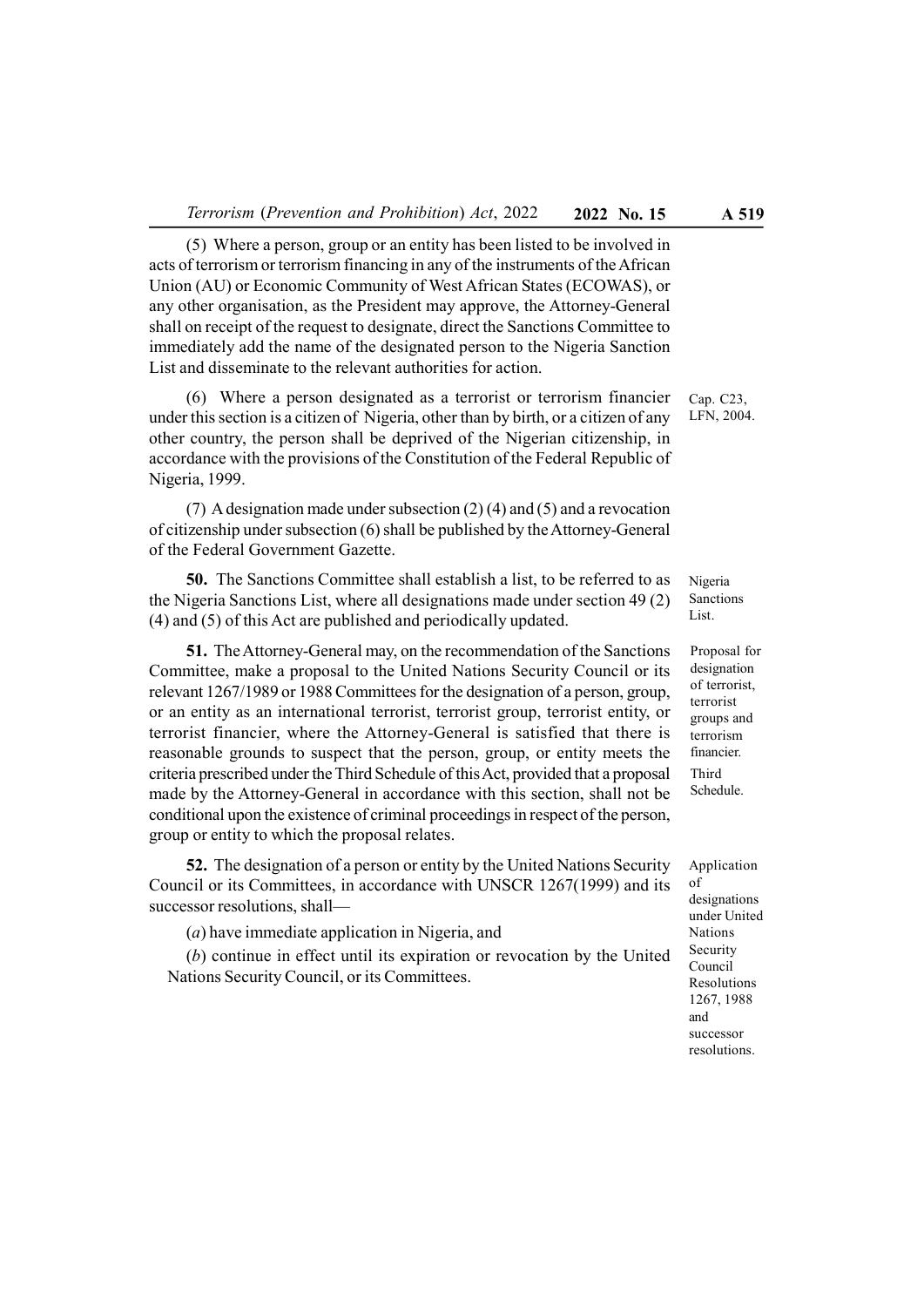Publication of UN Consolidated List.

53. Any information on the designation of persons and entities referred to in section 52 of this Act shall, without delay, be—

 (a) published in the Nigeria Sanctions Committee website, and periodically updated in the manner prescribed in the regulations made in accordance with this Act ; and

(b) circulated to the relevant sector regulators, financial institutions, designated non-financial business and professions, and other entities.

54.—(1) Upon the publication of the UN Consolidated List of persons and entities designated by the UN in accordance with UNSCR 1267(1999) and its successor resolutions, and the Nigeria Sanctions List, all natural and legal persons in Nigeria, including financial institutions, designated non-financial business and professions, and other entities in Nigeria shall—

(a) immediately, identify and freeze, without prior notice, all funds, assets, and any other economic resources belonging to the designated person or entity in their possession and report same to the Sanctions Committee ;

(b) report to the Sanctions Committee any assets frozen or actions taken in compliance with the prohibition requirements of the relevant UNSCRs, including attempted transactions ;

(c) immediately file a Suspicious Transactions Report to the NFIU for further analysis on the financial activities of such an individual or entity ; and

(d) report as a Suspicious Transactions Report to the NFIU, all cases of name matching in financial transactions prior to or after receipt of the Nigerian Sanctions List.

(2) The freezing obligation under subsection (1), shall extend to—

(a) all funds or other assets that are owned or controlled by the designated person or entity, and not just those that can be tied to a particular act, plot, or threat of terrorism or terrorism financing ;

(b) those funds or other assets that are wholly or jointly owned or controlled, directly or indirectly, by designated persons or entities ;

(c) the funds or other assets derived or generated from funds or other assets owned or controlled directly or indirectly by designated persons or entities ; and

(d) funds or other assets of persons and entities acting on behalf of, or at the direction of designated persons or entities.

(3) Sector regulators shall—

(a) provide clear guidance to financial institutions, designated nonfinancial business and professions, and other entities on their obligation to take freezing action in accordance with this section ; and

Freezing order in respect of designated persons or entities.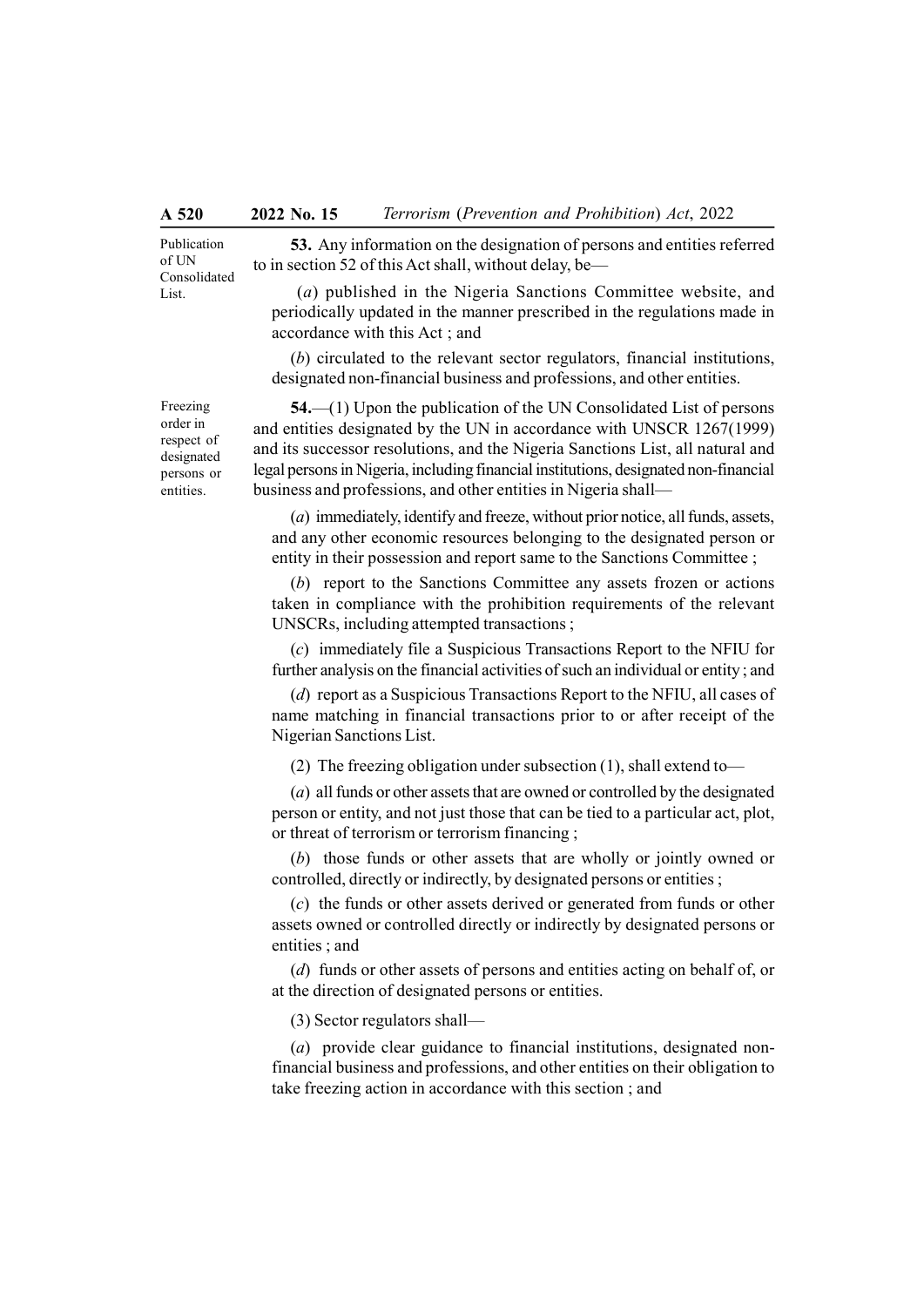(b) impose administrative sanctions against a financial institution, designated non-financial business and professions, and other entities in breach of immediate freezing obligation and rules against tipping off.

(4) Without prejudice to subsection (1), the Attorney-General shall without delay apply to the Court ex-parte for a freezing order —

(a) directing financial institutions, designated non-financial businesses and professions, other entities, or any person in control of the account of a designated person or entity to freeze the account ; and

(b) freeze or confiscate assets and other economic resources belonging to the designated person or entity.

(5) For the purposes of this section, "immediately" means not later than 24 hours.

(6) It shall be the responsibility of all financial institutions, designated non-financial businesses and professions and other entities to monitor their accounts and transactions against the UN Consolidated List and the Nigeria Sanctions List.

(7) For purposes of this section, sector regulators shall examine their client-base and monitor transactions to ensure compliance with obligations under this section.

55.—(1) A person, group, or entity designated under section 49 of this Act may make an application, in writing, to the Attorney-General for a revocation of the order, and the application shall be made in accordance with procedures prescribed in a regulation made in accordance with this Act.

(2) In respect of an application made under subsection (1), the Attorney-General may, after consultation with the Sanctions Committee, and it is confirmed that—

(a) the designated person or entity no longer meets the criteria for designation—

 $(i)$  revoke the designation order, and publish the notice of revocation in the Federal Government Gazette ; and

(ii) cause the name and other details of the revoked designation to be removed from the Nigeria Sanctions List ; or

(b) the criteria for designation subsist, refuse the application for revocation.

(3) The Attorney-General shall, within 60 days of receiving the application referred to in subsection (1), inform the applicant of the decision to revoke or to uphold the order.

Revocation of designation, de-listing and unfreezing of funds or other assets.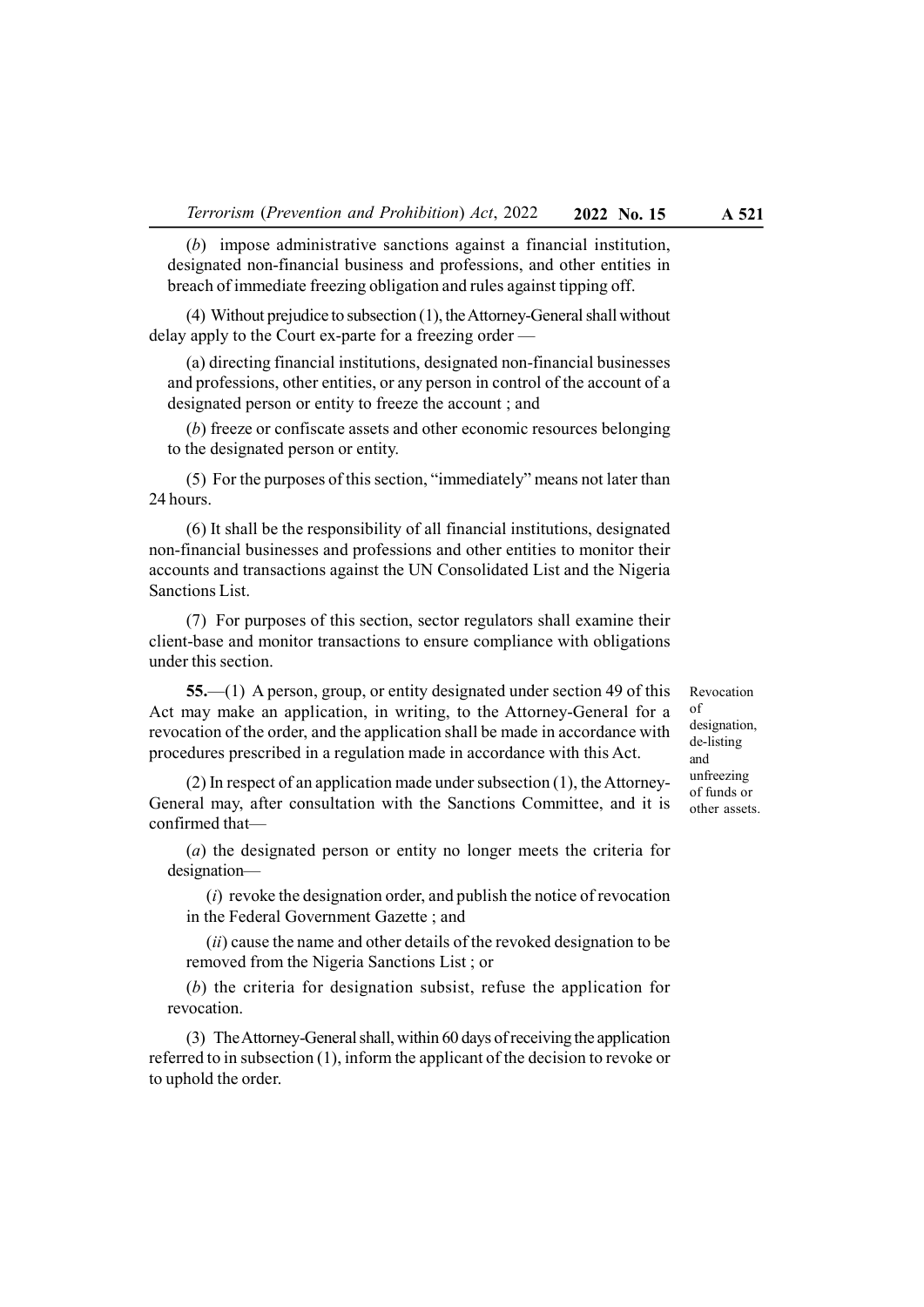#### A 522 2022 No. 15 Terrorism (Prevention and Prohibition) Act, 2022

(4) A person, group, or entity, who is aggrieved by the decision of the Attorney-General under this section may apply to the Court for a review of that decision within a period of 30 days from the date of the decision.

(5) The Attorney-General shall provide in a regulation for procedures for the application of unfreezing of funds or other assets of persons or entities with the same or similar names as designated persons, or entities who have been inadvertently affected by the freezing mechanism.

56.—(1) The Registrar-General of the Corporate Affairs Commission or the Director, Special Control Unit Against Money Laundering shall sign a certificate refusing or revoking the registration of any NPO—

(a) based on criminal intelligence reports or on grounds of national security ; or

(b) where there are reasonable grounds to believe that an applicant for registration as a registered NPO has made, is making, or is likely to make available any resources, directly or indirectly, to a terrorist, terrorist group or terrorist entity.

(2) The Registrar–General of the Corporate Affairs Commission or the Director, Special Control Unit Against Money Laundering shall—

(a) publish the name of the NPO in at least two national newspapers ; and

(b) serve a copy of the certificate signed in subsection (1) on the applicant or the registered NPO at its registered office address, or by registered post sent to its last known address.

(3) The certificate or any matter arising out of it shall not be subject to review or be reinstated, set aside or otherwise dealt with, except in accordance with the provisions of subsection (4).

(4) The Registrar-General of the Corporate Affairs Commission or the Director, Special Control Unit Against Money Laundering may authorise the withdrawal of a certificate refusing or revoking the registration of any NPO—

(a) where the promoters, applicant, or the NPO affected by the certificate makes an application to the Registrar-General or the Director, Special Control Unit Against Money Laundering attaching a Court order made under section 57 of this Act, approving the registration or relisting of the NPO ; or

(b) upon the satisfaction that acts or circumstances specified in subsection (1) on which the certificate was issued no longer exist.

(5) The withdrawal of a certificate refusing or revoking the registration of any NPO under subsection (4) shall be published in the Federal Government Gazette.

Refusal or revocation of registration of NPO linked to terrorist groups.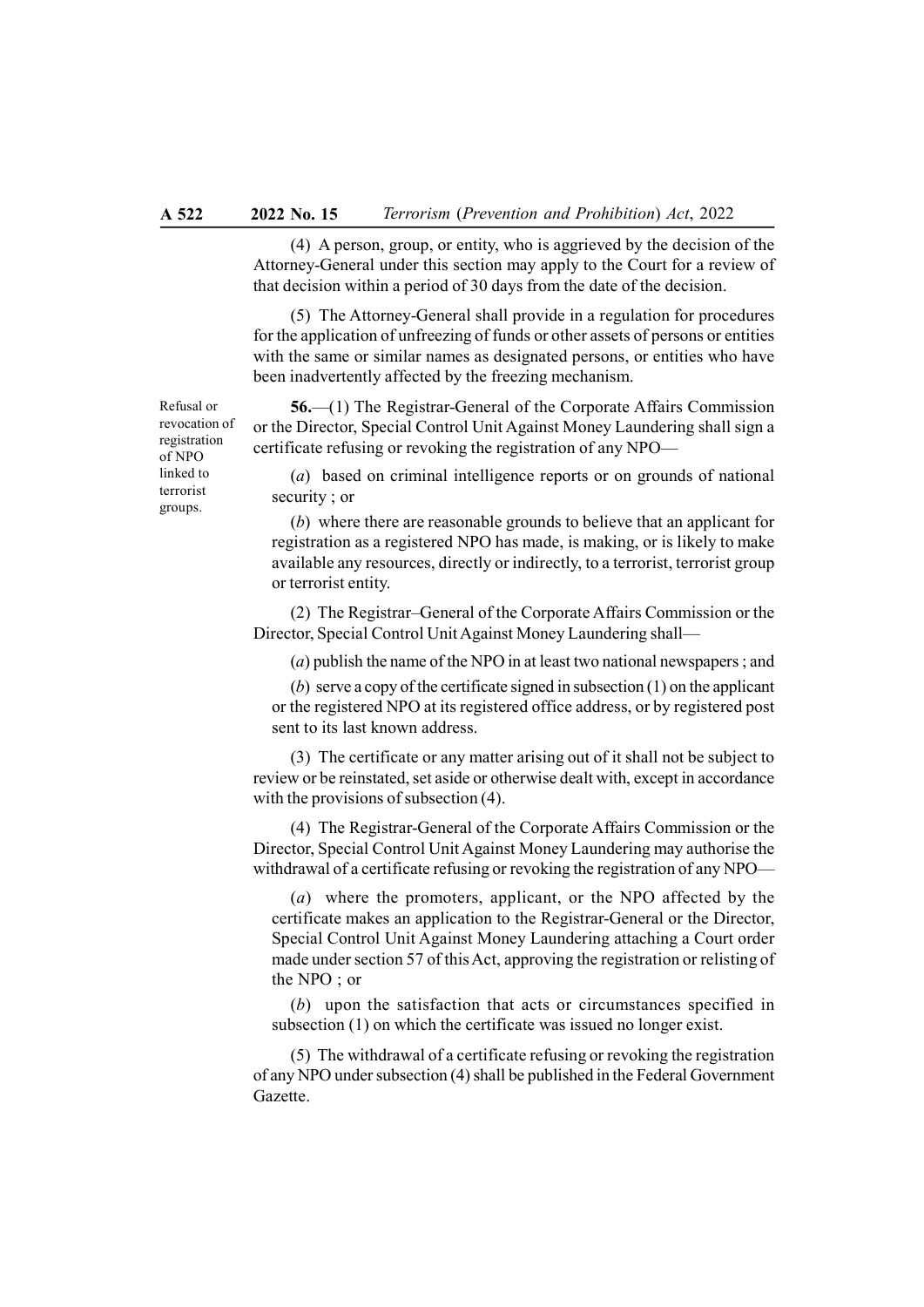57.—(1) Within 60 days of receipt of a copy of a Proscription Order or withdrawal of the certificate refusing or revoking the registration of a NPO by the Registrar-General of the Corporate Affairs Commission under section 56 of this Act, as the case may be, the applicant or the NPO may make an application, on notice, to the Court for a review.

(2) In consideration of the application under subsection (1), the Court shall—

(a) examine the security, criminal, or intelligence report at the disposal of the Registrar–General of the Corporate Affairs Commission, and any evidence or information presented by or on behalf of the Attorney-General ;

(b) provide the applicant or NPO with a reasonable opportunity to be heard ; and

(c) determine whether the Proscription Order or certificate is reasonable on the basis of all the information available to the Court.

(3) Where the Court determines that the Proscription Order or certificate issued is not reasonable, it shall order the vacation of the Proscription Order or the registration or relisting of the NPO, as the case may be.

(4) Where the Court determines that the Proscription Order or the certificate issued is reasonable, it shall make an order to that effect.

(5) A Proscription Order or certificate determined to be reasonable or that is not objected to within 60 days after its issuance shall be deemed for all purposes to be sufficient grounds for the—

(a) proscription of persons or entity named in the order or refusal ; or

(b) revocation of the registration of the NPO referred to in the certificate.

(6) The Attorney–General shall review any order made and certificate issued under this Part every 12 months to determine whether there are still reasonable grounds for the order or certificate to continue to apply to the proscribed entity or NPO, and where it is determined that there are no such reasonable grounds, the Attorney-General shall inform the relevant agency of the decision to revoke the order or withdraw the certificate, in respect of the proscribed entity or NPO, as the case may be, unless there is proof to warrant the continued application of the order or certificate.

Application for judicial review.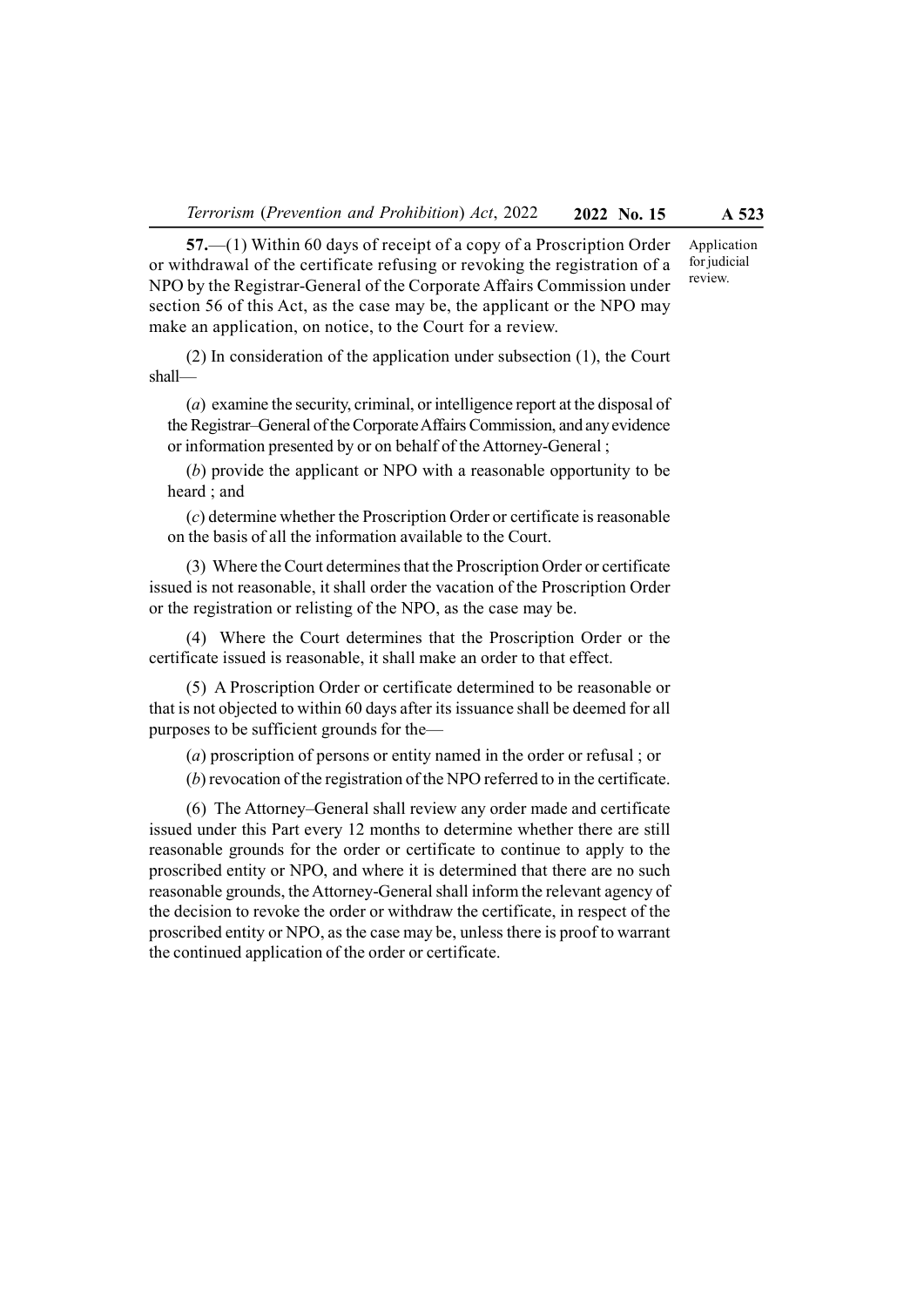PART VIII—OFFENCES RELATING TO THE PROLIFERATION AND FINANCING OF PROLIFERATION OF WEAPONS OF MASS DESTRUCTION

58.—(1) A person or body corporate, who—

(a) manufactures, possesses, stockpiles, stores, develops, transports sells, supplies, transfers, imports, exports, ships, or uses—

(i) nuclear weapons,

(ii) chemical weapons,

(iii) biological weapons, or

(iv) materials related to nuclear weapons, chemical weapons, or biological weapons that are prescribed by regulations made by the Attorney-General, or

(b) provides technical training, advice, service, brokering, or assistance related to any of the activities referred to in paragraph  $(a)$  of this subsection, commits an offence.

(2) A person who contravenes subsection (1), commits an offence and is liable on conviction to—

(a) in the case of a natural person, imprisonment for a term of at least 25 years and up to a maximum of life imprisonment ; or

(b) in the case of a body corporate, to  $-$ 

(*i*) a fine of at least  $N200,000,000$ ,

 $(ii)$  imprisonment of principal officers for a term of at least 25 years, and

(*iii*) the winding up of the body corporate, and its prohibition from reconstitution or incorporation under any form or guise.

59.—(1) All acts of proliferation financing of weapons of mass destruction are prohibited.

(2) A person or body corporate who contravenes subsection (1), commits an offence and is liable on conviction to—

(*a*) in the case of a natural person—

 $(i)$  imprisonment for a term of at least 25 years and up to a maximum of life imprisonment,

 $(ii)$  a fine not exceeding N100,000,000, or

(*iii*) both imprisonment and fine; or

(b) in the case of a body corporate, to—

 $(i)$  a fine of at least N200,000,000,

(ii) imprisonment of principal officer for a term of at least 25 years and up to a maximum of life imprisonment, and

Prohibition of proliferation of weapons of mass destruction.

Prohibition of

proliferation financing.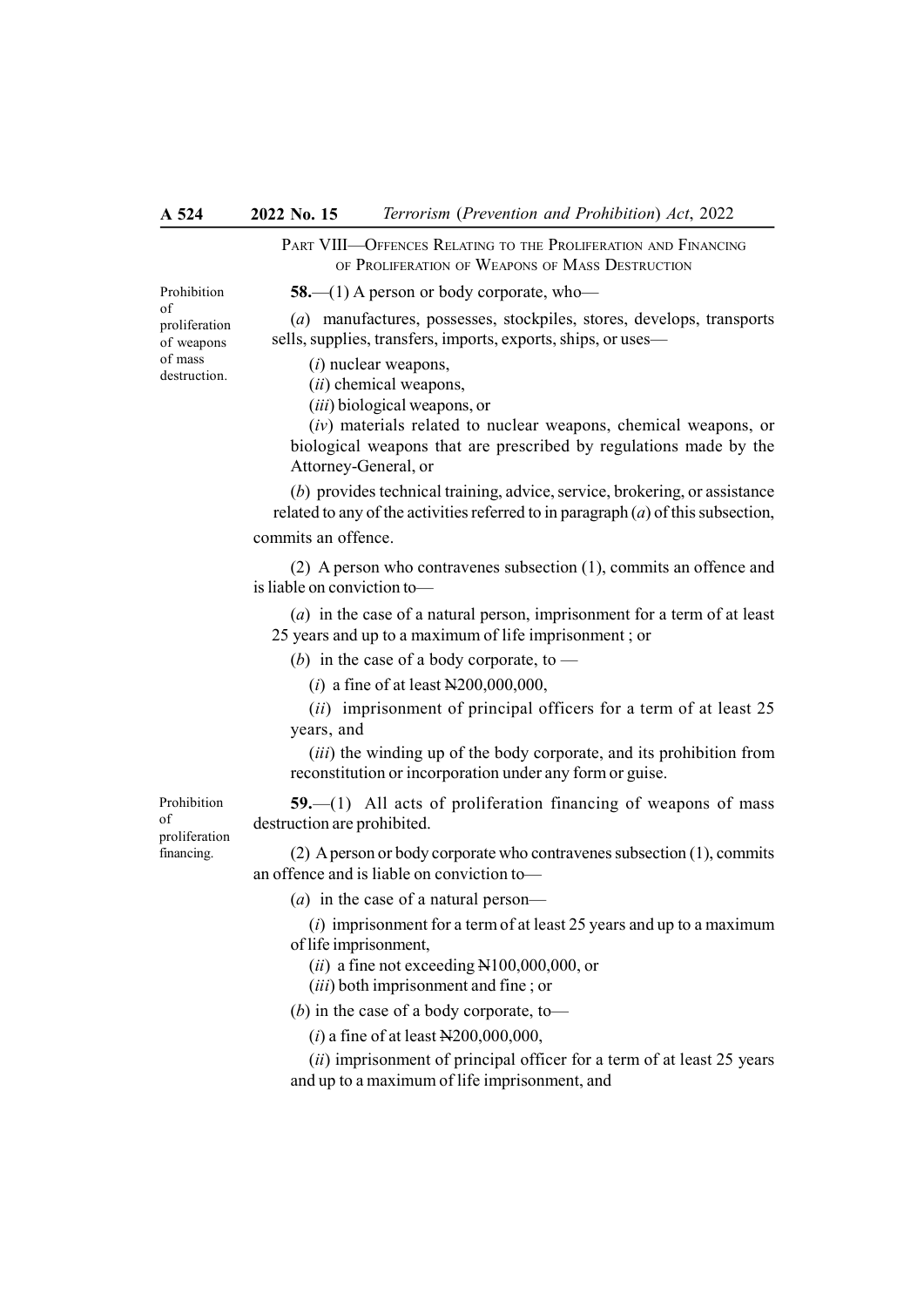(*iii*) the winding up of the body corporate, and its prohibition from reconstitution or incorporation under any form or guise.

(3) A person or body corporate, within or outside Nigeria, in any manner, who, directly or indirectly, and willingly provides, solicits, acquires, collects, receives, possesses, or makes available property, funds or other services, or attempts to provide, solicit, acquire, collect, receive, possess or make available property, funds or other services with the intention or knowledge, or having reasonable grounds to believe that it will be used, in full or in part to—

(a) finance the proliferation of weapons of mass destruction, or

(b) do any other act intended to cause death or serious bodily injury to a civilian or any other person not taking active part in the hostilities in a situation of armed conflict, when the purpose of that act, by its nature or context, is to encourage the proliferation of weapons of mass destruction, commits an offence.

(4) A person or body corporate who commits an offence under subsection (3) is liable on conviction to—

(*a*) in the case of a natural person—

 $(i)$  imprisonment for a term of at least 25 years and up to a maximum of life imprisonment,

 $(ii)$  a fine not more than  $N100,000,000$ , or

(*iii*) both imprisonment and fine; or

(b) in the case of a body corporate, to—

(*i*) a fine of at least N200,000,000,

 $(ii)$  imprisonment of the principal officer for a term of at least 25 years and up to a maximum of life imprisonment, and

(*iii*) the winding up of the body corporate, and its prohibition from reconstitution or incorporation under any form or guise.

 $60$ .—(1) The designation of any person or entity by the United Nations Security Council or its Committees under Chapter VII of the Charter of the United Nations, under UNSCR that relate to the prevention and disruption of the financing of proliferation of weapons of mass destruction, shall have immediate application in Nigeria and continue in effect until its expiration or revocation by the United Nations Security Council or its Committees.

(2) Any information on the designation of person and entities referred to in subsection (1) of this Act shall, without delay, be—

(a) published in the Nigeria Sanctions Committee website and periodically updated in the manner prescribed in the regulations made in accordance with this Act ; and

Designation of a person or entity by the United Nations Security Council or its Committees in relation to proliferation financing.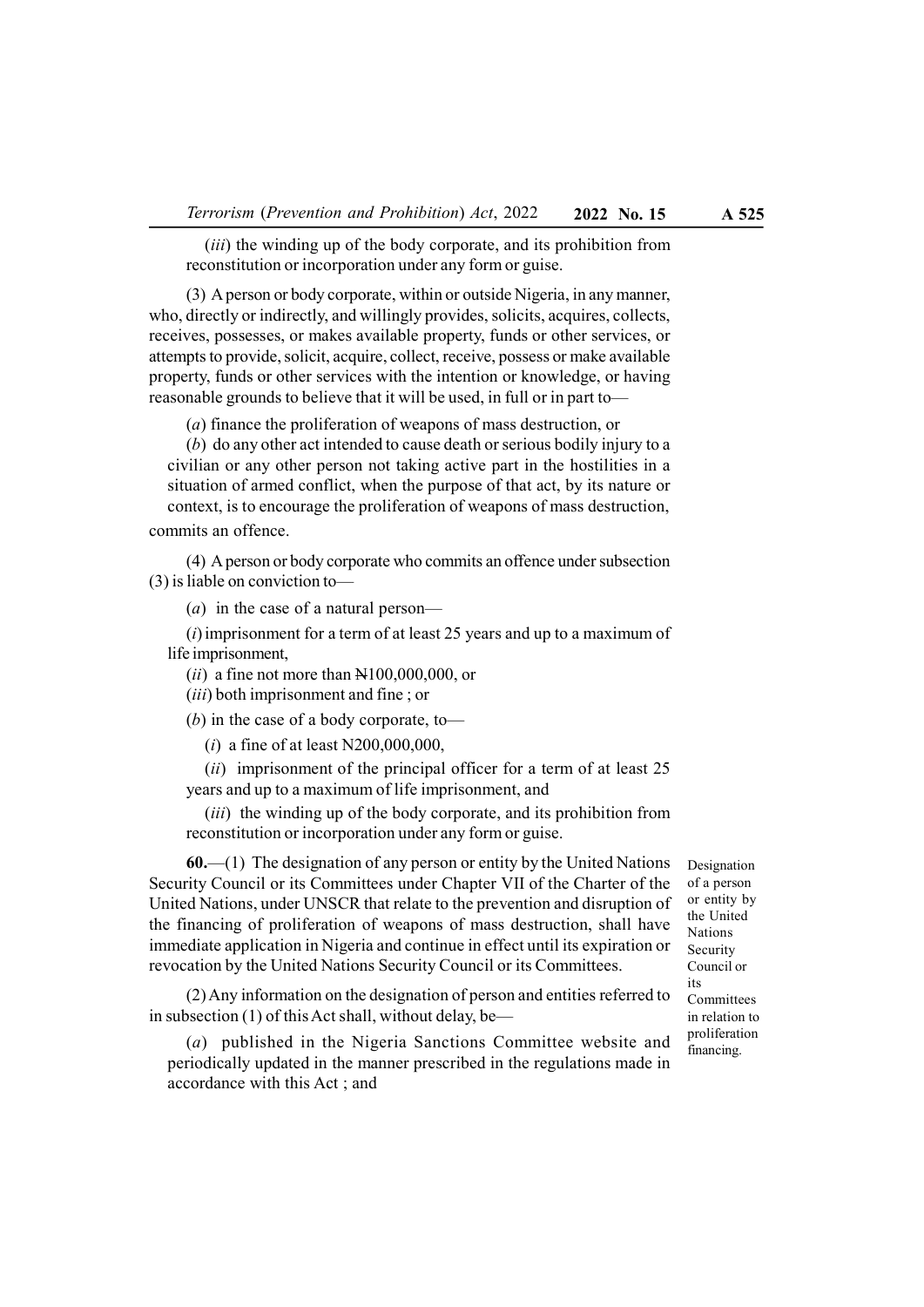#### A 526 2022 No. 15 Terrorism (Prevention and Prohibition) Act, 2022

(b) circulated to the relevant sector regulators, financial institutions, designated non-financial businesses and professions and other entities.

Freezing obligation in respect of proliferation financing.

61.—(1) Upon publication of the UN Consolidated List of persons and entities designated under UNSCRs that relate to the prevention and disruption of the financing of proliferation of weapons of mass destruction, all natural and legal persons in Nigeria, including financial institutions, designated nonfinancial businesses and professions, and other entities in Nigeria shall be required to, immediately, identify and freeze all funds, assets, and any other economic resources belonging to a designated person or entity in their possession and report same to the Nigeria Sanctions Committee.

(2) The freezing obligation under subsection (1), shall extend to—

(a) all funds or other assets that are owned or controlled by the designated person or entity, and not just those that can be tied to a particular act, plot or threat of proliferation ;

(b) those funds or other assets that are wholly or jointly owned or controlled, directly or indirectly, by designated persons or entities ;

(c) the funds or other assets derived or generated from funds or other assets owned or controlled directly or indirectly by designated persons or entities ; and

(d) funds or other assets of persons and entities acting on behalf of, or at the direction of designated persons or entities.

(3) In respect of designations referred to in subsection (1), sector regulators shall immediately—

(a) disseminate the UN Consolidated List to financial institutions, designated non-financial businesses and professions, and other entities ;

(b) provide clear guidance to financial institutions, designated nonfinancial businesses and professions, and other entities on their obligation to take freezing action in accordance with subsection (4) ; and

(c) impose administrative sanctions against a financial institution, designated non-financial businesses and professions, and other entities in breach of immediate freezing obligation and rules against tipping off.

(4) The financial institutions, designated non-financial businesses and professions, and other entities shall, on receipt of the notification from sector regulators—

(a) immediately take steps to identify any funds, assets or any economic resources in their possession belonging to designated persons or entities and carry out freezing measures described in subsection (1) and (2), and report to the Sanctions Committee ;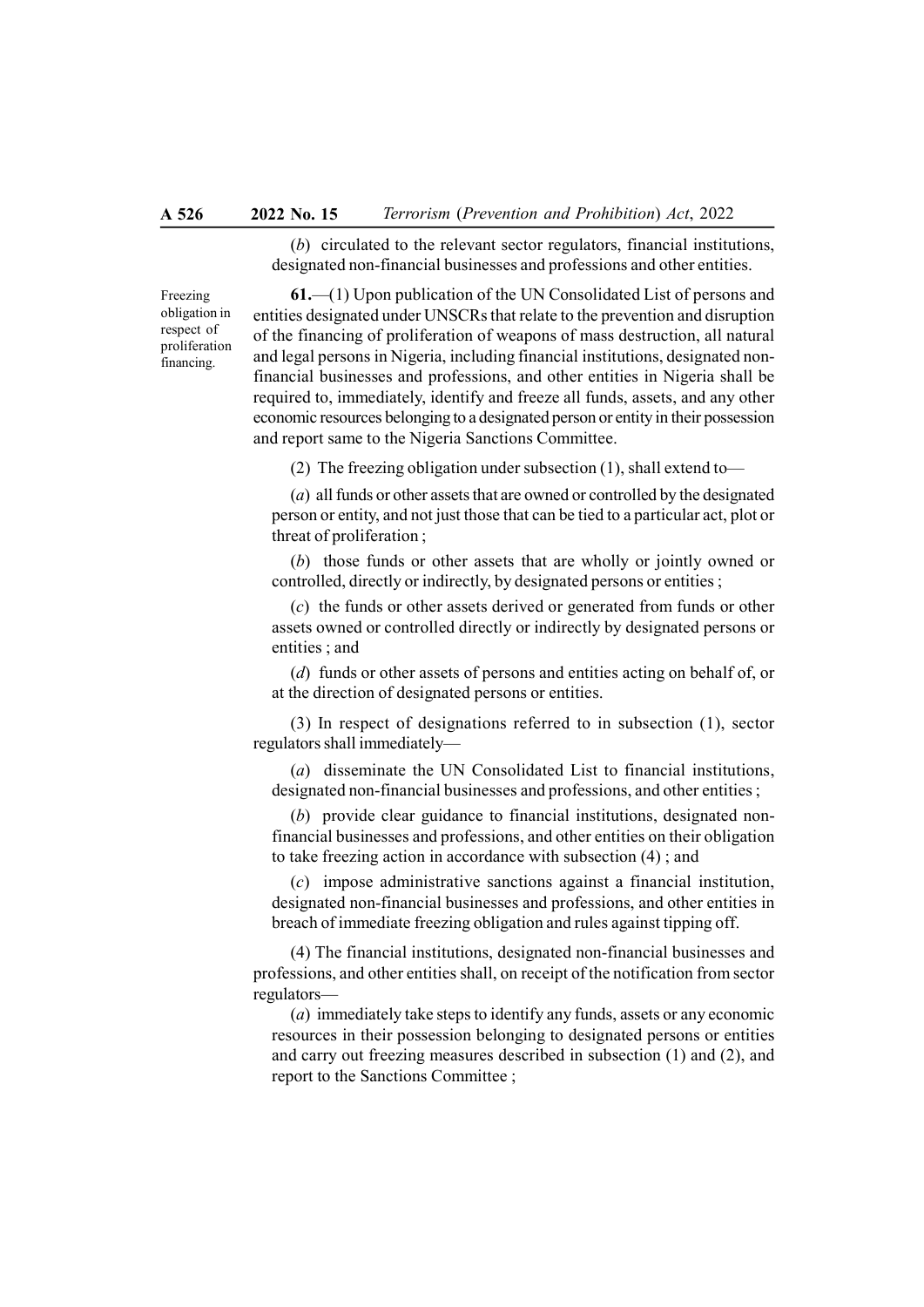(b) immediately file a Suspicious Transactions Report to the NFIU for further analysis on the financial activities of such an individual or entity ; and

(c) report, as a Suspicious Transactions Report to the NFIU, all cases of name matching in financial transactions prior to or after receipt of the List.

(5) For the purposes of this section, "immediately" means not later than 24 hours.

(6) It shall be the responsibility of all financial institution, designated non-financial businesses and professions and other entities to monitor their accounts and transactions against the UN Consolidated List.

(7) For purposes of this section, sector regulators shall—

(a) use their powers available under relevant laws or enactments to monitor the policies, procedures and actions of financial institutions, designated financial businesses and professions, and other entities under their authority, to ensure compliance with the requirements of this section ; and

(b) take appropriate enforcement action and apply such sanctions as are appropriate in the event of non-compliance with any of the requirements under this section.

PART IX-RESPONSIBILITIES OF AIRLINES, COMMERCIAL CARRIERS, TOUR OPERATORS AND TRAVEL AGENTS

62.—(1) An airline operator, master of sea vessel, commercial carrier, tour operator, or travel agent shall not aid or abet, facilitate and promote terrorist activities.

(2) An airline operator, master of sea vessel, commercial carrier, tour operator, or travel agent shall—

(*a*) notify its clients of its obligation under subsection  $(1)$ ;

(b) insert in any contract with corresponding suppliers in destination countries, clauses requiring the suppliers to comply with the obligations stated in subsections (1) and  $(2)(a)$ ;

(c) refrain from utilising messages on printed materials, video or the internet that could suggest or allude to behaviour incompatible with the provisions of this Act ;

(d) inform their staff of their obligations under this Act ; and

(e) include clauses regarding their obligations under this Act in their conditions of service.

Responsibilities of airlines, commercial carriers, tour operators and travel agents.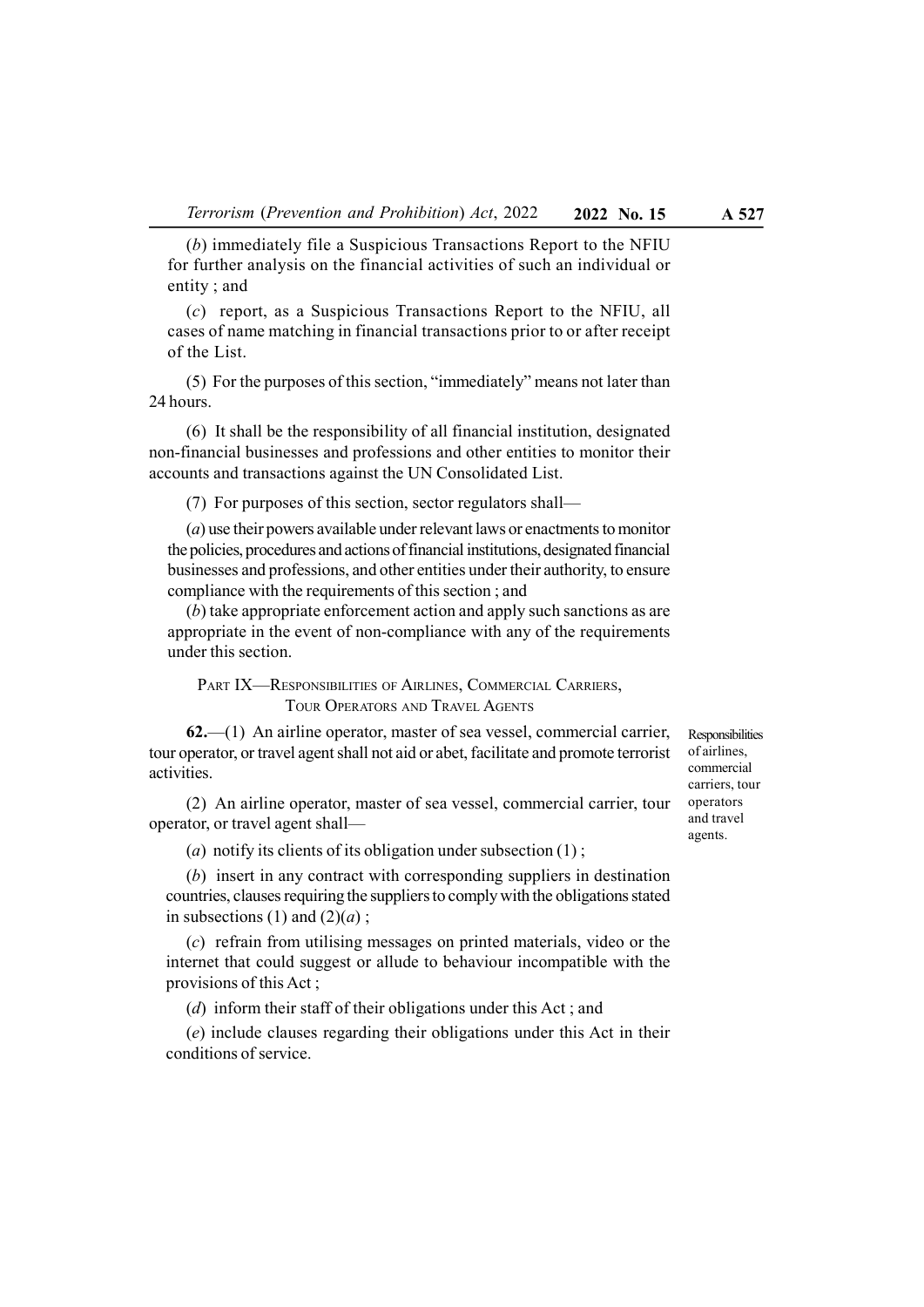(3) The operator of an aircraft or master of a vessel departing from Nigeria or registered in Nigeria but departing from any point outside Nigeria shall, subject to regulations made under this Act, provide to the—

(a) relevant agencies any information in his possession relating to persons on board or expected to be on board the aircraft or vessel, as the case may be ; or

(b) competent authority in a foreign State any information in his possession relating to persons on board or expected to be on board the aircraft or vessel, as the case may be.

(4) An airline an operator, master of sea vessel, commercial carrier, tour operator or travel agent, who fails to comply with the provisions of this Act or violates the provisions of this section commits an offence, and in addition to any other penalty provided in this Act, is liable on conviction to a fine of at least N10,000,000 and the forfeiture of the vessel or aircraft belonging to the entity to any fund or agency established under any law for the recovery of proceeds of crime, or both.

# PART X—INVESTIGATION AND PROSECUTION

Issuance of warrant for investigation.

 $63$ —(1) An authorised officer of a relevant agency may apply ex-parte to the Court for the issuance of a warrant for the purposes of carrying out investigation into the activities prescribed under this Act.

(2) The Court may issue a warrant authorising an officer of a relevant agency to—

(a) enter the premises, place or conveyance specified or described in the warrant ;

(b) search the premises, place or conveyance and any person found in the premises, place or conveyance ; and

(c) seize and detain any relevant material found on the premises, place or conveyance.

(3) The Court shall not issue a warrant under subsection (2), unless the Court is satisfied that—

(a) the warrant is sought to prevent the commission of an offence or to prevent interference in an investigation under this Act ;

(b) the warrant is required for the purposes of a terrorist investigation or investigation into the commission of other offences under this Act ;

(c) there are reasonable grounds for believing that there is a person or material on the premises, place or conveyance which may be relevant to the terrorist investigation ; or

(d) the person being sought is preparing or about to commit an offence under this Act.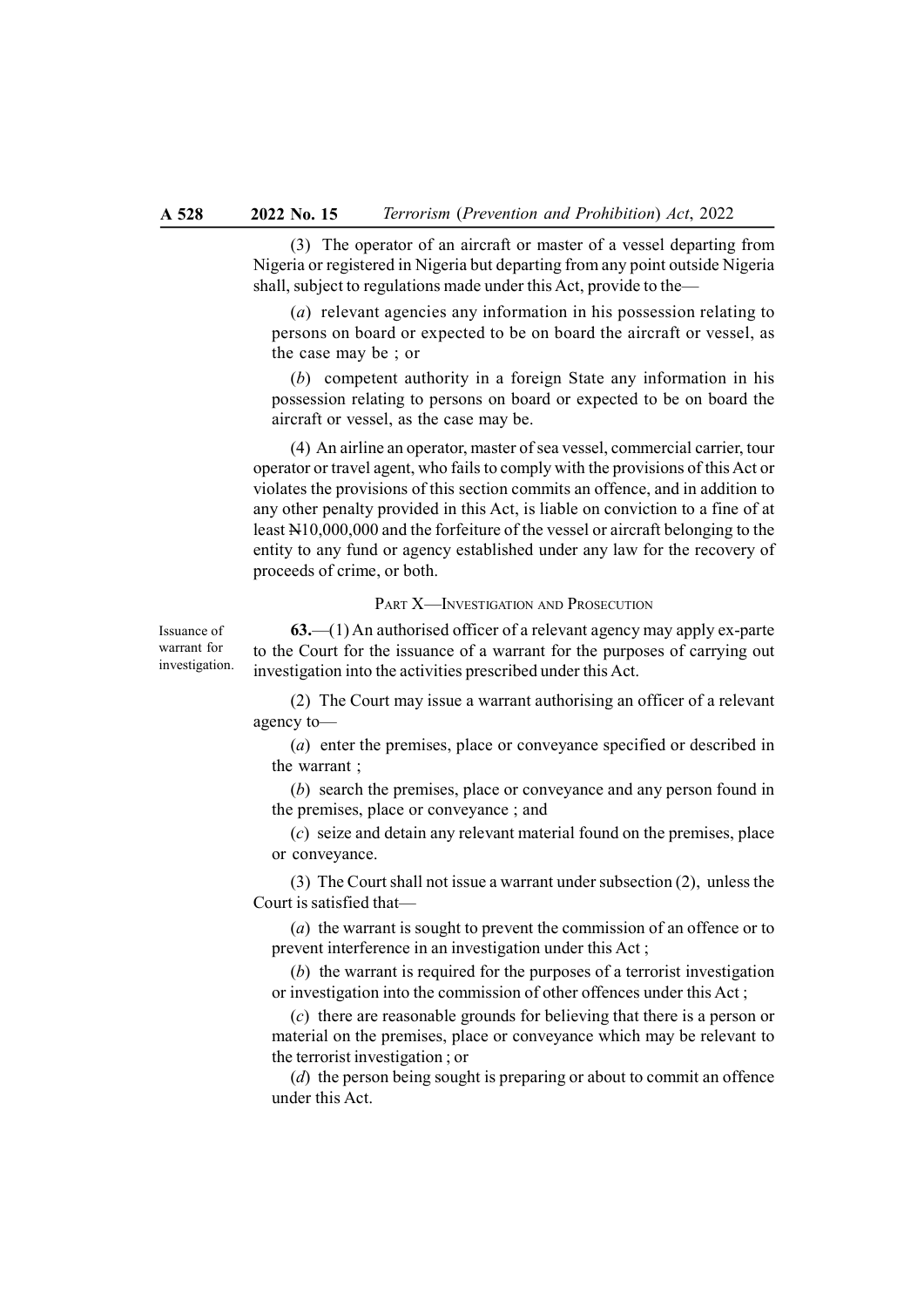(4) Where a seizure is effected in the course of search or investigation under this section, a copy of the list of all the articles, documents and other materials seized shall be made, duly endorsed and handed to the person on whom the search is made, or owner of the premises, place or conveyance searched.

64.—(1) Where in a case of verifiable urgency or a life is threatened, or to prevent the commission of an offence under this Act, and an application to the Court to obtain a warrant would cause delay that may be prejudicial to the maintenance of public safety or order, an officer of a relevant agency may, without prejudice to the provisions of section 63 of this Act or any other law, with the assistance of other officers, as may be necessary and while search warrant is being sought for —

(a) enter and search any premises, place or conveyance, where there are reasonable grounds to suspect that within those premises, place or conveyance—

 $(i)$  an offence under this Act is being committed or likely to be committed ;

 $(ii)$  there is evidence of the commission of an offence under this Act; or

(*iii*) there is an urgent need to prevent the commission of an offence under this Act ;

(b) search any person or conveyance found on any premises or place which the officer is empowered to enter and search under paragraph (a) of this subsection ;

(c) stop, board and search any conveyance where the authorised officer of the relevant agency has reasons to suspect that there is evidence of the commission or likelihood of the commission of an offence under this Act ;

(d) seize, remove and detain anything which is, contains or appears to him to be or to contain or to be likely to contain, evidence of the commission of an offence under this Act ; or

(e) arrest, search and detain any person whom the officer reasonably suspects to have committed or is likely to commit an offence under this Act.

(2) Where a seizure is effected in the course of search or investigation under this section, a copy of the list of all the articles, documents and other materials seized shall be made, duly endorsed and handed to the—

(a) person on whom the search is made ; or

(b) owner of the premises, place or conveyance searched.

(3) Notwithstanding the provisions of subsection (1), a woman shall only be searched by a woman.

Investigation and search without warrant.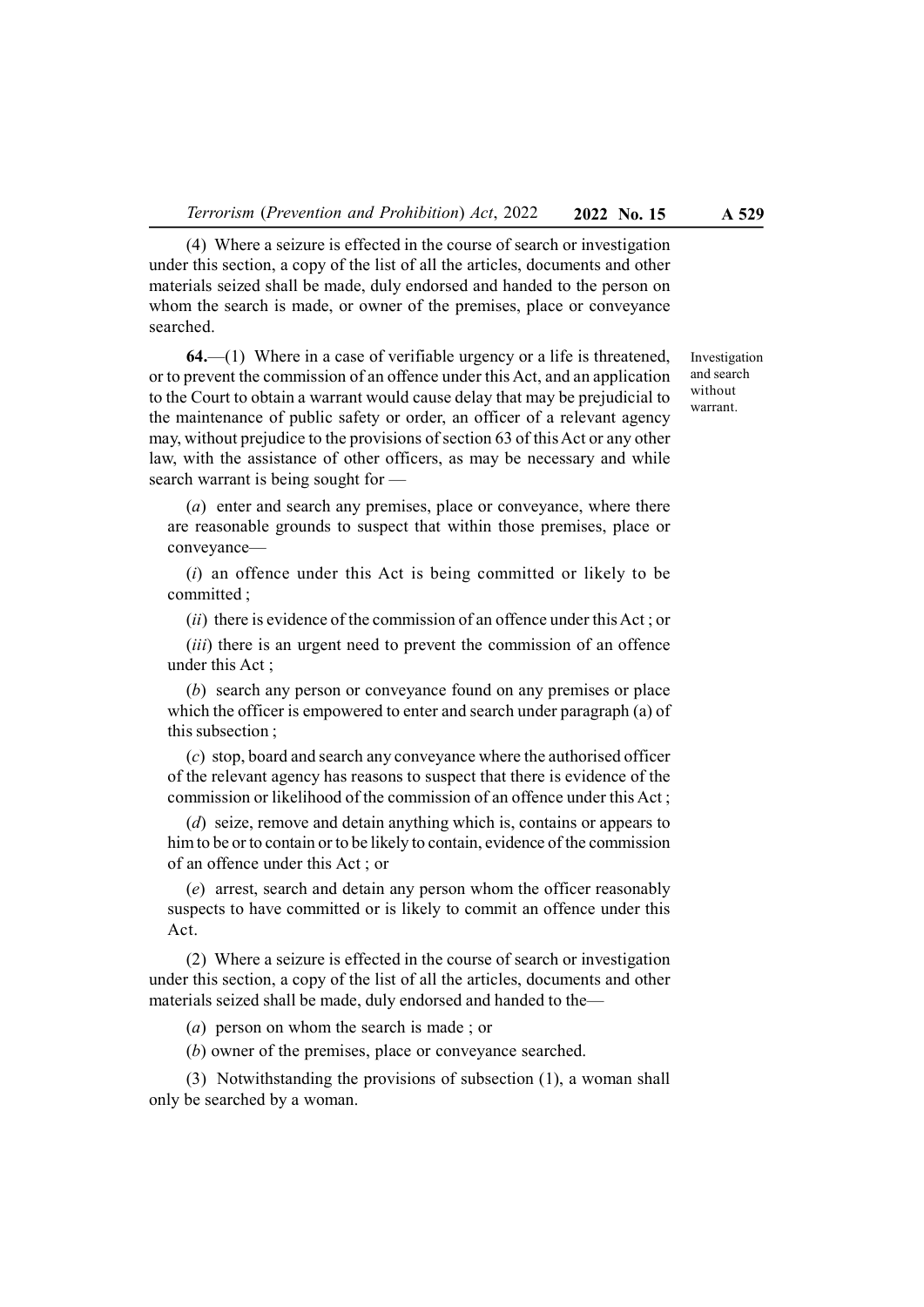(4) An authorised officer of a relevant agency, who uses such force as may be necessary and proportionate for any purpose in accordance with this Act, shall not be liable in any criminal or civil proceedings, for having, by the use of reasonable force, caused injury or death to any person or damage to or loss of any property.

(5) A relevant agency shall, within 90 days of exercising the powers conferred by this section, provide a detailed report to the Attorney-General on the exercise of the powers, describing the urgency or life-threatening situation that necessitated the exercise of the powers with justification on why obtaining a warrant would have caused delay that may be prejudicial to the maintenance of public safety or order.

Recording measurements, samples, photographs or fingerprint impressions during investigations.

65.—(1) An authorised officer of a relevant agency shall take and record, for the purpose of identification and evidence, the measurements, samples, photographs and fingerprint impressions of all persons who may be in lawful custody for an offence under this Act.

(2) A person who refuses to submit to the taking and recording of his measurements, photographs or fingerprint impressions shall be taken before the Court and where the Court is satisfied that the person is in lawful custody, it shall make such order as it deems fit authorising the State Security Service or its duly authorised officers, or any enforcement or security officer to take measurements, photographs and fingerprint impressions of the person.

Detention for offences related to terrorism.

66.—(1) Notwithstanding provisions in any other law, the Court may, pursuant to an ex-parte application, grant an order for the detention of a suspect under this Act for a period not more than 60 days, subject to renewal for a similar period, until the conclusion of the investigation and prosecution of the matter that led to the arrest and detention is dispensed with provided that in the case of renewal, the relevant agency shall involve the Attorney–General.

(2) A person found on any premises or place or in any conveyance may be detained by the relevant law enforcement or security officer until the completion of the search or investigation under the provisions of this Act.

 (3) An authorised officer of the relevant agency may use such force as may be necessary and proportionate for the exercise of the powers conferred by subsection (2).

67.—(1) Where a person is arrested under reasonable suspicion of having committed an offence under this Act, the relevant agency may direct that the person arrested be detained in custody for a period not more than 24 or 48 hours from the time of his arrest, as the case may be, without having access to—

Access to a detained person pending conclusion of terrorist investigation.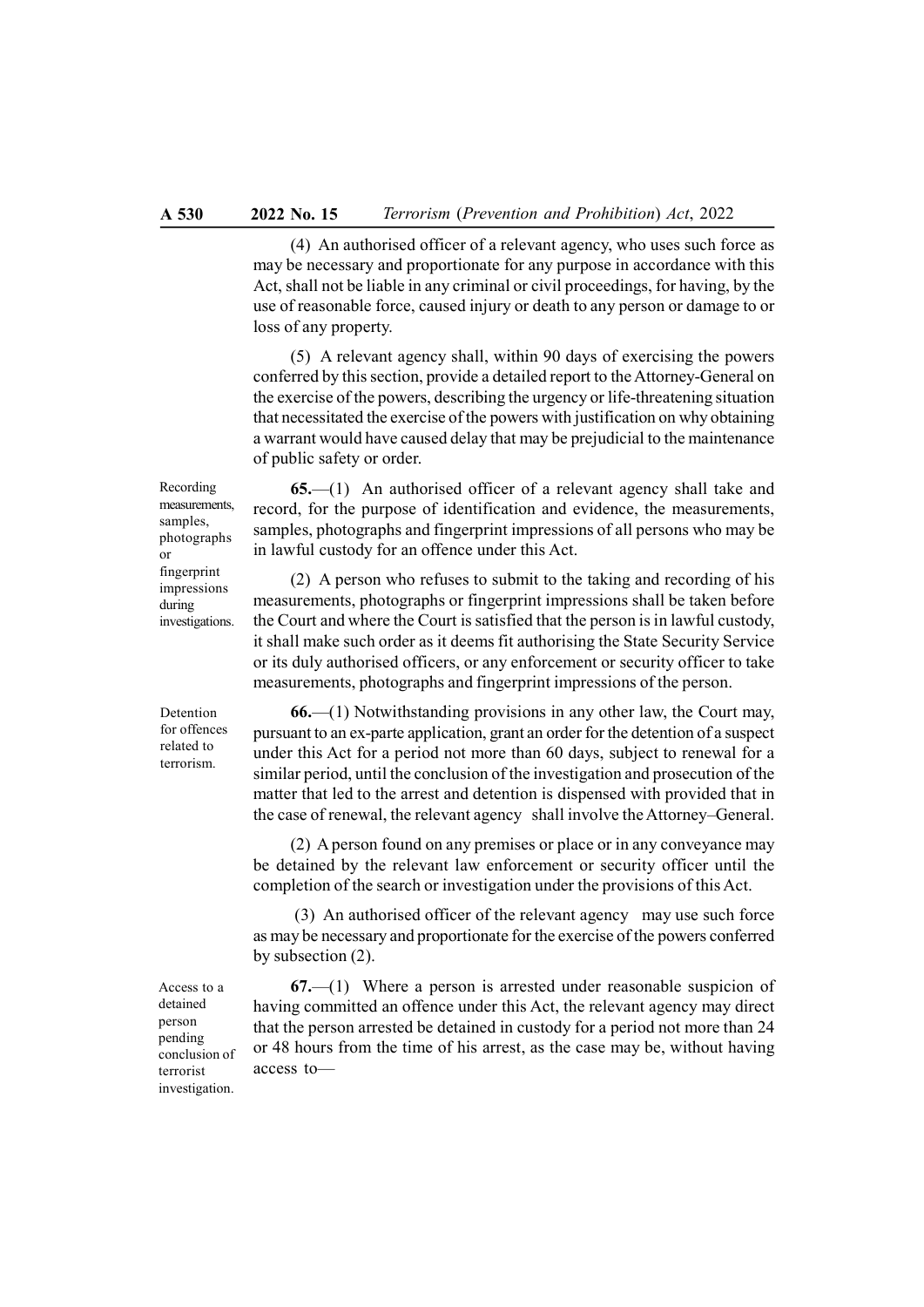(a) any person other than a medical officer of the relevant agency and a government appointed legal practitioner ; or

(b) any phone or communication gadget.

(2) A direction under subsection (1) shall not be issued unless the relevant agency has reasonable grounds to suspect that giving access to any person, other than the medical officer or a government appointed lawyer as specified in that subsection shall—

(a) lead to interference with or destruction of the evidence connected with an offence under this Act, or to interference with or physical injury to other persons ;

(b) lead to the alerting of other persons suspected of having committed an offence under this Act, or any other law, who are not yet arrested ; or

(c) hinder the tracking, search and seizure of terrorist property.

(3) As soon as a direction is issued under subsection (1), the person detained shall be informed that he may, if he so wishes, be examined by a medical officer or speak to a government appointed lawyer.

(4) Where a person arrested under this Act is granted a bail within the period of detention stipulated under section 67 of this Act, the Court may make such orders, as may be necessary, for the purpose of enabling the relevant agency to monitor the movement and activities of the person, including an order that he be placed under house arrest.

(5) A person under house arrest under the provisions of subsection (4) shall—

(a) be monitored by the authorised officers of the relevant agency ; and

(b) have no access to phones or communication gadgets.

 $68$ —(1) Without prejudice to any other law, a relevant agency may, with the approval of the National Security Adviser, and for the purpose of the—

Interception of communications order.

(a) prevention of acts of terrorism or the commission of any other offence under this Act,

(b) enhancement of the detection of offences related to the preparation of an act of terrorism, or

(c) prosecution of offenders under this Act,

apply ex-parte to the Court for an "interception of communication order".

(2) The Court to which an application is made under subsection (1) may make an order —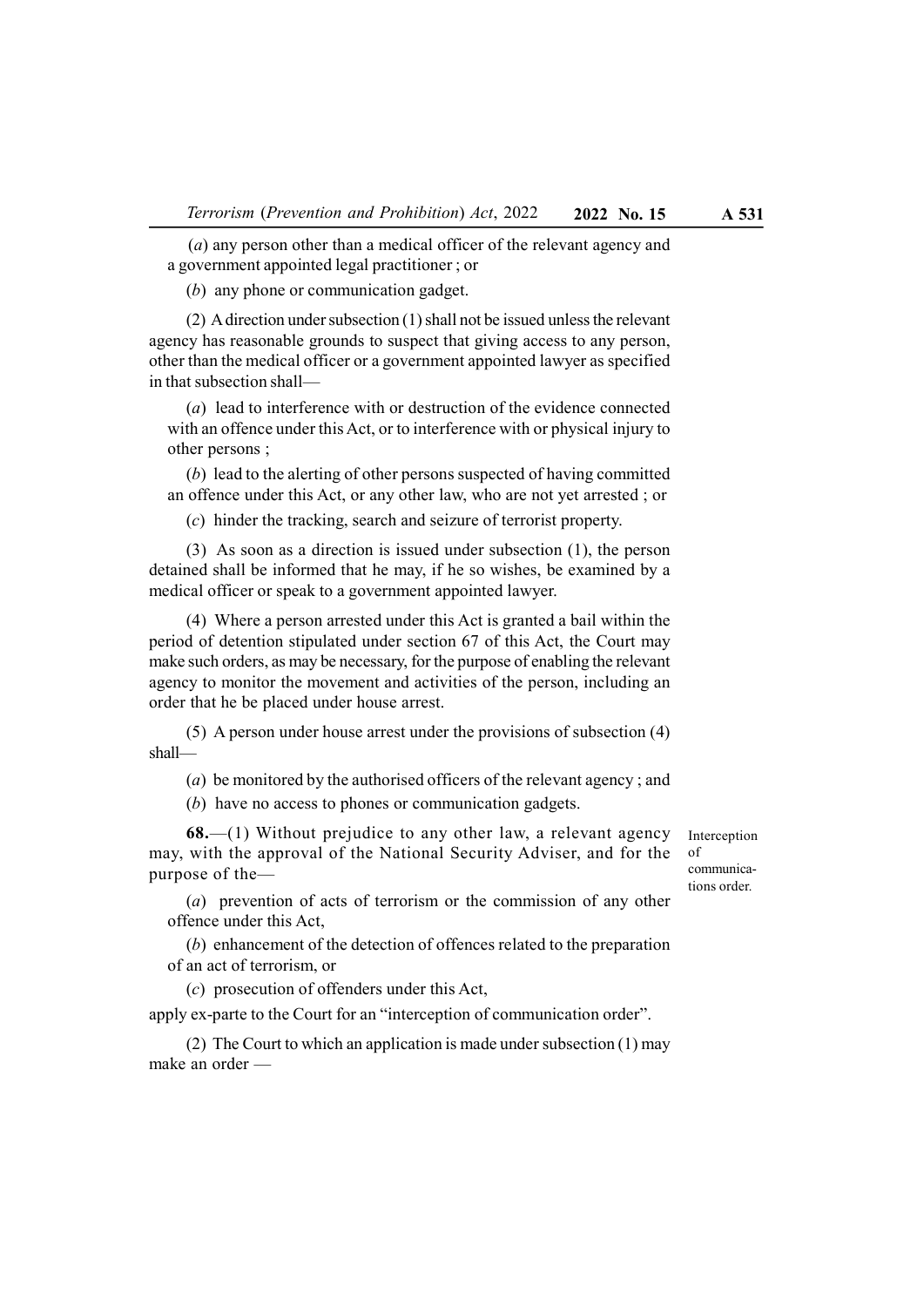(a) requiring a communication service provider to intercept and retain a specified communication, or communications of a specified description received or transmitted or about to be received or transmitted by that communication service provider, including the call record data or metadata ;

(b) authorise a relevant agency to enter any premises and to install in such premises, any device for the interception and retention of a communication or communications of specified description, and to remove and retain such a device for the purpose of intelligence gathering ; or

(c) authorise a relevant agency to execute covert operation in relation to an identified or suspected terrorist group, entity or person for the purpose of gathering intelligence.

(3) An order made under subsection (1) shall specify the period for which a communication service provider may be required to retain communications data to which the order relates.

(4) Any information contained in a communication—

(a) intercepted and retained pursuant to an order under subsection (2), or

(b) intercepted and retained in a foreign State in accordance with the law of that foreign State and certified by a court of that foreign State to have been so intercepted and retained,

is admissible in proceedings for an offence under this Act, as evidence of the truth of its content.

(5) In this section—

"communications service provider" means a person who provides postal, information or communication services, including the transmission or reception of communications and other telecommunications services ;

"data" means information generated, sent, received or stored that can be retrieved by electronic, magnetic, optical or any similar means ; and

"*metadata*" means data that provides information about other data.

 $69$ —(1) A relevant agency may apply ex-parte to the Court for an order detaining a conveyance, where the agency reasonably believes that—

(a) a threat has been made to commit an act of violence against the conveyance or against any person or property on board the conveyance ;

(b) the conveyance is used or intended to be used to commit an offence under this Act ; or

(c) an act of violence is likely to be committed against the conveyance, or against any person or property on board the conveyance.

Detention of a conveyance.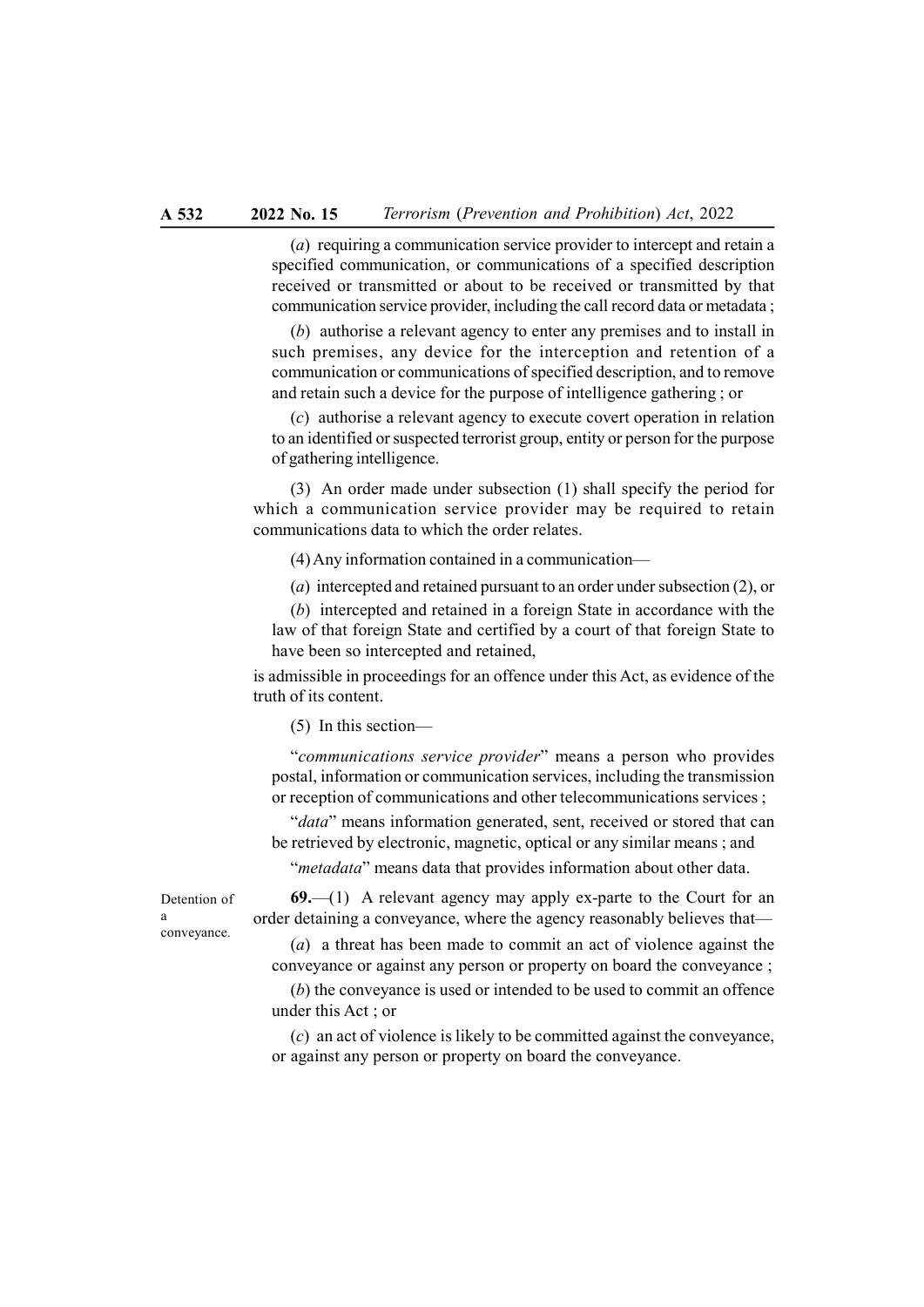(2) Where the operator of a conveyance fails to comply with a detention order under subsection (1), an authorised officer of a relevant agency may—

(a) enter or authorise any other person to enter the conveyance ; or

(b) arrange for a person or thing to be removed from the conveyance.

(3) The authorised officer of a relevant agency shall give written notice to the operator of the conveyance of any detention order issued under this section.

 (4) Where the operator of a conveyance objects to a detention order made under this section, the operator may apply to the Court, and the Court may, after considering the application, confirm, vary or cancel the order.

(5) A person who—

(a) without reasonable excuse, fails to comply with the requirement of a detention order ; or

(b) intentionally obstructs or hinders any person acting in accordance with subsection (2),

commits an offence under this Act and is liable on conviction to imprisonment for a term of at least five years.

 $70$ .—(1) A video recording shall be made and kept in respect of any person, conveyance or property detained under any provision of this Act, as may be required by a relevant agency.

(2) Records in respect of a person, conveyance, or property detained under any provision of this Act shall be kept in the custody of a relevant agency.

(3) A video recording and other forms of electronic evidence shall be admissible in evidence before any court of competent jurisdiction in Nigeria for offences under this Act subject to the provisions of the Evidence Act.

(4) In this section, "video recording" includes the recording of visual images and sound by electronic or other technological means.

71. Where in any proceedings for an offence under this Act, a question arises as to whether anything or substance is a weapon, hazardous, radioactive or harmful substance, a toxic chemical, microbial or other biological agent or toxin, a certificate purporting to be signed by an appropriate authority to the effect that the thing or substance described in the certificate is a weapon, hazardous, radioactive or harmful substance, a toxic chemical, microbial or other biological agent or toxin, shall—

(a) be admissible in evidence without proof of the signature of the person appearing to have signed it ; and

Video recording and custody of records.

Act No. 18, 2011.

Evidence by certificate.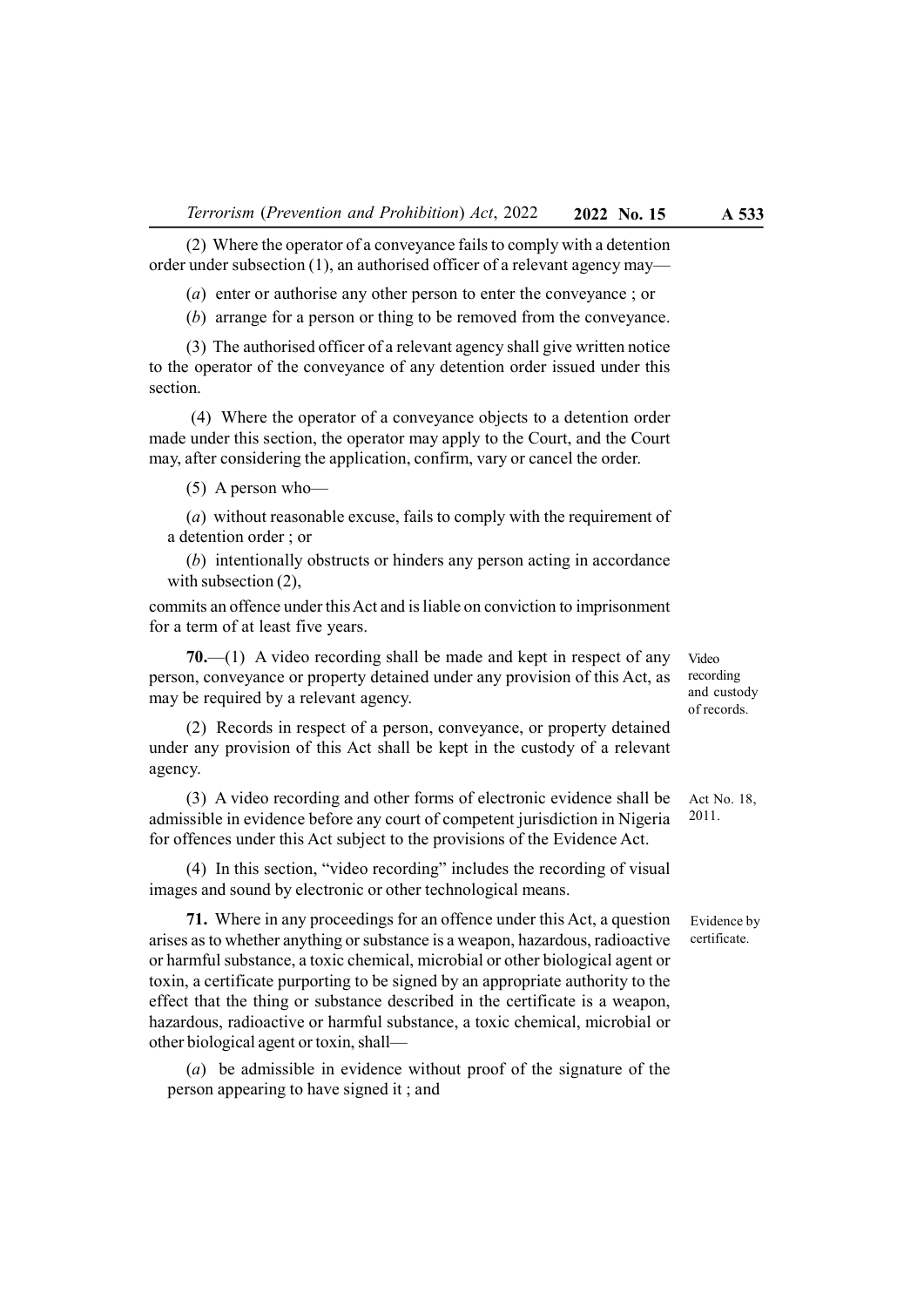(b) in the absence of evidence to the contrary, be proof of the facts stated in the certificate.

Protection of informants and information.

Protection of persons and witnesses.

72. Where a person voluntarily provides to a relevant agency, information that may be useful in the investigation or prosecution of an offence under this Act, the relevant agency shall take all reasonable measures to protect the identity and life of that person and the information so provided shall be treated as confidential.

73.—(1) The Court may on its own, or by ex-parte application by the Attorney–General or the relevant agency, apply to the court to protect a witness or any person in any proceeding before it, where it is satisfied that the life of the person or witness is in danger and take such measures as it considers fit to keep the identity and address of the witness or person secret.

(2) The measures which the Court may take under subsection (1), include—

(a) holding the proceeding at a place to be decided by the Court ;

(b) avoiding the mention of the real name and address of the witness or person in its orders, judgments or records of the case, which are accessible to the public ;

(c) issuing a direction for ensuring that the identity and address of the witness or person are not disclosed ; and

(d) undertaking the proceeding in camera in order to protect the identity and location of witnesses and other persons.

(3) The Court may also decide, in the public interest and national security that—

(a) all or any of the proceedings pending before the Court shall not be published in any manner ; and

(b) the proceedings shall be adjourned and the accused persons detained pending when the Attorney-General or the relevant agency is able to guarantee the safety of the witnesses and other persons involved in the matter.

(4) The Court may, on an application by or on behalf of the relevant agency, in the interest of public safety or order, exclude from proceedings for any offence under this Act any person other than the parties and their legal representatives.

(5) The Court may, on the application of the Attorney-General, reduce the penalty imposed on a person convicted of an offence in such manner as the Court considers fit where that person has—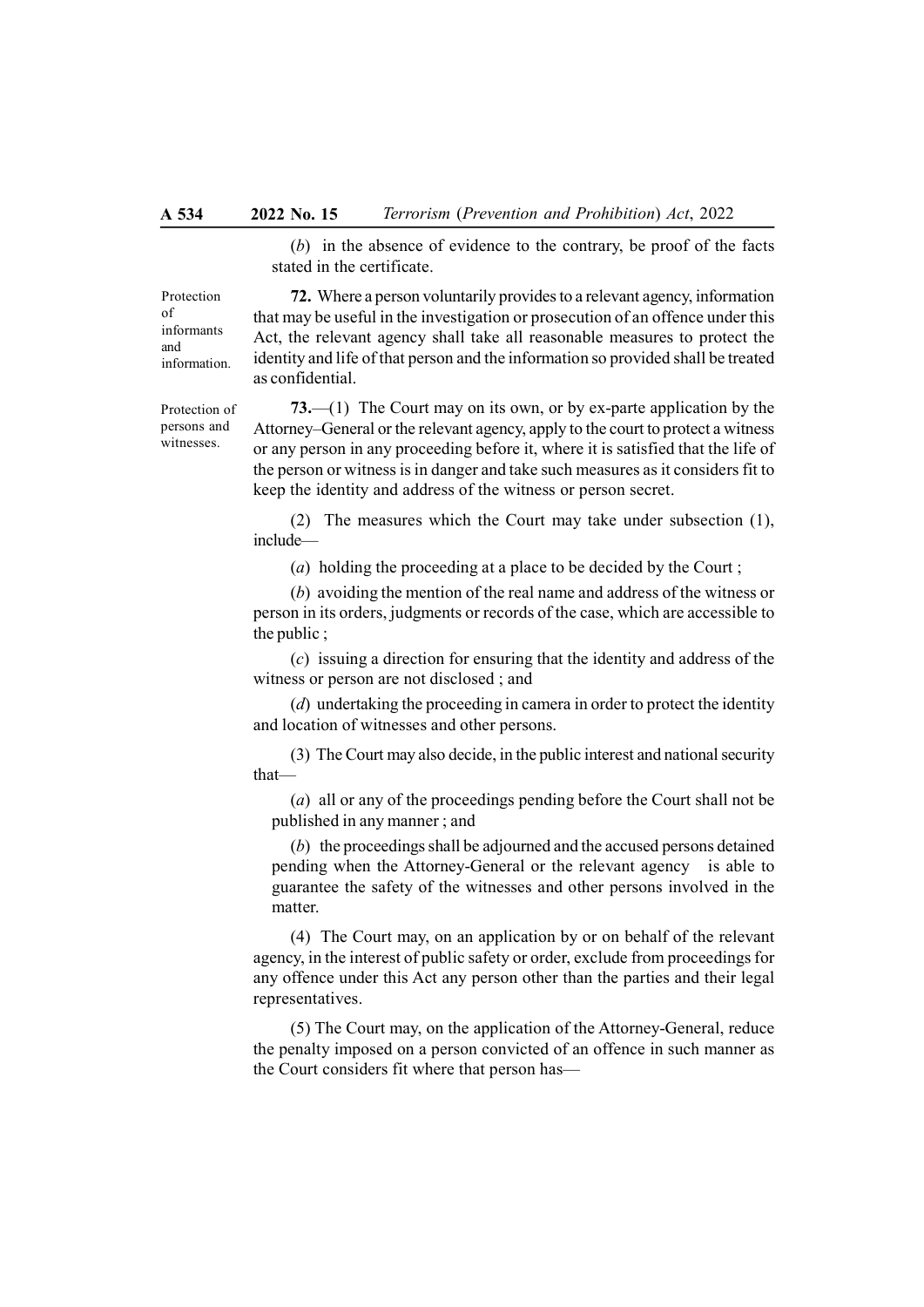(a) before any proceeding, made possible or facilitated the identification of other accused persons and their sponsors ; or

(b) after the commencement of the proceedings, made possible or facilitated the arrest of the persons and their sponsors mentioned in paragraph (a) of this subsection.

(6) A person, who contravenes an order or direction made under this section commits an offence is liable on conviction to imprisonment for a term of at least five years.

74. The Attorney–General shall institute and undertake criminal proceedings against any person in respect of offences committed under this Act or any law or regulation relating to counter-terrorism.

75.—(1) Subject to the provisions of the Constitution of the Federal Republic of Nigeria, 1999, the President may in accordance with the advice of the Executive Council of the Federation, by proclamation published in the Federal Government Gazette, declare a state of emergency in Nigeria or in any part of Nigeria as part of anti-terrorism measures.

(2) On the declaration of a state of emergency under subsection (1), the President may take such measures as he considers necessary and justifiable for the purpose of dealing with the situation that exists during the period that the state of emergency is in force.

## PART XI—JURISDICTION

76.—(1) The Federal High Court (in this Part referred to as "the Court") has jurisdiction to try offences under this Act or any other related enactment and to hear and determine proceedings arising under this Act whether or not the offence was commenced in Nigeria and completed outside Nigeria, and the victim or the alleged offender is —

(a) in Nigeria ;

(b) on a ship or aircraft registered in Nigeria ;

(c) dealing with or on behalf of the Government of Nigeria, or a citizen of Nigeria or an entity registered in Nigeria ; or

(d) outside Nigeria—

 $(i)$  where the victim of the offence is a citizen or resident of Nigeria,

(ii) where the alleged offender is in Nigeria and not extradited to any other country for prosecution, or

(*iii*) by a Nigerian, if the person's conduct would also constitute an offence under a law of the country where the offence was committed.

(2) The Court has jurisdiction to impose any penalty provided for an offence under this Act or any other related law.

Power to

Power to prosecute.

declare a state of emergency. Cap. C23 LFN, 2004.

Jurisdiction to try offences under this Act.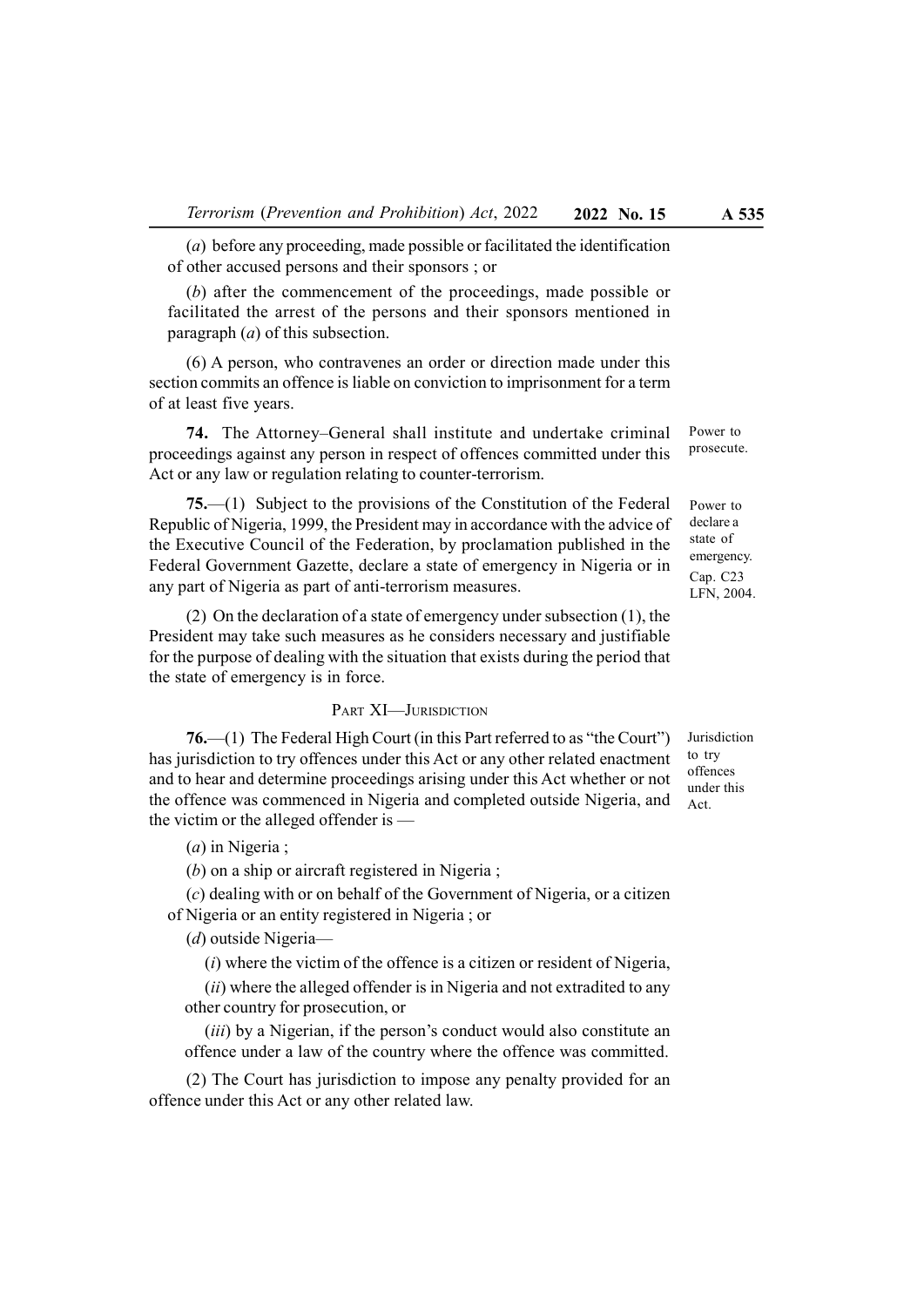(3) In any trial for an offence under this Act, the Court may, notwithstanding anything to the contrary in any other enactment, adopt all legal measures necessary to avoid unnecessary delays and abuse in the conduct of matters.

Cap. C23 LFN, 2004.

(4) Subject to the provisions of the Constitution of the Federal Republic of Nigeria, 1999, an application for stay of proceedings or for an interlocutory injunction in respect of any matter brought under this Act shall not be entertained by the Court but shall be stayed until judgment in the matter is delivered by the Court.

(5) Whenever a person is convicted of an offence under this Act, the Court in passing sentence shall, in addition to any punishment which it may impose in respect of the offence, order the forfeiture, to the Federal Government of Nigeria, of any—

(*a*) terrorist fund with any accrued or accruing interest thereon,

(b) terrorist property,

(c) article, substance, device or material by means of which an offence was committed, or

(d) conveyance used in the commission of an offence,

which is reasonably believed to have been used in the commission of the offence or for the purpose of or in connection with the commission of the offence, and which may have been seized under this Act or is in the possession or custody or under the control of the convicted person.

(6) In any trial for an offence under this Act, the fact that an accused person is in possession of terrorist property, devices, instruments or deadly weapons or nuclear or biological weapons for which he cannot satisfactorily account for, may be proof and taken into consideration by the Court, as corroborating the testimony of any witness in the trial.

PART XII—SEIZURE AND FORFEITURE OF PROPERTY OR FUNDS

77.—(1) Where a relevant agency has reasonable grounds to suspect that a person has committed, is committing, or is likely to commit an act of terrorism or any other offence under this Act, or is in possession of terrorist property, it may, for the purposes of an investigation under this Act, with the approval of the Attorney-General, apply ex-parte to the Court for an order—

(a) compelling the suspect to deliver to the relevant agency any document relevant to identifying, locating or quantifying any property belonging to or in the possession or control of that person ;

(b) requiring a financial institution or designated non-financial institution to produce or deliver to the relevant agency all information and documents regarding any business transaction conducted by or on behalf of the suspect ; or

Property tracing.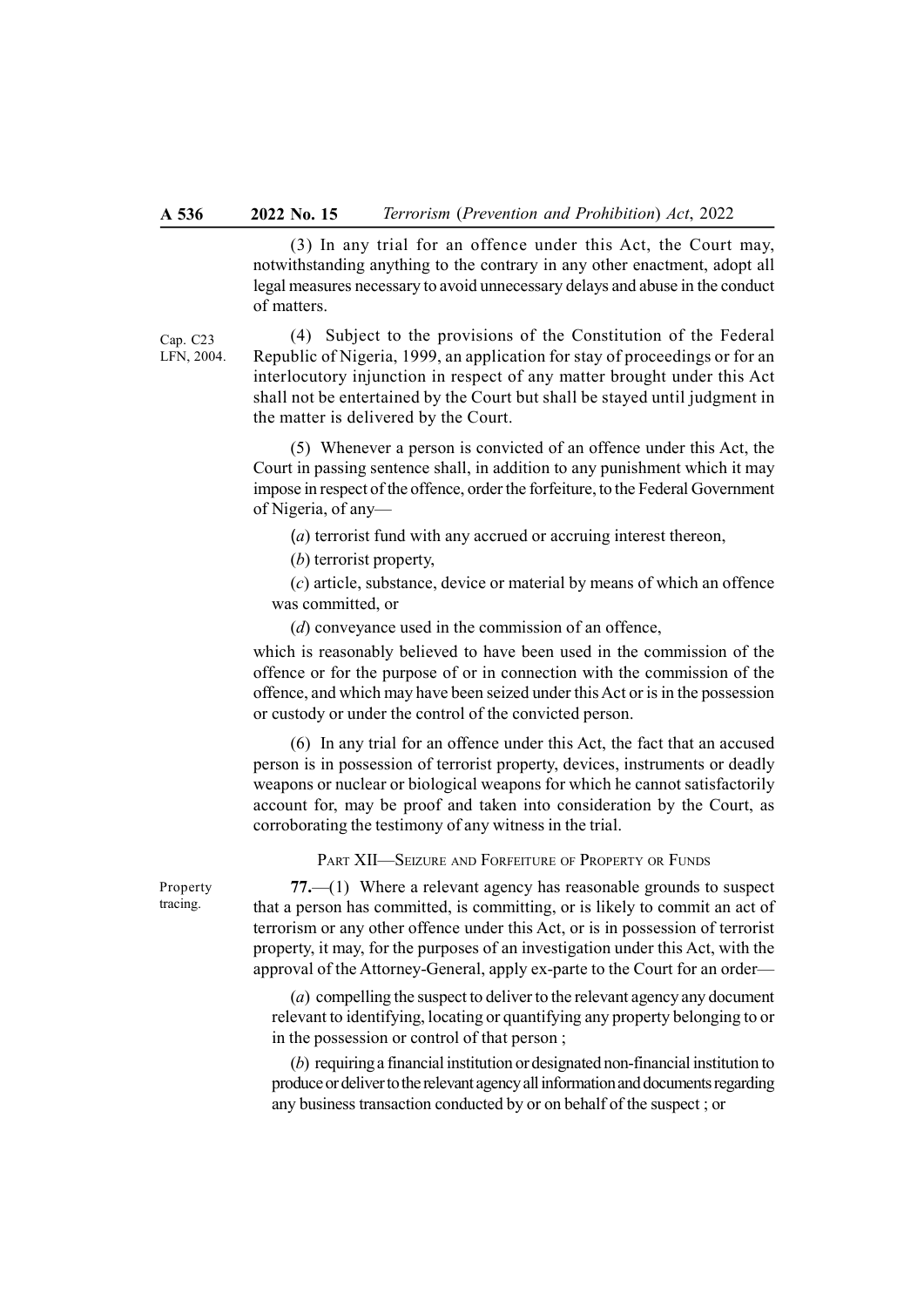(c) requiring a telecommunications operator, communications service provider or other institution to produce or deliver to the relevant agency all information, logs and documents relevant for identifying, locating, tracing or intercepting any communications or equipment belonging to or in the possession or control of the suspect.

(2) Where a person fails to comply with, delays, or is otherwise obstructing the execution of an order made under subsection (1), the Court may, on an information or affidavit sworn to that effect by the relevant agency, authorise the relevant agency to enter into any premises, including that of a financial institution, telecommunications operator or communications service provider, to search and remove any document for the purpose of executing such order.

78.—(1) A person arrested for committing an offence under this Act shall be required to make full disclosure of all his assets and properties by completing the Declaration of Assets Form, as specified in Form 1 in the First Schedule to this Act.

(2) The disclosures made in the Declaration of Assets Form shall be investigated by the relevant agency.

(3) A person who—

(a) knowingly fails to make full disclosure of his assets and liabilities,

(b) knowingly makes a false declaration, or

(c) fails, neglects, or refuses to make a declaration or furnish any information required in the Declaration of Assets Form,

commits an offence and is liable on conviction to imprisonment for a term of two years.

(4) In all terrorist and proliferation financing investigations, regardless of whether the act has been completed or not, the relevant agency shall request from the Nigerian Financial Intelligence Unit (NFIU) in writing, any information that may assist in the tracing of all funds or properties in or outside Nigeria that may be directly or indirectly linked to a suspected terrorist, terrorist group, entity, or other suspected person.

79.—(1) A relevant agency shall apply ex-parte to the Court for an order to seize the fund or property of a person arrested for an offence under this Act, where it has reasonable grounds to suspect that the fund or property—

(a) is intended to be used for the purpose of committing an act of terrorism or other acts of violence under this Act ;

(b) belongs to or is held in trust for a terrorist group or specified entity ; or

Disclosure of assets and property by an arrested person First Schedule

Seizure of fund or property.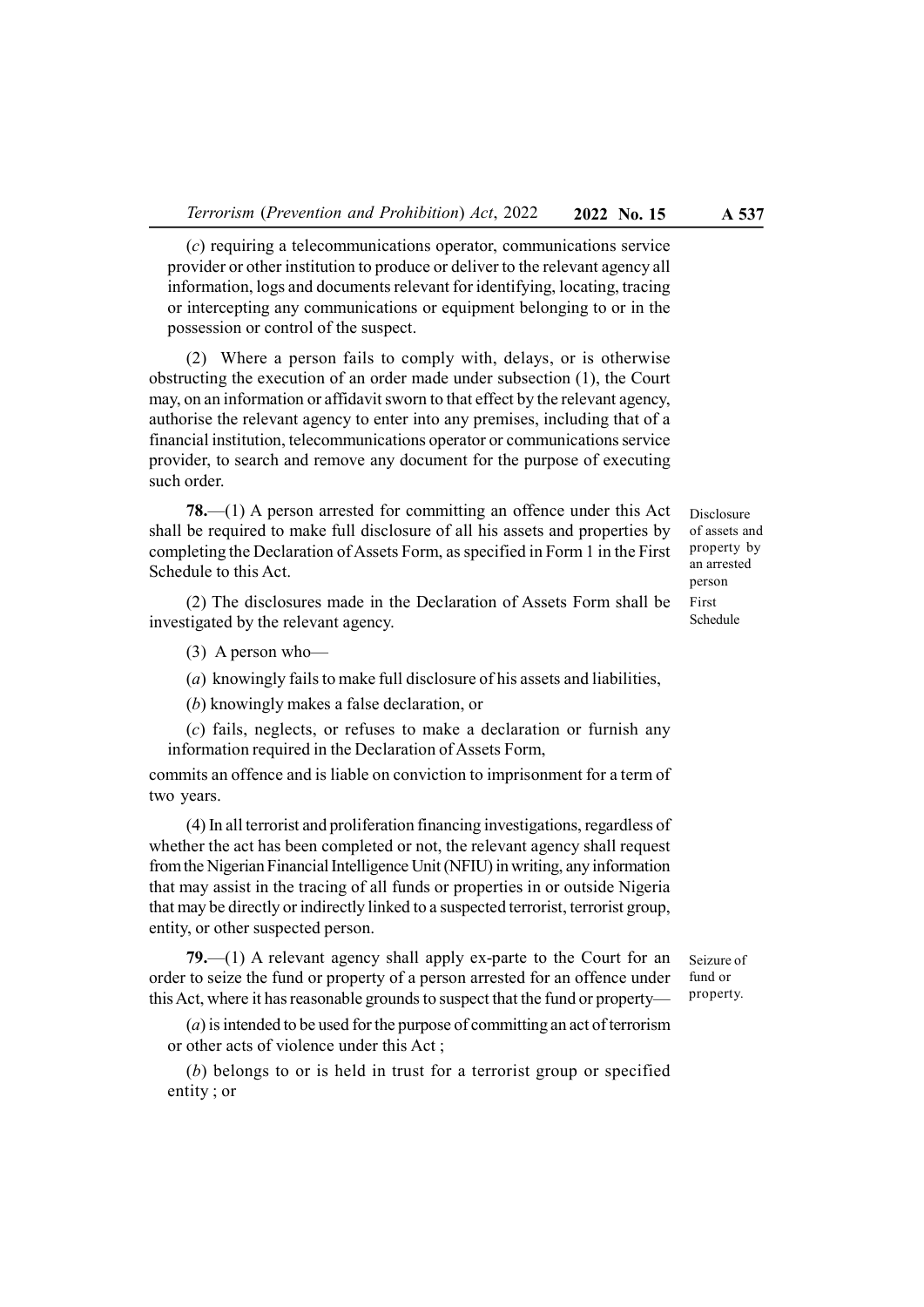(c) is or represents property or part of property obtained through acts directly or indirectly linked to terrorism.

(2) A relevant agency may seize fund or property where—

(a) the seizure is incidental to an arrest or search ; or

(b) the fund or property is liable to forfeiture upon an order made by the Court following an application by the relevant agency.

(3) A relevant agency may, in the interest of public order, defence and national security, exercise its powers under subsection (1), whether or not any proceeding has been brought for an offence in connection with the fund or property.

(4) The Court shall not make a detention or attachment order of any fund or property seized in accordance with the provisions of this section unless the Court is satisfied that reasonable grounds exist for suspecting that the fund or property—

(a) is derived from an act of terrorism, or is being used or is intended to be used for the purposes of terrorism ;

(b) consists of resources of a terrorist, terrorist group or specified entity ;

(c) is or represents property or part of a property obtained directly or indirectly through terrorist activities ;

(d) is being used or intended to be used in committing acts of violence or other offences under this Act ; or

(e) is being used or intended to be used in financing the proliferation of weapons of mass destruction.

(5) Subject to subsection (7), any order made under subsection (4) shall remain valid for a period of 90 days and may be renewed for a further period of 90 days or until the production of the suspected fund or property before the court.

(6) Any fund or property, and other proceeds from the fund or property seized under this section shall be deposited by a relevant agency in an interestyielding account.

(7) The fund with the interest may be released to the owner by an order of the Court, where proceedings are not brought in connection with the seized fund.

(8) Whenever property is seized under any of the provisions of this Act, a relevant agency—

(a) shall place the property under seal ;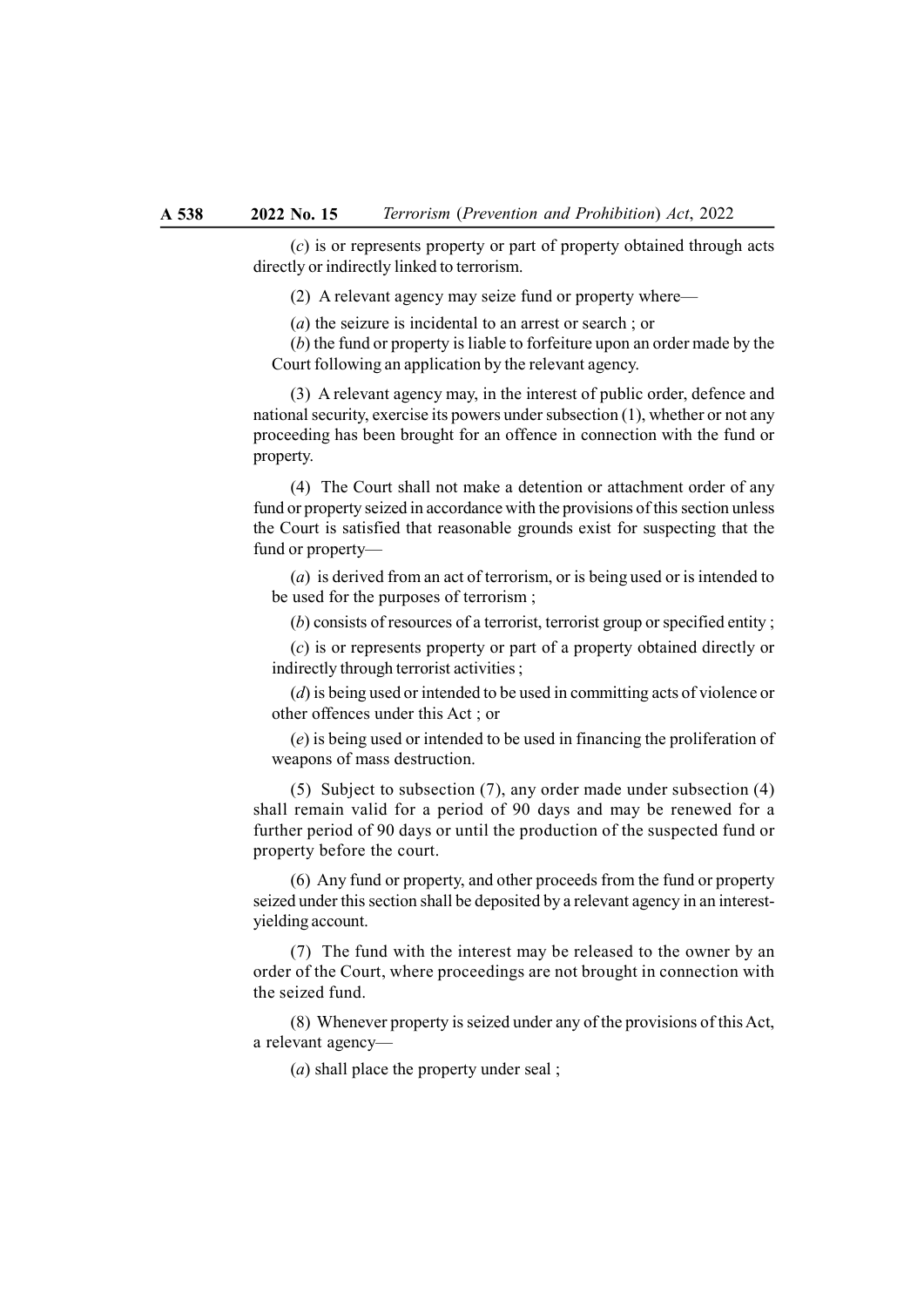(b) may, with leave of the Court, auction the property and pay the proceeds into an interest yielding account pending the determination of the matter ; or

(c) remove the property to a place designated by the relevant agency.

(9) Property taken or detained under this section shall be deemed to be in the custody of the Court and subject only to the order of the Court.

80.—(1) Where a person is charged or about to be charged with an offence under this Act, the relevant agency may apply to the Court for a detention or attachment order of all frozen funds and seized property belonging to or held on behalf of the suspect.

Court relating to seized property.

Order of the

(2) An order made under subsection (1) may—

(a) prohibit a person from making money or property available to or for the benefit of the suspect, except in cases of critical need, including reasonable subsistence expenses ;

(b) authorise the relevant agency to make money or other property available to such person on such conditions as may be specified in the order ;

(c) authorise the relevant agency to auction the property through the office of the Attorney–General and pay the proceeds into an interest yielding account especially where the property in question is perishable or is likely to perish or in imminent danger of perishing or being destroyed ;

(*d*) require the suspect to provide such information or produce such document as may be required or necessary for an investigation under this Act ; or

(e) include such other conditions, as the Court may impose.

(3) The Court may, on an application by the Attorney–General or on the advice of the Attorney–General, appoint an official receiver or any other suitable person to auction or manage the property of the suspect during the period of operation of an order made under this section.

(4) An order made under this section shall—

(a) be published in the Federal Government Gazette and in two national daily newspapers, by the relevant agency ; and

(b) remain in effect until the determination of any charge or intended charge under subsection (1) and, if there is a conviction, until an order for forfeiture is made by the Court or proceedings relating to the forfeiture are concluded.

(5) Where an order made under this section ceases to have effect, the relevant agency shall cause notice of that fact to be published in the Federal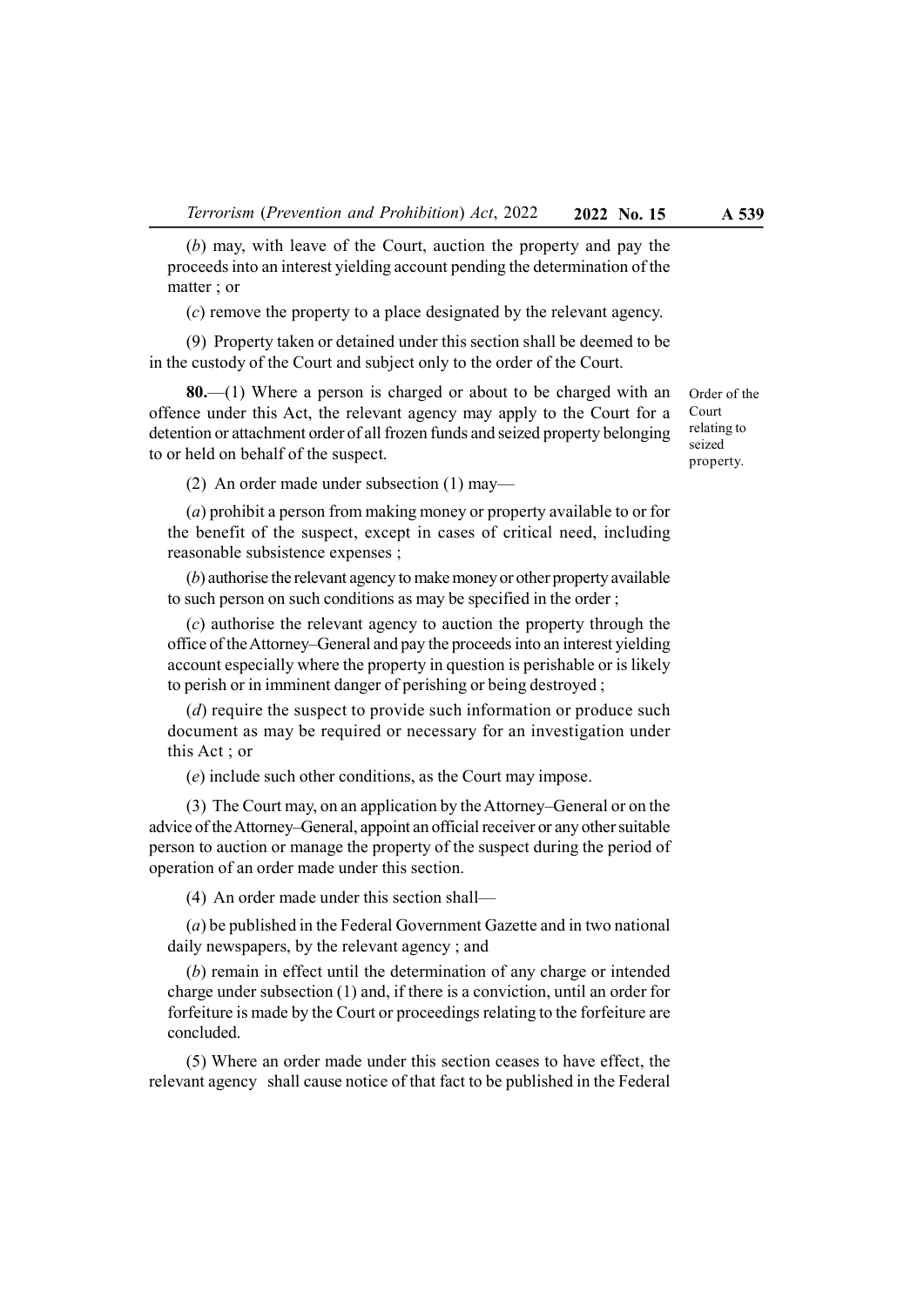Government Gazette and in two national daily newspapers within 60 days of the cessation.

(6) The relevant agency shall, subsequent to publishing the order, give notice of the order to—

(a) financial institutions and designated non-financial institutions ; and

(b) any other person who may hold or be vested with property belonging to or held on behalf of the suspect or convicted person.

(7) Any payment, transfer, pledge, or other disposition of property made in contravention of an order made under this section shall be void.

(8) Property forfeited to the Federal Government shall vest in the Federal Government, where—

(a) no appeal has been made against the order, at the expiration of the period within which an appeal may be made against the order ; and

(b) an appeal has been made against the order, and on the final determination of the appeal, the decision is in favour of the Federal Government.

(9) In this section, "critical need" means serious life-threatening need.

81.—(1) Notwithstanding anything contained in any other enactment, where a person is arrested or under investigation for an offence under this Act, a relevant agency may, if satisfied that the fund in the account of an arrested person is—

(a) made through the commission of an offence under this Act,

(b) is connected with or reasonably suspected to be made through the commission of an offence, or

(c) intended to be used for the commission of an offence,

apply to the Court ex-parte for an order authorising the relevant agency to direct the manager of the bank or person in charge of the bank or financial institution, where the account is or believed to be, in a manner specified in Form 2 in the First Schedule to this Act, to freeze the account.

(2) The relevant agency may, in addition, direct the bank or other financial institution to—

(a) supply necessary information, and produce books and documents relating to the account ; and

(b) stop all outward payments, operations, or transactions, including any bill of exchange, in respect of the account of the arrested person or a person under investigation.

financial institutions.

Freezing order on banks or other

First Schedule.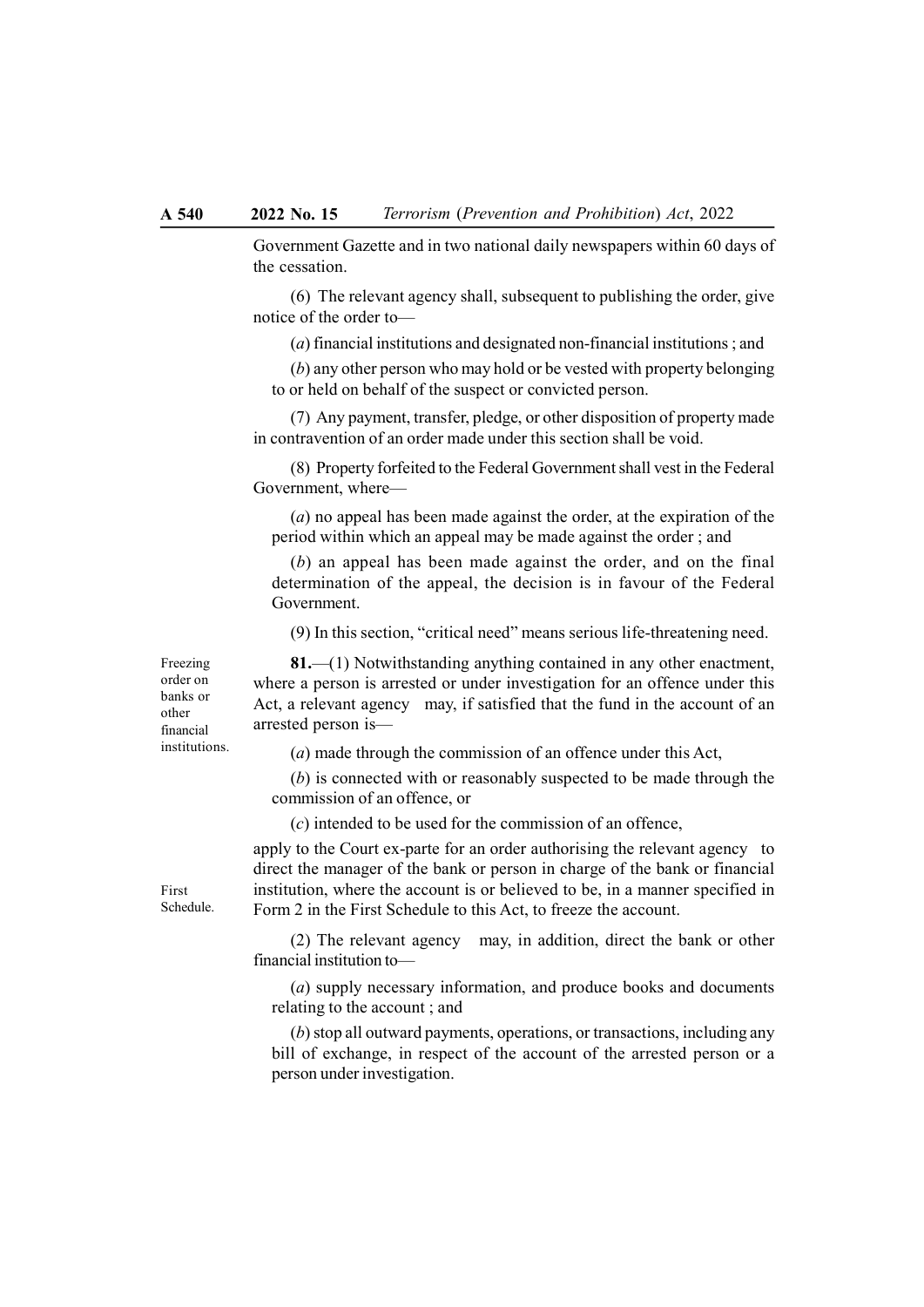(3) The manager or person in charge of the bank or a financial institution shall take necessary steps to comply with the requirements of the order made under subsections (1) and (2).

(4) For the purposes of this Part, "freeze" means to prohibit the transfer, conversion, disposition or movement of any property, equipment or other instrumentalities on the basis of, and for the duration of the validity of, an action initiated by a relevant agency or the Attorney–General under a freezing mechanism, or until a forfeiture order is made by a court as part of the implementation of a freezing measure, and the relevant agency may decide to take control of the property, equipment, instrumentalities, funds or other assets as a means to protect against flight or destruction by the original owner or a third party.

# PART XIII—OBLIGATIONS OF FINANCIAL AND DESIGNATED NON-FINANCIAL INSTITUTIONS

82. All forfeited funds, and funds realized from the proceeds of sale, management, or other forms of disposal of seized, attached and forfeited assets under this Act and vested in the Federal Government shall be paid into the Confiscated and Forfeited Assets Account established under any enactment dealing with the proceeds of crime.

83.—(1) Subject to the provisions of the Money Laundering (Prohibition) Act, all financial institutions and designated non-financial institutions shall—

(a) develop and implement programmes and strategies for combating the financing of terrorism ; and

(b) keep a record of any complex, unusual large and unusual pattern of transaction, which has no apparent economic or visible lawful source or purpose.

(2) A report detailing all the parties involved in such transactions shall be kept and made available on request by the relevant agency.

84.—(1) Subject to the provisions of the Money Laundering (Prohibition) Act, a financial institution or designated non-financial institution shall, within 24 hours, forward reports of suspicious transactions relating to terrorism or terrorism financing, or proliferation financing to the NFIU, which shall immediately process and forward the information to the relevant agency, where there are sufficient reasons to suspect that the funds—

(a) are derived from legal or illegal sources, and are intended to be used for an act of terrorism or terrorism financing, or proliferation financing ;

Confiscated and Forfeited Assets Account.

Obligation to develop counterfinancing of terrorism programmes and strategies Act No. 11, 2011.

**Obligation** to report suspicious transactions. Act No. 11, 2011.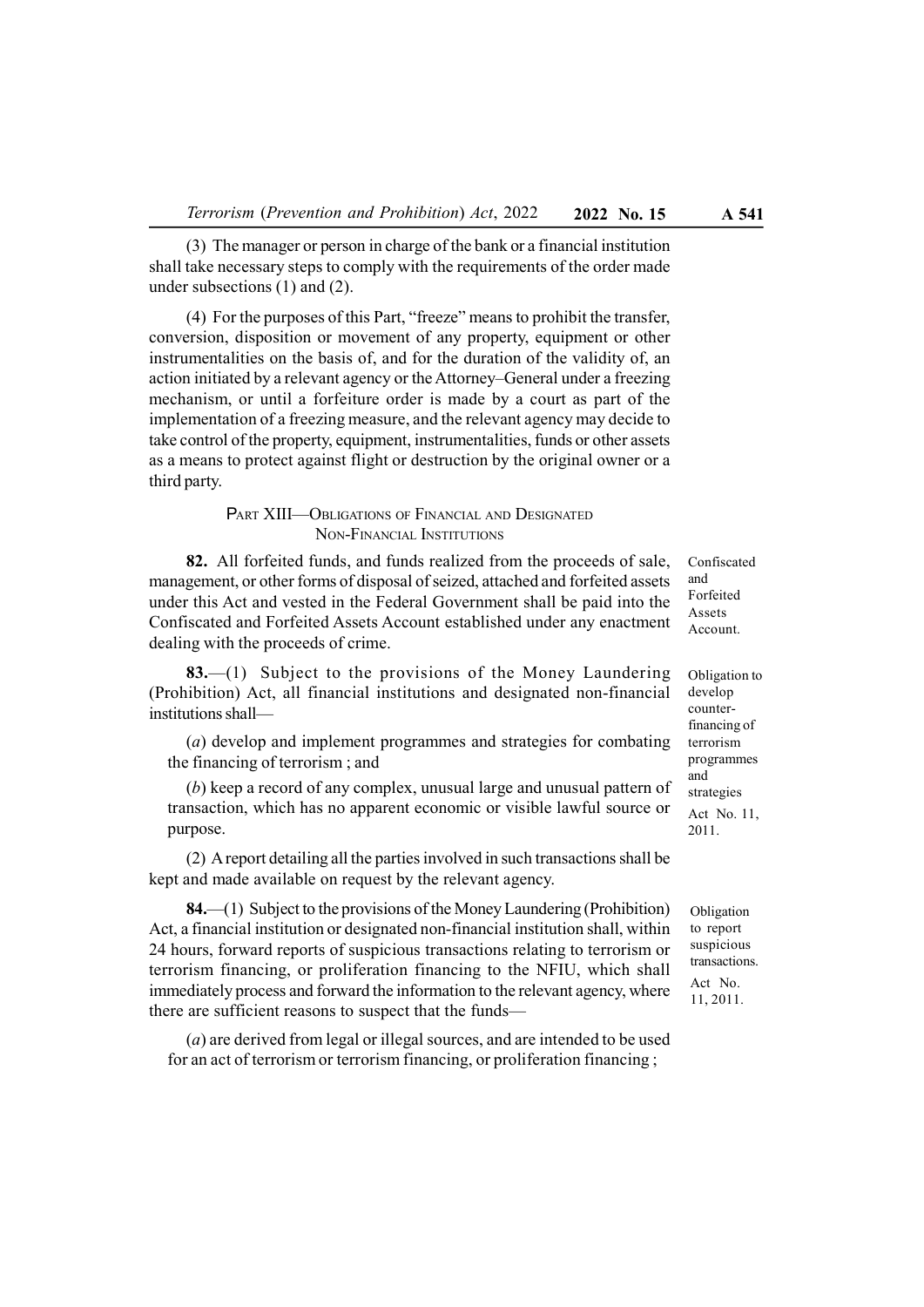(b) are proceeds of a crime related to terrorism or terrorism financing, or proliferation financing ; or

(c) belong to a person, entity or organisation considered as terrorist.

(2) A financial institution or a designated non-financial institution is not liable for violation of the confidentiality rules for any lawful action taken in furtherance of its obligations under subsection (1).

(3) A breach of the provisions of this section is an offence under this Act, and is liable on conviction to—

(a) in the case of a director, chief compliance officers, or other employees—

 $(i)$  imprisonment for a term of not more than five years,

 $(ii)$  a fine of at least N5,000,000, or

(*iii*) both fine and imprisonment ; and

(b) in the case of a financial institution or non–financial institution—

 $(i)$  a fine of at least N10,000,000 and N1,000,000 for every day the offence persists,

(ii) the withdrawal of licence or forfeiture of assets of the institution, or (*iii*) all the prescribed penalties.

(4) The officer responsible for this breach may also be referred by the NFIU to the appropriate regulatory or professional body for disciplinary action, including withdrawal of certificates and debarment from practising the profession for a period of at least five years.

(5) Where a breach of the provisions of subsection (1) occurs and it is shown that the breach was not intentional, and that adequate measures were put in place by the financial institution or the designated non-financial institution to prevent the breach from occurring, the NFIU, in consultation with the regulator or the self-regulatory organisation responsible for the financial institution or designated non–financial institution shall impose such administrative sanctions, as it may consider necessary.

(6) The NFIU, Sanctions Committee and relevant sector regulators shall publish, on their website and in any other form of publication as considered appropriate, the list of individuals and institutions penalised under this section.

> PART XIV—MUTUAL LEGAL ASSISTANCE, EXCHANGE OF INFORMATION AND EXTRADITION

Requests from foreign States.

85.—(1) A foreign State may make a request to the Attorney–General for assistance in the investigation and prosecution of offences relating to terrorism.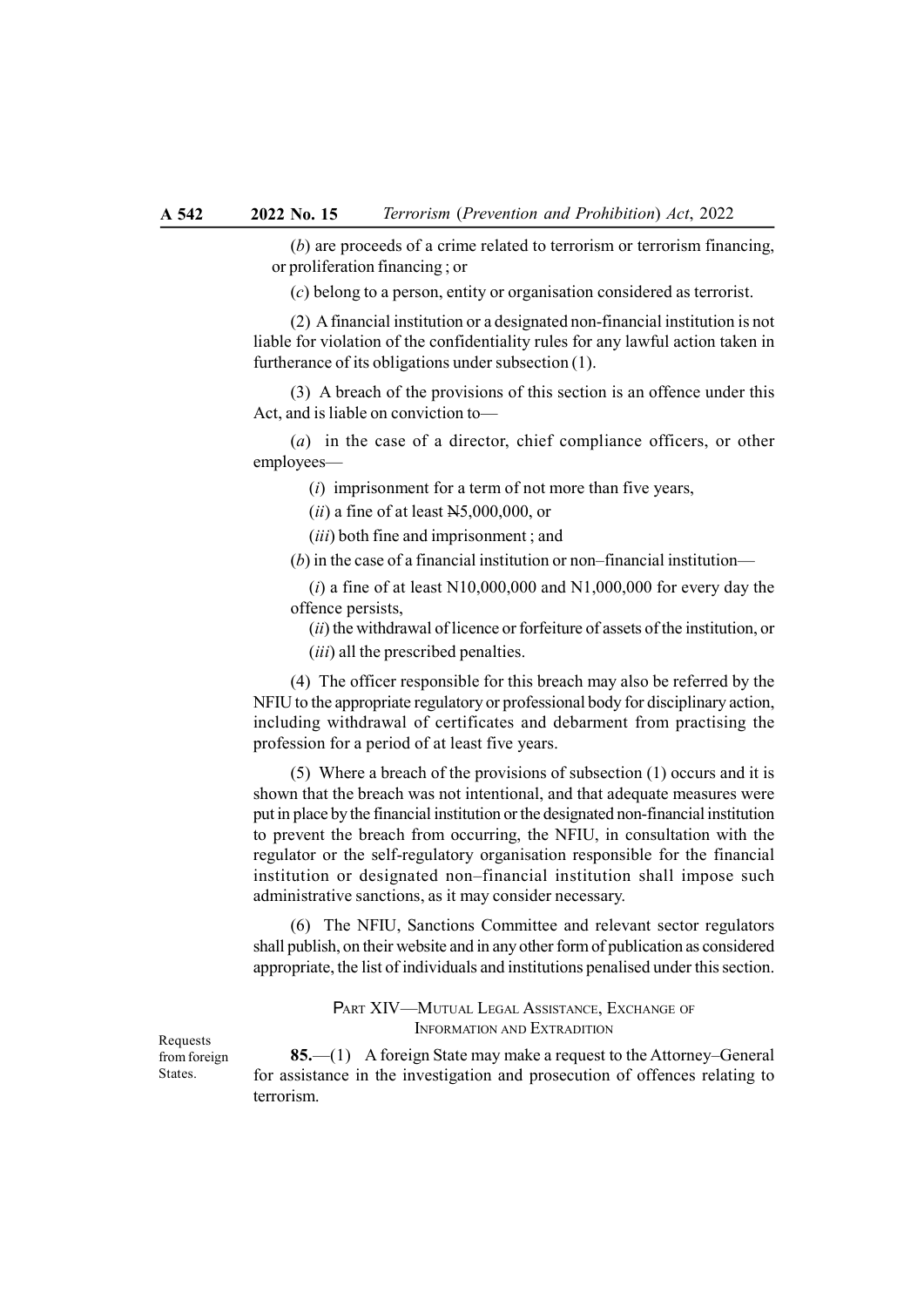(2) The Attorney–General shall furnish a copy of a request for assistance to the National Security Adviser and the relevant agency.

(3) Where a foreign State makes a request for assistance in the investigation or prosecution of an offence relating to terrorism or extradition where there is mutual legal assistance treaty in force, the Attorney-General may, after due consideration—

(a) execute the request ; or

(b) inform the requesting State of any reason for not executing the request, or delaying the execution of the request.

(4) Where the Attorney–General decides to execute a request for assistance under subsection (1), the Attorney–General may apply to the Court for—

 $(a)$  an order for the relevant agency to —

(i) enter and search specified premises or conveyance,

(ii) search any specified person, or

(*iii*) remove any relevant document or material; and

(b) a seizure order, property tracing order, interception of communication order ; or

(c) an order for freezing or forfeiture of property or funds in such manner, as the case may require.

(5) The Court, in making an order under subsection (4), may impose conditions as to payment of debts, sale, transfer or disposal of any property.

(6) Where a prima facie case is established on the basis of the request from a foreign State, the Attorney–General shall file a request for an order of forfeiture of all funds or properties used, being used or intended to be used for the commission of an act of terrorism or other offences under this Act, and the Court shall grant or reject the application for an order of forfeiture after hearing from all parties, including a bona fide third party.

86.—(1) The Attorney-General may, on the recommendation of the National Security Adviser or the relevant agency in charge of a matter, make a request to any foreign State for—

Request to a foreign State.

(a) evidence or information relevant to an offence under this Act ; or

(b) the restraint and forfeiture of any fund or property located in that foreign State, and which is liable to be forfeited for being a terrorist fund or property that is used, being used or intended to be used for the commission of an act of terrorism.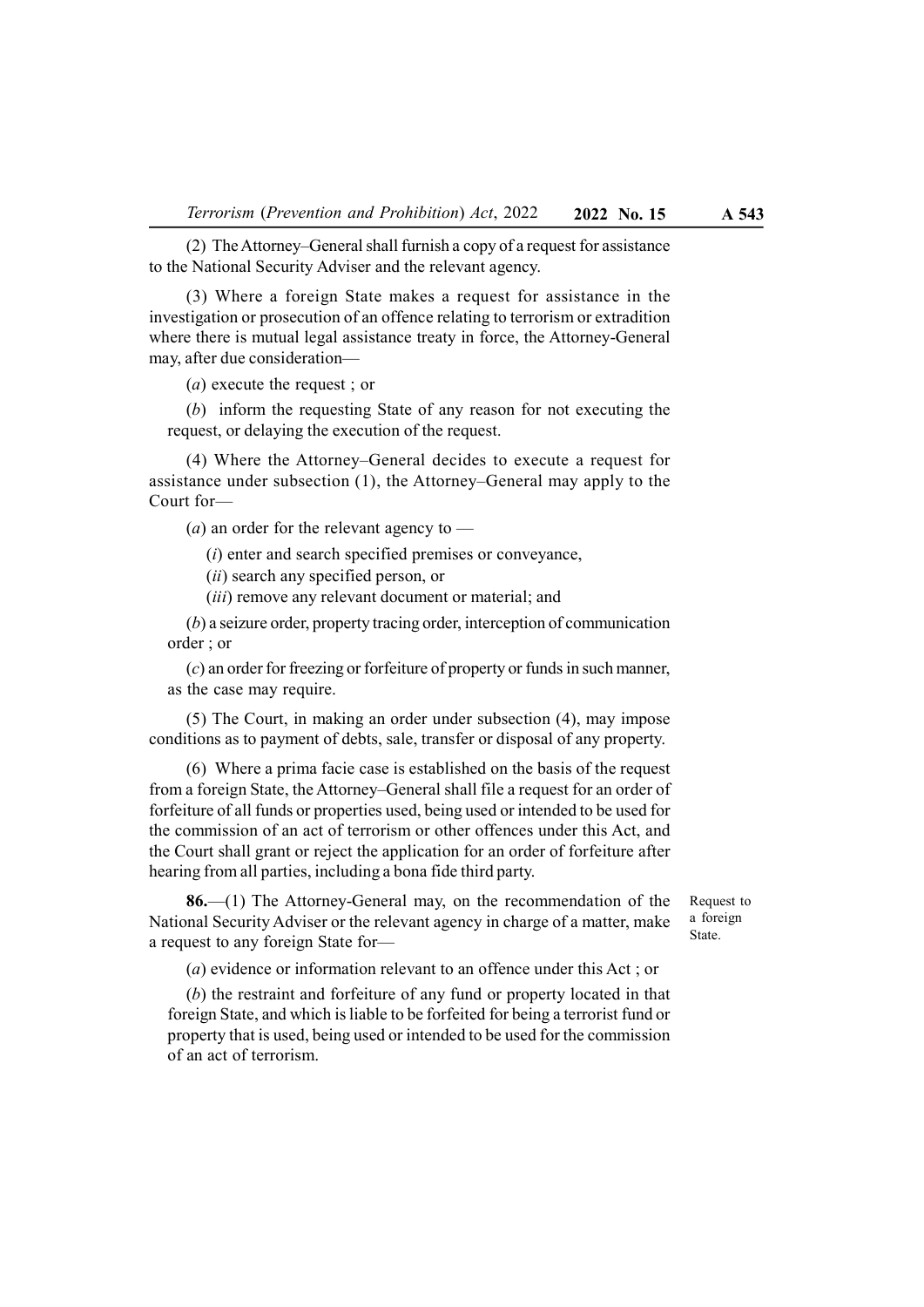(2) The Attorney-General may, for the purpose of giving evidence in relation to any proceedings for an offence under this Act, apply to the Court for an order directing the person mentioned in the Order, who is resident in a foreign State to—

(a) submit in person or deliver the required document or material in the person's possession or under the person's control to the jurisdiction of the Court ; or

(b) subject to the approval of the foreign State, submit in person to the jurisdiction of the court of the foreign State.

Evidence pursuant to a request.

87.—(1) The evidence taken under section 86 of this Act, may in any proceedings in a court of a foreign State, if it is authenticated, be prima facie admissible in any proceedings to which the evidence relates, provided that the circumstances and method of collecting the evidence is acceptable to Nigeria.

(2) For the purpose of subsection (1), a document is authenticated, where it is—

(a) signed or certified by a Judge or Magistrate of the foreign State ;

(b) authenticated by the oath or affirmation of a witness ; or

(c) sealed with an official or public seal—

 $(i)$  of a Ministry or Department of the Government of the foreign State, or

 $(ii)$  in the case of a foreign territory, protectorate, or colony of the officer or authority administering the Government of the foreign territory, protectorate or colony or a department of that territory, protectorate or colony.

Form of requests. 88.—(1) A request under this Part—

(a) shall be in writing, dated and signed by or on behalf of the person making the request ; and

(b) may be transmitted by facsimile or by any other electronic device or means.

(2) A request shall—

 $(a)$  confirm that—

 $(i)$  an investigation or prosecution is being conducted in respect of, or  $(ii)$  a person has been convicted of,

a suspected offence of terrorism, an act related to terrorism, or any other offence under this Act ;

(b) state the grounds on which a person is being investigated or prosecuted for an offence related to terrorism or details of the conviction of the person ;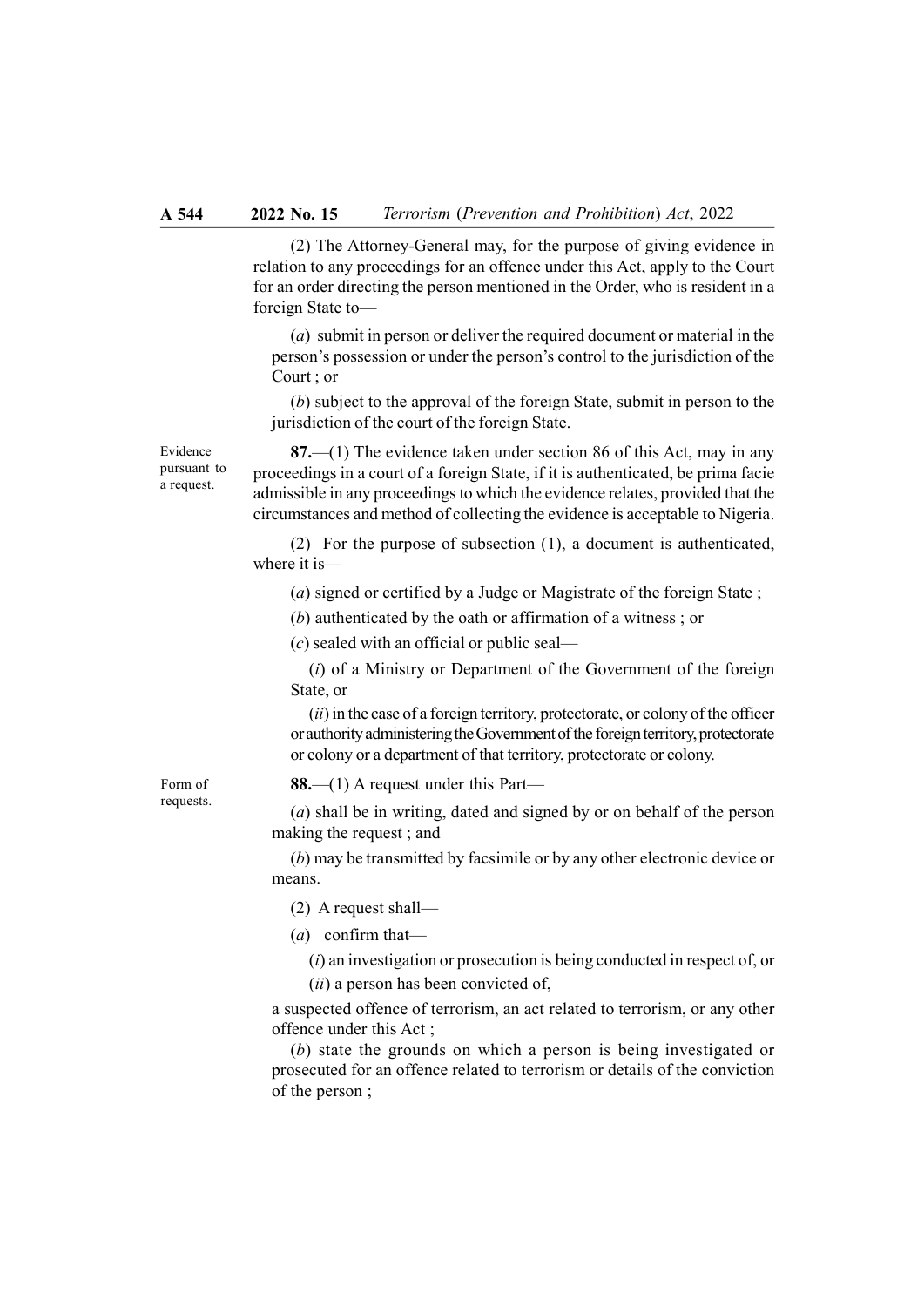(c) give sufficient particulars of the identity of the person ;

(d) give sufficient particulars to identify any financial institution or designated non-financial institution, or other persons believed to have information, documents or materials which may be of assistance to the investigation or prosecution ;

(e) specify the manner in which and to whom any information, document or material obtained pursuant to the request is to be produced ;

 $(f)$  specify the information, document or material to be obtained from a financial institution or designated non-financial institution or any person which may assist the investigation or prosecution ;

(g) state whether—

 $(i)$  a freezing or forfeiture order is required, or

 $(ii)$  the property may be made the subject of such an order; and

(a) contain such other information as may assist in the execution of the request.

(3) A request shall not be invalidated for the purposes of this Act or any legal proceedings by failure to comply with the provisions of subsection (3), where the Attorney-General is satisfied that there is sufficient compliance to enable him execute the request.

(4) Where the Attorney-General considers it appropriate, either because an international arrangement so requires or permits, or it is in the public interest, the Attorney-General may, after deducting the cost incurred for actions taken in Nigeria, make recommendations that any part of any property forfeited under this Act or its value, be returned or remitted to the requesting State.

(5) Where the whole or any part of the forfeited property, or its value is retained in Nigeria, and vested in the Federal Government, it shall be paid into the Confiscated and Forfeited Assets Account established under any enactment dealing with the proceeds of crime.

89.—(1) Offences under this Act are considered to be extraditable crimes for which extradition may be requested, granted or obtained under the Extradition Act.

Extradition. Cap. E 25 LFN, 2004.

(2) Notwithstanding the provisions of subsection (1), a person shall not be extradited under this Act, where the Government has substantial grounds for believing that a request for extradition for an offence has been made for the purpose of prosecuting or punishing a person on account of that person's race, religion, nationality, ethnic origin, or political opinion, or that compliance with the request would prejudice that person's position for any of these reasons.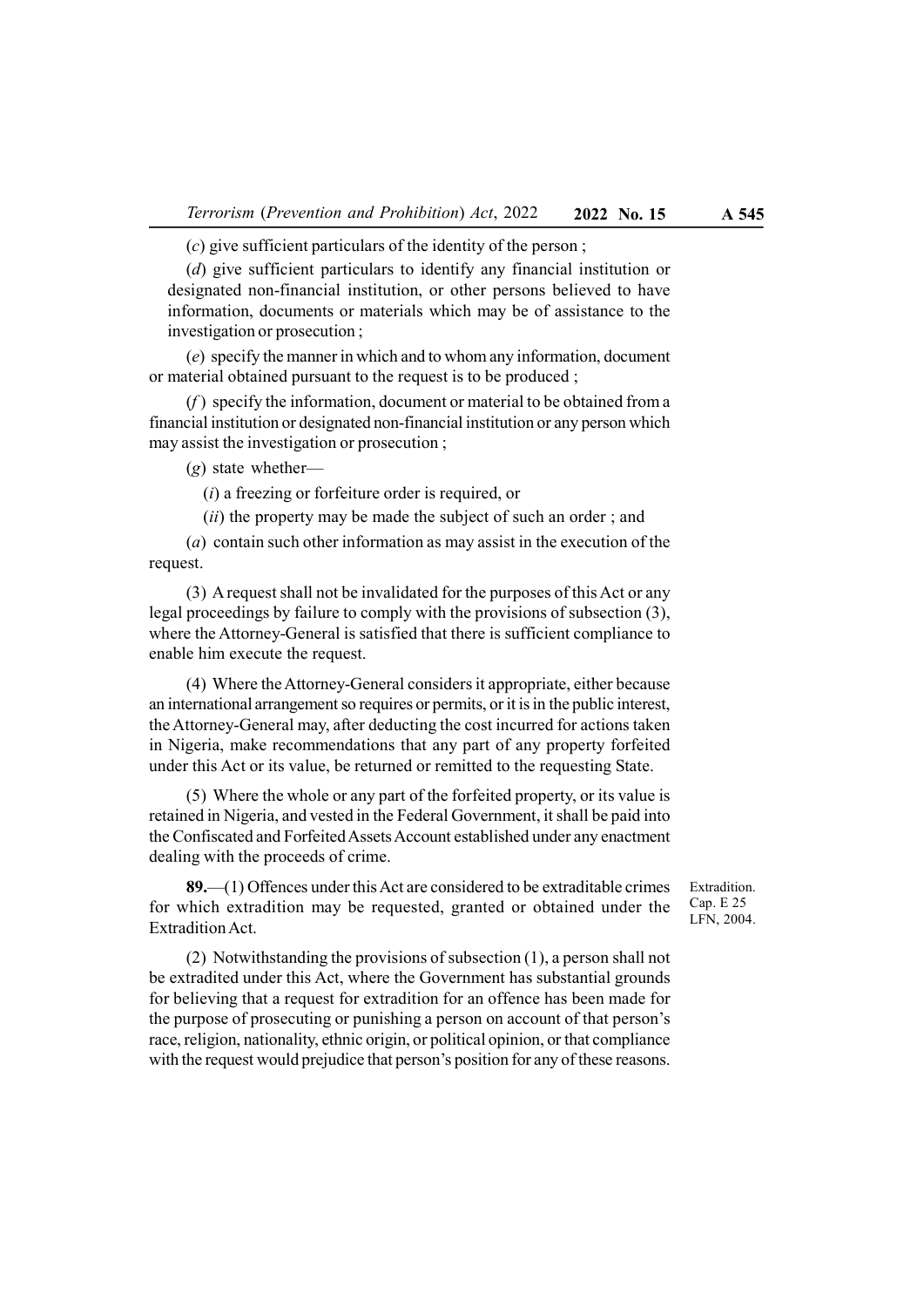Exchange of information relating to acts of terrorism, terrorists and terrorist entities, etc.

90.—(1) A relevant agency may, on a formal request made by the appropriate authority of a foreign state and with the approval of the Attorney– General, disclose to that authority, any information in its possession or any other government department, relating to any of the following—

(a) the actions or movements of terrorist entities or persons suspected of involvement in the preparation or the commission of acts of terrorism ;

(b) the use of forged or falsified travel papers by persons suspected of involvement in the preparation or the commission of acts of terrorism ;

(c) traffic in explosives or other lethal devices or sensitive materials by terrorist entities, groups or persons suspected of involvement in the preparation or the commission of acts of terrorism ; and

(*d*) the use of communication technologies by terrorist entities or persons.

(2) Where the Attorney–General, on the recommendation of a relevant agency, considers that there are no means or conditions under which the information, documents or evidence requested could be provided, disclosed or given, without prejudice to the national security of Nigeria, the Attorney-General—

(a) may refuse the request for the production of the document or the disclosure of the evidence or refuse the authorisation of the production of the document or the disclosure of the information ; and

(b) shall notify the requesting authority of the foreign State of the reasons for doing so, unless the specification of those reasons would in itself, in the opinion of the Attorney–General, be prejudicial to the national security of Nigeria.

PART XV—SPECIAL VICTIMS TRUST FUND

91.—(1) There is established in the Office of the Attorney-General a Victims Trust Fund (in this Act referred to as "the Trust Fund"), into which shall be paid—

(a) any take-off grant and special intervention funds, as may be provided by the Federal Government ;

(b) such money as may be appropriated to meet the objectives of the Trust Fund ;

(c) aids, grants, gifts, bequests, endowments, donations or assistance from bilateral and multi-lateral international agencies, non–governmental organisations, other donor agencies, partners and the private sector or from any other source ;

(d) money derived from investments made by the Trust Fund;

Establishment of Victims Trust Fund.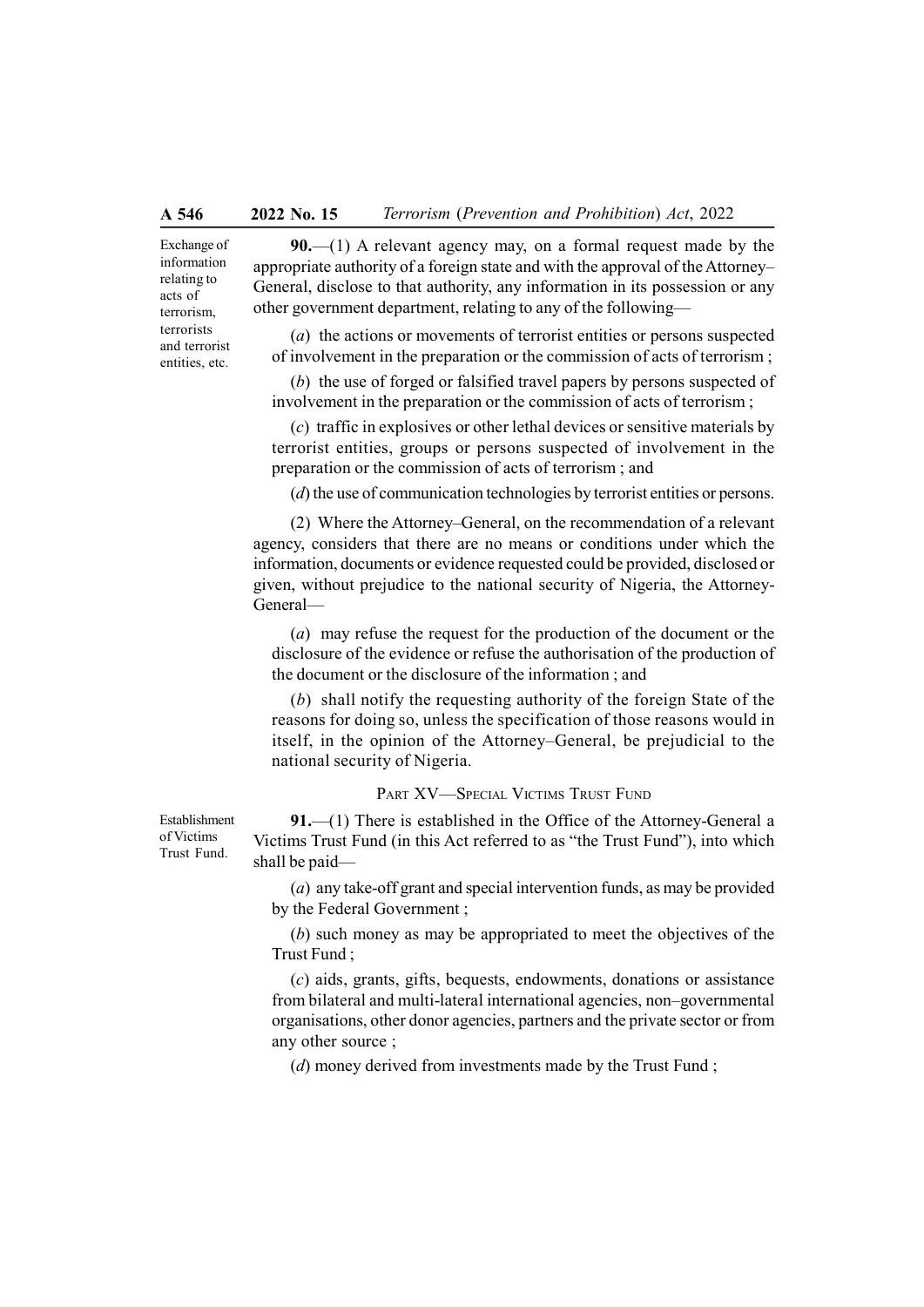(e) money received from any fund under any enactment relating to proceeds of crimes ; and

 $(f)$  any other money which may accrue to the Trust Fund.

(2) The Fund shall accept the sources of money referred to in subsection  $(1)$  (c), except where the terms and conditions attached to the aid, grant, gift, bequest, endowment, donation or assistance, as the case may be, are inconsistent with the objective of the Trust Fund or the provisions of this Act.

(3) The Attorney-General shall, on the recommendation of a committee to be set up for the Trust Fund Committee under section 92 of this Act, make regulations and issue guidelines for the management of the Trust Fund established under subsection (1) and related matters.

(4) The Trust Fund shall be utilised to—

(a) pay compensation, restitution and damages to victims of acts of terrorism ;

(b) fund terrorism prevention programs and such other purposes incidental to or connected with the attainment of the objectives of this Act.

92.—(1) There is established, for the purpose of administering the Trust Fund, the Special Victims Trust Fund Committee (in this Act referred to as 'the Trust Fund Committee') which shall, subject to the provisions of this Act, have general control over the management of the Trust Fund.

(2) The Trust Fund Committee shall consist of —

(a) the Attorney-General, as Chairman ;

(b) a representative of the Minister of Finance ;

(c) a representative of the Inspector General of Police ;

(d) a representative of the National Security Adviser;

(e) two representatives of non governmental organisations on the prevention of acts of terrorism ;

 $(f)$  a representative of the Director–General, State Security Service; and

(g) a representative of the Solicitor–General of the Federation and Permanent Secretary, Federal Ministry of Justice, as the Secretary to the Committee.

(3) A representative under subsection (2) shall not be below the rank of a Director in the public service of the Federation or its equivalent.

(4) Members of the Trust Fund Committee referred to in subsection (2) (e) shall be appointed by the President on the recommendation of the Attorney-General.

Establishment of the Special Victims Trust Fund Committee.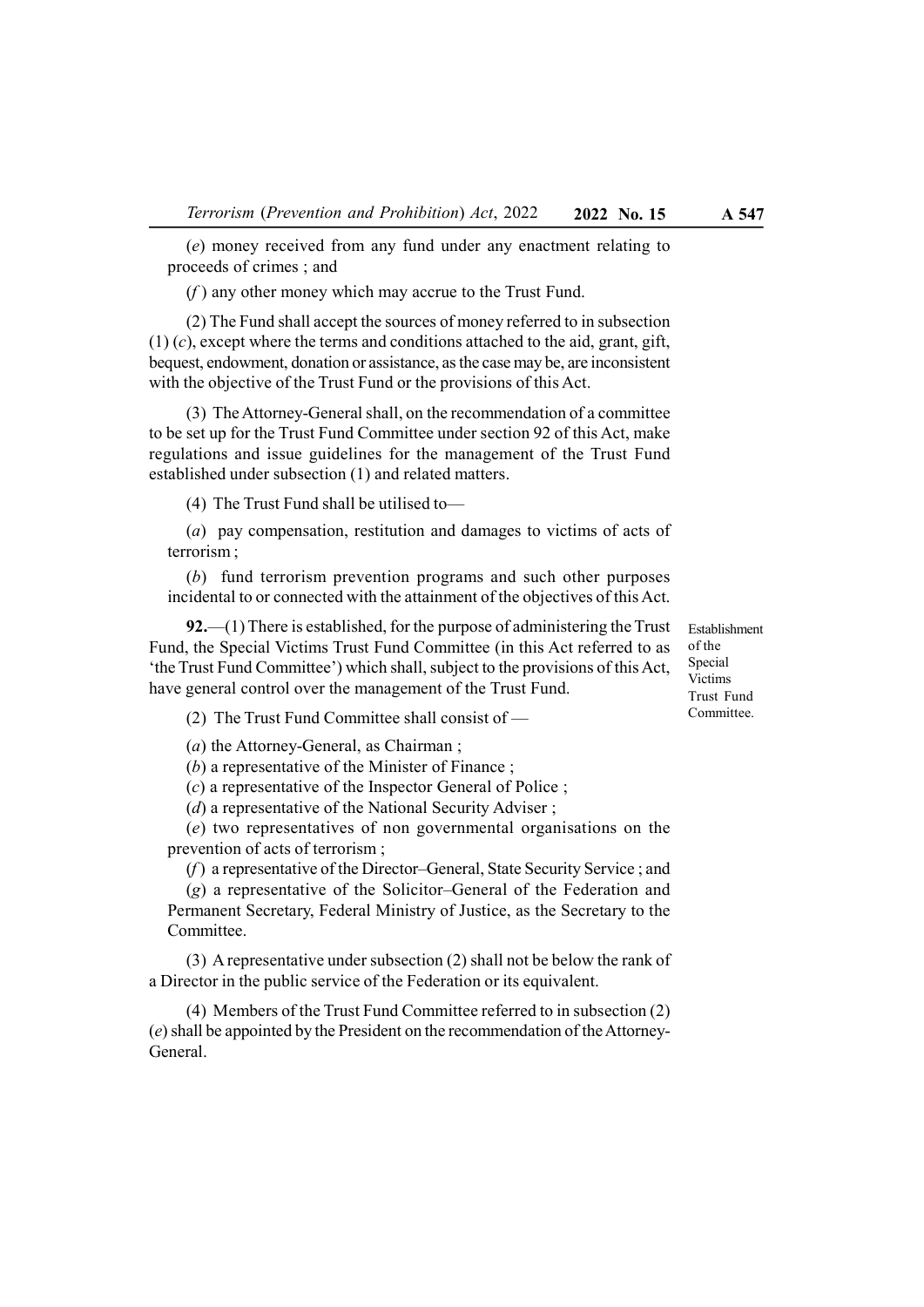(5) The Trust Fund Committee shall be responsible for —

(a) receiving all money, aids, grants, gifts, bequests, endowments, donations or assistance accruing to the Trust Fund ;

(b) determining victims of acts of terrorism, who are entitled to benefit from the Trust Fund ; and

(c) approving the disbursements of money from the Trust Fund to victims of acts of terrorism.

(6) Subject to the provisions of subsection (7), members of the Trust Fund Committee specified in subsection (2) (e) shall hold office for a term of four years in the first instance, and may be eligible for reappointment for another term of four years and no more.

(7) A member of the Trust Fund Committee shall cease to hold office, where the—

(a) the term of office expires ;

(b) member resigns from office by a notice in writing under his hand addressed to the President ;

(c) member dies ;

(d) member is incapable of carrying out his duties due to mental or physical infirmity ;

 $(f)$  member has been declared bankrupt or he makes compromise with his creditors ;

(g) member has been convicted of a felony or any offence involving dishonesty ;

(h) member is guilty of gross misconduct relating to his duties ;

 $(i)$  the President directs the removal of the member upon being satisfied that it is not in the interest of the Trust Fund, Trust Fund Committee or of the public for the member to continue in office as a member of the Trust Fund Committee ; or

 $(i)$  in the case of an ex-officio member, the member ceases to hold office in the organisation, which is the basis of attaining membership of the Trust Fund Committee.

(8) The Trust Fund Committee—

(a) shall meet at least twice in a year and on such other occasions as it may consider necessary to carry out its functions under this Part ;

(b) may make rules and standing orders to regulate its proceedings or those of its committees ;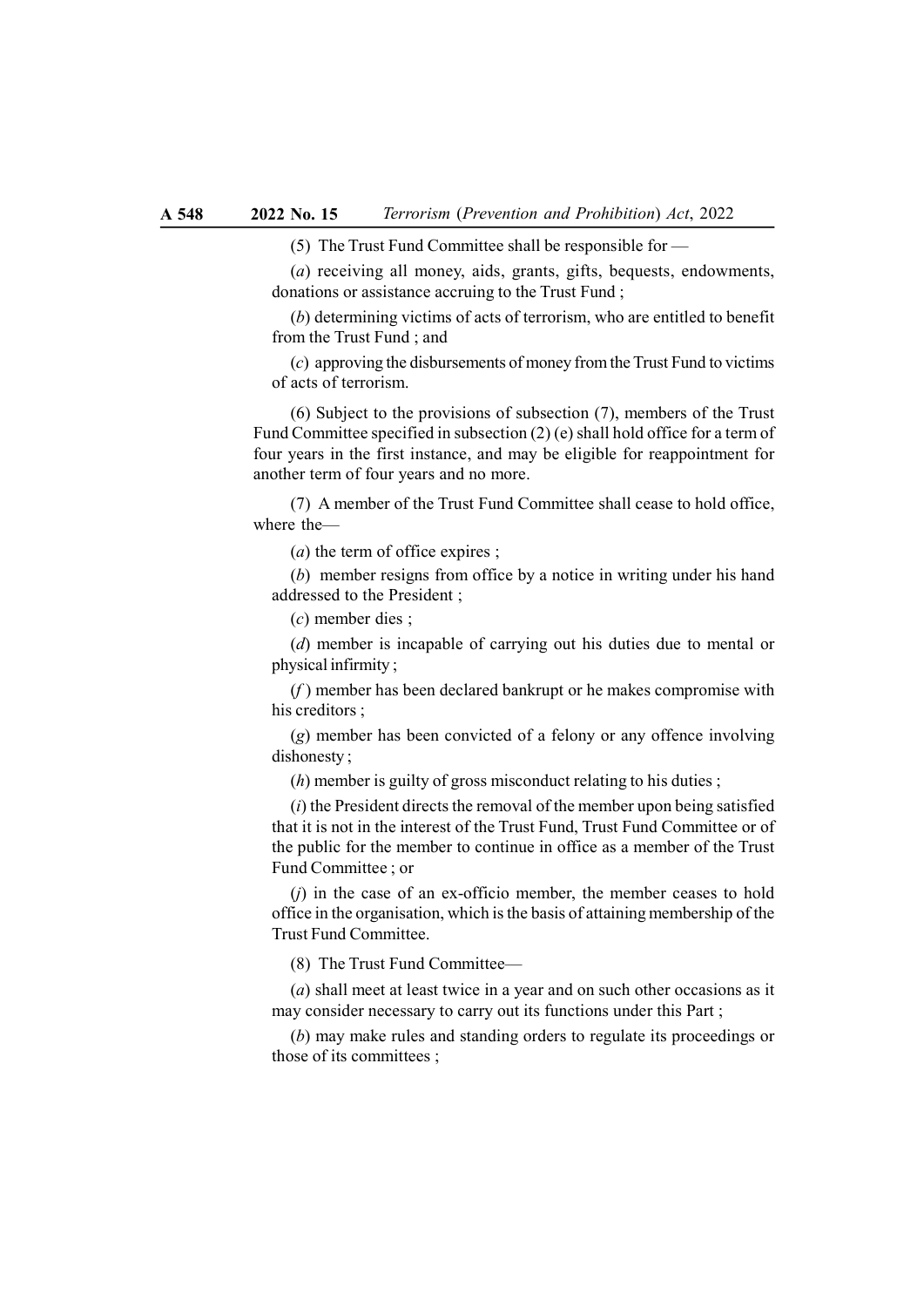(c) may co-opt any person to assist it in carrying out its assignments under this Act, provided that a co-opted member shall not have the right to vote at committee meetings ; and

(d) may appoint one or more committees to carry out its functions on its behalf.

## PART XVI—MISCELLANEOUS PROVISIONS

93. A notice, summons or other documents required or authorised to be served on a relevant agency under the provisions of this Act or any other law or enactment may be served by delivering it to or by sending it by registered post and addressed to the head office of the relevant institution or agency.

94. In an action or a suit against a relevant agency, no execution or attachment process in any nature shall be issued against a relevant agency, unless at least three months' notice of the intention to execute or attach has been given to the head of the relevant agency concerned.

95.—(1) The Attorney-General may, for the purpose of this Act, make such regulations as are necessary for the effective implementation of the provisions of this Act.

(2) Regulations made under subsection (1) may provide for the—

(a) types of financial or other related services which may not be provided to specially designated entities ;

(b) procedures for the specification of entities and proscription of terrorist groups ;

(c) mechanisms for communicating designations of persons or entities to the public, sector regulators, relevant agencies and financial institutions, designated non-financial businesses and professions, and other entities ;

(d) regulations on the supervision of non-profit organisations that are at risk of terrorist financing abuse ;

(e) method of compliance with United Nations Security Council Resolutions, the Resolutions of the AU, ECOWAS and other bilateral and multilateral partners and foreign States in respect of acts of terrorism and forfeiture of assets ;

 $(f)$  method for the seizure, freezing, forfeiture and the management of all terrorist properties in Nigeria ;

(g) method of custody of video and other electronic recordings of suspects apprehended under this Act ;

Service of documents

Restriction on execution against property of a relevant agency.

Regulations.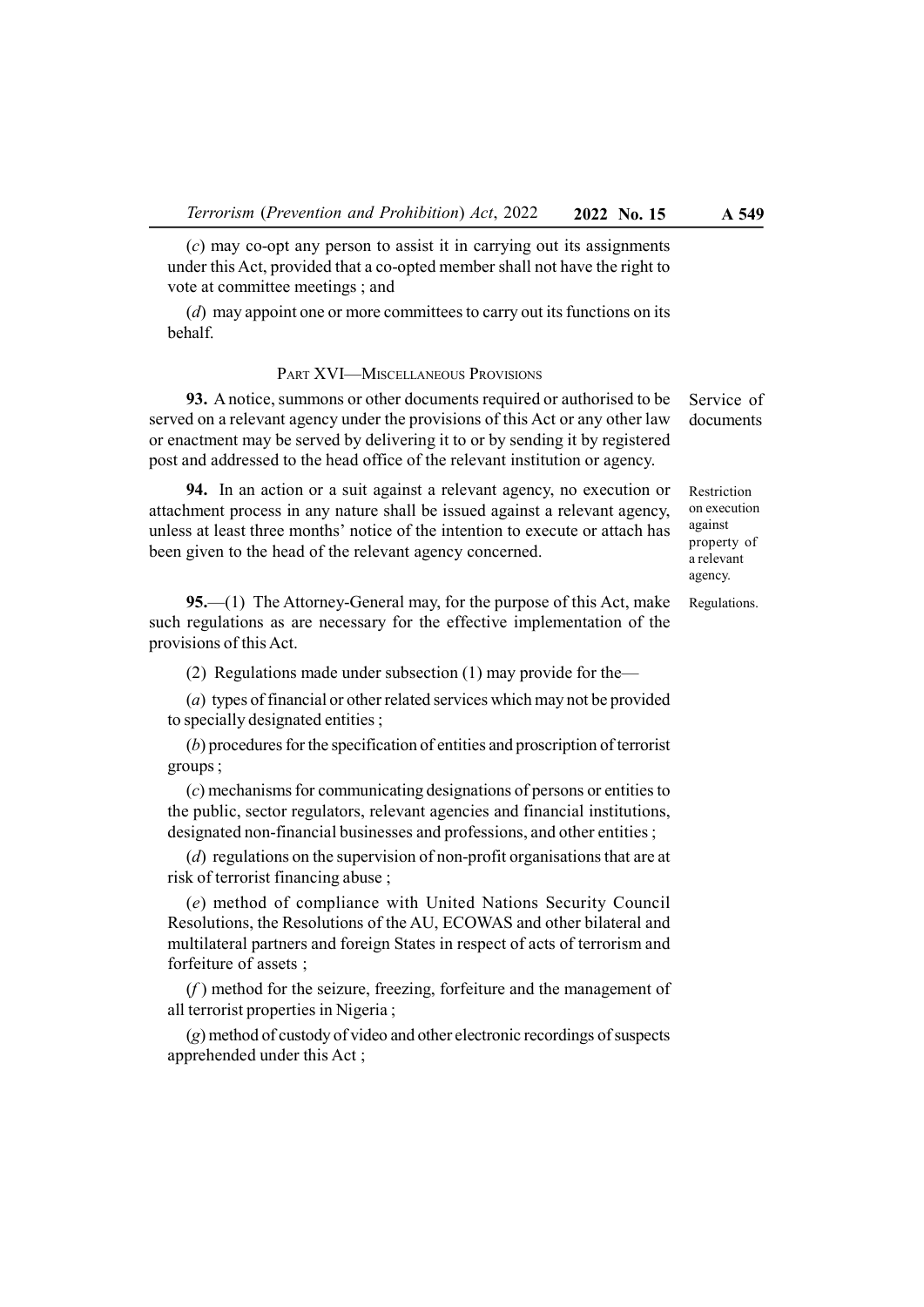(h) procedure for the use of covert techniques such as interception of communication, acquisition of communication data, covert surveillance, use of undercover officers or public informants, decryption of protected electronic information and allied interferences ;

(i) procedure for the effective management and prompt prosecution of terrorist cases in line with the highest professional standards and international human rights standards ;

 $(k)$  protection of informants, witnesses and other persons;

(l) management of the Victims Trust Fund ;

 $(m)$  the prevention of the entry into or transit in Nigeria of designated person or group ;

 $(n)$  procedure for the implementation of the provisions of this Act dealing with the prohibition of proliferations and financing the proliferation of weapons of mass destruction ;

 $(p)$  procedures for the following—

(i) addition to the accounts frozen under UNSCRs and all successor resolutions,

 $(ii)$  submission of delisting request or application,

(iii) the procedure for submitting request or application to the United Nations Security Council and to the Attorney-General or Nigeria Sanctions Committee to delist and unfreeze the funds or assets of persons or entities that no longer meet the criteria for designation,

 $(iv)$  unfreezing the funds or assets of persons or entities that no longer meet the criteria for designation,

(v) authorising access to funds or other assets, under the exemption conditions set out in UNSCRs,

(vi) communicating de-listings and unfreezing associated with terrorism financing, proliferation financing, and targeted financial sanctions to financial institutions, designated non-financial businesses and professions, and other entities,

(vii) measures to protect the rights of bona fide third parties acting in good faith when implementing the obligations,

(viii) measures with regard to contracts, agreements or obligations that arose prior to the date on which accounts became subject to targeted financial sanctions related to proliferation financing, and

 $(ix)$  the procedure for making proposal for designation to the United Nations Security Council and other countries ; and

 (q) any other matter connected with the implementation of the provisions of this Act.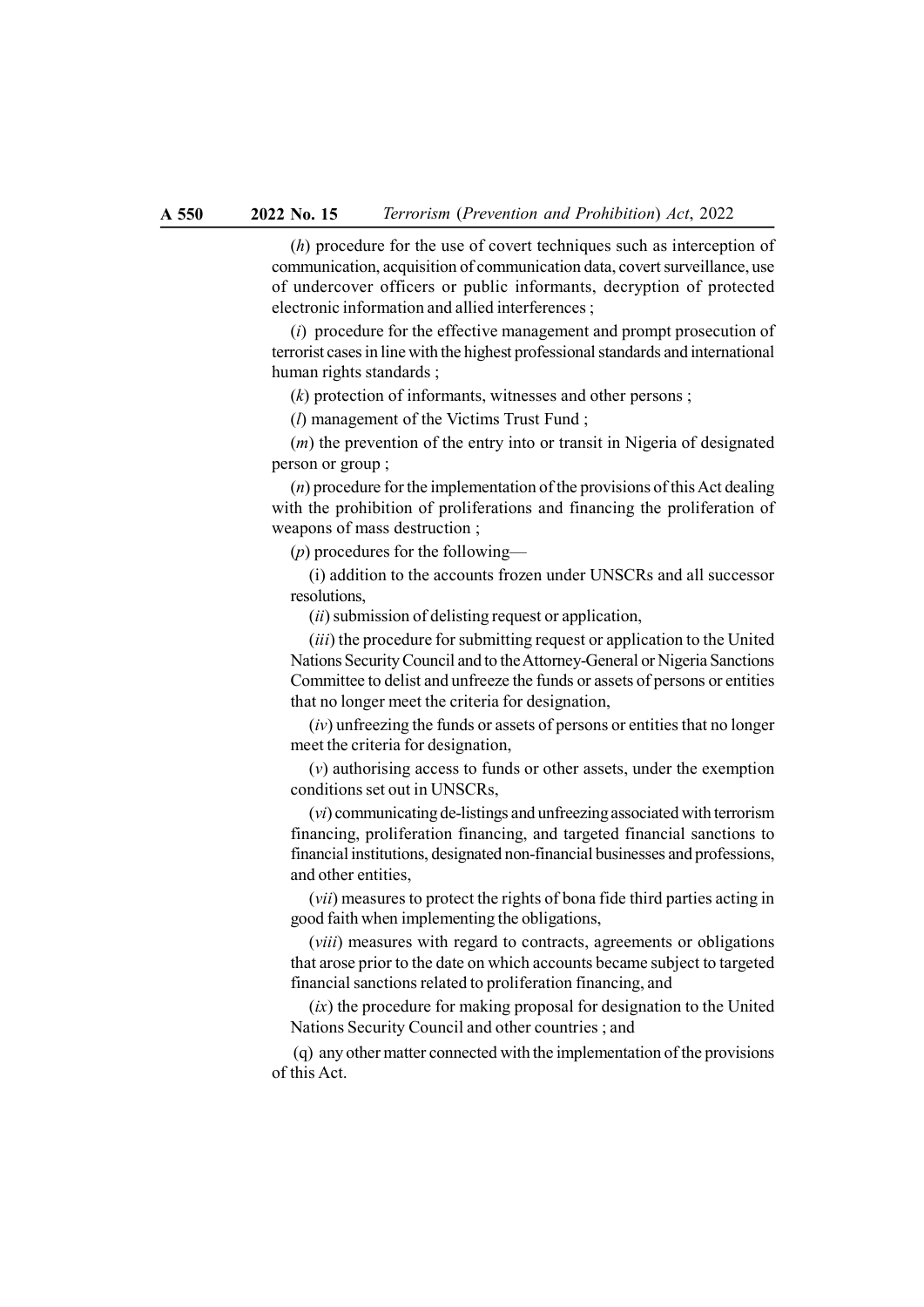96. A person who contravenes any regulation made under this Act, commits an offence, and is liable on conviction to such administrative or other penalties, as may be prescribed in the regulations.

97. Any regulation, order, requirement, certificate, notice, direction, decision, authorisation, consent, application, ongoing cases in the courts, request, or thing made, issued, given or done under the repealed Acts or amended sections shall, if in force at the commencement of this Act, continue to be in force and have effect as if made, issued, given or done under the corresponding provisions of this Act.

98.—(1) The Terrorism (Prevention) Act, No. 10, 2011 is repealed.

(2) Any regulation, order, requirement, certificate, notice, direction, decision, authorisation, consent, application, ongoing cases in the courts, request or thing made, issued, given or done under the repealed Acts shall, if in force at the commencement of this Act, continue to be in force and have effect as if made, issued, given or done under the corresponding provisions of this Act.

(3) Any proceeding, prosecution, sentence, judgment, charge or cause of action pending or existing immediately before the commencement of this Act under any of the repealed Act in respect of any right, interest, obligation or liability, may be continued or commenced, as the case may be, and any determination of a court of law, tribunal or other authorities or person may be enforced to the same extent that such proceeding, prosecution, sentence, judgment, charge, cause of action or determination might have been continued, commenced or enforced as if this Act had not been made.

#### 99. In this Act—

"act of terrorism" means any act specified in section 2 of this Act; "act of international terrorism" means an act of terrorism involving—

 $(a)$  a person, who is not a citizen of Nigeria;

(b) a person, who possesses dual citizenship ; or

(c) groups or individuals whose acts of terrorism are foreign based or directed by countries or groups outside Nigeria or whose activities transcend national boundaries ;

"*aircraft in flight*" means an aircraft at any time from the moment when all its external doors are closed following embarkation until the moment when doors are opened for disembarkation and, in the case of a forced landing, the flight shall be deemed to continue until the competent authorities take over the responsibility for the aircraft and for persons and property on board the aircraft ;

"aircraft in service" means an aircraft from the beginning of the preflight preparation of the aircraft by ground personnel or by the crew for a

Interpretation.

contravention of regulations.

Penalties for

Savings and Transitional Provision.

Repeal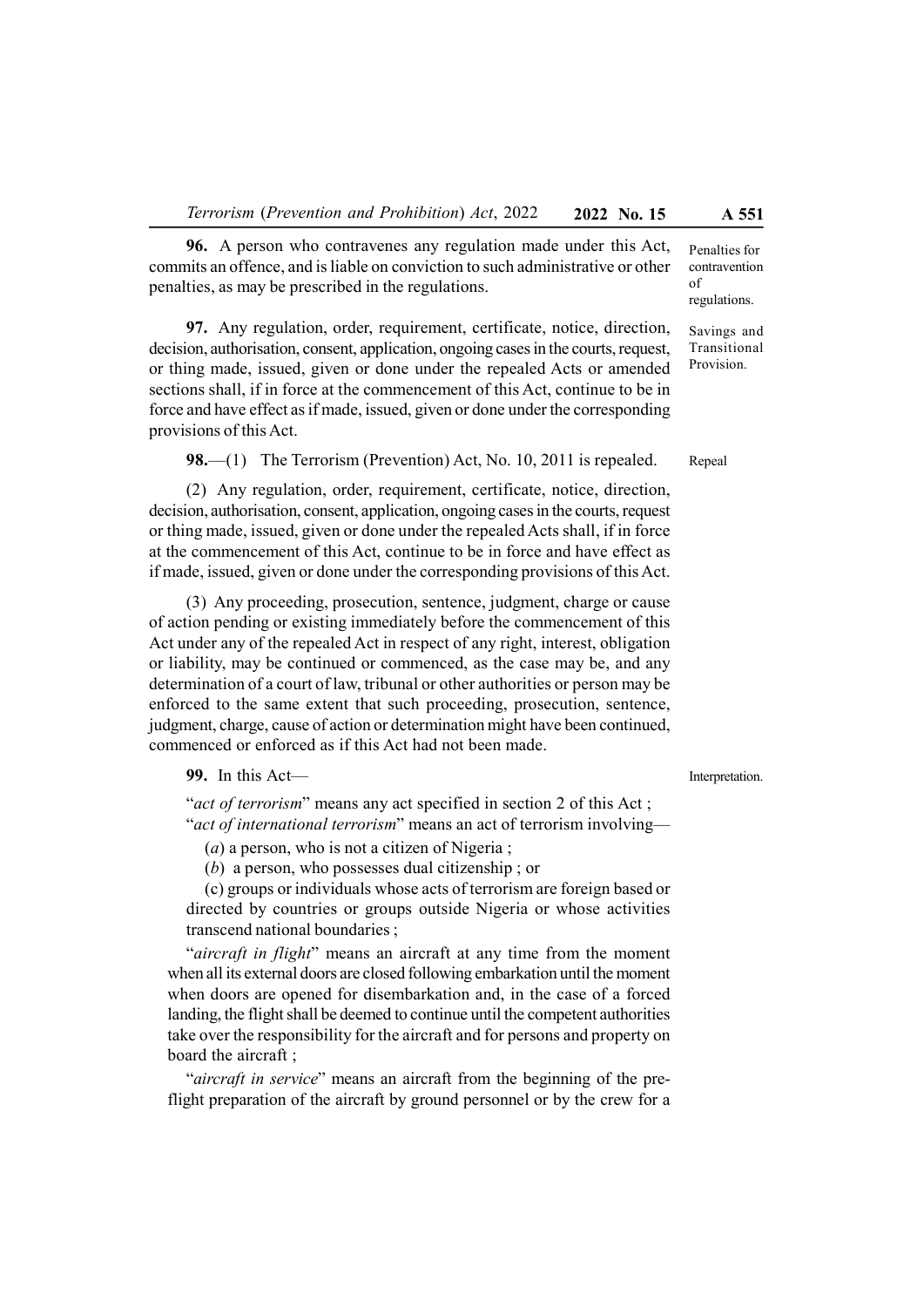specific flight until 24 hours after any landing; the period of service shall, in any event, extend for the entire period during which the aircraft is in flight ;

"Attorney-General" means the Attorney-General of the Federation and Minister of Justice of Nigeria ;

"authorised persons" means duly authorised officers of a relevant agency ;

"bank" has the meaning ascribed to it in the Banks and Other Financial Institutions Act, No.5, 2020 and the reference to an order issued includes a reference to any order, direction or requirement addressed to the manager of a bank or any other officer of a bank, which directs or purports to direct the manager or the officer to stop all outward payment, operations or transactions in respect of any account with that bank ;

"BCRN weapons" means biological weapons, which are—

(a) microbial or other biological agents, or toxins whatever their origin or method of production, of types and in quantities that have no justification for prophylactic, protective or other peaceful purposes ;

(b) weapons, equipment or means of delivery designed to use such agents or toxins for hostile purposes or in armed conflict and includes, nuclear weapons and other nuclear devices and chemical weapons', which are, together or separately ;

(c) toxic chemicals and their precursors, except, where intended for—

(i) industrial, agricultural, research, medical, pharmaceutical or other peaceful purposes,

(ii) protective purposes, namely those purposes directly related to protection against toxic chemicals and to protection against chemical weapons,

(*iii*) military purposes not connected with the use of chemical weapons and not dependent on the use of the toxic properties of chemicals as a method of warfare, or

 $(iv)$  law enforcement including domestic riot control purposes, as long as the types and quantities are consistent with such purposes;

(d) ammunitions and devices specifically designed to cause death or other harm through the toxic properties of those toxic chemicals specified in paragraph  $(c)$  of this definition which would be released as a result of the employment of such munitions and devices ; or

(e) any equipment specifically designed for use directly in connection with the employment of munitions and devices specified in paragraph (d) of this definition ;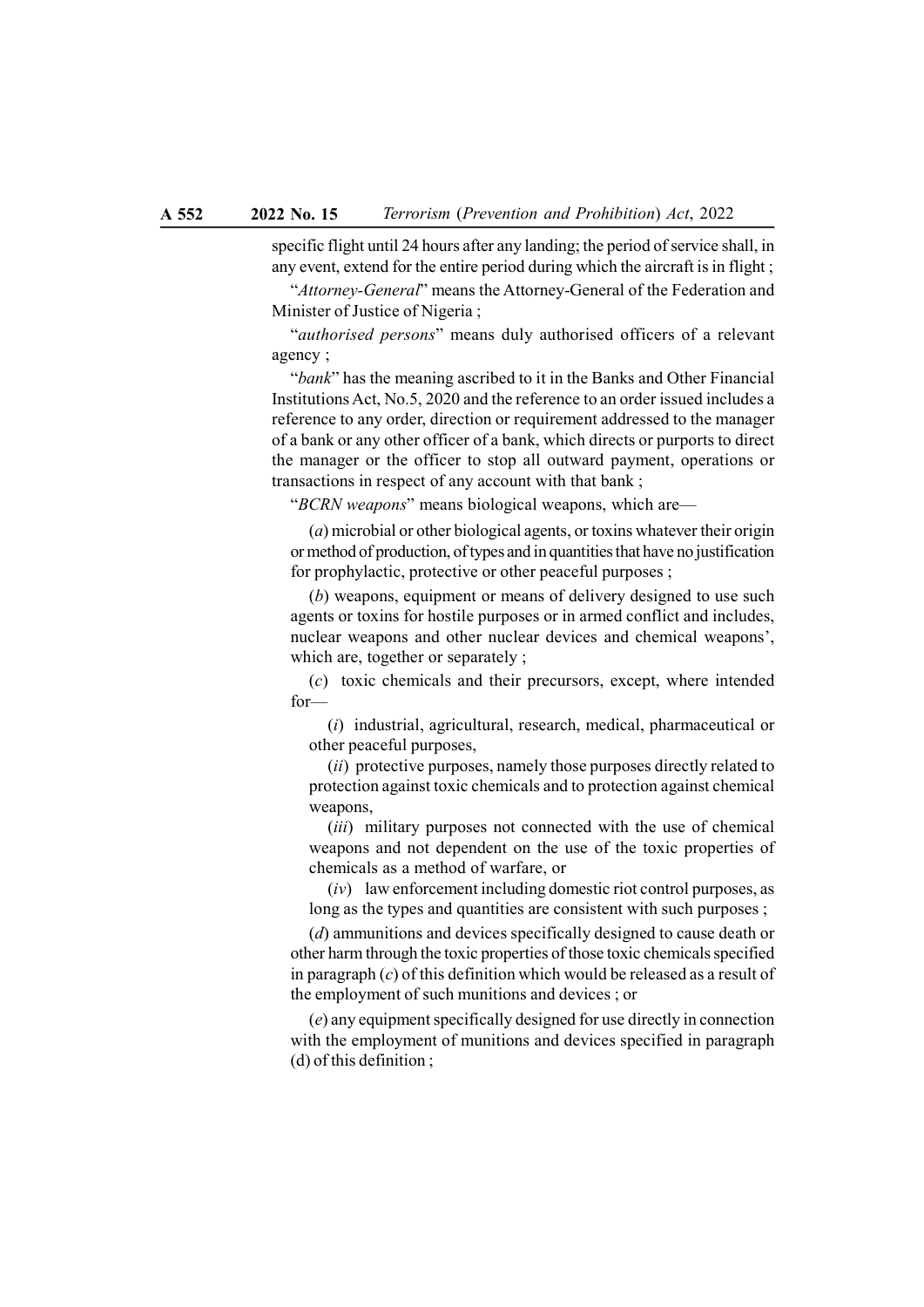"communication" means a communication received or transmitted by post or a telegraphic or telephonic means, or other communication received or transmitted by electricity, magnetism or other means ;

"Counter-Terrorism Convention" means any of the following Conventions or Protocols—

(a) Convention on Offences and Certain Other Acts Committed on Board Aircraft signed at Tokyo on 14 September 1963 ;

(b) Convention for the Suppression of Unlawful Seizure of Aircraft done at The Hague on 16 December 1970 ;

(c) Convention for the Suppression of Unlawful Acts Against the Safety of Civil Aviation, done at Montreal on 23 September 1971 ;

(d) Convention on the Prevention and Punishment of Crimes Against Internationally Protected Persons, including Diplomatic Agents, adopted by the General Assembly of the United Nations on 14 December 1973 ;

(e) International Convention Against the Taking of Hostages, adopted by the General Assembly of the United Nations on 17 December 1979 ;

 $(f)$  Convention on the Physical Protection of Nuclear Material, adopted at Vienna on 3 March 1980 ;

(g) Protocol for the Suppression of Unlawful Acts of Violence at Airports Serving International Civil Aviation, supplementary to the Convention for the Suppression of Unlawful Acts against the safety of Civil Aviation, done at Montreal on 24 February 1988 ;

(g) Convention for the Suppression of Unlawful Acts against the Safety of Maritime Navigation, done at Rome on 10 March 1988 ;

(h) Protocol for the Suppression of Unlawful Acts against the Safety of Fixed Platforms located on the Continental Shelf, done at Rome on 10 March 1988 ;

 $(i)$  Convention on the Marking of Plastic Explosives for the Purposes of Detection, signed at Montreal, on 1 March 1991 ;

(j) International Convention for the Suppression of Terrorist Bombings, adopted by the General Assembly of the United Nations on 15 December 1997 ;

(k) International Convention for the Suppression of the Financing of Terrorism, adopted by the General Assembly of the United Nations on 9 December 1999 ;

(l) International Convention for the Suppression of Acts of Nuclear Terrorism, adopted by the General Assembly of the United Nations on 13 April 2005 ;

(m) 2005 Protocol to the Convention for the Suppression of Unlawful Acts against the Safety of Maritime Navigation, adopted at London on 14 October 2005 ;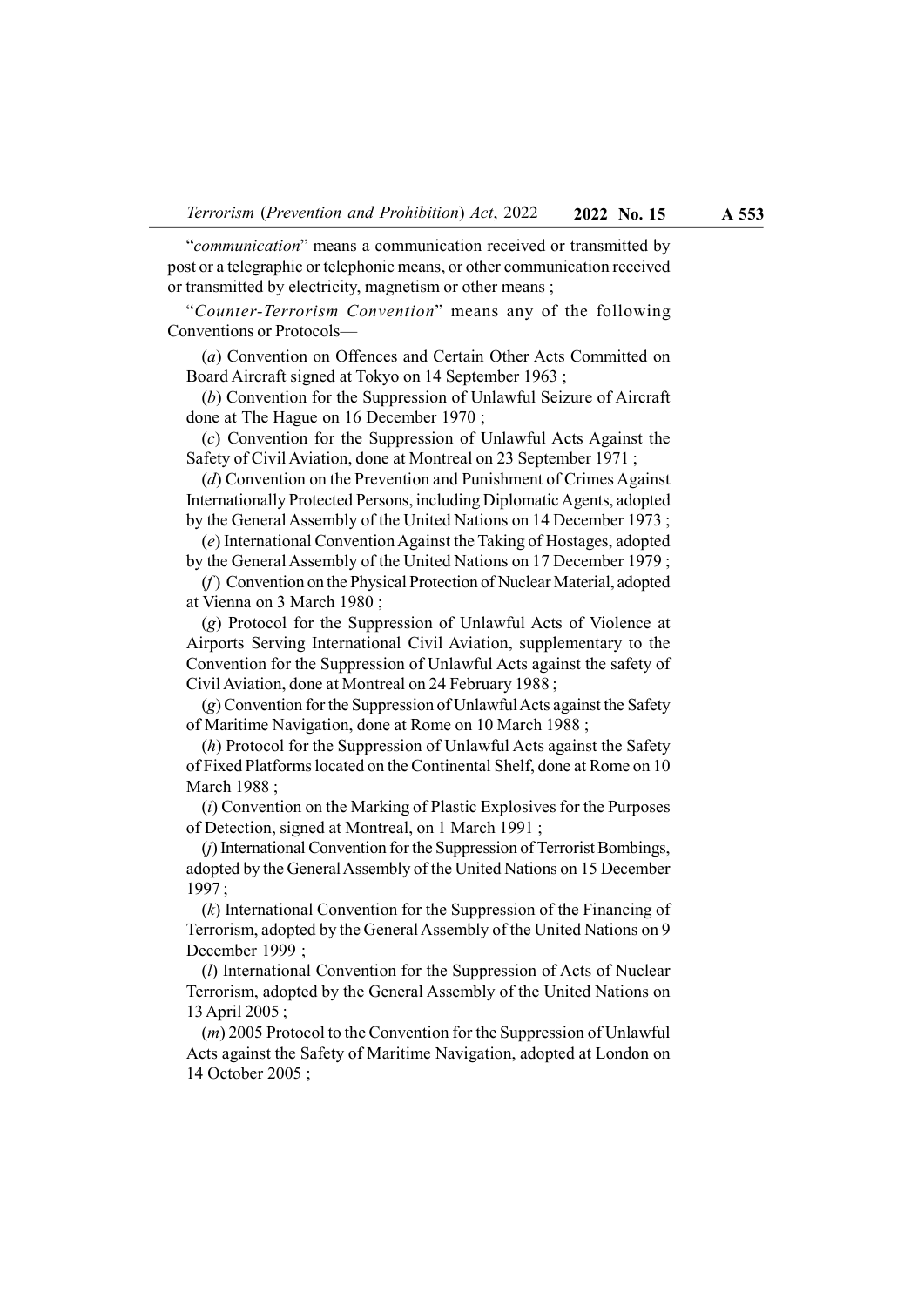(n) 2005 Protocol to the Protocol for the Suppression of Unlawful Acts against the Safety of Fixed Platforms located on the Continental Shelf, adopted at London on 14 October 2005 ;

(o) 2005 Amendment to the Convention on the Physical Protection of Nuclear Material, done at Vienna on 8 July (2005) ; and

(p) United Nations Security Council Resolution 2178 of 2014 or any successor resolution ;

"Constitution" means the Constitution of the Federal Republic of Nigeria, 1999 and its alterations ;

"Consolidated List" means the list of individuals, groups, undertakings and entities associated with the Taliban, Usama Bin Laden, the Al-Qaida organisation or similar organisations that are subject to the sanction measures imposed by the Security Council ;

"conveyance" means an aircraft, vessel, boat, train, ship, vehicle, tricycle or any other mode of transportation ;

"Court" means the Federal High Court of Nigeria, and includes a Judge of the Federal High Court in Chambers ;

"designated non-financial businesses and professions" means—

(a) casinos including internet casinos ;

(b) real estate agents ;

(c) dealers in precious metals ;

(*d*) dealers in precious stones ;

(e) legal practitioners, notaries or other independent professionals, including accountants ;

 $(f)$  trust and company service providers which as a business, provide any of the following services to third parties—

 $(i)$  acting as a formation agent of legal persons,

(ii) acting as, or arranging for another person to act as a director or secretary of a company, a partner of a partnership, or a similar position in relation to other legal persons,

(*iii*) providing a registered office, business address or accommodation, correspondence or administrative address for a company, a partnership or any other legal person or arrangement,

 $(iv)$  acting as, or arranging for another person to act as, a trustee of an express trust or performing the equivalent function for another form of legal arrangement, or

 $(v)$  acting as, or arranging for another person to act as, a nominee shareholder for another person ;

(a) dealers in jewelry, cars and luxury goods ;

(b) audit firms :

(c) tax consultants ;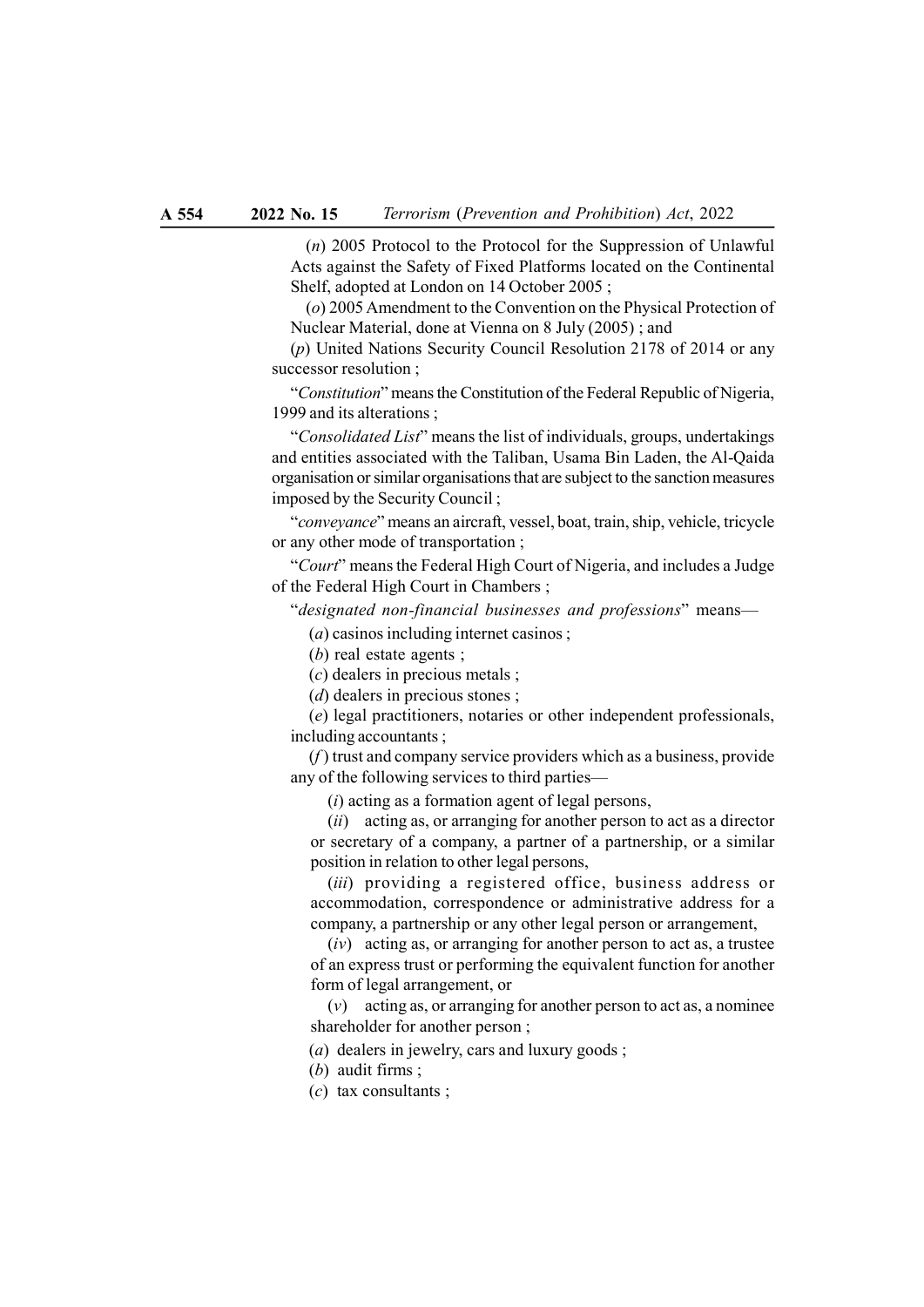(*d*) clearing and settlement companies;

(e) hotels ;

 $(f)$  supermarkets ; and

(g) such other businesses as the appropriate authority may designate ; "designated person or entity" means -

(a) individuals, groups, undertakings and entities designated by the Committee of the Security Council established under Resolution 1267 (1999) ("the 1267 Committee"), as being individuals associated with Al Qaida or entities and other groups and undertakings associated with Al-Qaida ;

(b) individuals, groups, undertakings and entities designated by the Committee of the Security Council established under Resolution 1988 (2011) ("the 1988 Committee") as being associated with the Taliban in counselling a threat to the peace, stability and security of Afghanistan, or entities and other groups and undertakings associated with the Taliban ;

(c) any natural or legal person or entity designated by the Attorney-General of the Federation under section 49 of this Act ;

(d) any natural or legal person or entity designated for the application of targeted financial sanctions under Security Council Resolution 1718 (2006) and its successor resolutions by the Security Council in annexes to the relevant resolutions, or by the Security Council Committee established under resolution 1718 (2006) ("the 1718 Sanctions Committee") under Security Council Resolution 1718 (2006), and

(e) any natural or legal person or entity designated for the application of targeted financial sanctions under Security Council Resolution (1737) (2006) and its successor resolutions by the Security Council in annexes to the relevant resolutions, or by the Security Council Committee established under paragraph 18 of Resolution 1737 (2006) ("the 1737 Sanctions Committee") under Resolution 1737 (2006) and its successor resolutions ;

"designation" refers to the identification of a person or entity that is subject to targeted financial sanctions under the United Nations Security Council Resolution 1267 (1999) and its successor resolutions; Security Council Resolution 1373 (2001), including the determination that the relevant sanctions will be applied to the person or entity and the public communication of that determination ;

"device" means—

(a) any nuclear explosive device ; or

(b) any radioactive material dispersal or radiation-emitting device which may, owing to its radiological properties, cause death, serious bodily injury or substantial damage to property or to the environment: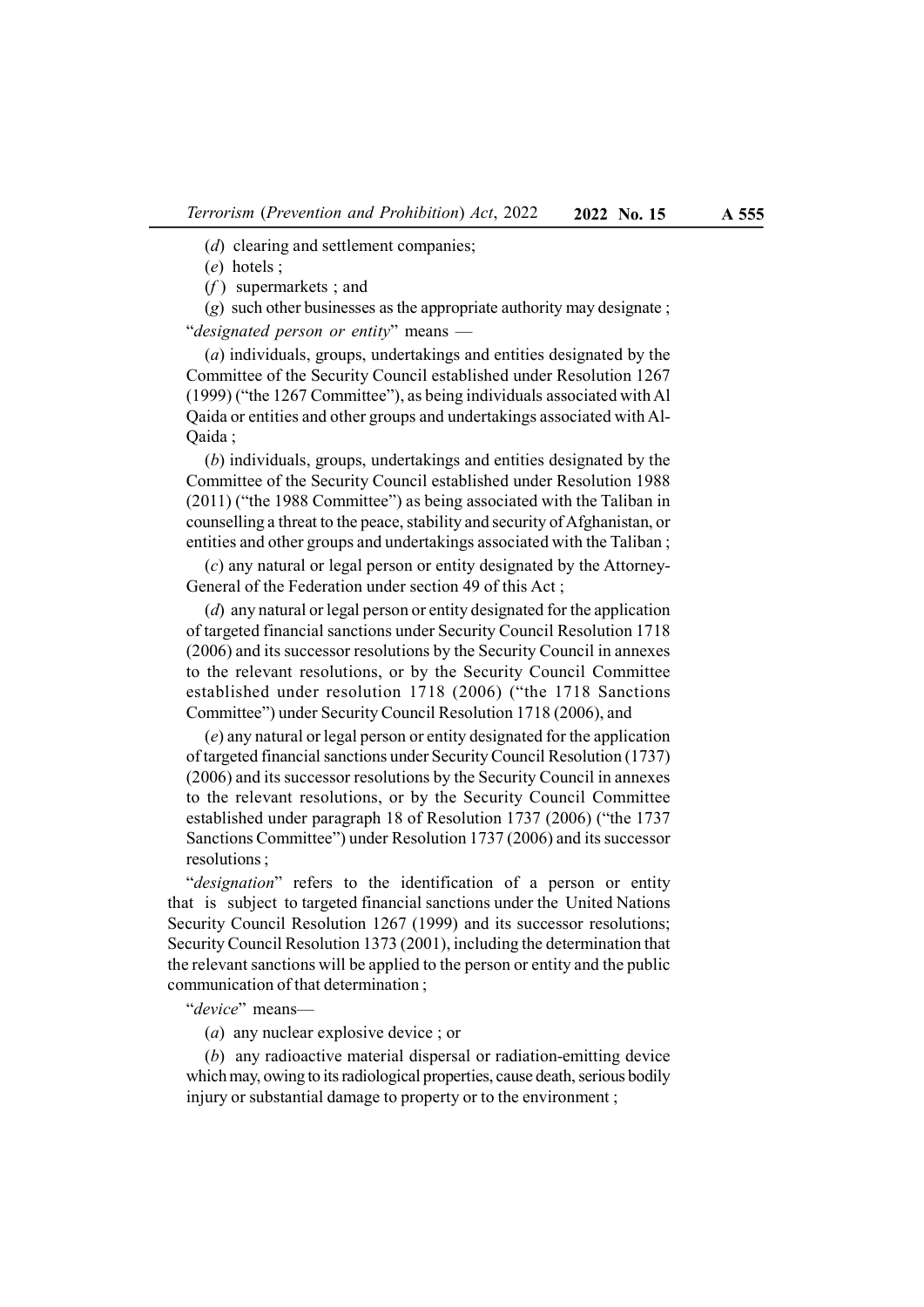"entity" means a person, group, trust, partnership, fund or any other association or organisation, whether incorporated or unincorporated, an unincorporated association or organisation or partnership, for the purpose of providing a product or service either for profit or non-profit ;

"explosive or other lethal device" means-

(a) an explosive or incendiary weapon or device that is designed, or has the capability, to cause death, serious bodily injury or substantial material damage ; or

(b) weapon or device that is designed, or has the capability, to cause death, serious bodily injury or substantial material damage through the release, dissemination or impact of toxic chemicals, biological agents or toxins or similar substances or radiation or radioactive material ;

"financial institution" means a person or an entity that conducts as a business one or more of the activities listed below for or on behalf of a customer—

(a) acceptance of deposits and other repayable funds from the public including private banking ;

(b) lending, including consumer credit, mortgage credit, factoring (with or without recourse), and financing of commercial transactions, including forfeiting ;

(c) financial leasing other than with respect to arrangements relating to consumer products ;

(*d*) the transfer of money or value ;

(e) issuing and managing means of payment, including credit and debit cards, travellers' cheques, money orders and bankers' drafts, and electronic money ;

 $(f)$  issuing financial guarantees and commitments ;

 $(g)$  trading in-

 $(i)$  money market instruments, including cheques, bills, certificates of deposit and derivatives,

(ii) foreign exchange,

(iii) exchange, interest rate and index instruments,

(iv) transferable securities, and

(v) commodity futures trading ;

(h) participation in securities issues and the provision of financial services related to those issues ;

 $(i)$  individual and collective portfolio management;

 $(i)$  safekeeping and administration of cash or liquid securities on behalf of other persons ;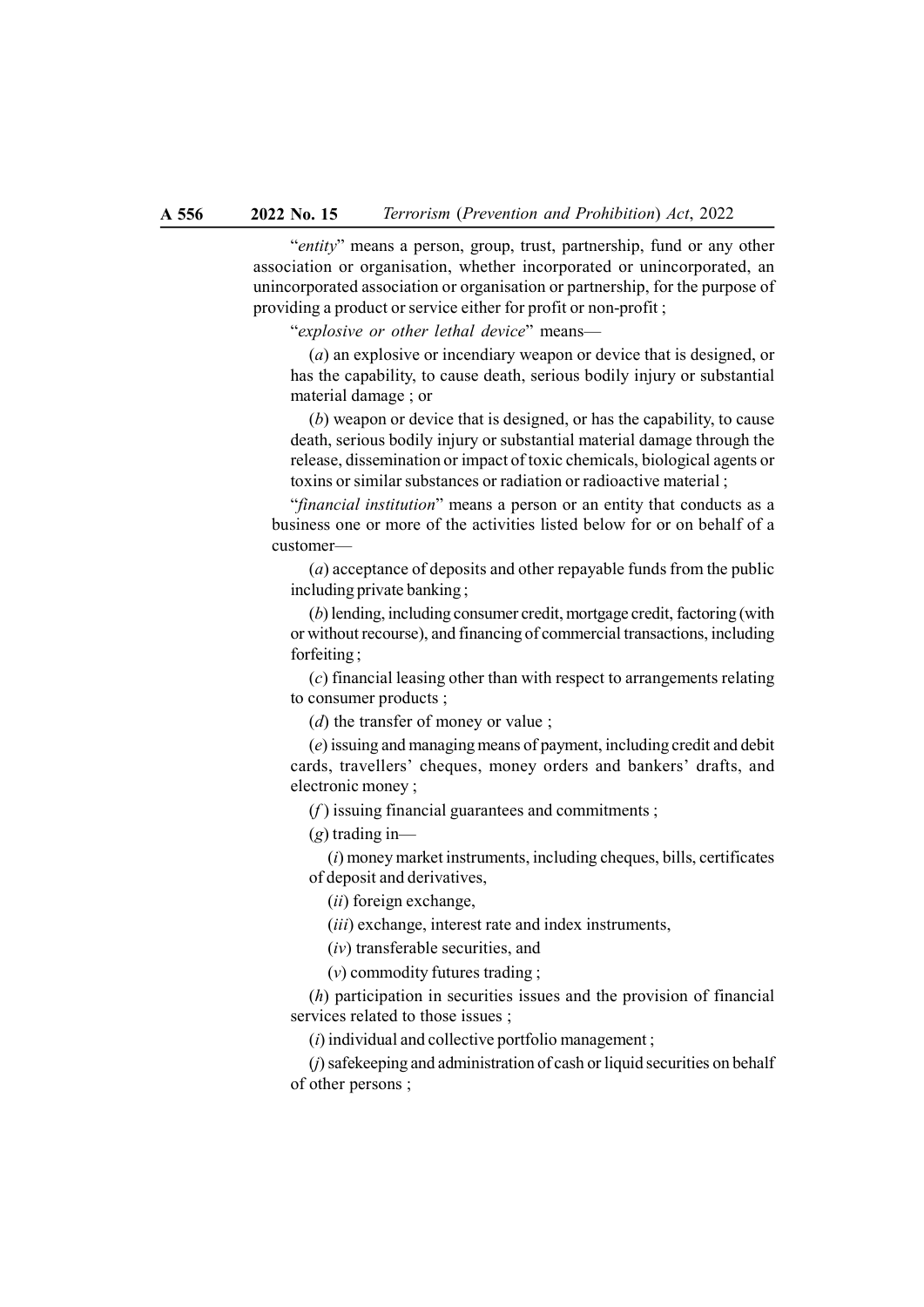(k) investing, administering or managing funds or money on behalf of other persons ;

(l) underwriting and placement of life insurance and other investment related insurance, including insurance intermediation by agents and brokers ;

 $(m)$  financial consultancy;

(n) pension funds management ;

(o) money and currency changing ; and

(p) such other business as the Central Bank, or other appropriate regulatory authorities, may designate ;

"fixed platform" means an artificial island, installation or structure permanently attached to the sea-bed for the purpose of exploration or exploitation of resources or for other economic purposes ;

"forfeiture" means an order in rem, following conviction for an offence to forfeit to the State property, assets or funds that are the proceeds of crime or instrumentalities of an offence ;

"freeze" for the purposes of the implementation of targeted financial sanctions, means to prohibit the transfer, conversion, disposition or movement of any funds or other assets that are owned or controlled by designated persons or entities on the basis of, and for the duration of the validity of, an action initiated by the United Nations Security Council or in accordance with applicable Security Council resolutions by a competent authority or a court ;

"funds or property" means any assets, of every kind, whether corporeal or incorporeal, tangible or intangible, physical or virtual, movable or immovable, however acquired, and legal documents or instruments in any form, including electronic or digital, evidencing title to, or interest in the assets; including financial assets, economic resources, property of every kind, bank credits, travellers cheques, bank cheques, money orders, shares, securities, bonds, drafts, or letters of credit, and any interest, dividends or other income on or value accruing from or generated by such funds or other assets ;

"Government" means the Government of the Federal Republic of Nigeria and includes any State or Local Government, or any appropriate government authority ;

"*incitement*" means to urge on, stir-up, instigate a person or group of persons to commit an act of terrorism or to distribute, publish or otherwise make available, a communication to a person or group of persons, with the intent to induce the commission of an act of terrorism, where the conduct, whether or not directly advocating acts of terrorism, causes a risk that one or more of those acts may be committed ;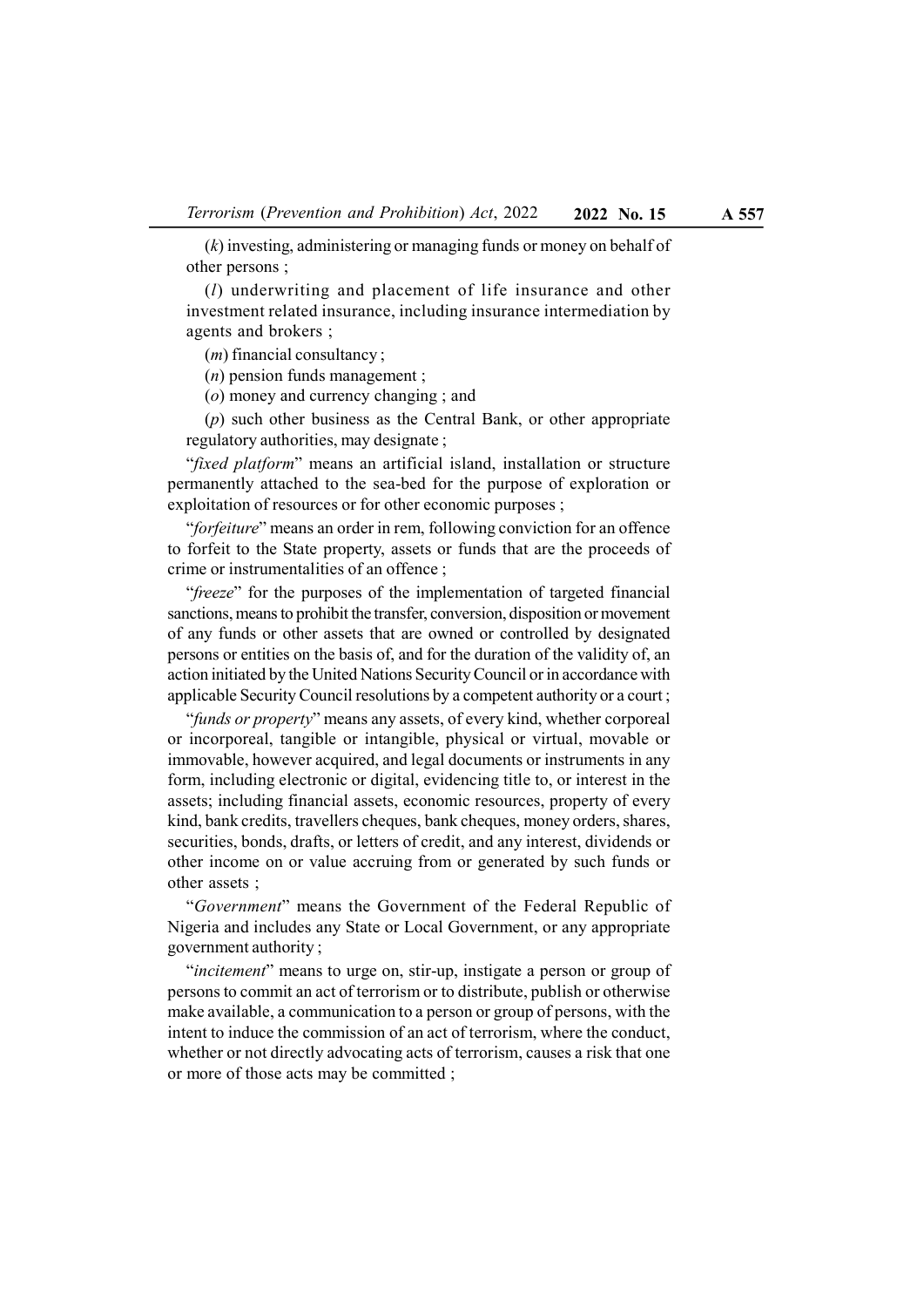"infrastructure facility" means any publicly or privately owned facility providing or distributing services, including water, sewage, energy, fuel or communications, for the benefit of the public ;

"internationally protected person" means—

(a) a Head of State, including any member of a collegial body performing the functions of a Head of State under the Constitution of the State concerned, a Head of Government or a Minister for Foreign Affairs, whenever the person is in a foreign State, and includes members of his family who accompany him ; or

(b) a representative or official of a State or an official or other agent of an international organisation of an inter-governmental character who, at the time when and in the place where a crime against him, his official premises, his private accommodation or his means of transport is committed, is entitled under international law to special protection from any attack on his person, freedom or dignity, and includes members of his family forming part of his household ;

"International Treaties" means—

(a) 1963 Convention on Offences and Certain Other Acts Committed On Board Aircraft ;

(b) 1970 Convention for the Suppression of Unlawful Seizure of Aircraft ("Aircraft Convention") ;

(c) 1971 Convention for the Suppression of Unlawful Acts against the Safety of Civil Aviation ("Civil Aviation Convention") ;

(d) 1973 Convention on the Prevention and Punishment of Crimes Against Internationally Protected Persons ("Diplomatic Agents Convention") ;

(e) 1979 International Convention against the Taking of Hostages ("Hostage Convention") ;

 $(f)$  1980 Convention on the Physical Protection of Nuclear Material ("Physical Protection Convention") ;

(g) 1988 Protocol for the Suppression of Unlawful Acts of Violence at Airports Serving International Civil Aviation, supplementary to the Convention for the Suppression of Unlawful Acts against the Safety of Civil Aviation ("Airport Protocol") ;

(h) 1988 Convention for the Suppression of Unlawful Acts against the Safety of Maritime Navigation ("Maritime Convention") ;

 $(i)$  1988 Protocol for the Suppression of Unlawful Acts Against the Safety of Fixed Plat forms Located on the Continental Shelf ("Fixed Platforms Protocol") ;

(j) 1991 Convention on the Marking of Plastic Explosives for the Purpose of Detection ;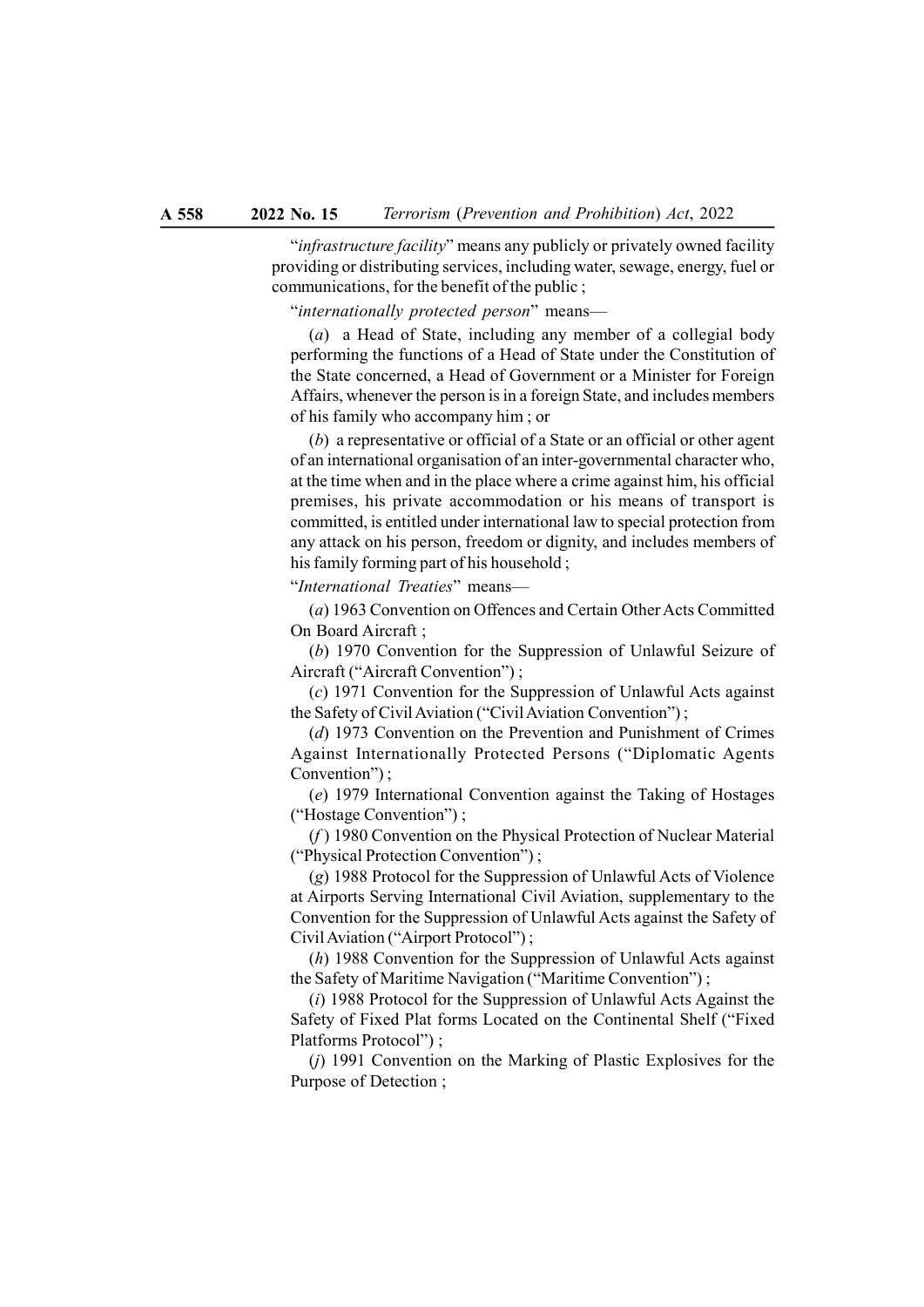(k) 1997 International Convention for the Suppression of Terrorist Bombings ("Bombings Convention") ;

 $(l)$  1999 International Convention for the Suppression of the Financing of Terrorism ("Financing Convention") ;

(m) 2005 International Convention for the Suppression of Acts of Nuclear Terrorism ("Nuclear Terrorism Convention") ;

(n) 2005 Protocol to the Convention for the Suppression of Unlawful Acts against the Safety of Maritime Navigation ("2005 Maritime Protocol":

(o) 2005 Protocol to the Protocol for the Suppression of Unlawful Acts against the Safety of Fixed Platforms Located on the Continental Shelf ("2005 Fixed Platforms protocol") ;

(p) 2005 Amendment to the Convention on the Physical Protection of Nuclear Material ("Physical Protection Amendment") ; and

(q) United Nations Security Council Resolution 2178 of 2014 ;

"*master*" in relation to a vessel, means the owner or person, except a harbour master or pilot, having for the time being command or charge of the vessel ;

"National Security Adviser" means the National Security Adviser to the President ;

"Nigeria Sanctions Committee" means the committee constituted in section 9 of this Act ;

"Nigeria Sanctions List" means a list of designations made under sections 49 and 50 of this Act ;

"Non-Profit Organisations (NPO)" means a legal person or arrangement organisation that primarily engages in raising or disbursing funds for purposes such as charitable, religious, cultural, educational, social, or fraternal purposes or for the carrying out of other types of good work ;

"nuclear facility" means—

(a) a nuclear reactor, including reactors installed on vessels, vehicles, aircraft or space objects for use as an energy source in order to propel such vessels, vehicles, aircraft or space objects or for any other purposes ; or

(b) a plant or conveyance being used for the production, storage, processing or transport of radioactive material ;

"nuclear material" means plutonium except that with isotopic concentration exceeding 80% in plutonium-238, uranium-233, uranium enriched in the isotope 235 or 233, uranium containing the mixture of isotopes as occurring in nature other than in the form of ore or ore-residue; any material containing one or more of the foregoing ;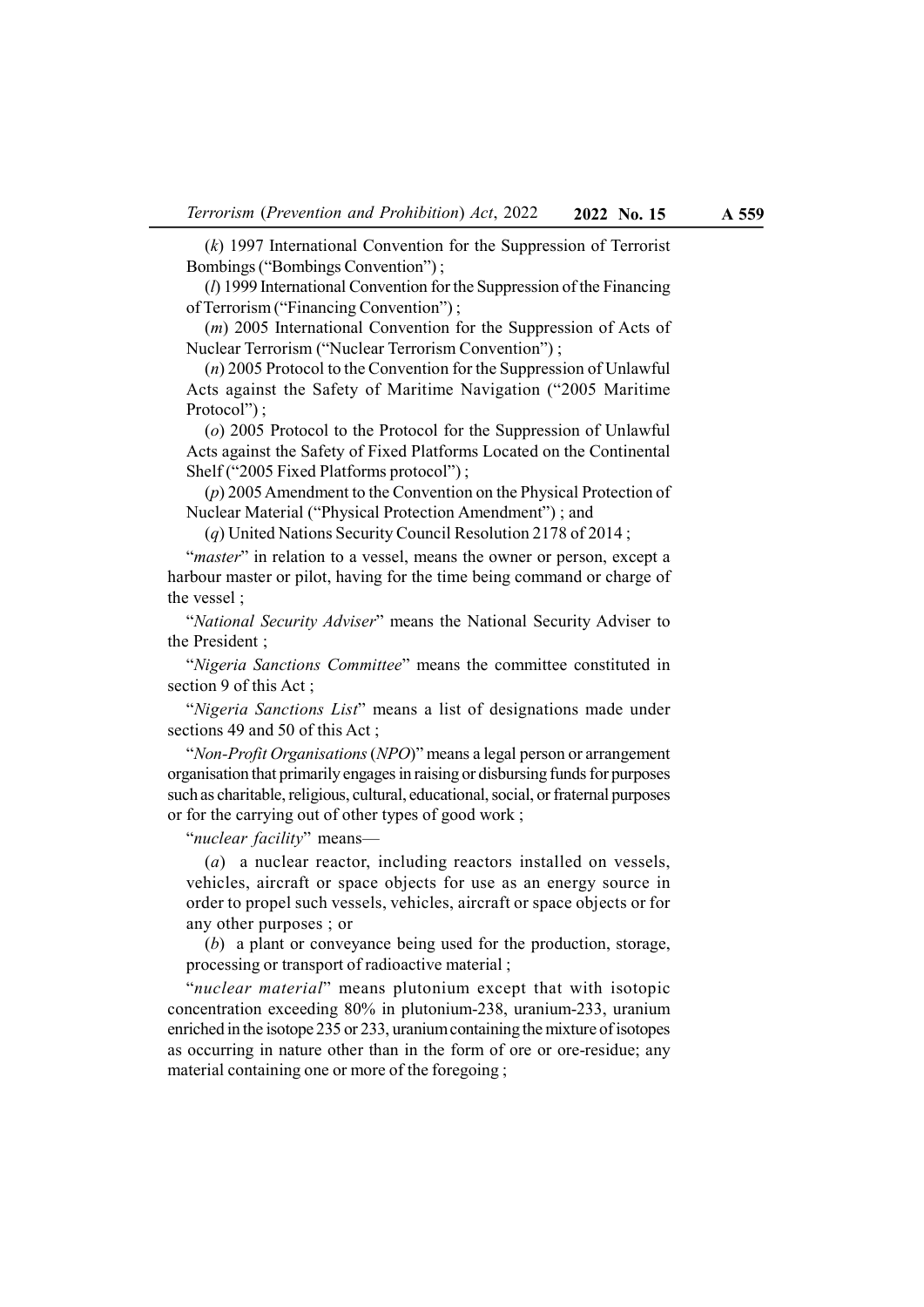"*operator*" in relation to an aircraft, means the owner or person for the time being in charge, in command or control of the aircraft ;

"other entities" include non-profit organisations, virtual assets service providers, and money or value transfer services ;

"place of public use" means those parts of any building, land, street, waterway or other location that are accessible or open to members of the public, whether continuously, periodically or occasionally, and encompasses any commercial, business, cultural, historical, educational, religious, governmental, entertainment, recreational or similar place that is so accessible or open to the public ;

"*precursor*" means any chemical reactant which takes part at any stage in the production by whatever method of a toxic chemical, and this includes any key component of a binary or multi-component chemical system ;

"*President*" means the President of the Federal Republic of Nigeria ;

"*proceeds*" means any funds derived from or obtained, directly or indirectly, through the commission of an offence under this Act ;

"*proceeds of terrorism*" means any funds or property derived from or obtained, directly or indirectly, through the commission of a terrorist offence irrespective of the person in whose names the proceeds are standing or in whose possession they are found ;

"proliferation of weapons of mass destruction" means the definition ascribed to it in section 58(1) of this Act ;

"*proliferation financing*" means the act of raising, moving or making available funds, other assets or other economic resources or financing in whole or in part to persons or entities for purposes of Weapons of Mass Destruction (WMD) including the proliferation of their delivery or related materials (including both technologies and dual use goods) for non-legitimate purposes ;

"*proscribed entity*" means an entity which has been designated to be a proscribed entity under section 48 of this Act or any other law, and includes a group or entity which has been designated to be an international terrorist group under this Act ;

"*public transportation system*" means all facilities, conveyances and instrumentalities, whether public or privately owned, that are used in or for publicly available services for the transportation of persons or cargo ;

"radioactive material" means nuclear material and other radioactive substances which contain nuclides which undergo spontaneous disintegration (a process accompanied by emission of one or more types of ionizing radiation, such as alpha-, beta-, neutron particles, and gamma rays) and which may, owing to their radiological or fissile properties, cause death, serious bodily injury or substantial damage to property or to the environment ;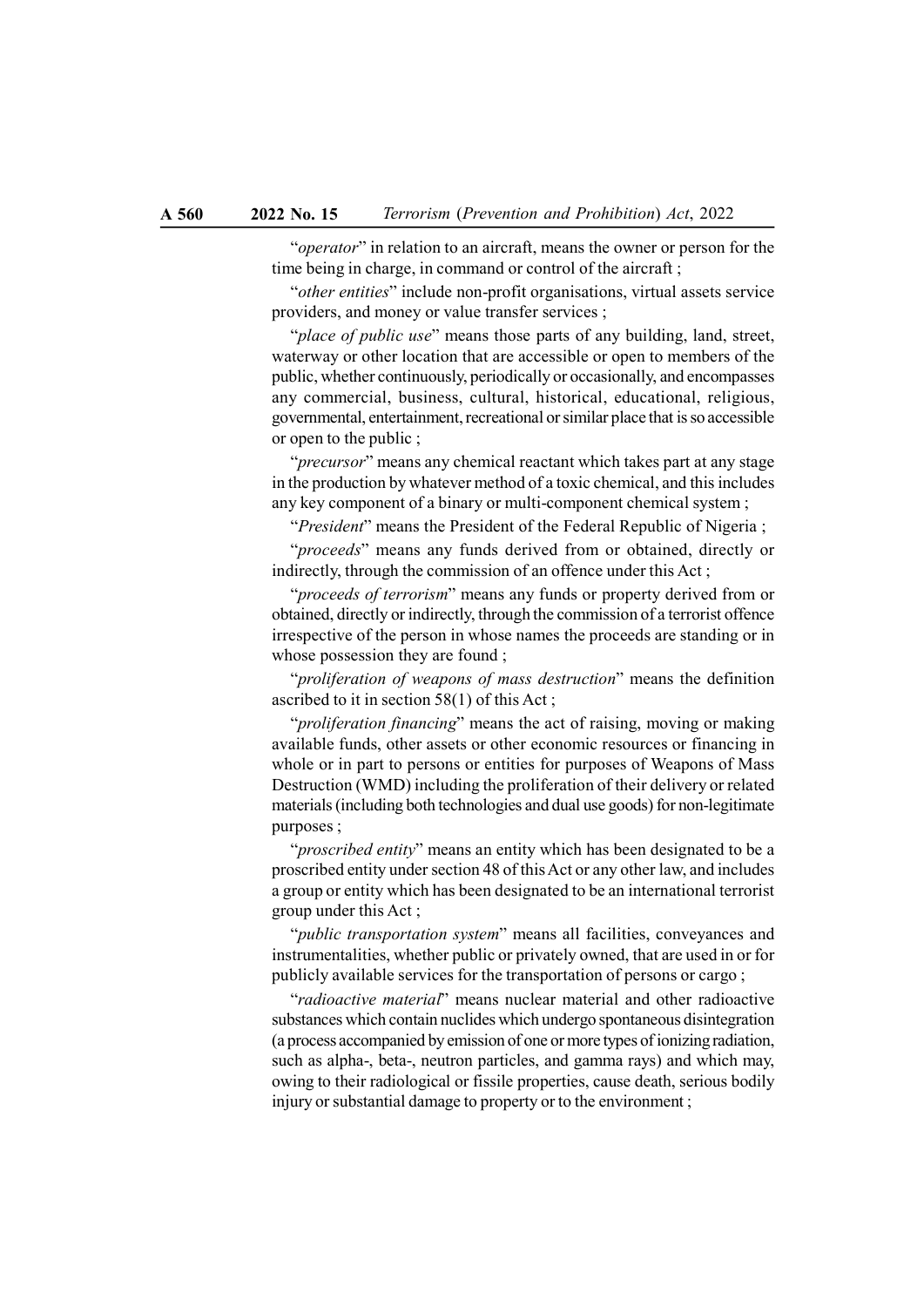"relevant agency" means law enforcement, intelligence or security agency and includes the—

(a) National Security Adviser ;

(b) National Counter-Terrorism Centre ;

(c) National Agency for the Prohibition of Traffic in Persons ;

(d) State Security Services ;

(e) Defence Intelligence Agency ;

 $(f)$  Nigeria Police Force;

(g) National Intelligence Agency ;

(h) Nigeria Customs Service ;

(i) Nigeria Immigration Service ;

(j) Nigeria Prisons Service ;

(k) Nigerian Security and Civil Defence Corps ;

(l) Economic and Financial Crimes Commission ;

(m) Independent Corrupt Practices and other Related Offences Commission ;

(n) agencies dealing with the recovery of proceeds of crimes; and

(o) any military authority or body as may be required for the purpose of this Act ;

"relevant laws or enactments" means —

(a) Banks and Other Financial Institutions Act (as amended) ;

(b) Economic and Financial Crimes Commission (Establishment, Etc.)

Act ;

(c) Insurance Act ;

(d) Investments and Securities Act;

(e) National Insurance Commission Act ;

( $f$ ) Money Laundering (Prohibition and Prevention) Act;

(g) Companies and Allied Matters Act ;

(h) Central Bank of Nigeria Act ;

(i) National Security Agencies Act ;

(j) Nigeria Financial Intelligence Unit Act ;

(k) all International Conventions and Protocols ratified by Nigeria ; and

(l) any other relevant enactment of the National Assembly ;

"sector regulators" means the Government regulatory authorities or bodies designated to oversee, monitor and control the activities of a relevant sector or sectors ;

"seizure or seizure order" means the order enabling a relevant agency to seize terrorist property or funds upon arrest or application for seizure order of a terrorist property or funds pending the determination of a case against the terrorist or terrorist groups ;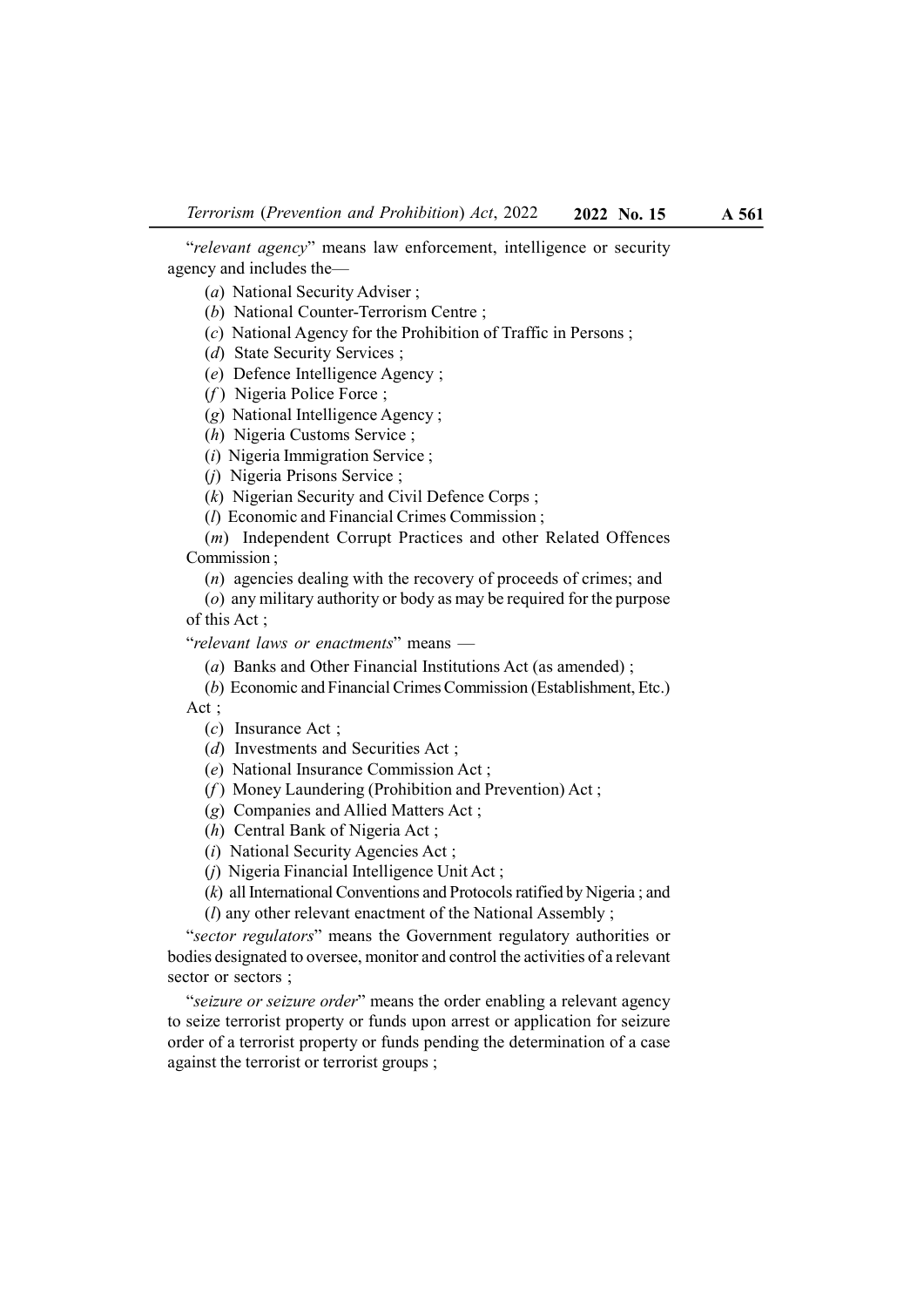"ship" means a vessel of any type whatsoever not permanently attached to the sea-bed, including dynamically supported craft, submersibles, or any other floating craft ;

"specially designated entity" means a specified or designated entity in respect of which an order under this Act has been made, or is considered, and is for the time being in force and includes national and international terrorist groups ;

"State or government facility" means any permanent or temporary facility or conveyance that is used or occupied by representatives of a State, members of Government, the legislature or the judiciary or by officials or employees of a State or any other public authority or entity or by employees or officials of an intergovernmental organisation in connection with their official duties ;

"terrorist" means any natural person who—

 $(a)$  directly or indirectly, unlawfully and wilfully :

 $(i)$  commits, or attempts to commit, an act of terrorism by any means,

(ii) participates as an accomplice in an act of terrorism, or

(iii) organises or directs others to commit an act of terrorism ; or

(b) contributes to the commission of an act of terrorism where the contribution is made intentionally and with the aim of furthering the act of terrorism or with the knowledge of the intention to commit an act of terrorism ;

"terrorist or terrorism financier" means a person or entity, who makes funds, assets, or other material support available to terrorists and terrorist organisations, for the financing of terrorist activities or terrorism ;

"terrorist property" means—

(a) proceeds from the commission of an act of terrorism ;

(b) property which has been, is being, or is likely to be used to commit an act of terrorism ;

(c) property which has been, is being, or is likely to be used by a terrorist group ;

(d) property owned or controlled by or on behalf of a terrorist group ; or (e) property which has been collected for the purpose of providing

support to a terrorist group or funding a terrorist act ;

"terrorist investigation" means an investigation of —

 $(a)$  the commission, perpetration or instigation of an act of terrorism or any other offence under this Act ;

(b) any act or omission reasonably suspected to have been done in furtherance of an act of terrorism or any other offence under this Act ; or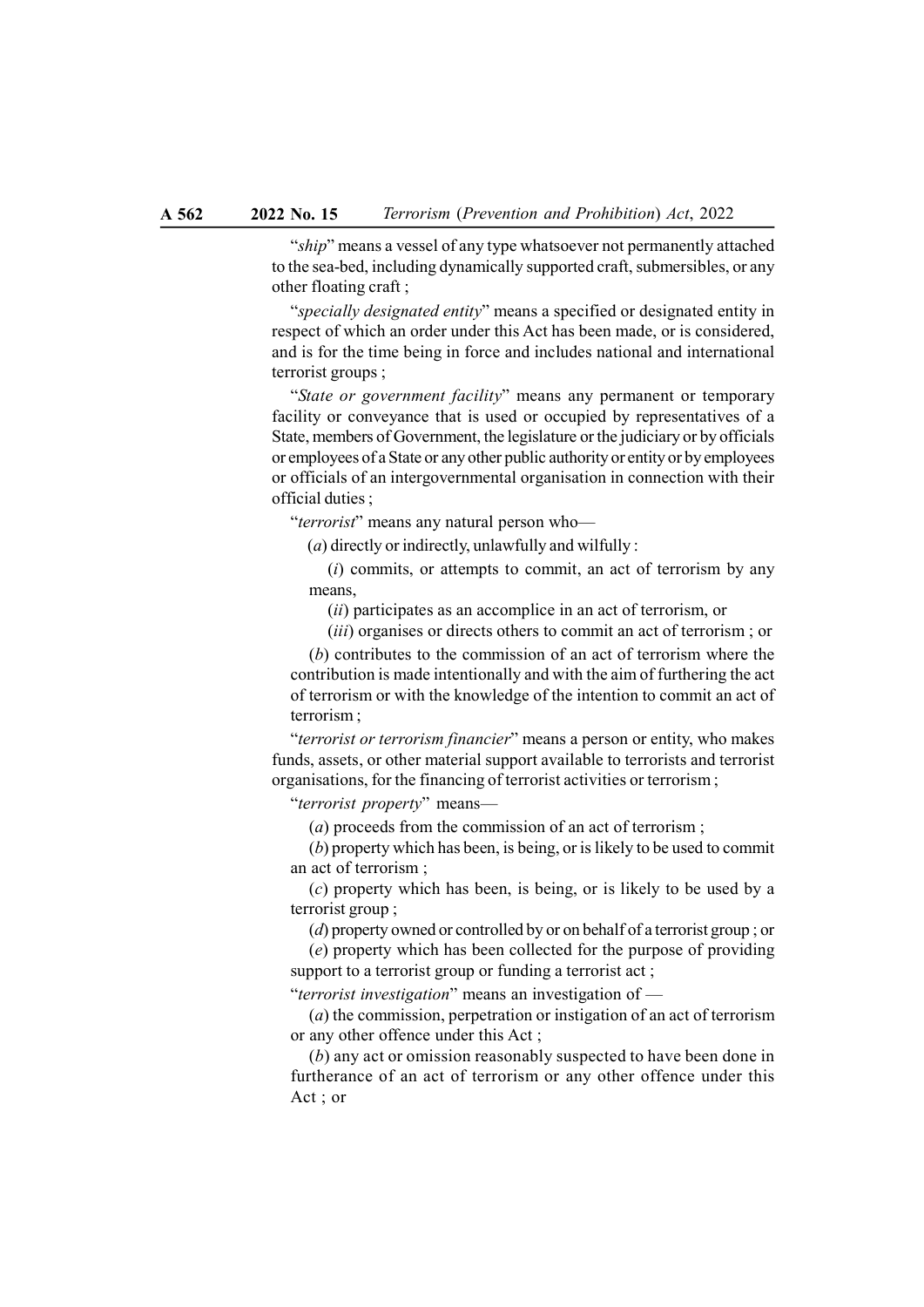$(c)$  the resources of a proscribed organisation;

"terrorist group or entity" means any group of terrorists that— (a) directly or indirectly, wilfully—

 $(i)$  commits, or attempts to commit, an act of terrorism by any means,

(ii) participates as an accomplice in an act of terrorism, or

(*iii*) organises or directs others to commit an act of terrorism; or (b) contributes to the commission of an act of terrorism acting with a common purpose where the contribution is made intentionally and with the aim of furthering the act of terrorism or with the knowledge of the intention of the group to commit an act of terrorism ;

"toxic chemical" means any chemical which through its chemical action on life processes can cause death, temporary incapacitation or permanent harm to humans or animals and includes all chemicals, regardless of their origin or of their method of production, and regardless of whether they are produced in facilities, in munitions or elsewhere ;

"*transport*" means to initiate, arrange or exercise effective control, including decision-making authority, over the movement of a person or item ;

"trustee" has the same meaning as in the Trustees Investment Act, Investment and Securities Act and the Companies and Allied Matters Act ;

"United Nations Security Council Resolutions (UNSCR)" means the relevant Resolutions of the United Nations Security Council which specify requirements for the imposition of Targeted Financial Sanctions in relation to Terrorism, Terrorism Financing and Proliferation of Weapons of Mass Destruction and the Financing of Proliferation, as contained in the Second Schedule to this Act ;

"UN Consolidated List" means the United Nations Security Council Consolidated List which includes all the individuals and entities subject to measures imposed by the Security Council in accordance with the UNSCR related to Terrorism, Terrorism Financing and Proliferation of Weapons of Mass Destruction and the Financing of Proliferation ;

"uranium enriched in the isotope 235 or 233" means uranium containing the isotope 235 or 233 or both in an amount such that the abundance ratio of the sum of these isotopes to the isotope 238 is greater than the ratio of the isotope 235 to the isotope 238 occurring in nature ;

"vessel" means anything made or adapted for the conveyance by water of people or property ;

"victim" means individuals, entities or communities or their next-of-kin who are directly affected, killed or injured or whose business, premises or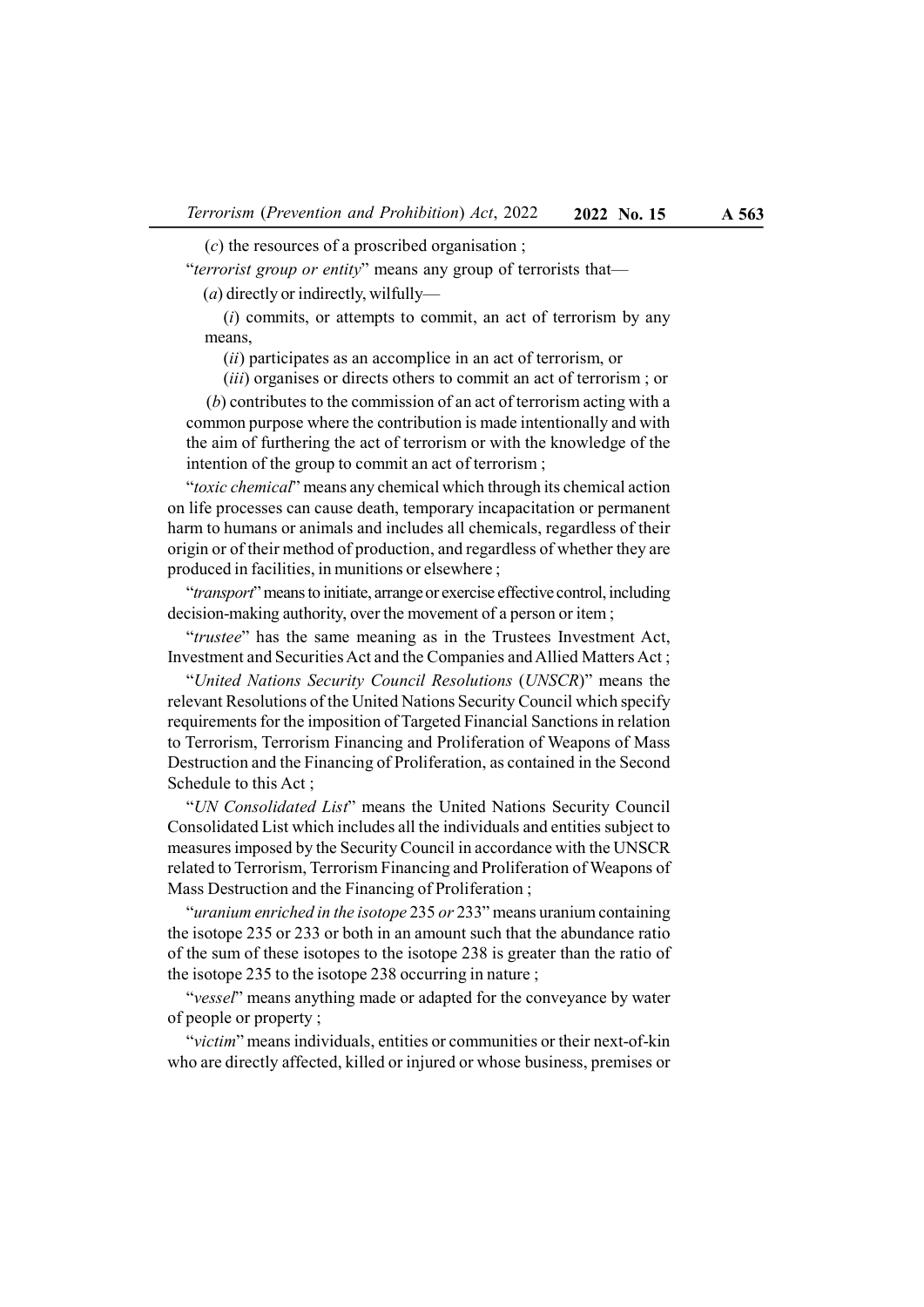infrastructure was destroyed by acts of terrorism or by a direct effect of a terrorist attack ; and

"weapon" includes a firearm, explosive, chemical, biological or nuclear weapon.

100. This Act may be cited as the Terrorism (Prevention and Prohibition) Act, 2022. Citation.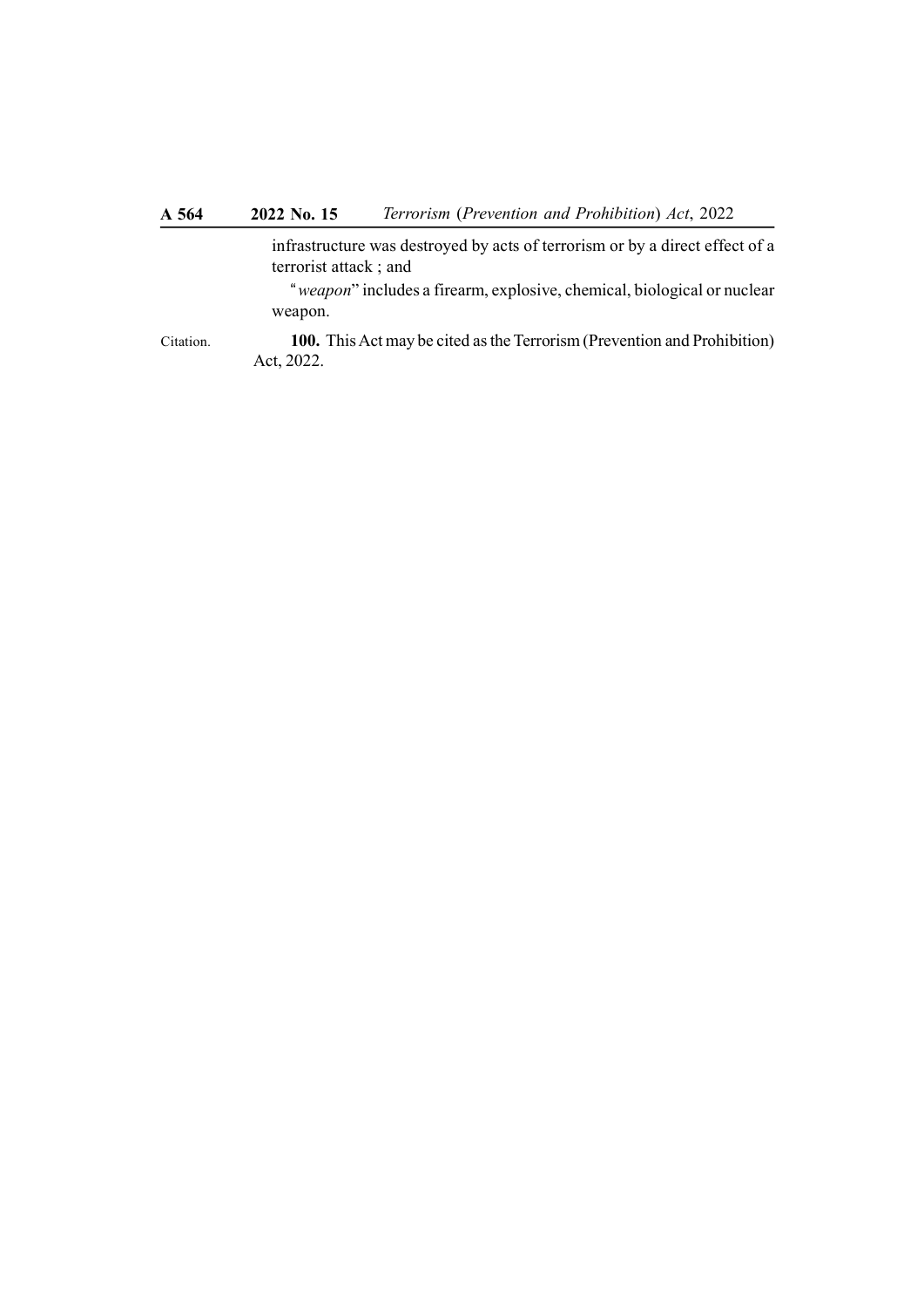# SCHEDULES

#### FIRST SCHEDULE

Sections 78 (1) and 81(1)

#### CONFIDENTIAL FORM 1 (Section 78 (1))

#### Terrorism (Prevention and Prohibition) Act, 2022

# DECLARATION OF ASSETS FORM

To be completed in TRIPLICATE and in BLOCK LETTERS or typed.

All available information should be included.

Important : It is an offence punishable by up to at least of two years imprisonment under the Act to :

- A. (a) knowingly fail to make full disclosure of your assets and liabilities ;
	- (b) knowingly make a declaration that is false ;
	- (c) fail to answer any question contained in this Form ; or

(d) fail, neglect or refuse to make a declaration or furnish any information required.

B. (1) Each item is to be completed. If it does not apply, the person affected must write "nil" or "none" in the space. Where necessary an extra sheet or sheets may be used and attached to this form by the person affected.

(2) The form should be addressed to the Director–General, State Security Service.

I, ………………………….......………………………being accused of an offence of …………………..................…………………………… under the Terrorism (Prevention and Prohibition) Act, 2022 declare as follows :

(As in the Table below)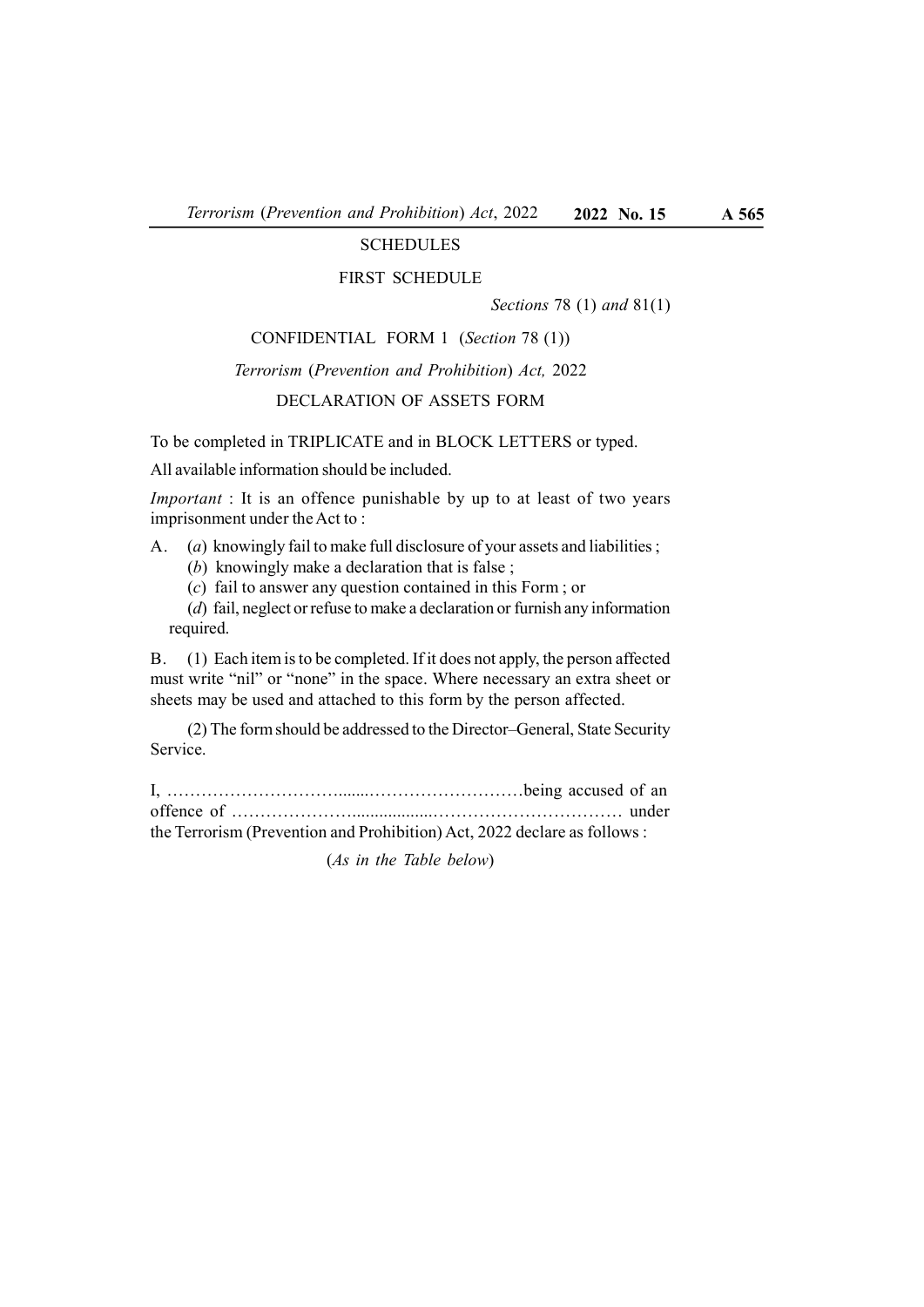| A 566                                                          |                                                                                                      |              | 2022 No. 15                         |                          |                         |                                         |           | Terrorism (Prevention and Prohibition) Act, 2022                                            |                                        |                                                                                                                     |                      |                                                    |                                                                                                     |
|----------------------------------------------------------------|------------------------------------------------------------------------------------------------------|--------------|-------------------------------------|--------------------------|-------------------------|-----------------------------------------|-----------|---------------------------------------------------------------------------------------------|----------------------------------------|---------------------------------------------------------------------------------------------------------------------|----------------------|----------------------------------------------------|-----------------------------------------------------------------------------------------------------|
| Address<br>$Home$<br><b>Address</b><br>Present                 |                                                                                                      |              |                                     |                          |                         |                                         |           |                                                                                             | Nationality                            |                                                                                                                     |                      |                                                    |                                                                                                     |
| $Occupa$ tion                                                  |                                                                                                      |              |                                     |                          |                         |                                         |           |                                                                                             |                                        |                                                                                                                     |                      |                                                    |                                                                                                     |
| $\begin{array}{c} Local\\ Government \end{array}$<br>ment      |                                                                                                      |              |                                     |                          |                         |                                         |           |                                                                                             |                                        |                                                                                                                     |                      |                                                    |                                                                                                     |
| $\frac{\partial f}{\partial n}$<br><b>State</b><br>Nationality | $\begin{array}{c} (b)\\ {\mathop{\mathrm{At\,Birth}}}\qquad\\ \textrm{of\,differential} \end{array}$ |              |                                     |                          |                         |                                         |           |                                                                                             | Occupation<br>Address                  |                                                                                                                     |                      |                                                    |                                                                                                     |
| Place<br>Birth<br>$\mathscr{P}$                                | $\stackrel{\frown}{\sigma}$                                                                          |              |                                     |                          |                         |                                         |           |                                                                                             |                                        |                                                                                                                     | <br>:<br>:<br>:<br>: |                                                    |                                                                                                     |
| the Date<br>${fDead, \atop State}$                             |                                                                                                      |              |                                     |                          |                         |                                         |           |                                                                                             | Name in full                           |                                                                                                                     |                      |                                                    |                                                                                                     |
| Date of<br><b>Birth</b><br><b>Names</b><br><b>Other</b>        |                                                                                                      |              |                                     |                          |                         |                                         |           |                                                                                             |                                        | $\left( i\right)$ , and a consequence of the consequence of the consequence of the consequence of $\left( i\right)$ |                      | Allien Registration<br>Naturalized Certificate No. | Primary School<br>Post Primary School<br>Or Secondary<br>University, etc.<br>Qualification attended |
| Surname                                                        | $\begin{tabular}{c} (b) \\ At Birth \\ of different \end{tabular}$<br>$\overset{(a)}{\mathrm{Now}}$  |              | If married, state<br>date and place |                          |                         |                                         |           |                                                                                             |                                        |                                                                                                                     |                      | (a) State<br>(b) If                                |                                                                                                     |
|                                                                |                                                                                                      | 1. Declarant | Spouse<br>$\frac{1}{2}$ .           | Father<br>$\dot{\Omega}$ | Mother<br>$\frac{4}{4}$ | <b>Brothers</b><br>5.<br>$\ddot{\circ}$ | $\vec{r}$ | Depen-<br>dant,<br>Relative,<br>Relative,<br>Next of<br>Aunt,<br>Next of<br>Kin<br>$\infty$ | Associate<br>Persons<br>$\overline{5}$ |                                                                                                                     | $(i)$ .              | 10. Alliens                                        | attended<br>with dates<br>11. Schools                                                               |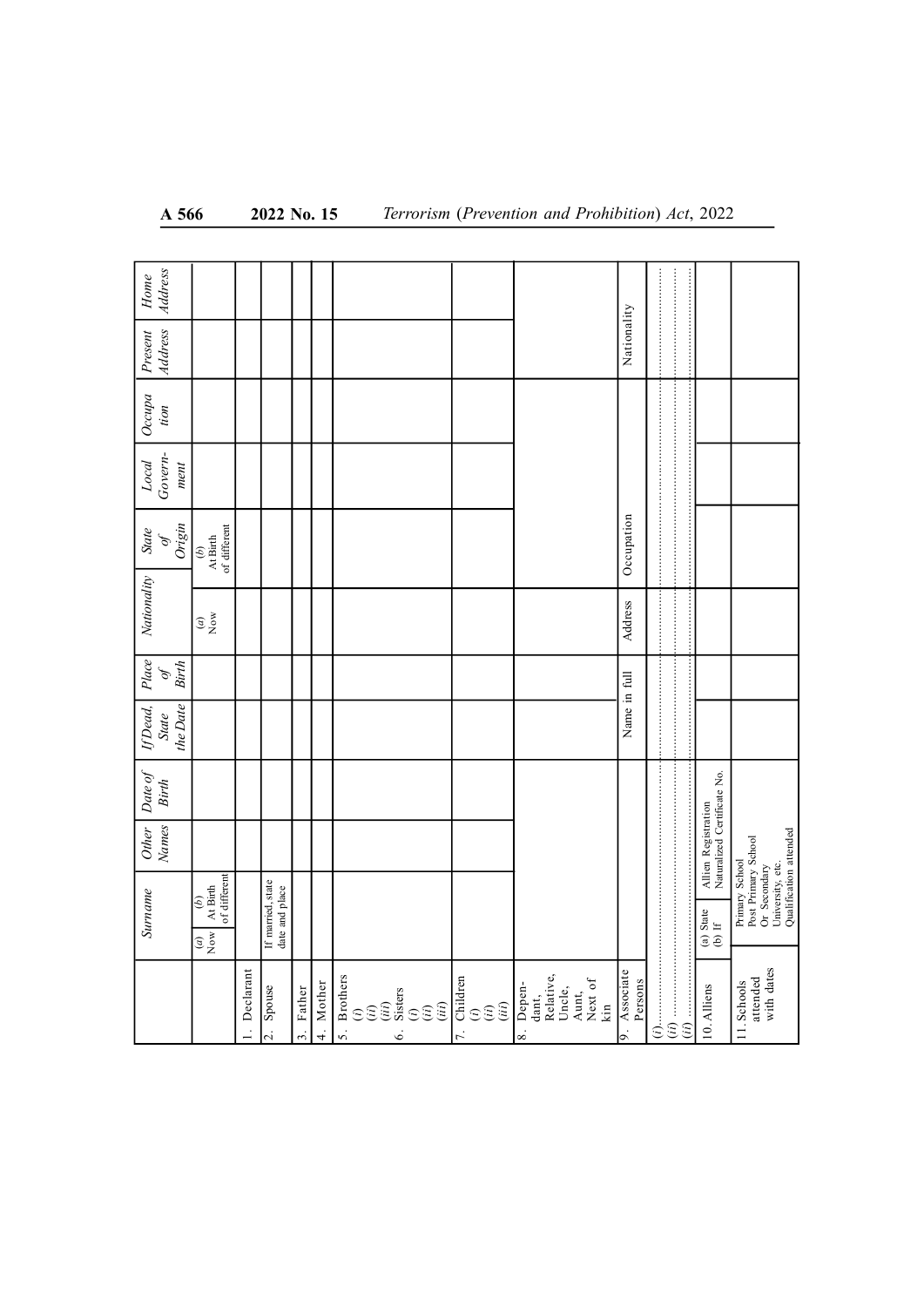Terrorism (Prevention and Prohibition) Act, 2022 2022 No. 15 A 567

|     | $1$ errorism (1 revention and 1 romotition) Act, $2022$<br>2022 NO. 13                                   |   | A 307 |   |
|-----|----------------------------------------------------------------------------------------------------------|---|-------|---|
| 12. | Amount held in own account                                                                               | N |       | k |
|     |                                                                                                          |   |       |   |
|     |                                                                                                          |   |       |   |
|     |                                                                                                          |   |       |   |
| 13. | Amount held on behalf of or as trustee for any person other than your wife/husband                       |   |       |   |
|     |                                                                                                          |   |       |   |
|     |                                                                                                          |   |       |   |
|     |                                                                                                          |   |       |   |
| 14. |                                                                                                          |   |       |   |
| 15. | Loans or advances received  music material contracts and a series of a series of a series of a series of |   |       |   |
| 16. | Amount held on behalf of or as trustee of wife/husband                                                   |   |       |   |
|     |                                                                                                          |   |       |   |
|     |                                                                                                          |   |       |   |
|     |                                                                                                          |   |       |   |
| 17. | Wife's/husband's/children's account held (beneficial or otherwise)                                       |   |       |   |
|     |                                                                                                          |   |       |   |
|     |                                                                                                          |   |       |   |
|     |                                                                                                          |   |       |   |
| 18. | Government securities, including premium bonds and other interests held in                               |   |       |   |
|     | companies, firms or partnerships (giving names of companies firm and partnerships):                      |   |       |   |
|     |                                                                                                          |   |       |   |
|     |                                                                                                          |   |       |   |
|     |                                                                                                          |   |       |   |
| 19. | Property in Nigeria in which you are interested in giving date when acquired :                           |   |       |   |
|     |                                                                                                          |   |       |   |
|     |                                                                                                          |   |       |   |
|     |                                                                                                          |   |       |   |
| 20. | Membership, ownership, directorship, shareholding, or other related interest in:                         |   |       |   |
|     |                                                                                                          |   |       |   |

- (i) A company incorporated in Nigeria ;
- (ii) A company incorporated outside Nigeria ;
- (iii) A partnership or sole proprietorship ;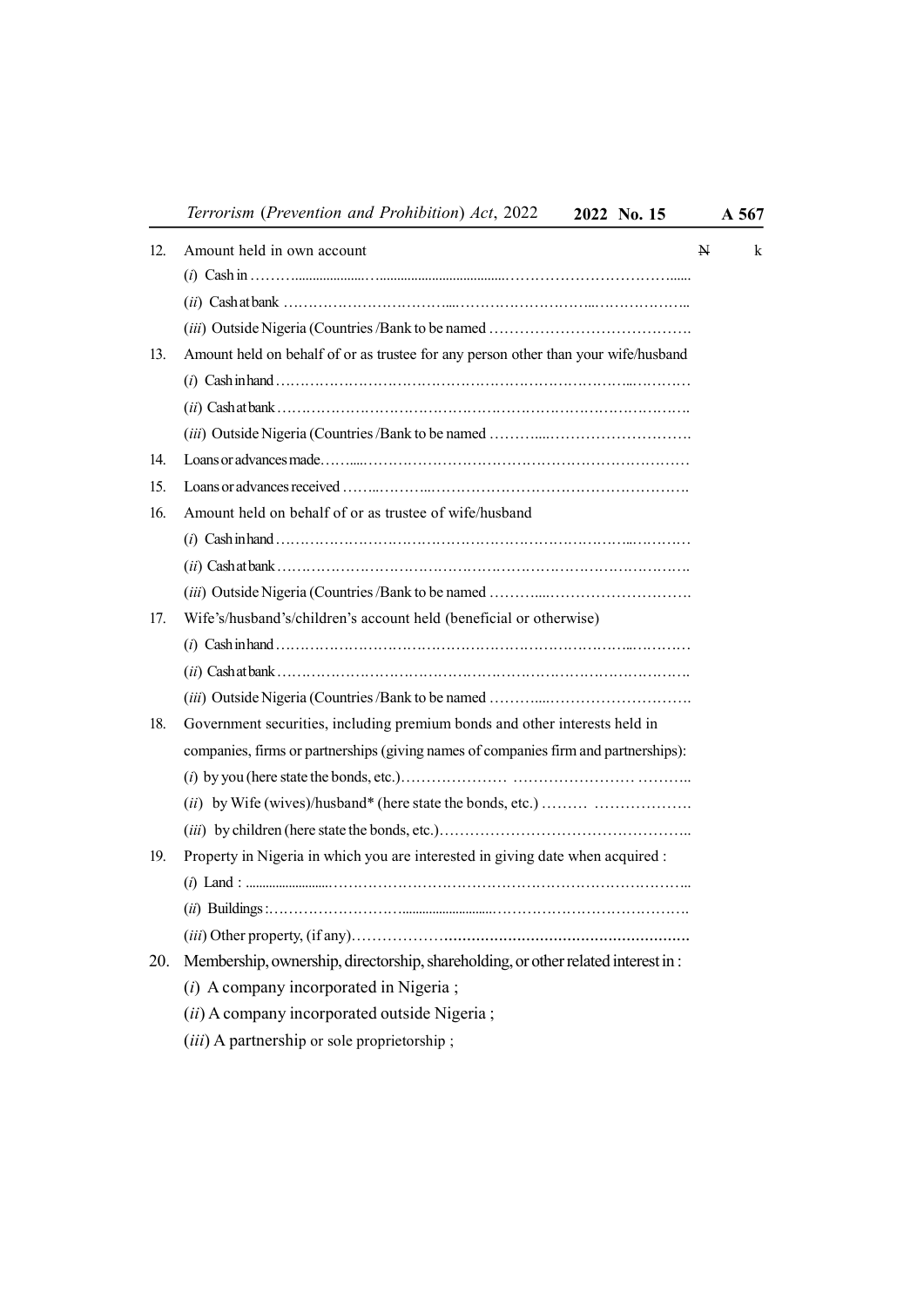| 21. | Property outside Nigeria in which you are interested in giving date when acquired. |
|-----|------------------------------------------------------------------------------------|
|     |                                                                                    |
|     |                                                                                    |
|     |                                                                                    |
| 22. | Property outside Nigeria in which any wife/husband* is interested in giving        |
|     | date when acquired.                                                                |
|     |                                                                                    |
|     |                                                                                    |
|     |                                                                                    |
| 23. | Property outside Nigeria in which any wife/husband* is interested in giving        |
|     | date when acquired.                                                                |
|     |                                                                                    |
|     |                                                                                    |
|     |                                                                                    |
| 24. | Property in Nigeria in which any child of yours is interested in giving date       |
|     | when acquired.                                                                     |
|     |                                                                                    |
|     |                                                                                    |
|     |                                                                                    |
| 25. | Property outside Nigeria in which any child of yours is interested in giving       |
|     | date when acquired.                                                                |
|     |                                                                                    |
|     |                                                                                    |
|     |                                                                                    |
| 26. |                                                                                    |
| 27. | Estate in which you are interested as trustee or beneficially interested           |
|     | (Name of deceased or trustee).                                                     |
| 28. | Property held by any person on your behalf- (in or outside Nigeria)                |
|     |                                                                                    |
|     |                                                                                    |
|     |                                                                                    |
|     |                                                                                    |
|     |                                                                                    |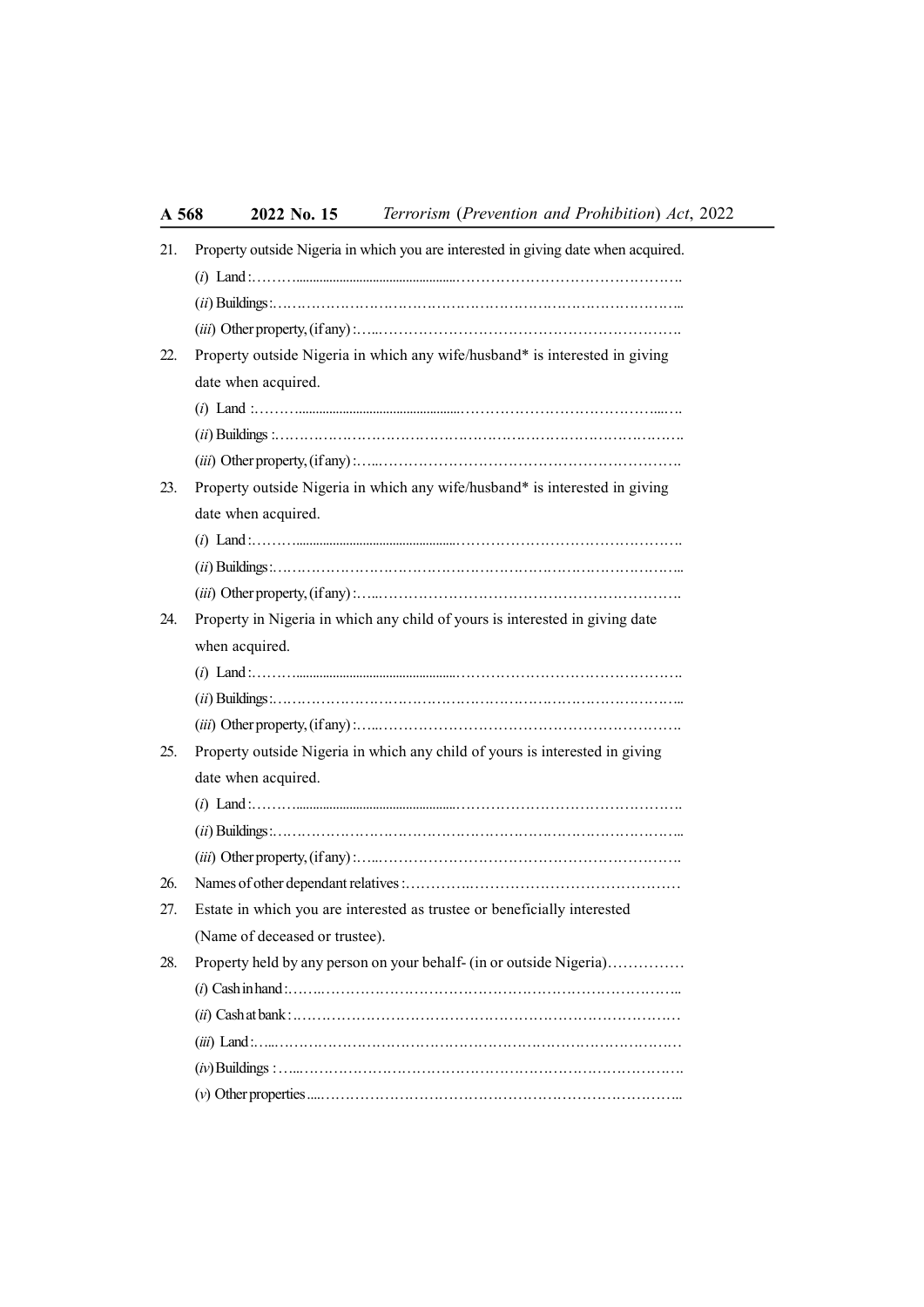Terrorism (Prevention and Prohibition) Act, 2022 2022 No. 15 A 569

If outside Nigeria, insert name of countries and banks. Signature of Accused Person………………………………...........…………………… Signature and Address of Witness…………………….……………………………….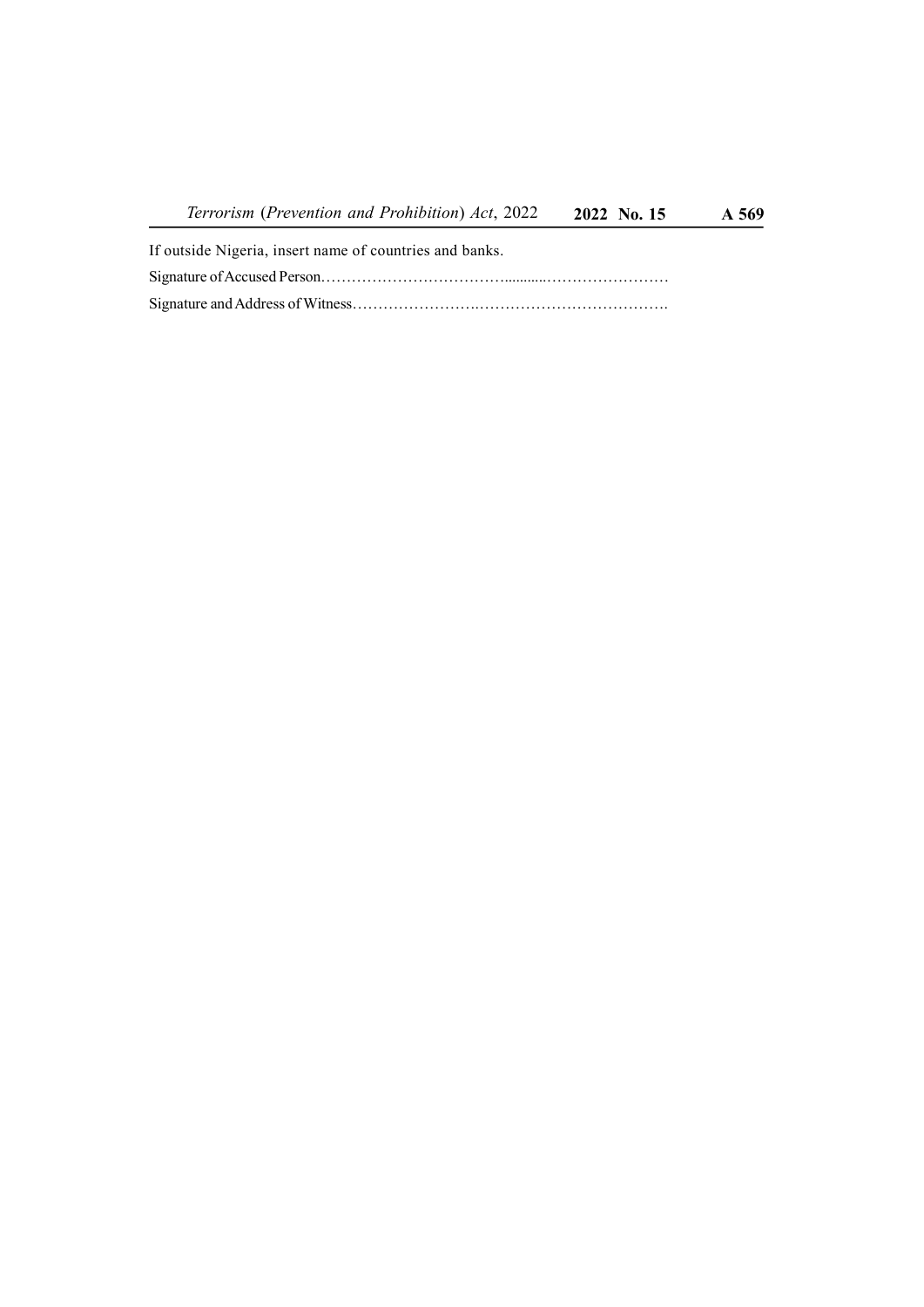# FORM 2 (*Section 81 (1)*) FREEZING ORDER (This form may be amended according to circumstances) To the Manager…………………………………………………………………………… (Here insert name and branch of bank)

Under the authority conferred on me by section .............................................Act, you are hereby ordered :

- (a) to supply the following information relating to the under mentioned accounts, that is to say : …………………………………………………..(Here set out the information required in respect of named accounts).
- (b) to produce the books and documents relating to the under mentioned accounts, that is to say………………………………………………………………… (Here set out the books and documents to be produced in respect of named accounts).
- (c) to stop all outward payments, operations or transactions (including bills of exchange) as far as possible in the ordinary course of banking in respect of the following accounts : ……………………………………………………............(Here indicate the accounts)
	- 2. This order shall remain in force until revoked.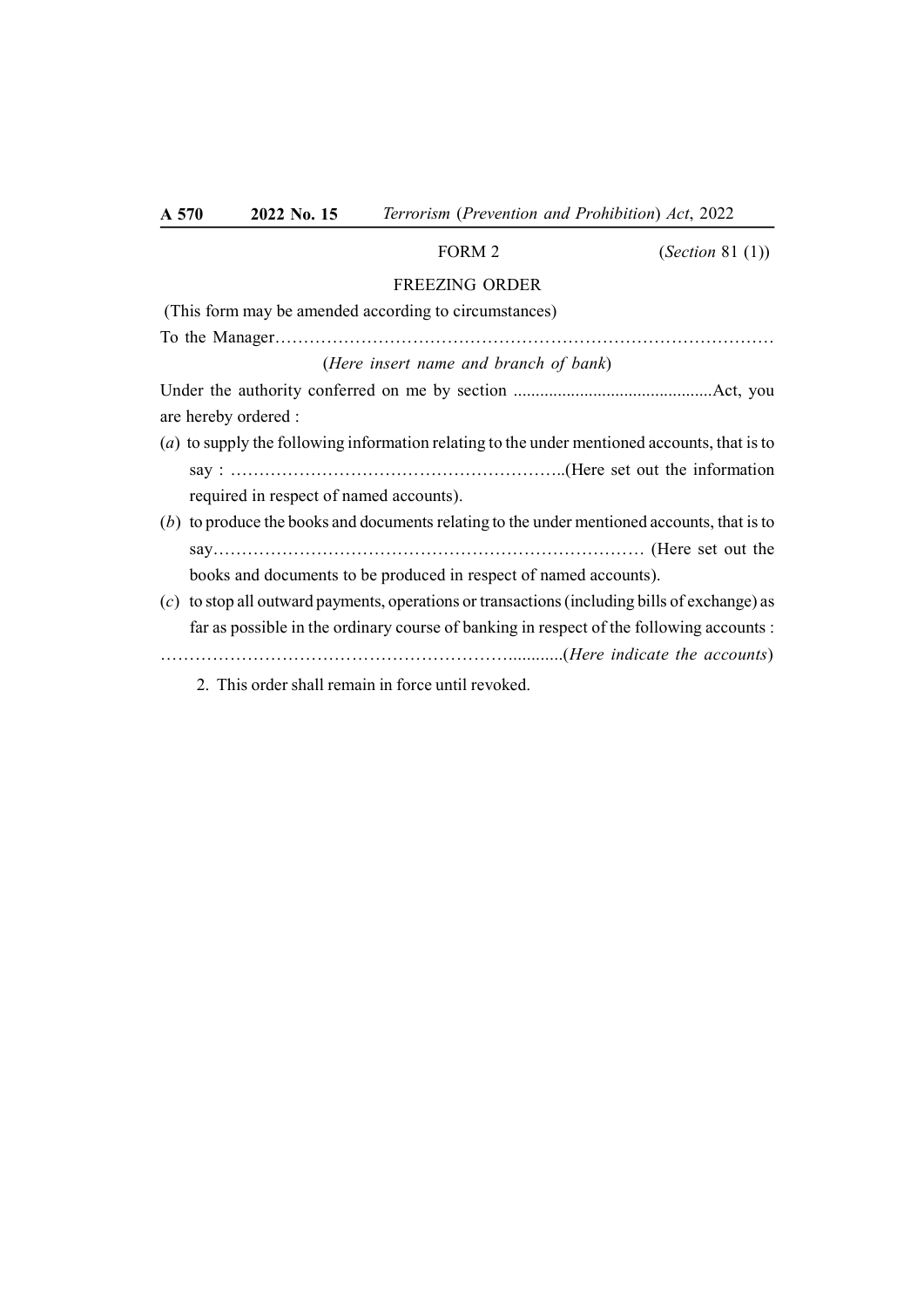# SECOND SCHEDULE Section 100

# UNITED NATIONS SECURITY COUNCIL RESOLUTIONS ON THE REQUIREMENTS FOR THE IMPOSITION OF TARGETED FINANCIAL SANCTIONS IN RELATION TO TERRORISM, TERRORISM FINANCING AND PROLIFERATION OF WEAPONS OF MASS DESTRUCTION AND THE FINANCING OF PROLIFERATION

#### 1. UNSCRs related to terrorism financing :

UNSCR 1267 (1999), 1333 (2000), 1373 (2001), 1390 (2002), 1452 (2002), 1455 (2003), 1526 (2004), 1617 (2005), 1730 (2006), 1735 (2006), 1822 (2008), 1904 (2009), 1988 (2011), 1989 (2011), 2083 (2012) 2133(2014), 2161 (2014), 2170 (2014), 2178 (2014), 2195 (2014), 2199 (2015), 2214 (2015), 2249 (2015), 2253 (2015), 2309 (2016), 2322 (2016), 2331 (2016), 2341 (2017), 2347 (2017), 2354 (2017), 2368 (2017), 2370(2017), 2395(2017), 2396 (2017), 2462(2019) and 2482 (2019), and all current and future successor resolutions.

- 2. UNSCRs related to proliferation financing :
- (1) Resolution 1540 (2004) of the Security Council, adopted on 28 April 2004.
- (2) Successor resolutions to the above Resolution.
- (3) United Nations Security Council Resolutions on Democratic People's Republic of Korea.
- (4) Resolution 1718 (2006) of the Security Council, adopted on 14 October 2006.
- (5) Resolution 1874 (2009) of the Security Council, adopted on 12 June 2009.
- (6) Resolution 2087 (2013) of the Security Council, adopted on 22 January 2013.
- (7) Resolution 2094 (2013) of the Security Council, adopted on 7 March 2013.
- (8) Resolution 2270 (2016) of the Security Council, adopted on 2 March 2016.
- (9) Resolution 2321 (2016) of the Security Council, adopted on 30 November 2016.
- (10) Resolution 2371 (2017) of the Security Council, adopted on 5 August 2017.
- (11) Resolution 2375 (2017) of the Security Council, adopted on 11 September 2017.
- (12) Resolution 2397 (2017) of the Security Council, adopted on 22 December 2017.
- (13) Successor resolutions to any of the above Resolutions.

3. UNSCR on Iran :

- (1) Resolution 1737 (2006) of the Security Council, adopted on 27 December 2006.
- (2) Resolution 2231 (2015) of the Security Council, adopted on 20 July 2015.
- (3) Successor resolutions of sub-paragraphs (1) and (2) above.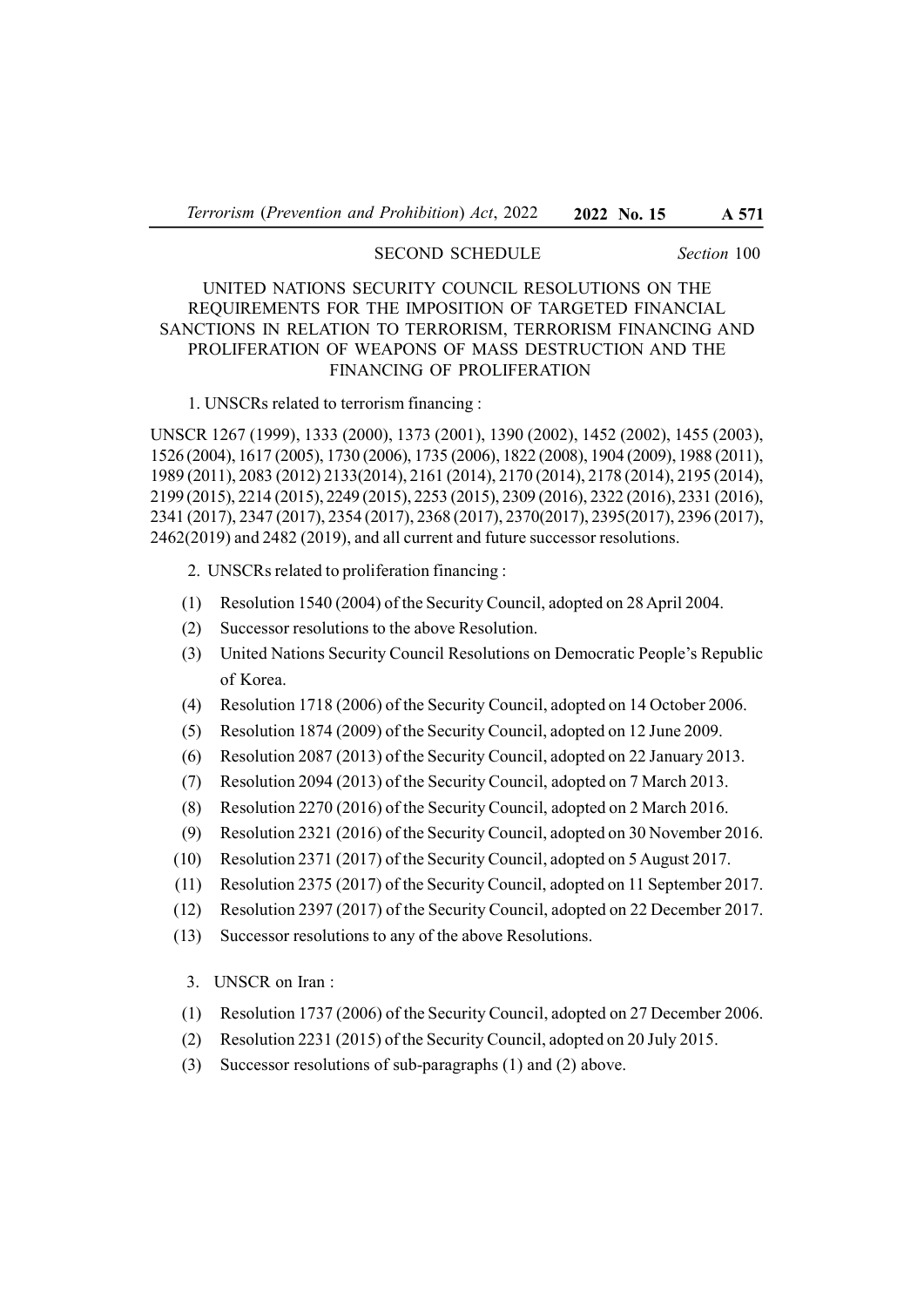- 4. UNSCR on Democratic People's Republic of Korea :
- (1) Resolution 1718 (2006) of the Security Council, adopted on 14 October 2006.
- (2) Resolution 1874 (2009) of the Security Council, adopted on 12 June 2009.
- (3) Resolution 2087 (2013) of the Security Council, adopted on 22 January 2013.
- (4) Resolution 2094 (2013) of the Security Council, adopted on 7 March 2013.
- (5) Resolution 2270 (2016) of the Security Council, adopted on 2 March 2016.
- (6) Resolution 2321 (2016) of the Security Council, adopted on 30 November 2016.
- (7) Resolution 2371 (2017) of the Security Council, adopted on 5 August 2017.
- (8) Resolution 2375 (2017) of the Security Council, adopted on 11 September 2017.
- (9) Resolution 2397 (2017) of the Security Council, adopted on 22 December 2017.
- (10) Successor resolutions to any of the above Resolutions.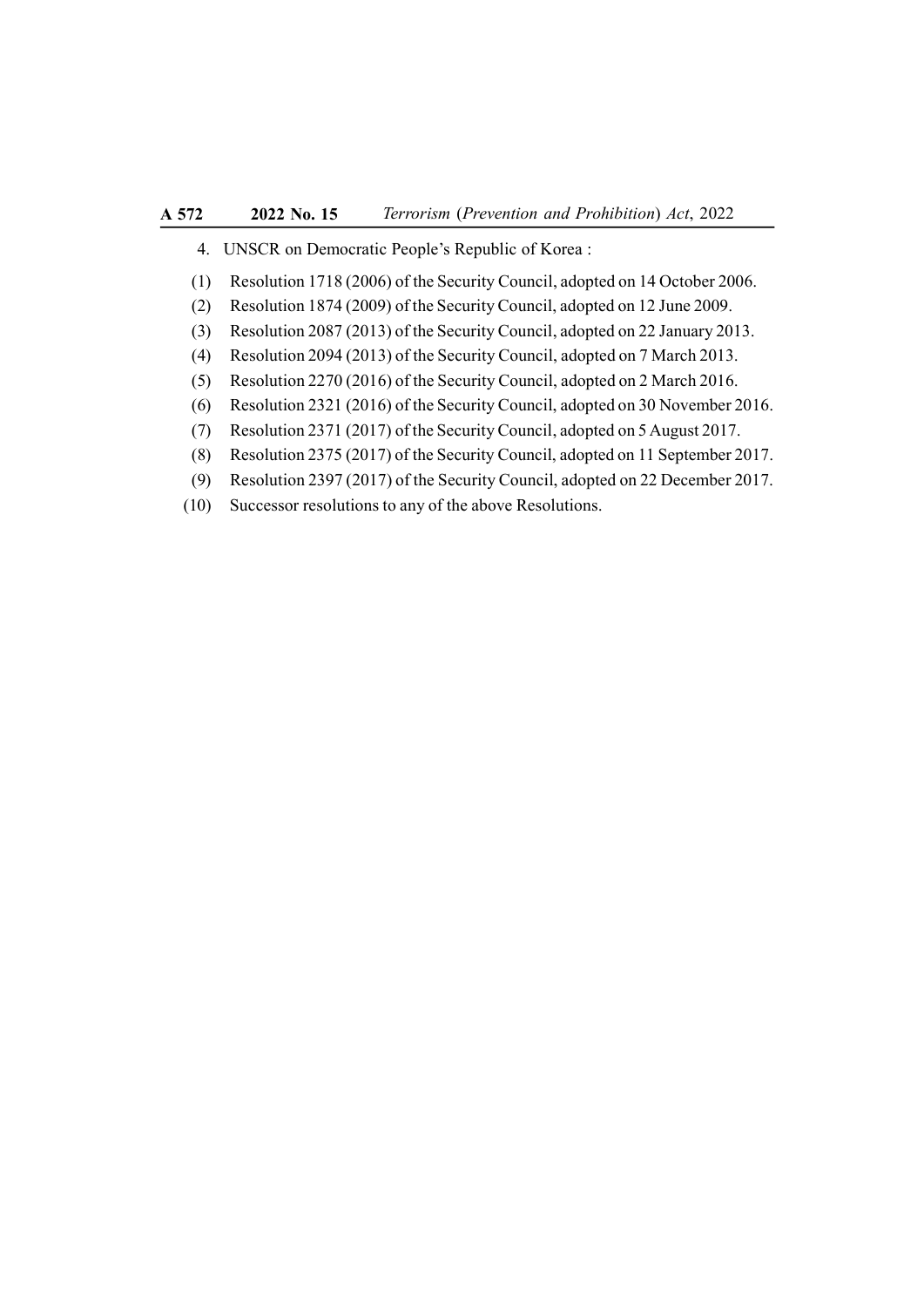### THIRD SCHEDULE Section 51

# CRITERIA FOR PROPOSING DESIGNATIONS IN ACCORDANCE WITH RELEVANT UNSCRs

1. The Criteria to be considered by the Sanctions Committee when identifying targets for designation, and by the Attorney-General when considering proposing persons or entities to the UN 1267/1989 Sanctions Committee for designation are as follows—

(a) any person or entity participating in the financing, planning, facilitating, preparing, or perpetrating of acts or activities by, in conjunction with, under the name of, on behalf of, or in support of; supplying, selling or transferring arms and related materials to ; recruiting for; or otherwise supporting acts or activities of those designated and other individuals, groups, undertakings and entities associated with the AL-Qaida or any cell, affiliate, splinter group or derivative thereof, or

(b) any undertaking owned or controlled directly or indirectly, by any person or entity designated under 1267 or 1989, or by persons acting on their behalf or at their direction.

2. The Criteria to be considered by the Sanctions Committee when identifying targets for designation, and by the Attorney-General when considering proposing persons or entities to the UN 1988 Sanctions Committee for designation are as follows—

(a) any person or entity participating in the financing, planning, facilitating, preparing, of perpetrating of acts or activities by, in conjunction with, under the name of, or in support of; supplying, selling or transferring arms and related materials to; recruiting for; or otherwise supporting act or activities of those designated and other individuals, groups, undertakings and entities associated with the Taliban in constituting to the peace, stability and security of Afghanistan ; of

(b) any undertaking owned or controlled, directly or indirectly, by any person or entity designated under 1267 and 1988, or by the person acting on their behalf or at their direction.

Dated at .....……… this...........day of....................... 20…........

DIRECTOR-GENERAL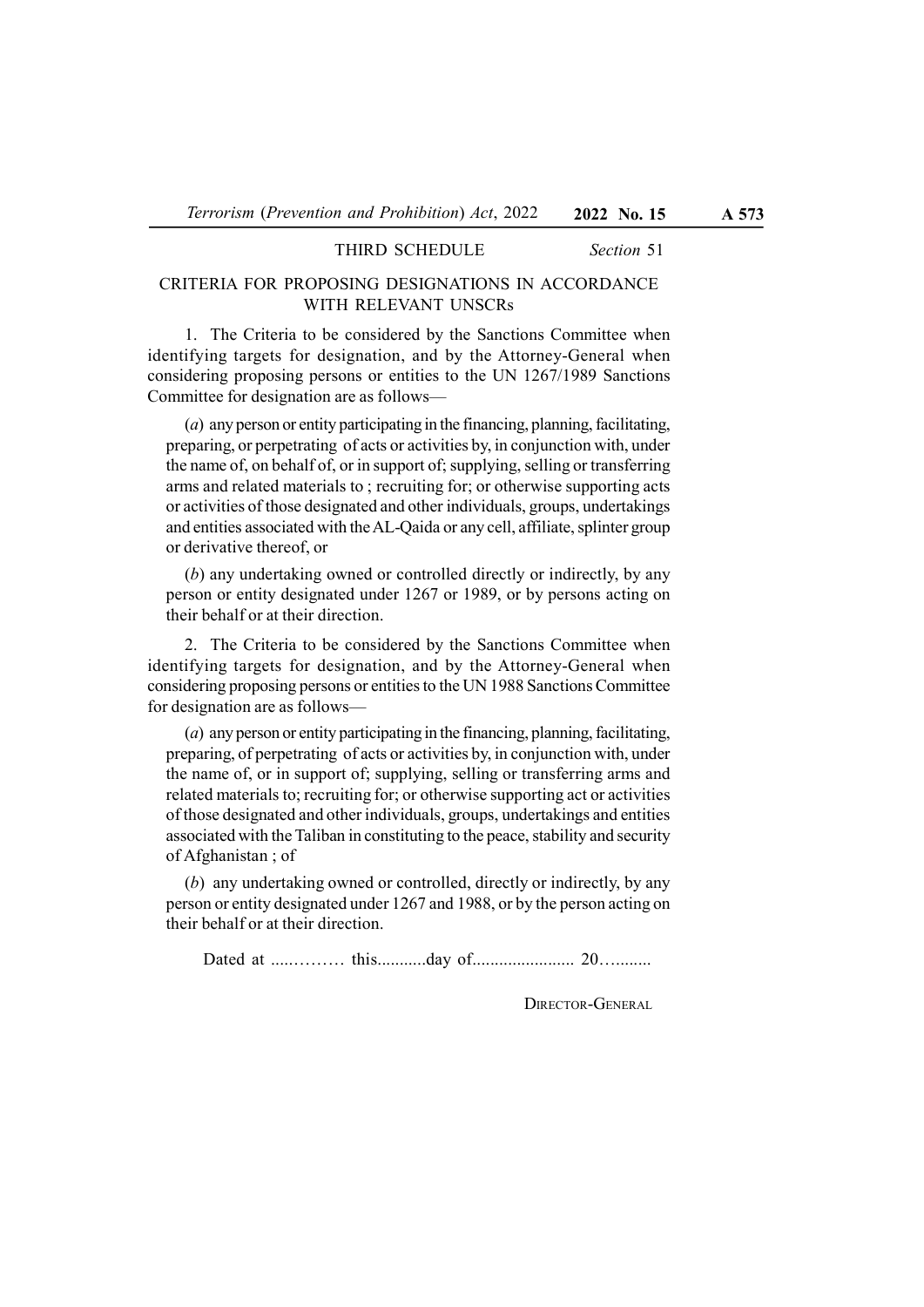I, certify, in accordance with Section 2 (1) of the Acts Authentication Act, Cap. A2, Laws of the Federation of Nigeria 2004, that this is a true copy of the Bill passed by both Houses of the National Assembly.

> OJO O. A., fnia, fcia Clerk to the National Assembly 10th Day of May, 2022.

#### EXPLANATORY MEMORANDUM

This Act repeals the Terrorism (Prevention) Act, No. 10, 2011 and enacts the Terrorism (Prevention and Prohibition) Act, 2022 to provide for measures for the detection, prevention, combating and prohibition of acts of terrorism for the effective implementation of the international instruments on the prevention and combating of terrorism and suppression of the financing of terrorism, and establishes institutional framework, including the Nigeria Sanctions Committee for the implementation, coordination and enforcement of the provisions of the Act.